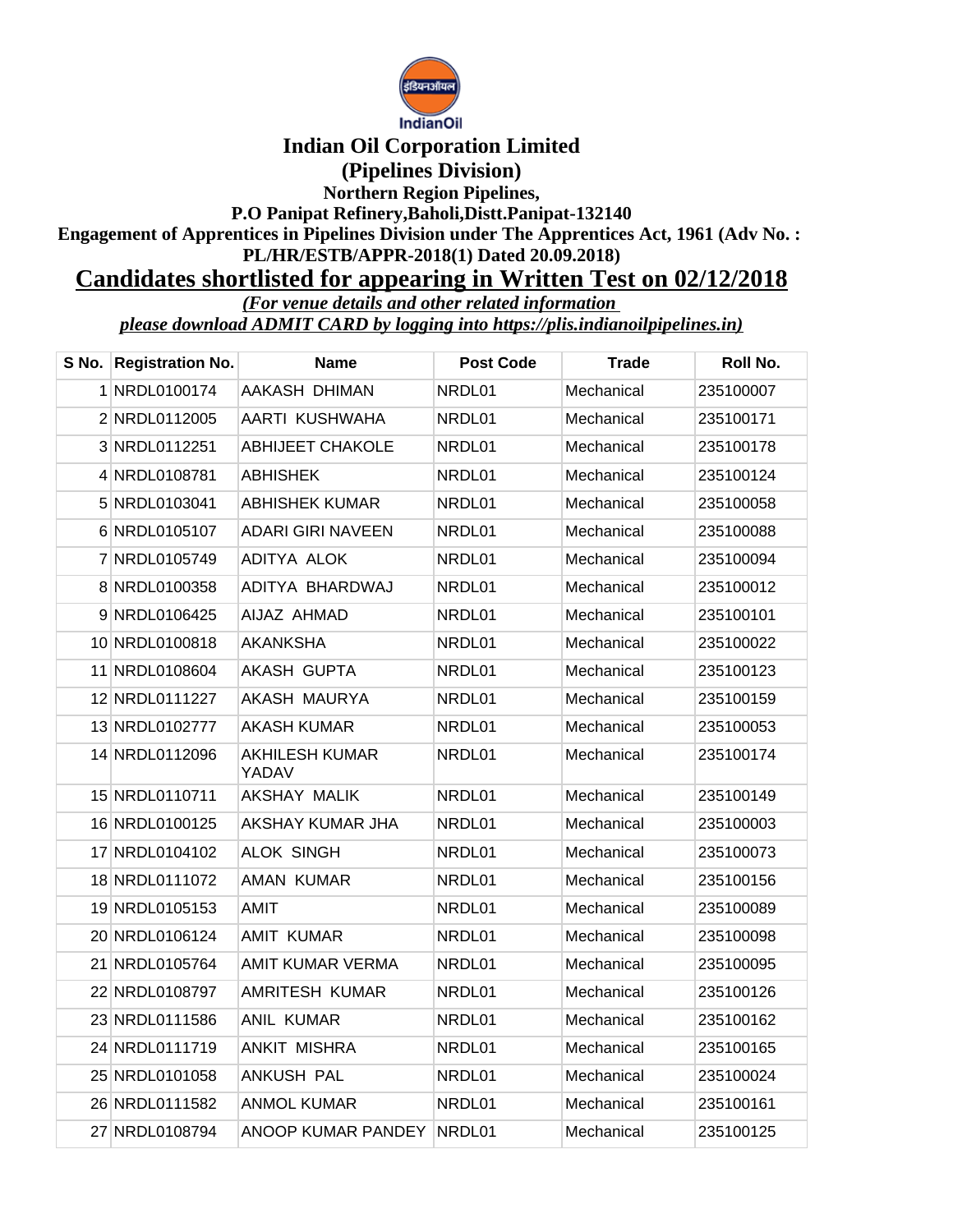| 28 NRDL0109705 | ARIF ALI                                  | NRDL01 | Mechanical | 235100137 |
|----------------|-------------------------------------------|--------|------------|-----------|
| 29 NRDL0108854 | <b>ASHIRVAD YADAV</b>                     | NRDL01 | Mechanical | 235100127 |
| 30 NRDL0108562 | <b>ASHISH KUMAR</b>                       | NRDL01 | Mechanical | 235100122 |
| 31 NRDL0107587 | <b>ASHISH SAINI</b>                       | NRDL01 | Mechanical | 235100116 |
| 32 NRDL0104117 | <b>ASHUTOSH KUMAR</b><br><b>SINGH</b>     | NRDL01 | Mechanical | 235100074 |
| 33 NRDL0102528 | <b>ATUL KUMAR</b>                         | NRDL01 | Mechanical | 235100050 |
| 34 NRDL0107292 | <b>AVINASH KUMAR</b>                      | NRDL01 | Mechanical | 235100113 |
| 35 NRDL0102782 | <b>BRAJANANDAN GUPTA</b>                  | NRDL01 | Mechanical | 235100054 |
| 36 NRDL0110017 | <b>BRIJENDRA KUMAR</b>                    | NRDL01 | Mechanical | 235100141 |
| 37 NRDL0101657 | <b>BRIJESH KUMAR</b><br>NAGARWAL          | NRDL01 | Mechanical | 235100037 |
| 38 NRDL0100119 | <b>BRIJESH KUMAR</b><br><b>SHARMA</b>     | NRDL01 | Mechanical | 235100002 |
| 39 NRDL0101952 | <b>CHANCHAL</b>                           | NRDL01 | Mechanical | 235100039 |
| 40 NRDL0103421 | <b>CHARUDATT SURESH</b><br><b>DEOGADE</b> | NRDL01 | Mechanical | 235100062 |
| 41 NRDL0109116 | <b>DEEPAK</b>                             | NRDL01 | Mechanical | 235100133 |
| 42 NRDL0102555 | <b>DEEPAK TIWARI</b>                      | NRDL01 | Mechanical | 235100051 |
| 43 NRDL0109087 | DEEPANSHU RAWAT                           | NRDL01 | Mechanical | 235100132 |
| 44 NRDL0105850 | DEV PRATAP PANKAJ                         | NRDL01 | Mechanical | 235100097 |
| 45 NRDL0103630 | DHARMENDRA KUMAR                          | NRDL01 | Mechanical | 235100065 |
| 46 NRDL0102486 | DHARMENDRA MEHTA                          | NRDL01 | Mechanical | 235100047 |
| 47 NRDL0107586 | DHARMENDRA YADAV                          | NRDL01 | Mechanical | 235100115 |
| 48 NRDL0110609 | <b>DHEERAJ</b>                            | NRDL01 | Mechanical | 235100148 |
| 49 NRDL0110915 | DINESH KUMAR ADIWASI NRDL01               |        | Mechanical | 235100155 |
| 50 NRDL0104867 | <b>DIVAKAR</b>                            | NRDL01 | Mechanical | 235100085 |
| 51 NRDL0103658 | <b>DIWAKAR PAL</b>                        | NRDL01 | Mechanical | 235100066 |
| 52 NRDL0102520 | <b>DURGESH GUPTA</b>                      | NRDL01 | Mechanical | 235100048 |
| 53 NRDL0111975 | <b>GAURAV KUMAR</b>                       | NRDL01 | Mechanical | 235100170 |
| 54 NRDL0101528 | <b>GAURAV DIPAK MUTE</b>                  | NRDL01 | Mechanical | 235100032 |
| 55 NRDL0106820 | <b>GONESH PAHADI</b>                      | NRDL01 | Mechanical | 235100104 |
| 56 NRDL0102950 | <b>GOPI CHAND SAIN</b>                    | NRDL01 | Mechanical | 235100056 |
| 57 NRDL0111678 | HARINDRA KUMAR RAM                        | NRDL01 | Mechanical | 235100163 |
| 58 NRDL0102227 | <b>HEMANT KUMAR</b>                       | NRDL01 | Mechanical | 235100042 |
| 59 NRDL0102524 | <b>HIMANSHU</b>                           | NRDL01 | Mechanical | 235100049 |
| 60 NRDL0110766 | <b>IQBAL</b>                              | NRDL01 | Mechanical | 235100151 |
| 61 NRDL0112195 | <b>JAI PRAKASH</b><br><b>KUSHWAHA</b>     | NRDL01 | Mechanical | 235100176 |
| 62 NRDL0111173 | JITENDRA KUMAR                            | NRDL01 | Mechanical | 235100158 |
| 63 NRDL0108101 | KAJAL VERMA                               | NRDL01 | Mechanical | 235100120 |
| 64 NRDL0103879 | KALAMUDDIN                                | NRDL01 | Mechanical | 235100070 |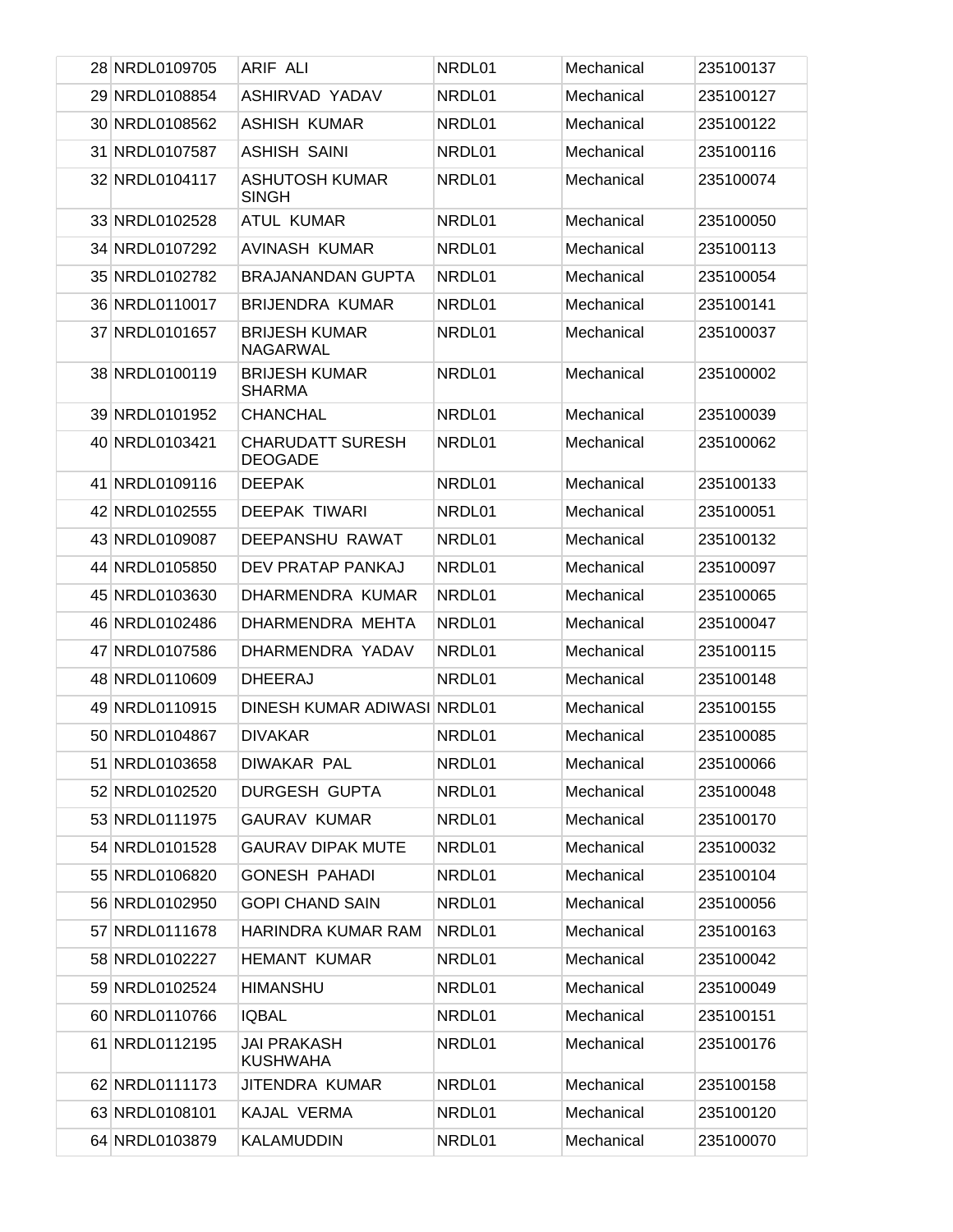| 65 NRDL0112228  | KAPIL KUMAR                            | NRDL01 | Mechanical | 235100177 |
|-----------------|----------------------------------------|--------|------------|-----------|
| 66 NRDL0103363  | <b>KARNAL KUMAR</b>                    | NRDL01 | Mechanical | 235100061 |
| 67 NRDL0100136  | KISHAN LAL                             | NRDL01 | Mechanical | 235100004 |
| 68 NRDL0104326  | <b>KRISHNA SINGH</b>                   | NRDL01 | Mechanical | 235100078 |
| 69 NRDL0109736  | <b>KRISHNA CHANDRA</b><br><b>GUPTA</b> | NRDL01 | Mechanical | 235100139 |
| 70 NRDL0101164  | <b>KRISHNA KUMAR PATEL</b>             | NRDL01 | Mechanical | 235100025 |
| 71 NRDL0100915  | <b>LALIT KUMAR</b>                     | NRDL01 | Mechanical | 235100023 |
| 72 NRDL0100733  | LOVE JAYASWAL                          | NRDL01 | Mechanical | 235100020 |
| 73 NRDL0106392  | <b>MAHESH KUMAR</b><br><b>GURJAR</b>   | NRDL01 | Mechanical | 235100100 |
| 74 NRDL0101241  | <b>MANEESH KUMAR</b>                   | NRDL01 | Mechanical | 235100028 |
| 75 NRDL0109270  | <b>MANISH</b>                          | NRDL01 | Mechanical | 235100135 |
| 76 NRDL0110563  | <b>MANISH TIWARI</b>                   | NRDL01 | Mechanical | 235100147 |
| 77 NRDL0107599  | <b>MANISH KUMAR KUMAR</b>              | NRDL01 | Mechanical | 235100117 |
| 78 NRDL0101482  | <b>MANISH KUMAR SINGH</b>              | NRDL01 | Mechanical | 235100030 |
| 79 NRDL0110212  | <b>MANJEET</b>                         | NRDL01 | Mechanical | 235100144 |
| 80 NRDL0102241  | <b>MARUTI NANDAN VERMA NRDL01</b>      |        | Mechanical | 235100043 |
| 81 NRDL0101968  | <b>MAYUR RAJENDRA</b><br>MAHAJAN       | NRDL01 | Mechanical | 235100040 |
| 82 NRDL0101674  | <b>MD SERAJUDDIN</b>                   | NRDL01 | Mechanical | 235100038 |
| 83 NRDL0112525  | <b>MD AYUB</b>                         | NRDL01 | Mechanical | 235100180 |
| 84 NRDL0101620  | <b>MD RAHBER ISLAM</b>                 | NRDL01 | Mechanical | 235100036 |
| 85 NRDL0101217  | <b>MD SHAHBAZ ALAM</b>                 | NRDL01 | Mechanical | 235100027 |
| 86 NRDL0109169  | <b>MEHTAB ALAM</b>                     | NRDL01 | Mechanical | 235100134 |
| 87 NRDL0103950  | <b>MILAN MONDAL</b>                    | NRDL01 | Mechanical | 235100072 |
| 88 NRDL0104339  | MOHAMMAD AQIB                          | NRDL01 | Mechanical | 235100080 |
| 89 NRDL0100039  | MOHD ANAS                              | NRDL01 | Mechanical | 235100001 |
| 90 NRDL0104717  | MOHD NOMAN                             | NRDL01 | Mechanical | 235100083 |
| 91 NRDL0103034  | <b>MOHD SAMEER MALIK</b>               | NRDL01 | Mechanical | 235100057 |
| 92 NRDL0108910  | <b>MUKESH KUMAR DUBEY</b>              | NRDL01 | Mechanical | 235100130 |
| 93 NRDL0111162  | NAVEEN KUMAR                           | NRDL01 | Mechanical | 235100157 |
| 94 NRDL0107641  | NEERAJ KUMAR                           | NRDL01 | Mechanical | 235100118 |
| 95 NRDL0106883  | NEERAJ KUMAR GUPTA                     | NRDL01 | Mechanical | 235100105 |
| 96 NRDL0105016  | NIKHIL MISHRA                          | NRDL01 | Mechanical | 235100086 |
| 97 NRDL0104312  | NIRAJ PASWAN                           | NRDL01 | Mechanical | 235100077 |
| 98 NRDL0100420  | NISHANT KUMAR                          | NRDL01 | Mechanical | 235100013 |
| 99 NRDL0111694  | NISHANT UPADHYAY                       | NRDL01 | Mechanical | 235100164 |
| 100 NRDL0100634 | OMKAR BHATSANGYA                       | NRDL01 | Mechanical | 235100019 |
| 101 NRDL0110800 | <b>OMPRAKASH</b><br>ASHOKKUMAR PRASAD  | NRDL01 | Mechanical | 235100152 |
| 102 NRDL0105635 | PANKAJ KUMAR                           | NRDL01 | Mechanical | 235100092 |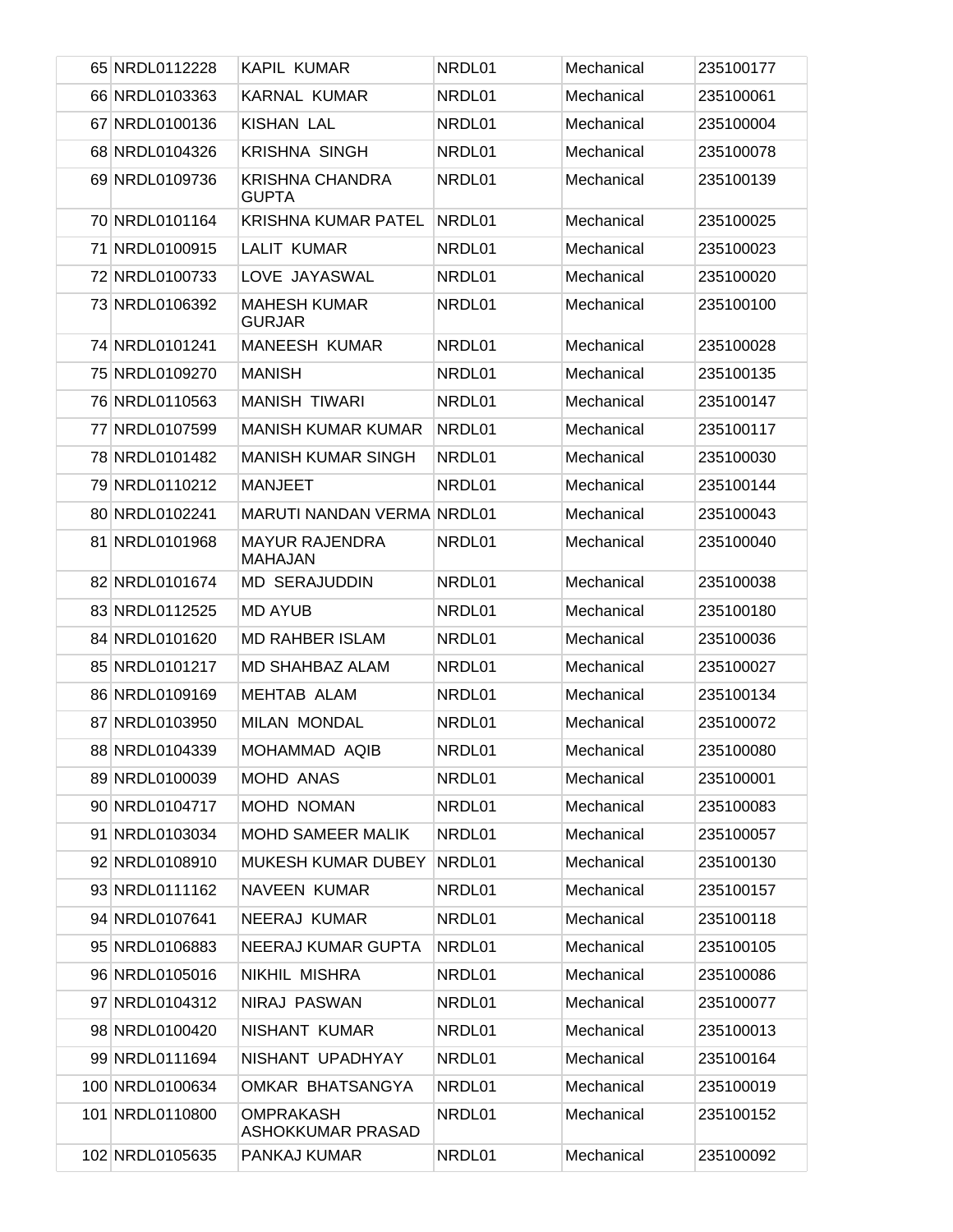| 103 NRDL0100218 | PAPPU KUMAR                           | NRDL01 | Mechanical | 235100011 |
|-----------------|---------------------------------------|--------|------------|-----------|
| 104 NRDL0101613 | <b>PARITOSH KUMAR</b><br><b>SINGH</b> | NRDL01 | Mechanical | 235100035 |
| 105 NRDL0110864 | PARMOD KUMAR                          | NRDL01 | Mechanical | 235100154 |
| 106 NRDL0104332 | <b>PAVAN KUMAR</b><br><b>CHAUHAN</b>  | NRDL01 | Mechanical | 235100079 |
| 107 NRDL0100485 | <b>PRABHAT KUMAR</b><br><b>MAHTO</b>  | NRDL01 | Mechanical | 235100016 |
| 108 NRDL0104172 | PRADEEP KUMAR                         | NRDL01 | Mechanical | 235100075 |
| 109 NRDL0108858 | PRADEEP KUMAR                         | NRDL01 | Mechanical | 235100128 |
| 110 NRDL0106537 | <b>PRAMOD KUMAR GUPTA</b>             | NRDL01 | Mechanical | 235100102 |
| 111 NRDL0107820 | PRASHANT KUMAR<br><b>THAKUR</b>       | NRDL01 | Mechanical | 235100119 |
| 112 NRDL0111826 | <b>PRATIK DILIP SONONE</b>            | NRDL01 | Mechanical | 235100168 |
| 113 NRDL0109085 | <b>PREM MOHAN SHANDILY NRDL01</b>     |        | Mechanical | 235100131 |
| 114 NRDL0109723 | PRIYESH KUMAR JHA                     | NRDL01 | Mechanical | 235100138 |
| 115 NRDL0100205 | <b>RAGHAV</b>                         | NRDL01 | Mechanical | 235100009 |
| 116 NRDL0103701 | <b>RAHISH PAL SINGH</b>               | NRDL01 | Mechanical | 235100067 |
| 117 NRDL0110136 | <b>RAHUL</b>                          | NRDL01 | Mechanical | 235100142 |
| 118 NRDL0104654 | RAHUL HOLKAR                          | NRDL01 | Mechanical | 235100082 |
| 119 NRDL0105646 | RAHUL KUMAR                           | NRDL01 | Mechanical | 235100093 |
| 120 NRDL0105091 | RAHUL KUMAR                           | NRDL01 | Mechanical | 235100087 |
| 121 NRDL0111577 | RAHUL RANJAN                          | NRDL01 | Mechanical | 235100160 |
| 122 NRDL0107064 | RAHUL SINGH                           | NRDL01 | Mechanical | 235100108 |
| 123 NRDL0100616 | RAJAN KUMAR MANJHI                    | NRDL01 | Mechanical | 235100018 |
| 124 NRDL0105793 | RAJEEV RAJEEV<br><b>RAJEEV</b>        | NRDL01 | Mechanical | 235100096 |
| 125 NRDL0103462 | RAJESH SHARMA                         | NRDL01 | Mechanical | 235100063 |
| 126 NRDL0107200 | RAJIB PARUI                           | NRDL01 | Mechanical | 235100111 |
| 127 NRDL0102581 | <b>RAKESH KUMAR</b>                   | NRDL01 | Mechanical | 235100052 |
| 128 NRDL0104580 | RAVI BHARTI                           | NRDL01 | Mechanical | 235100081 |
| 129 NRDL0105381 | RAVINDRA MEENA                        | NRDL01 | Mechanical | 235100091 |
| 130 NRDL0100490 | RAVINDRA KUMAR SONI                   | NRDL01 | Mechanical | 235100017 |
| 131 NRDL0102815 | RINGKU GOGOI                          | NRDL01 | Mechanical | 235100055 |
| 132 NRDL0112806 | RITESH JHA                            | NRDL01 | Mechanical | 235100182 |
| 133 NRDL0112027 | RITESH KUMAR                          | NRDL01 | Mechanical | 235100173 |
| 134 NRDL0110498 | RITESH YADAV                          | NRDL01 | Mechanical | 235100146 |
| 135 NRDL0103486 | <b>ROHIT</b>                          | NRDL01 | Mechanical | 235100064 |
| 136 NRDL0101531 | ROHIT SHIVRAJ REGUDE NRDL01           |        | Mechanical | 235100033 |
| 137 NRDL0108469 | ROSHAN GUPTA                          | NRDL01 | Mechanical | 235100121 |
| 138 NRDL0109511 | SANDEEP YADAV                         | NRDL01 | Mechanical | 235100136 |
| 139 NRDL0100790 | SANTHOSH A                            | NRDL01 | Mechanical | 235100021 |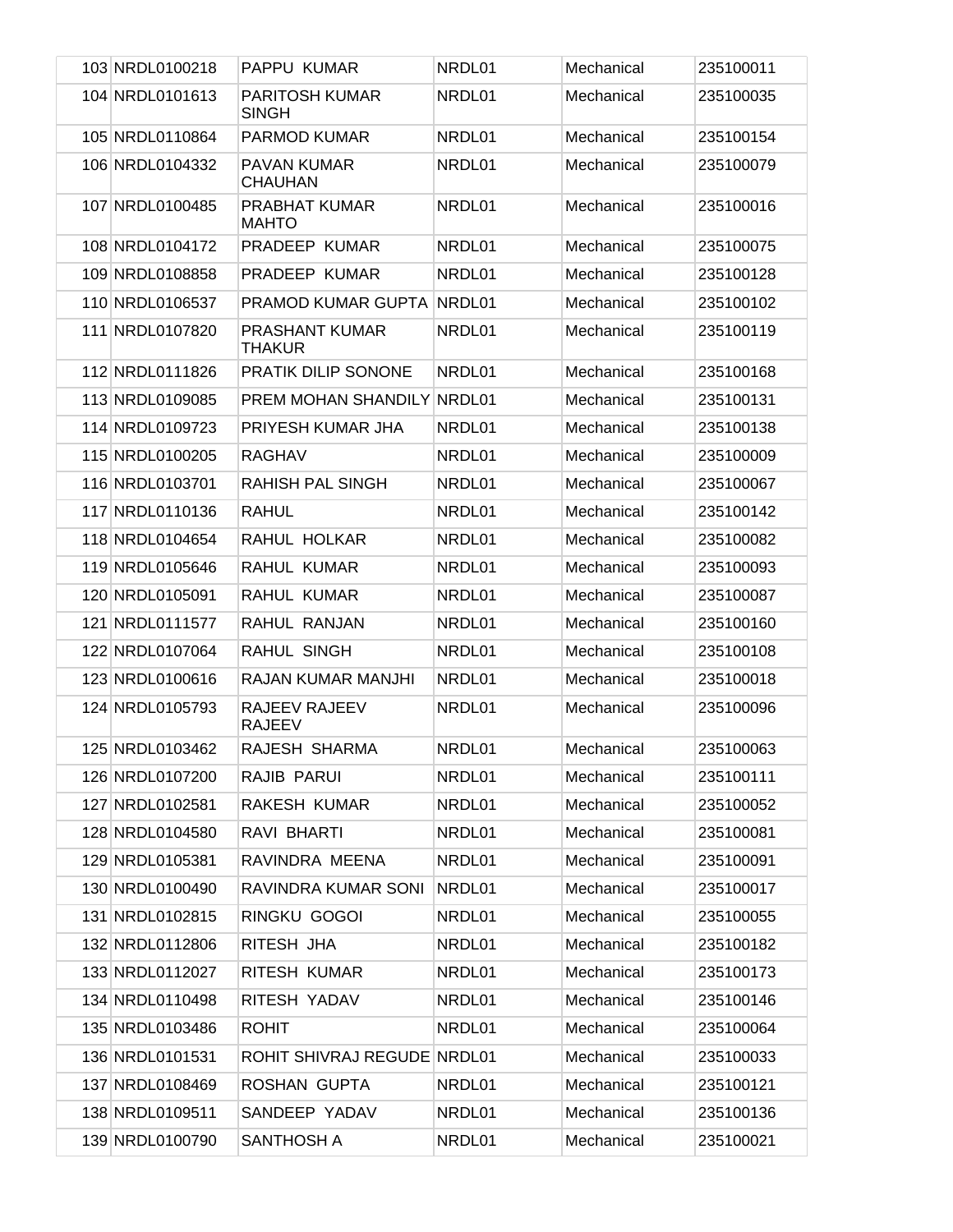| 140 NRDL0110831 | <b>SARVESH KUMAR</b><br><b>JAISWAL</b>                    | NRDL01 | Mechanical | 235100153 |
|-----------------|-----------------------------------------------------------|--------|------------|-----------|
| 141 NRDL0107327 | SATYAPRAKASH SAGAR NRDL01                                 |        | Mechanical | 235100114 |
| 142 NRDL0101278 | SHADAB ADIL                                               | NRDL01 | Mechanical | 235100029 |
| 143 NRDL0109889 | SHAHJAD ALAM                                              | NRDL01 | Mechanical | 235100140 |
| 144 NRDL0102397 | <b>SHAMSHUDDIN</b><br><b>MAHABOOBSAB</b><br><b>SUNKAD</b> | NRDL01 | Mechanical | 235100045 |
| 145 NRDL0100200 | <b>SHASHI SHEKHAR</b>                                     | NRDL01 | Mechanical | 235100008 |
| 146 NRDL0102018 | SHIVMOORAT KUMAR                                          | NRDL01 | Mechanical | 235100041 |
| 147 NRDL0100147 | <b>SHIVNARAYAN</b>                                        | NRDL01 | Mechanical | 235100005 |
| 148 NRDL0101581 | <b>SHOYAL</b>                                             | NRDL01 | Mechanical | 235100034 |
| 149 NRDL0110192 | SHRI KRISHAN PAL                                          | NRDL01 | Mechanical | 235100143 |
| 150 NRDL0101171 | <b>SHUBHAM SURYAKANT</b><br><b>UNDRE</b>                  | NRDL01 | Mechanical | 235100026 |
| 151 NRDL0107033 | <b>SOMDUTT</b>                                            | NRDL01 | Mechanical | 235100106 |
| 152 NRDL0111770 | SOMNATH CHOURASIA                                         | NRDL01 | Mechanical | 235100167 |
| 153 NRDL0105242 | <b>SUMIT PANDEY</b>                                       | NRDL01 | Mechanical | 235100090 |
| 154 NRDL0104209 | <b>SUNNY SHUKLA</b>                                       | NRDL01 | Mechanical | 235100076 |
| 155 NRDL0100207 | <b>SURAJ KUMAR</b>                                        | NRDL01 | Mechanical | 235100010 |
| 156 NRDL0111855 | <b>SURAJ KUMAR</b>                                        | NRDL01 | Mechanical | 235100169 |
| 157 NRDL0106776 | <b>SURAJ KUMAR</b>                                        | NRDL01 | Mechanical | 235100103 |
| 158 NRDL0112612 | <b>SURAJ PACHAURI</b>                                     | NRDL01 | Mechanical | 235100181 |
| 159 NRDL0104758 | <b>SURENDRA SINGH</b>                                     | NRDL01 | Mechanical | 235100084 |
| 160 NRDL0101515 | <b>SUSHANT DATTATRAY</b><br><b>KUMBHAR</b>                | NRDL01 | Mechanical | 235100031 |
| 161 NRDL0100455 | SUSHANTO DAS                                              | NRDL01 | Mechanical | 235100014 |
| 162 NRDL0111751 | SUSHIL KUMAR VERMA                                        | NRDL01 | Mechanical | 235100166 |
| 163 NRDL0107184 | <b>SWAPNIL</b><br>DNYANESHWAR PATIL                       | NRDL01 | Mechanical | 235100110 |
| 164 NRDL0108891 | TARIQ KHAN                                                | NRDL01 | Mechanical | 235100129 |
| 165 NRDL0112469 | TARUN KUMAR SINGH                                         | NRDL01 | Mechanical | 235100179 |
| 166 NRDL0100171 | <b>TRAYAMBAK TIWARI</b>                                   | NRDL01 | Mechanical | 235100006 |
| 167 NRDL0103298 | <b>TRILOK KHORWAL</b>                                     | NRDL01 | Mechanical | 235100060 |
| 168 NRDL0112016 | UMID JYOTI DAS                                            | NRDL01 | Mechanical | 235100172 |
| 169 NRDL0110728 | <b>VALMIKI KUMAR</b>                                      | NRDL01 | Mechanical | 235100150 |
| 170 NRDL0103854 | <b>VARUN PURI</b>                                         | NRDL01 | Mechanical | 235100069 |
| 171 NRDL0103931 | <b>VIKRAM</b>                                             | NRDL01 | Mechanical | 235100071 |
| 172 NRDL0103819 | <b>VIPIN KUMAR</b>                                        | NRDL01 | Mechanical | 235100068 |
| 173 NRDL0107167 | <b>VISHAL JOSHI</b>                                       | NRDL01 | Mechanical | 235100109 |
| 174 NRDL0102463 | <b>VISHAL SONI</b>                                        | NRDL01 | Mechanical | 235100046 |
| 175 NRDL0110349 | <b>VISHAL KUMAR</b><br><b>VISHWAKARMA</b>                 | NRDL01 | Mechanical | 235100145 |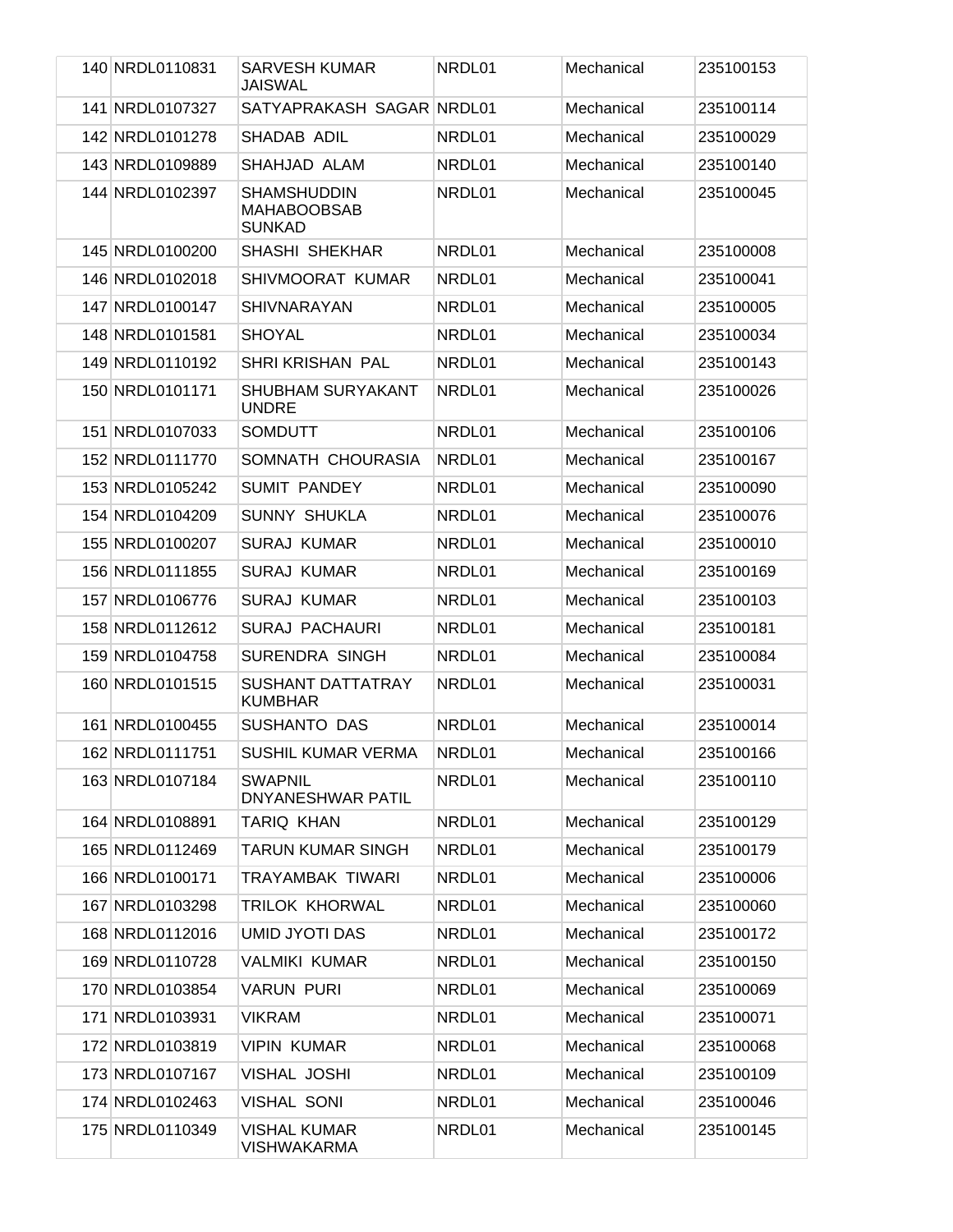| 176 NRDL0107263 | <b>VIVEK KUMAR</b>                       | NRDL01 | Mechanical | 235100112 |
|-----------------|------------------------------------------|--------|------------|-----------|
| 177 NRDL0112111 | YAHYA K                                  | NRDL01 | Mechanical | 235100175 |
| 178 NRDL0107043 | YASH KUMAR MISHRA                        | NRDL01 | Mechanical | 235100107 |
| 179 NRDL0102348 | YOGESH KUMAR                             | NRDL01 | Mechanical | 235100044 |
| 180 NRDL0103247 | YOGESH KUMAR                             | NRDL01 | Mechanical | 235100059 |
| 181 NRDL0106387 | YOGINDER KUMAR                           | NRDL01 | Mechanical | 235100099 |
| 182 NRDL0100479 | ZEYAUL HAQUE                             | NRDL01 | Mechanical | 235100015 |
| 183 NRDL0210398 | AADIL HUSAIN                             | NRDL02 | Electrical | 235200141 |
| 184 NRDL0201377 | AARTI VISHWKARMA                         | NRDL02 | Electrical | 235200019 |
| 185 NRDL0203914 | ABHAY KUMAR GAUTAM                       | NRDL02 | Electrical | 235200058 |
| 186 NRDL0208642 | <b>ABHINEET KUMAR</b>                    | NRDL02 | Electrical | 235200121 |
| 187 NRDL0204380 | <b>ABHISHEK PAL</b>                      | NRDL02 | Electrical | 235200067 |
| 188 NRDL0206675 | <b>ABHISHEK TRIPATHI</b>                 | NRDL02 | Electrical | 235200097 |
| 189 NRDL0203386 | <b>ABHISHEK KUMAR</b><br><b>KUSHWAHA</b> | NRDL02 | Electrical | 235200047 |
| 190 NRDL0212025 | ABID KHAN                                | NRDL02 | Electrical | 235200157 |
| 191 NRDL0203335 | ADITYA NARAYAN                           | NRDL02 | Electrical | 235200046 |
| 192 NRDL0204291 | AJAY NISHAD                              | NRDL02 | Electrical | 235200064 |
| 193 NRDL0200769 | AJOY DEBBARMA                            | NRDL02 | Electrical | 235200009 |
| 194 NRDL0212571 | AKASH VERMA                              | NRDL02 | Electrical | 235200161 |
| 195 NRDL0205923 | AKSHAY KUMAR                             | NRDL02 | Electrical | 235200086 |
| 196 NRDL0211245 | AKSHYA KUMAR                             | NRDL02 | Electrical | 235200150 |
| 197 NRDL0207773 | <b>ALOK SAHU</b>                         | NRDL02 | Electrical | 235200107 |
| 198 NRDL0206837 | <b>AMIT RAWAT</b>                        | NRDL02 | Electrical | 235200098 |
| 199 NRDL0211545 | ANANTHU R                                | NRDL02 | Electrical | 235200154 |
| 200 NRDL0205436 | ANIL KUMAR SHARMA                        | NRDL02 | Electrical | 235200080 |
| 201 NRDL0208326 | ANITA                                    | NRDL02 | Electrical | 235200114 |
| 202 NRDL0201121 | ANKUR TOMAR                              | NRDL02 | Electrical | 235200014 |
| 203 NRDL0201314 | ANMOL GAUR                               | NRDL02 | Electrical | 235200017 |
| 204 NRDL0212300 | ANUPRIYA SRIVASTAVA                      | NRDL02 | Electrical | 235200159 |
| 205 NRDL0201203 | ARUN KUMAR GUPTA                         | NRDL02 | Electrical | 235200015 |
| 206 NRDL0201431 | <b>ARVIND KUMAR LODHI</b>                | NRDL02 | Electrical | 235200022 |
| 207 NRDL0202368 | <b>ASHISH KUMAR</b><br><b>PRAJAPATI</b>  | NRDL02 | Electrical | 235200036 |
| 208 NRDL0204296 | <b>AVINASH KUMAR</b><br><b>PASWAN</b>    | NRDL02 | Electrical | 235200065 |
| 209 NRDL0201406 | <b>AWADHESH KUMAR</b><br><b>SINGH</b>    | NRDL02 | Electrical | 235200020 |
| 210 NRDL0203243 | <b>BALBEER DHAYAL</b>                    | NRDL02 | Electrical | 235200045 |
| 211 NRDL0204275 | <b>BANTI LAL MEENA</b>                   | NRDL02 | Electrical | 235200063 |
| 212 NRDL0205169 | <b>BRIJESH KUMAR</b>                     | NRDL02 | Electrical | 235200076 |
| 213 NRDL0209479 | <b>BUSHRA BANO</b>                       | NRDL02 | Electrical | 235200131 |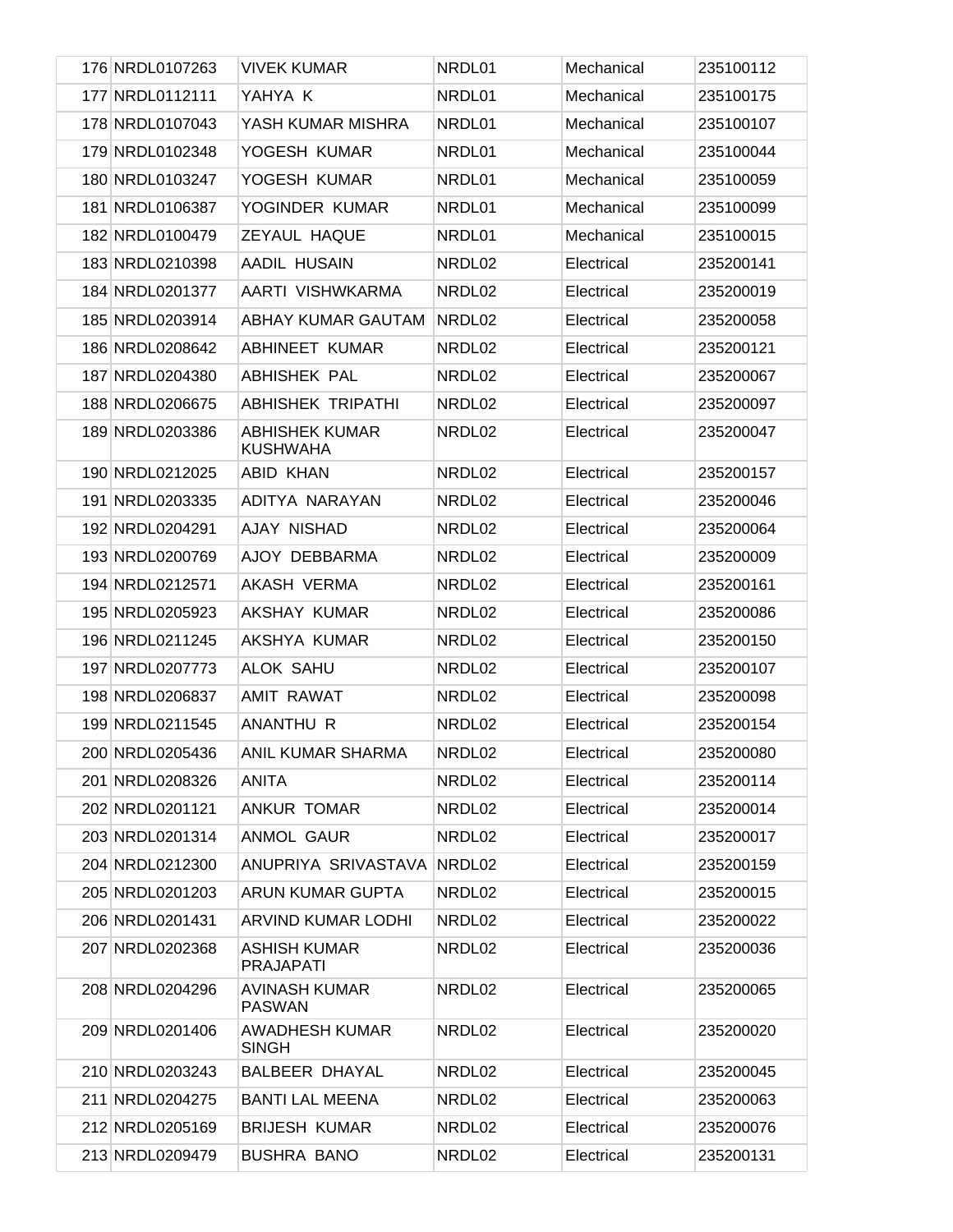| 214 NRDL0209089 | <b>CHANDAN GUPTA</b>             | NRDL02 | Electrical | 235200128 |
|-----------------|----------------------------------|--------|------------|-----------|
| 215 NRDL0212632 | CHANDAN MISHRA                   | NRDL02 | Electrical | 235200162 |
| 216 NRDL0206517 | DALIP MEGHWAL                    | NRDL02 | Electrical | 235200092 |
| 217 NRDL0203772 | <b>DEEKSHA MISHRA</b>            | NRDL02 | Electrical | 235200054 |
| 218 NRDL0206069 | DEEPAK KUMAR SINGH               | NRDL02 | Electrical | 235200087 |
| 219 NRDL0206933 | DEEPALI ARYA                     | NRDL02 | Electrical | 235200099 |
| 220 NRDL0200715 | <b>DESHRAJ BAIRWA</b>            | NRDL02 | Electrical | 235200007 |
| 221 NRDL0203797 | <b>DEV KUMAR</b>                 | NRDL02 | Electrical | 235200055 |
| 222 NRDL0206122 | DHEERAJ KUMAR OJHA               | NRDL02 | Electrical | 235200088 |
| 223 NRDL0212700 | DIWAKAR KHARWAR                  | NRDL02 | Electrical | 235200165 |
| 224 NRDL0207930 | <b>FAIZNOOR</b>                  | NRDL02 | Electrical | 235200109 |
| 225 NRDL0208986 | <b>GAUTAM PRASAD</b>             | NRDL02 | Electrical | 235200125 |
| 226 NRDL0205114 | <b>GULSHAN</b>                   | NRDL02 | Electrical | 235200074 |
| 227 NRDL0203048 | <b>GULSHAN SHUKLA</b>            | NRDL02 | Electrical | 235200044 |
| 228 NRDL0204461 | <b>HEM RAJ KUMHAR</b>            | NRDL02 | Electrical | 235200069 |
| 229 NRDL0208457 | <b>IMRAN KHAN</b>                | NRDL02 | Electrical | 235200117 |
| 230 NRDL0203042 | <b>JASWANT</b>                   | NRDL02 | Electrical | 235200043 |
| 231 NRDL0207721 | JAYDEEP SIKARWAR                 | NRDL02 | Electrical | 235200106 |
| 232 NRDL0208294 | <b>JITENDER</b>                  | NRDL02 | Electrical | 235200112 |
| 233 NRDL0201540 | KANHAIYA KUMAR                   | NRDL02 | Electrical | 235200027 |
| 234 NRDL0200010 | KAPIL KUMAR                      | NRDL02 | Electrical | 235200001 |
| 235 NRDL0202456 | KAUNAIN AHMAD                    | NRDL02 | Electrical | 235200038 |
| 236 NRDL0202110 | <b>KIRAN LAXMAN KHOT</b>         | NRDL02 | Electrical | 235200032 |
| 237 NRDL0204226 | <b>KRISHAN MEENA</b>             | NRDL02 | Electrical | 235200062 |
| 238 NRDL0210678 | <b>KRISHNA KUMAR</b><br>UPADHYAY | NRDL02 | Electrical | 235200144 |
| 239 NRDL0201304 | KULDEEP KUMAR                    | NRDL02 | Electrical | 235200016 |
| 240 NRDL0203403 | <b>KUMAR KARTIK</b>              | NRDL02 | Electrical | 235200049 |
| 241 NRDL0206585 | LOVELY CHAWLA                    | NRDL02 | Electrical | 235200095 |
| 242 NRDL0205128 | <b>MADHU KESANI</b>              | NRDL02 | Electrical | 235200075 |
| 243 NRDL0207839 | MAHAVEER MEENA                   | NRDL02 | Electrical | 235200108 |
| 244 NRDL0203548 | <b>MAHESH KUMAR</b>              | NRDL02 | Electrical | 235200051 |
| 245 NRDL0206293 | <b>MANISH CHAUHAN</b>            | NRDL02 | Electrical | 235200090 |
| 246 NRDL0208324 | <b>MANISH KUMAR</b>              | NRDL02 | Electrical | 235200113 |
| 247 NRDL0211141 | <b>MANISH KUMAR YADAV</b>        | NRDL02 | Electrical | 235200149 |
| 248 NRDL0205060 | MANJEET KUMAR                    | NRDL02 | Electrical | 235200073 |
| 249 NRDL0210555 | <b>MANOJ KUMAR MEENA</b>         | NRDL02 | Electrical | 235200143 |
| 250 NRDL0205197 | <b>MAYUR ISHWARDAS</b><br>HAJARE | NRDL02 | Electrical | 235200077 |
| 251 NRDL0210226 | <b>MD AFTAB ALAM</b>             | NRDL02 | Electrical | 235200138 |
| 252 NRDL0202502 | <b>MD DANISH EQBAL</b>           | NRDL02 | Electrical | 235200040 |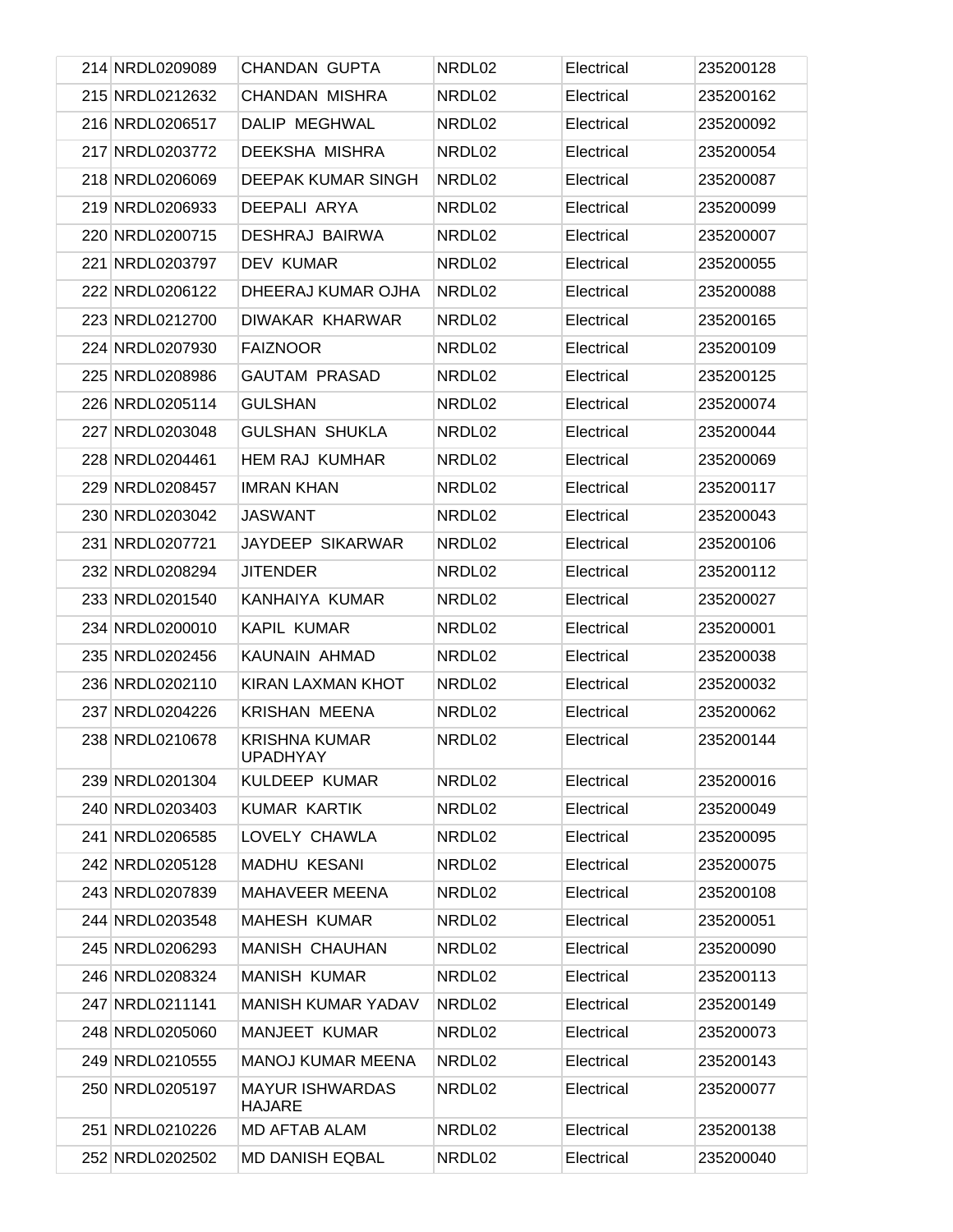| 253 NRDL0202282 | <b>MD IRFAN KHAN</b>                    | NRDL02 | Electrical | 235200035 |
|-----------------|-----------------------------------------|--------|------------|-----------|
| 254 NRDL0202469 | <b>MD SAIF AHMAD</b>                    | NRDL02 | Electrical | 235200039 |
| 255 NRDL0204344 | MD WAQUAR AHMAD                         | NRDL02 | Electrical | 235200066 |
| 256 NRDL0206536 | MOGULURI NAVEEN                         | NRDL02 | Electrical | 235200093 |
| 257 NRDL0210749 | MOH JISHAN                              | NRDL02 | Electrical | 235200145 |
| 258 NRDL0210988 | MOHAMMAD ABRAR                          | NRDL02 | Electrical | 235200147 |
| 259 NRDL0206577 | MOHAMMAD AQIB                           | NRDL02 | Electrical | 235200094 |
| 260 NRDL0203641 | <b>MOHAMMAD FURQAAN</b><br>SHEIKH       | NRDL02 | Electrical | 235200052 |
| 261 NRDL0202203 | MOHD GHAYAS                             | NRDL02 | Electrical | 235200034 |
| 262 NRDL0200422 | <b>MOHD AZHARUDDIN</b><br><b>ANSARI</b> | NRDL02 | Electrical | 235200003 |
| 263 NRDL0200736 | <b>MOHD KAMRAN ABBASI</b>               | NRDL02 | Electrical | 235200008 |
| 264 NRDL0202147 | MOHD SALEEM AHMAD                       | NRDL02 | Electrical | 235200033 |
| 265 NRDL0206322 | MONU DHAKAR                             | NRDL02 | Electrical | 235200091 |
| 266 NRDL0200987 | MOSARRAT PRAVEEN                        | NRDL02 | Electrical | 235200011 |
| 267 NRDL0206237 | <b>NARESH KUMAR JOSHI</b>               | NRDL02 | Electrical | 235200089 |
| 268 NRDL0210756 | NEELAM DEVI                             | NRDL02 | Electrical | 235200146 |
| 269 NRDL0201536 | NIDHI JAIRAMSINGH<br><b>THAKUR</b>      | NRDL02 | Electrical | 235200026 |
| 270 NRDL0200699 | NILESH KUMAR KUMAR                      | NRDL02 | Electrical | 235200006 |
| 271 NRDL0201323 | NITESH MOURYA                           | NRDL02 | Electrical | 235200018 |
| 272 NRDL0201625 | <b>PANKAJ</b>                           | NRDL02 | Electrical | 235200028 |
| 273 NRDL0201509 | PARSURAM PANIGRAHI                      | NRDL02 | Electrical | 235200025 |
| 274 NRDL0209216 | PINTOO MAHTO                            | NRDL02 | Electrical | 235200130 |
| 275 NRDL0207392 | POORANMAL MEENA<br>MAL MEENA            | NRDL02 | Electrical | 235200104 |
| 276 NRDL0204056 | PRADEEP                                 | NRDL02 | Electrical | 235200060 |
| 277 NRDL0208328 | PRAMOD KUMAR<br><b>GAUTAM</b>           | NRDL02 | Electrical | 235200115 |
| 278 NRDL0205476 | <b>PRAVEEN KUMAR</b><br><b>TRIPATHI</b> | NRDL02 | Electrical | 235200081 |
| 279 NRDL0202085 | PREM PRAKASH                            | NRDL02 | Electrical | 235200031 |
| 280 NRDL0210007 | PREM RAJ                                | NRDL02 | Electrical | 235200136 |
| 281 NRDL0203960 | PREMRAJ BAIRWA                          | NRDL02 | Electrical | 235200059 |
| 282 NRDL0209658 | <b>PUSHPINDER</b>                       | NRDL02 | Electrical | 235200133 |
| 283 NRDL0211416 | RAHUL                                   | NRDL02 | Electrical | 235200151 |
| 284 NRDL0208425 | RAHUL KUMAR                             | NRDL02 | Electrical | 235200116 |
| 285 NRDL0205856 | RAHUL SINGH                             | NRDL02 | Electrical | 235200084 |
| 286 NRDL0209818 | RAJ KUMAR                               | NRDL02 | Electrical | 235200135 |
| 287 NRDL0211990 | RAJ KUMAR                               | NRDL02 | Electrical | 235200156 |
| 288 NRDL0207136 | RAJ MAHADEO DHUMAL                      | NRDL02 | Electrical | 235200101 |
| 289 NRDL0202593 | RAJAN KUMAR                             | NRDL02 | Electrical | 235200042 |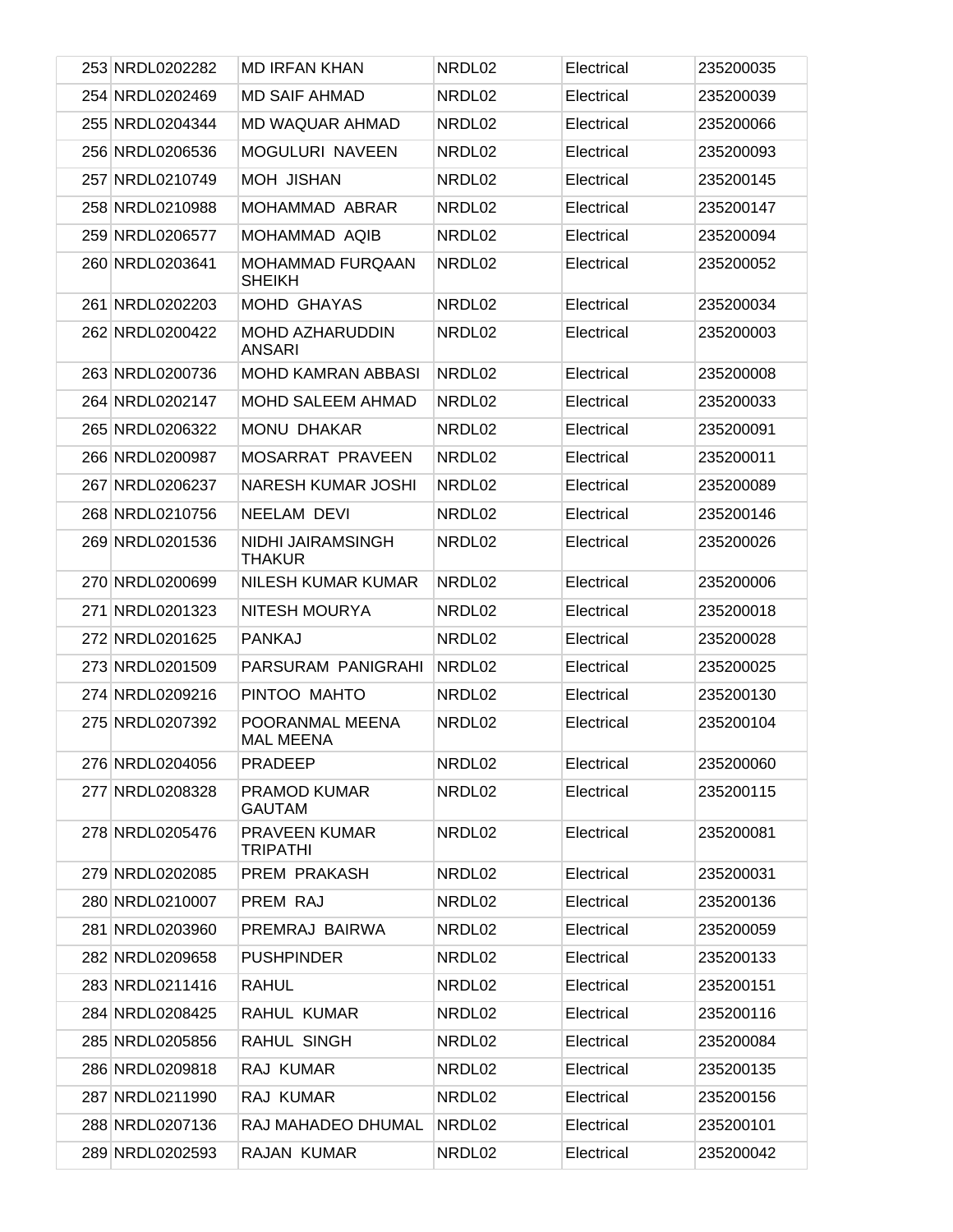| 290 NRDL0212692 | RAJAN TRIPATHI                       | NRDL02 | Electrical | 235200164 |
|-----------------|--------------------------------------|--------|------------|-----------|
| 291 NRDL0209761 | RAJEEV KUMAR                         | NRDL02 | Electrical | 235200134 |
| 292 NRDL0209481 | RAJEEV VERMA                         | NRDL02 | Electrical | 235200132 |
| 293 NRDL0209064 | RAJESH KUMAR MEENA                   | NRDL02 | Electrical | 235200127 |
| 294 NRDL0204065 | RAJNISH PRASAD                       | NRDL02 | Electrical | 235200061 |
| 295 NRDL0206983 | RAKESH MEENA                         | NRDL02 | Electrical | 235200100 |
| 296 NRDL0211431 | RAMESH KUMAR                         | NRDL02 | Electrical | 235200152 |
| 297 NRDL0201437 | RAMSAGAR BAIRWA                      | NRDL02 | Electrical | 235200023 |
| 298 NRDL0207176 | <b>RANDHIR SINGH YADAV</b>           | NRDL02 | Electrical | 235200102 |
| 299 NRDL0200625 | RATNA MADHUKAR<br><b>BACHHAV</b>     | NRDL02 | Electrical | 235200005 |
| 300 NRDL0206601 | RAVI KUMAR                           | NRDL02 | Electrical | 235200096 |
| 301 NRDL0200344 | <b>RAVI SINGH</b>                    | NRDL02 | Electrical | 235200002 |
| 302 NRDL0205491 | <b>RAVI KUMAR GUPTA</b>              | NRDL02 | Electrical | 235200082 |
| 303 NRDL0207963 | <b>RAVITS</b>                        | NRDL02 | Electrical | 235200110 |
| 304 NRDL0210553 | RAVINDRA MAURYA                      | NRDL02 | Electrical | 235200142 |
| 305 NRDL0211510 | RAVINDRA KUMAR<br><b>PRAJAPATI</b>   | NRDL02 | Electrical | 235200153 |
| 306 NRDL0203663 | ROHIT NEGI                           | NRDL02 | Electrical | 235200053 |
| 307 NRDL0207708 | SACHIN KUMAR                         | NRDL02 | Electrical | 235200105 |
| 308 NRDL0208632 | SAGAR MALIWAL                        | NRDL02 | Electrical | 235200120 |
| 309 NRDL0205896 | <b>SAJAL</b>                         | NRDL02 | Electrical | 235200085 |
| 310 NRDL0204888 | <b>SANDEEP KUMAR</b>                 | NRDL02 | Electrical | 235200071 |
| 311 NRDL0200775 | <b>SANOJ YADAV</b>                   | NRDL02 | Electrical | 235200010 |
| 312 NRDL0205617 | <b>SANTOSH KUMAR BIND</b>            | NRDL02 | Electrical | 235200083 |
| 313 NRDL0201416 | <b>SARWAR JEELANI</b>                | NRDL02 | Electrical | 235200021 |
| 314 NRDL0209000 | SATYA PRAKASH SINGH                  | NRDL02 | Electrical | 235200126 |
| 315 NRDL0212685 | <b>SAURABH SINGH</b>                 | NRDL02 | Electrical | 235200163 |
| 316 NRDL0204836 | SHAH HUSAIN                          | NRDL02 | Electrical | 235200070 |
| 317 NRDL0207370 | <b>SHAILENDRA</b><br><b>KUSHWAHA</b> | NRDL02 | Electrical | 235200103 |
| 318 NRDL0210072 | <b>SHASHWAT</b>                      | NRDL02 | Electrical | 235200137 |
| 319 NRDL0212137 | SHIVANI DEVI                         | NRDL02 | Electrical | 235200158 |
| 320 NRDL0210241 | <b>SHIVANSH</b>                      | NRDL02 | Electrical | 235200139 |
| 321 NRDL0201494 | SHRIKANT SHARMA                      | NRDL02 | Electrical | 235200024 |
| 322 NRDL0204392 | SHYAM NARAYAN<br><b>GUPTA</b>        | NRDL02 | Electrical | 235200068 |
| 323 NRDL0205254 | SNEHAL SHIVAJI<br><b>GAIKWAD</b>     | NRDL02 | Electrical | 235200078 |
| 324 NRDL0211012 | SONU PANDIT                          | NRDL02 | Electrical | 235200148 |
| 325 NRDL0208737 | <b>SUMIT</b>                         | NRDL02 | Electrical | 235200123 |
| 326 NRDL0210291 | <b>SUMIT SINGH</b>                   | NRDL02 | Electrical | 235200140 |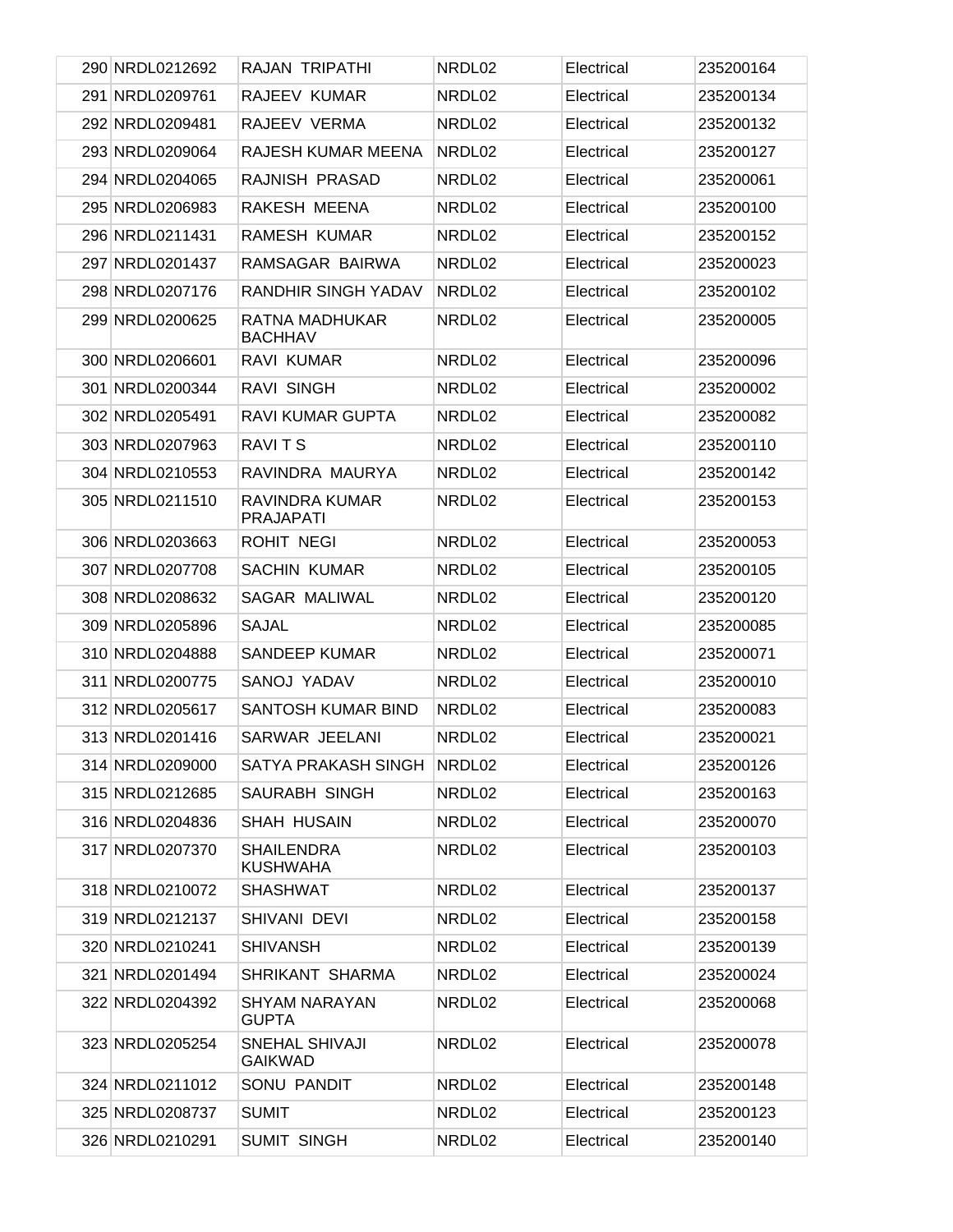| 327 NRDL0201707 | <b>SURAJ ASHOK PATIL</b>                    | NRDL02 | Electrical                   | 235200029 |
|-----------------|---------------------------------------------|--------|------------------------------|-----------|
| 328 NRDL0203807 | <b>SURENDRA KUMAR</b><br><b>SAINI</b>       | NRDL02 | Electrical                   | 235200056 |
| 329 NRDL0212537 | <b>SURJEET KUMAR</b>                        | NRDL02 | Electrical                   | 235200160 |
| 330 NRDL0211632 | <b>SUSHMA SINGH</b>                         | NRDL02 | Electrical                   | 235200155 |
| 331 NRDL0208091 | TAJ MOHAMMAD                                | NRDL02 | Electrical                   | 235200111 |
| 332 NRDL0208615 | TARUN VERMA                                 | NRDL02 | Electrical                   | 235200119 |
| 333 NRDL0201040 | <b>TASLIM ANSARI</b>                        | NRDL02 | Electrical                   | 235200012 |
| 334 NRDL0208777 | <b>UJJVAL</b>                               | NRDL02 | Electrical                   | 235200124 |
| 335 NRDL0203903 | <b>VAIBHAV SANJAY</b><br><b>SURYAWANSHI</b> | NRDL02 | Electrical                   | 235200057 |
| 336 NRDL0202444 | <b>VIJAY KUMAR JANGID</b>                   | NRDL02 | Electrical                   | 235200037 |
| 337 NRDL0200458 | <b>VIKRANT</b>                              | NRDL02 | Electrical                   | 235200004 |
| 338 NRDL0205322 | <b>VINAY</b>                                | NRDL02 | Electrical                   | 235200079 |
| 339 NRDL0203402 | <b>VIPUL KUMAR</b><br><b>PRAJAPATI</b>      | NRDL02 | Electrical                   | 235200048 |
| 340 NRDL0205049 | <b>VIRUPAKSHA</b><br>MUTTAPPA NIDAVANI      | NRDL02 | Electrical                   | 235200072 |
| 341 NRDL0202530 | <b>VISHNU BABU</b>                          | NRDL02 | Electrical                   | 235200041 |
| 342 NRDL0208594 | <b>VIVEK KUMAR MEENA</b>                    | NRDL02 | Electrical                   | 235200118 |
| 343 NRDL0209191 | VIVEK KUMAR SAHANI                          | NRDL02 | Electrical                   | 235200129 |
| 344 NRDL0201057 | <b>VIVEK MAROTI</b><br><b>KHARKATE</b>      | NRDL02 | Electrical                   | 235200013 |
| 345 NRDL0208656 | YOGESH KUMAR                                | NRDL02 | Electrical                   | 235200122 |
| 346 NRDL0203491 | YOGESH KUMAR                                | NRDL02 | Electrical                   | 235200050 |
| 347 NRDL0201820 | ZAFAR IMAM                                  | NRDL02 | Electrical                   | 235200030 |
| 348 NRDL0305866 | AAKASH YADAV                                | NRDL03 | Telecom &<br>Instrumentation | 235300036 |
| 349 NRDL0307213 | <b>ABHISHAKE</b>                            | NRDL03 | Telecom &<br>Instrumentation | 235300046 |
| 350 NRDL0309384 | <b>ABHISHEK</b>                             | NRDL03 | Telecom &<br>Instrumentation | 235300056 |
| 351 NRDL0304932 | AMAR NATH                                   | NRDL03 | Telecom &<br>Instrumentation | 235300031 |
| 352 NRDL0305384 | AMIT                                        | NRDL03 | Telecom &<br>Instrumentation | 235300033 |
| 353 NRDL0308122 | <b>ANIL KUMAR</b>                           | NRDL03 | Telecom &<br>Instrumentation | 235300050 |
| 354 NRDL0309777 | <b>ANKIT KUMAR</b>                          | NRDL03 | Telecom &<br>Instrumentation | 235300058 |
| 355 NRDL0301929 | ANUJ PRATAP SINGH                           | NRDL03 | Telecom &<br>Instrumentation | 235300015 |
| 356 NRDL0300917 | ARVIND BAGHEL                               | NRDL03 | Telecom &<br>Instrumentation | 235300006 |
| 357 NRDL0308062 | <b>ASHISH KUMAR</b>                         | NRDL03 | Telecom &<br>Instrumentation | 235300049 |
| 358 NRDL0312506 | <b>ASHU</b>                                 | NRDL03 | Telecom &<br>Instrumentation | 235300071 |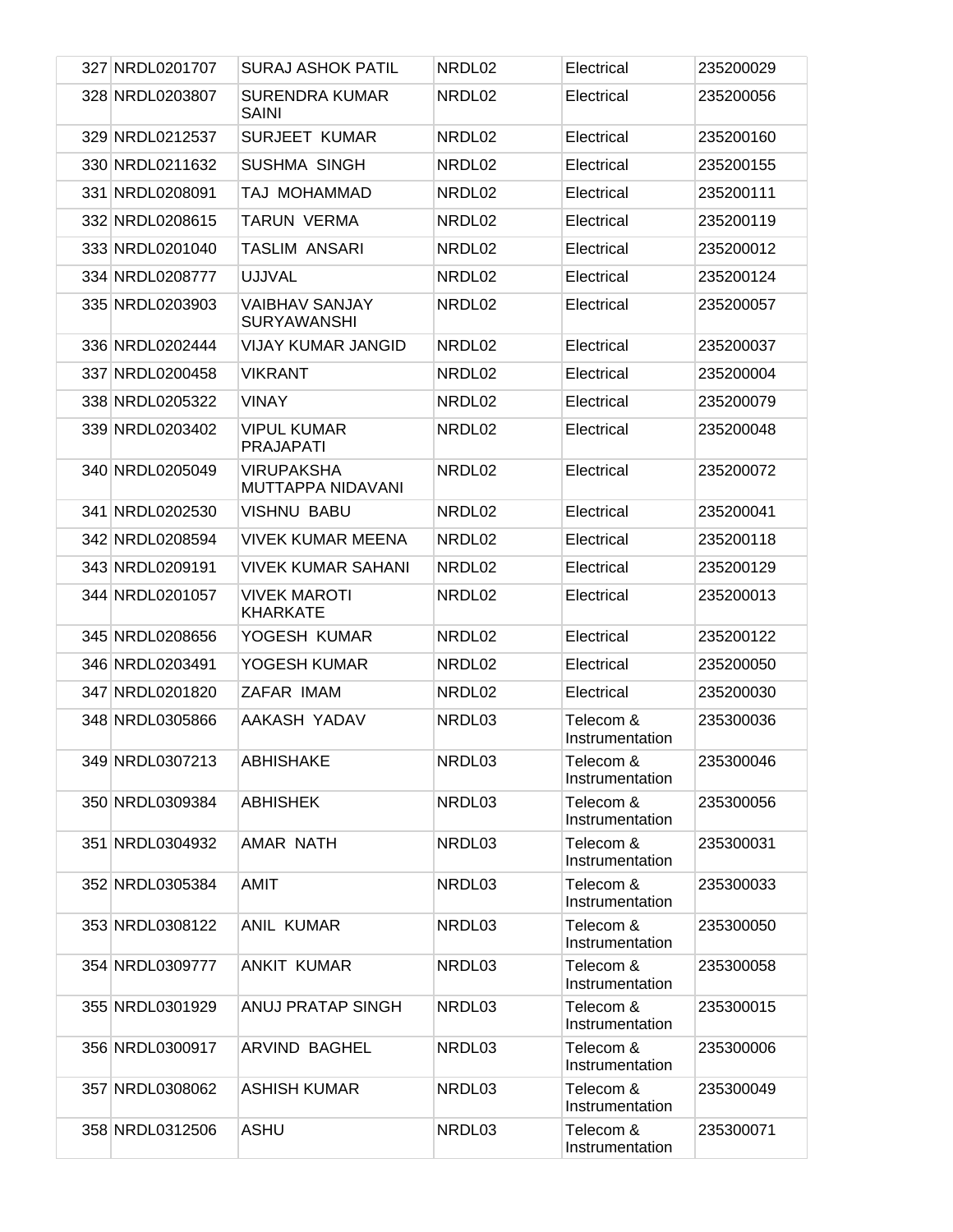| 359 NRDL0300235 | ASHWANI KUMAR                          | NRDL03 | Telecom &<br>Instrumentation | 235300004 |
|-----------------|----------------------------------------|--------|------------------------------|-----------|
| 360 NRDL0311453 | <b>BINOD KUMAR</b>                     | NRDL03 | Telecom &<br>Instrumentation | 235300065 |
| 361 NRDL0303994 | <b>DEEPAK</b>                          | NRDL03 | Telecom &<br>Instrumentation | 235300026 |
| 362 NRDL0304651 | <b>DEEPAK KUMAR</b>                    | NRDL03 | Telecom &<br>Instrumentation | 235300029 |
| 363 NRDL0305417 | DEEPENDRA PRASAD<br><b>PATEL</b>       | NRDL03 | Telecom &<br>Instrumentation | 235300035 |
| 364 NRDL0311848 | <b>DEEPIKA</b>                         | NRDL03 | Telecom &<br>Instrumentation | 235300069 |
| 365 NRDL0306845 | DEVRAJ MOHAN                           | NRDL03 | Telecom &<br>Instrumentation | 235300044 |
| 366 NRDL0306143 | DHARMENDER KUMAR<br><b>MAURYA</b>      | NRDL03 | Telecom &<br>Instrumentation | 235300039 |
| 367 NRDL0308539 | DHEERAJ BANGOTRA                       | NRDL03 | Telecom &<br>Instrumentation | 235300054 |
| 368 NRDL0300090 | DR. JEYKLL HYDE PARK                   | NRDL03 | Telecom &<br>Instrumentation | 235300002 |
| 369 NRDL0301607 | <b>GANI NAWAZ KHAN</b>                 | NRDL03 | Telecom &<br>Instrumentation | 235300010 |
| 370 NRDL0306241 | <b>HARISH KUMAR</b><br><b>LODIWAL</b>  | NRDL03 | Telecom &<br>Instrumentation | 235300040 |
| 371 NRDL0304864 | <b>HASAN AKHTAR</b>                    | NRDL03 | Telecom &<br>Instrumentation | 235300030 |
| 372 NRDL0310574 | HIMANSHU BAJPAI                        | NRDL03 | Telecom &<br>Instrumentation | 235300062 |
| 373 NRDL0309993 | <b>HIMANSHU GUPTA</b>                  | NRDL03 | Telecom &<br>Instrumentation | 235300060 |
| 374 NRDL0304347 | <b>JAGANNATH MAITY</b>                 | NRDL03 | Telecom &<br>Instrumentation | 235300028 |
| 375 NRDL0301612 | <b>JUHI KUMARI</b>                     | NRDL03 | Telecom &<br>Instrumentation | 235300011 |
| 376 NRDL0302464 | <b>KAMAL SINGH</b>                     | NRDL03 | Telecom &<br>Instrumentation | 235300016 |
| 377 NRDL0312704 | <b>KARAN VERMA</b>                     | NRDL03 | Telecom &<br>Instrumentation | 235300073 |
| 378 NRDL0306578 | <b>KAUSHAL KUMAR</b><br><b>KAUSHAL</b> | NRDL03 | Telecom &<br>Instrumentation | 235300042 |
| 379 NRDL0300940 | KM HEMLATA MISHRA                      | NRDL03 | Telecom &<br>Instrumentation | 235300007 |
| 380 NRDL0302700 | <b>LAKSHMI</b>                         | NRDL03 | Telecom &<br>Instrumentation | 235300019 |
| 381 NRDL0311840 | MD FAIYAZ ANSARI                       | NRDL03 | Telecom &<br>Instrumentation | 235300068 |
| 382 NRDL0302979 | <b>MD SABIR HODA</b>                   | NRDL03 | Telecom &<br>Instrumentation | 235300020 |
| 383 NRDL0301911 | <b>MD SHAKIR ALAM</b>                  | NRDL03 | Telecom &<br>Instrumentation | 235300014 |
| 384 NRDL0302510 | <b>MD TAUFIQUE EQUBAL</b>              | NRDL03 | Telecom &<br>Instrumentation | 235300017 |
| 385 NRDL0311604 | <b>MD ZEESHAN ANSARI</b>               | NRDL03 | Telecom &<br>Instrumentation | 235300066 |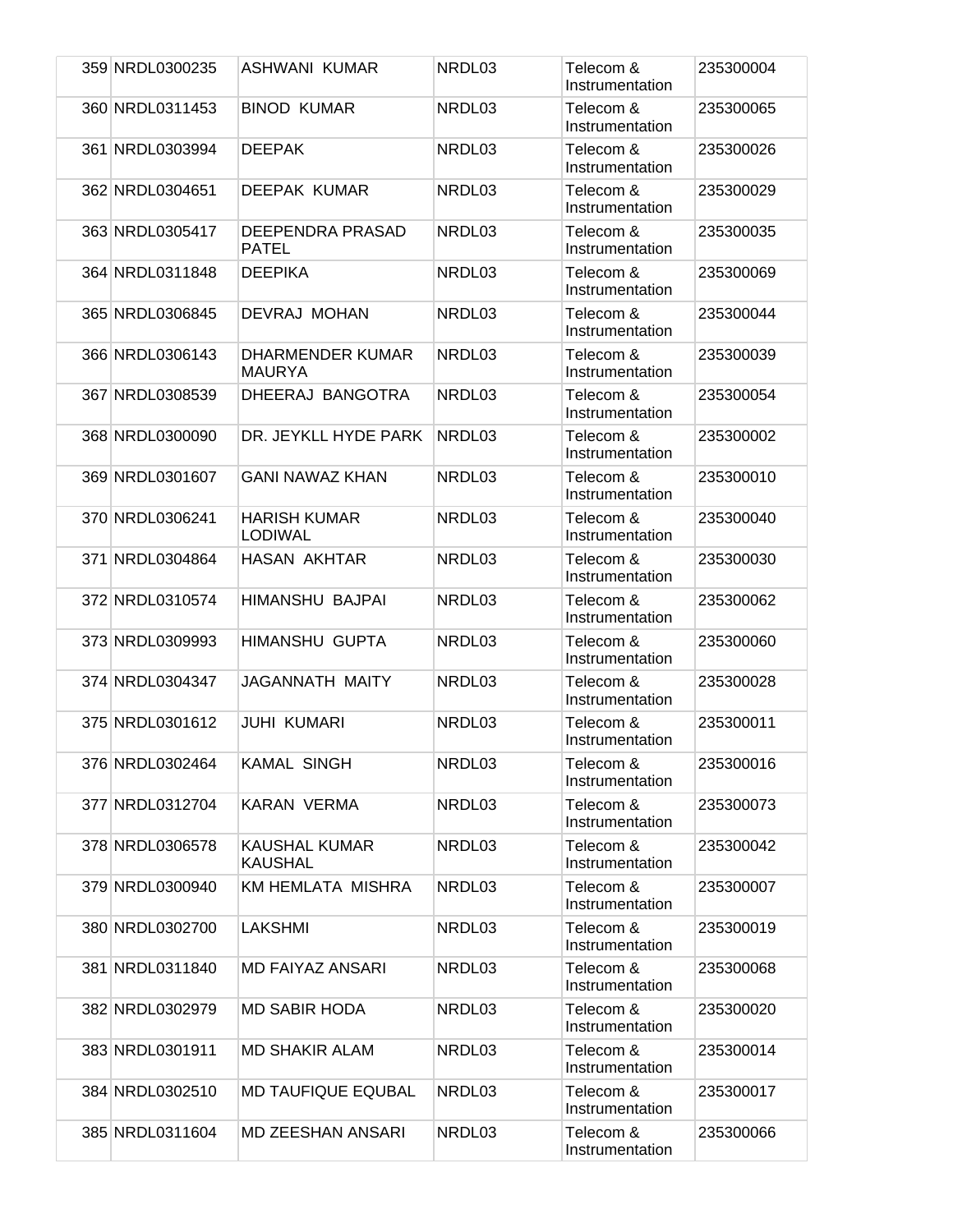| 386 NRDL0302672 | <b>MOH KAIF ALAM</b>                   | NRDL03 | Telecom &<br>Instrumentation | 235300018 |
|-----------------|----------------------------------------|--------|------------------------------|-----------|
| 387 NRDL0303589 | <b>MOHD NAVED</b>                      | NRDL03 | Telecom &<br>Instrumentation | 235300024 |
| 388 NRDL0304251 | <b>MOHD SAIB</b>                       | NRDL03 | Telecom &<br>Instrumentation | 235300027 |
| 389 NRDL0305414 | <b>MOHD ASHRAF</b>                     | NRDL03 | Telecom &<br>Instrumentation | 235300034 |
| 390 NRDL0305954 | MULENDRA KUMAR                         | NRDL03 | Telecom &<br>Instrumentation | 235300038 |
| 391 NRDL0301658 | NAUSHAD AHMAD                          | NRDL03 | Telecom &<br>Instrumentation | 235300012 |
| 392 NRDL0312543 | NAYAB ANSARI                           | NRDL03 | Telecom &<br>Instrumentation | 235300072 |
| 393 NRDL0303191 | NAZIYA NISAR SHAIKH                    | NRDL03 | Telecom &<br>Instrumentation | 235300021 |
| 394 NRDL0308305 | <b>NEHA KUMARI</b>                     | NRDL03 | Telecom &<br>Instrumentation | 235300053 |
| 395 NRDL0301538 | <b>NOOR ALAM KHAN</b>                  | NRDL03 | Telecom &<br>Instrumentation | 235300009 |
| 396 NRDL0301412 | <b>NOORUNNISA</b><br><b>NOORUNNISA</b> | NRDL03 | Telecom &<br>Instrumentation | 235300008 |
| 397 NRDL0307453 | PIYUSH MAHESHWARI                      | NRDL03 | Telecom &<br>Instrumentation | 235300047 |
| 398 NRDL0305867 | PRANAV BANSAL                          | NRDL03 | Telecom &<br>Instrumentation | 235300037 |
| 399 NRDL0311734 | <b>RAJESH KUMAR</b><br><b>MAURIYA</b>  | NRDL03 | Telecom &<br>Instrumentation | 235300067 |
| 400 NRDL0312456 | RAJU KUMAR JHA                         | NRDL03 | Telecom &<br>Instrumentation | 235300070 |
| 401 NRDL0311351 | <b>RASHID KHAN</b>                     | NRDL03 | Telecom &<br>Instrumentation | 235300064 |
| 402 NRDL0309507 | RATNESH YADAV                          | NRDL03 | Telecom &<br>Instrumentation | 235300057 |
| 403 NRDL0301713 | REHAN AHMED                            | NRDL03 | Telecom &<br>Instrumentation | 235300013 |
| 404 NRDL0303313 | RISHABH KUMAR                          | NRDL03 | Telecom &<br>Instrumentation | 235300022 |
| 405 NRDL0311316 | <b>SAJID HUSEN</b>                     | NRDL03 | Telecom &<br>Instrumentation | 235300063 |
| 406 NRDL0303830 | SARFARAJ ALAM                          | NRDL03 | Telecom &<br>Instrumentation | 235300025 |
| 407 NRDL0309983 | SHADAB AHMAD                           | NRDL03 | Telecom &<br>Instrumentation | 235300059 |
| 408 NRDL0306810 | SHAHNAWAZ ALAM                         | NRDL03 | Telecom &<br>Instrumentation | 235300043 |
| 409 NRDL0303401 | <b>SHIKHA</b>                          | NRDL03 | Telecom &<br>Instrumentation | 235300023 |
| 410 NRDL0300660 | SHIKHA TIWARI                          | NRDL03 | Telecom &<br>Instrumentation | 235300005 |
| 411 NRDL0300145 | SHIVAM DIWAKAR                         | NRDL03 | Telecom &<br>Instrumentation | 235300003 |
| 412 NRDL0300031 | SHUBHAM TRIPATHI                       | NRDL03 | Telecom &<br>Instrumentation | 235300001 |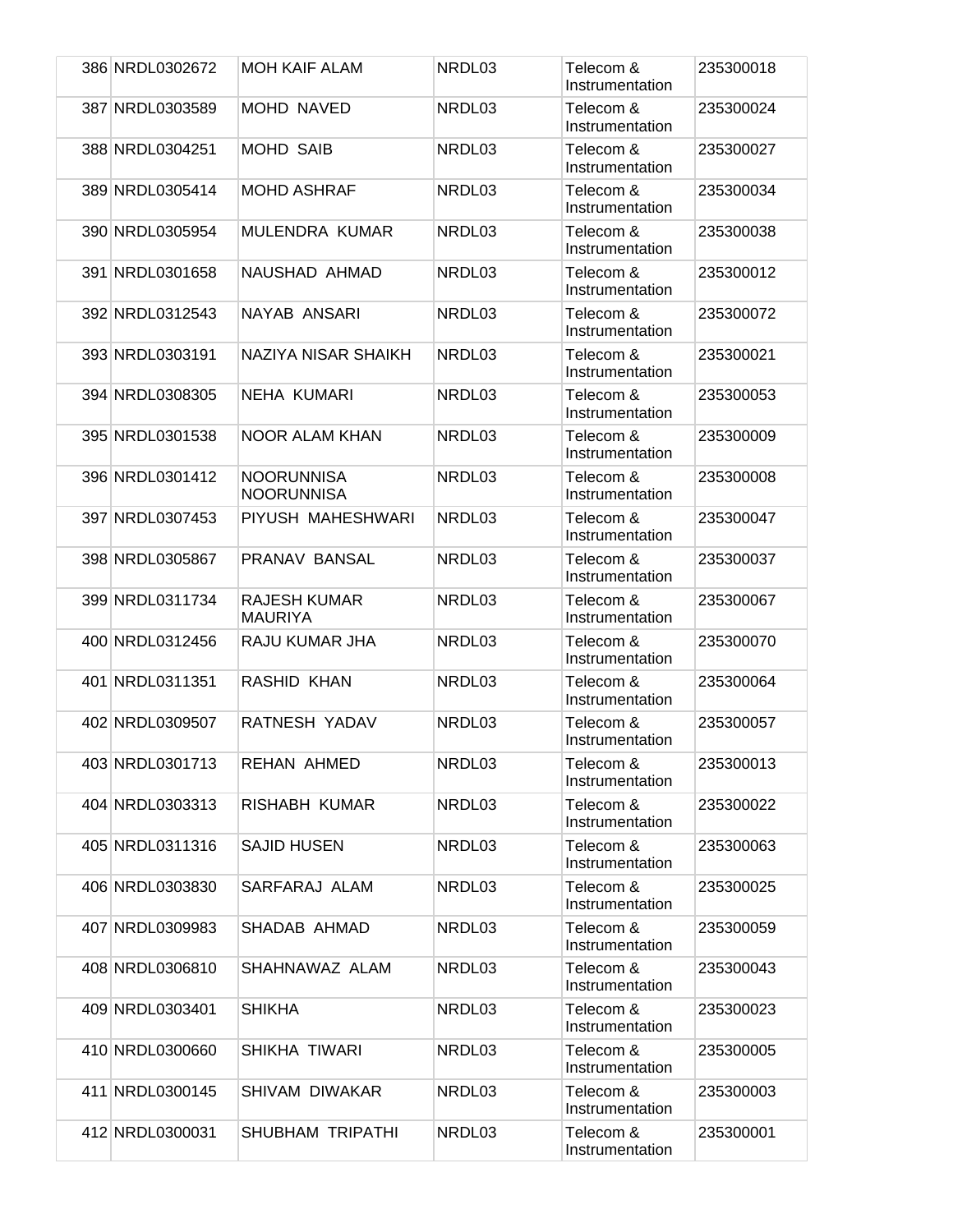| 413 NRDL0305046 | SHUBHAM KUMAR JHA                      | NRDL03 | Telecom &<br>Instrumentation | 235300032 |
|-----------------|----------------------------------------|--------|------------------------------|-----------|
| 414 NRDL0306901 | <b>SUNIL</b>                           | NRDL03 | Telecom &<br>Instrumentation | 235300045 |
| 415 NRDL0307765 | <b>SUSHMITA GOND</b>                   | NRDL03 | Telecom &<br>Instrumentation | 235300048 |
| 416 NRDL0310181 | <b>SYED ZAMAN HASNAIN</b><br>ZAIDI     | NRDL03 | Telecom &<br>Instrumentation | 235300061 |
| 417 NRDL0308798 | TABREZ ALAM                            | NRDL03 | Telecom &<br>Instrumentation | 235300055 |
| 418 NRDL0306474 | <b>VIKAS KUMAR</b>                     | NRDL03 | Telecom &<br>Instrumentation | 235300041 |
| 419 NRDL0308254 | <b>VISHWANATH KUMAR</b>                | NRDL03 | Telecom &<br>Instrumentation | 235300052 |
| 420 NRDL0308189 | <b>VIVEK SHARMA</b>                    | NRDL03 | Telecom &<br>Instrumentation | 235300051 |
| 421 NRDL0609854 | <b>ABHASH VERMA</b>                    | NRDL06 | Assistant-Human<br>Resource  | 235600138 |
| 422 NRDL0610642 | ABHIGYAN UDIT                          | NRDL06 | Assistant-Human<br>Resource  | 235600144 |
| 423 NRDL0602302 | ABHISHEK SHARMA                        | NRDL06 | Assistant-Human<br>Resource  | 235600037 |
| 424 NRDL0605389 | <b>ABHISHEK KUMAR</b><br><b>SHARMA</b> | NRDL06 | Assistant-Human<br>Resource  | 235600074 |
| 425 NRDL0607832 | AJAY PARTAP                            | NRDL06 | Assistant-Human<br>Resource  | 235600109 |
| 426 NRDL0606995 | AJAZ AHMED                             | NRDL06 | Assistant-Human<br>Resource  | 235600100 |
| 427 NRDL0612243 | AKANKSHA MISHRA                        | NRDL06 | Assistant-Human<br>Resource  | 235600163 |
| 428 NRDL0609965 | AKASH KUMAR                            | NRDL06 | Assistant-Human<br>Resource  | 235600139 |
| 429 NRDL0601374 | AKASH SHIVSHANKAR<br><b>SIRSIKAR</b>   | NRDL06 | Assistant-Human<br>Resource  | 235600023 |
| 430 NRDL0608154 | AMAN GUPTA                             | NRDL06 | Assistant-Human<br>Resource  | 235600118 |
| 431 NRDL0602561 | <b>AMAN KUMAR</b>                      | NRDL06 | Assistant-Human<br>Resource  | 235600039 |
| 432 NRDL0602990 | AMAR KAUSHIK                           | NRDL06 | Assistant-Human<br>Resource  | 235600048 |
| 433 NRDL0611640 | AMARJYOTI BORDOLOI                     | NRDL06 | Assistant-Human<br>Resource  | 235600154 |
| 434 NRDL0603122 | <b>AMIT VERMA</b>                      | NRDL06 | Assistant-Human<br>Resource  | 235600052 |
| 435 NRDL0612384 | AMRENDRA KUMAR                         | NRDL06 | Assistant-Human<br>Resource  | 235600168 |
| 436 NRDL0600040 | ANJAN BAISHYA                          | NRDL06 | Assistant-Human<br>Resource  | 235600001 |
| 437 NRDL0602994 | ANJAN KUMAR                            | NRDL06 | Assistant-Human<br>Resource  | 235600049 |
| 438 NRDL0607611 | <b>ANKIT THAKUR</b>                    | NRDL06 | Assistant-Human<br>Resource  | 235600107 |
| 439 NRDL0609379 | ANNAPURNA<br><b>UPADHAYAY</b>          | NRDL06 | Assistant-Human<br>Resource  | 235600129 |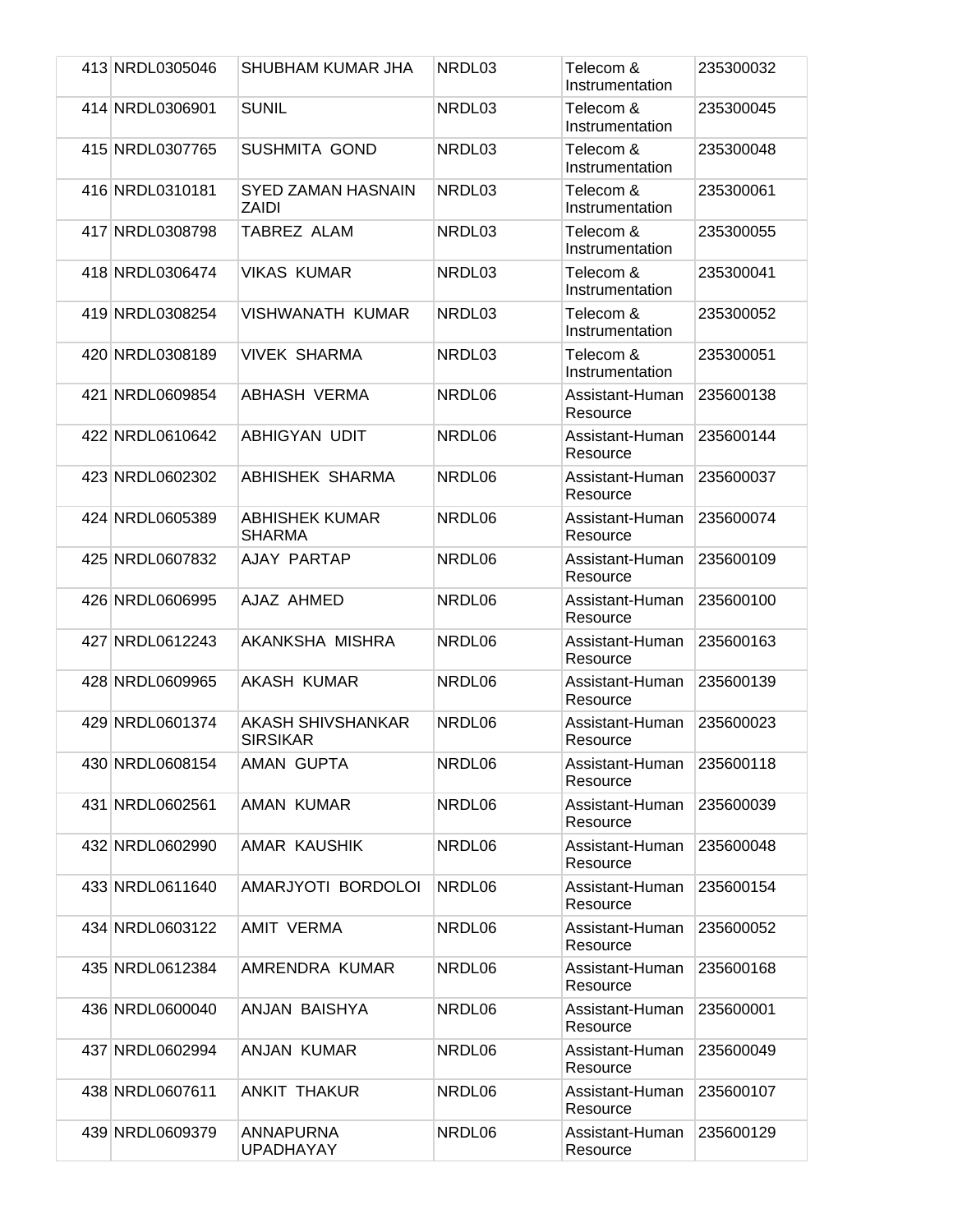| 440 NRDL0608479 | ANUBHAV NAITHANI                         | NRDL06 | Assistant-Human<br>Resource | 235600121 |
|-----------------|------------------------------------------|--------|-----------------------------|-----------|
| 441 NRDL0606715 | <b>ANUJ KUMAR</b>                        | NRDL06 | Assistant-Human<br>Resource | 235600094 |
| 442 NRDL0600559 | APURBA KUMAR DEKA                        | NRDL06 | Assistant-Human<br>Resource | 235600014 |
| 443 NRDL0611318 | ARUN KUMAR                               | NRDL06 | Assistant-Human<br>Resource | 235600151 |
| 444 NRDL0602836 | ARUN THAKUR                              | NRDL06 | Assistant-Human<br>Resource | 235600043 |
| 445 NRDL0611136 | <b>ASHI REBECCA</b><br><b>CAMPBELL</b>   | NRDL06 | Assistant-Human<br>Resource | 235600149 |
| 446 NRDL0600138 | <b>ASHISH SHARMA</b>                     | NRDL06 | Assistant-Human<br>Resource | 235600006 |
| 447 NRDL0607681 | ASTHA SHARMA                             | NRDL06 | Assistant-Human<br>Resource | 235600108 |
| 448 NRDL0605869 | AVINASH BALIYAN                          | NRDL06 | Assistant-Human<br>Resource | 235600082 |
| 449 NRDL0609701 | <b>BHASHKAR MAURYA</b>                   | NRDL06 | Assistant-Human<br>Resource | 235600134 |
| 450 NRDL0609737 | <b>BHEDJEET</b>                          | NRDL06 | Assistant-Human<br>Resource | 235600135 |
| 451 NRDL0600765 | <b>BHUBAN CHUNGKRANG</b>                 | NRDL06 | Assistant-Human<br>Resource | 235600015 |
| 452 NRDL0601963 | <b>BHUPENDRA SINGH</b><br><b>MEHRA</b>   | NRDL06 | Assistant-Human<br>Resource | 235600031 |
| 453 NRDL0603194 | <b>BHUVNESH KUMAR</b>                    | NRDL06 | Assistant-Human<br>Resource | 235600053 |
| 454 NRDL0606712 | <b>BIPUL KUMAR</b><br><b>VISHWAKARMA</b> | NRDL06 | Assistant-Human<br>Resource | 235600093 |
| 455 NRDL0602976 | <b>BULBUL SINGH</b>                      | NRDL06 | Assistant-Human<br>Resource | 235600046 |
| 456 NRDL0604027 | <b>CHANDA</b><br><b>SURYAWANSHI</b>      | NRDL06 | Assistant-Human<br>Resource | 235600066 |
| 457 NRDL0603434 | <b>CHANDAN GUPTA</b>                     | NRDL06 | Assistant-Human<br>Resource | 235600056 |
| 458 NRDL0609583 | <b>CHANDRA PRATAP</b><br><b>SINGH</b>    | NRDL06 | Assistant-Human<br>Resource | 235600131 |
| 459 NRDL0602980 | CHANDRAKANTA                             | NRDL06 | Assistant-Human<br>Resource | 235600047 |
| 460 NRDL0602893 | DEBASMITA DEKA                           | NRDL06 | Assistant-Human<br>Resource | 235600044 |
| 461 NRDL0605668 | DEEPAK PRATAP SINGH                      | NRDL06 | Assistant-Human<br>Resource | 235600080 |
| 462 NRDL0606444 | <b>DEEPIKA</b>                           | NRDL06 | Assistant-Human<br>Resource | 235600089 |
| 463 NRDL0603113 | DEVENDER SINGH                           | NRDL06 | Assistant-Human<br>Resource | 235600051 |
| 464 NRDL0606093 | <b>DEVENDRA SINGH</b>                    | NRDL06 | Assistant-Human<br>Resource | 235600085 |
| 465 NRDL0606739 | DEVENDRA KUMAR<br><b>VERMA</b>           | NRDL06 | Assistant-Human<br>Resource | 235600095 |
| 466 NRDL0612127 | DHANIRAM GOYAL                           | NRDL06 | Assistant-Human<br>Resource | 235600161 |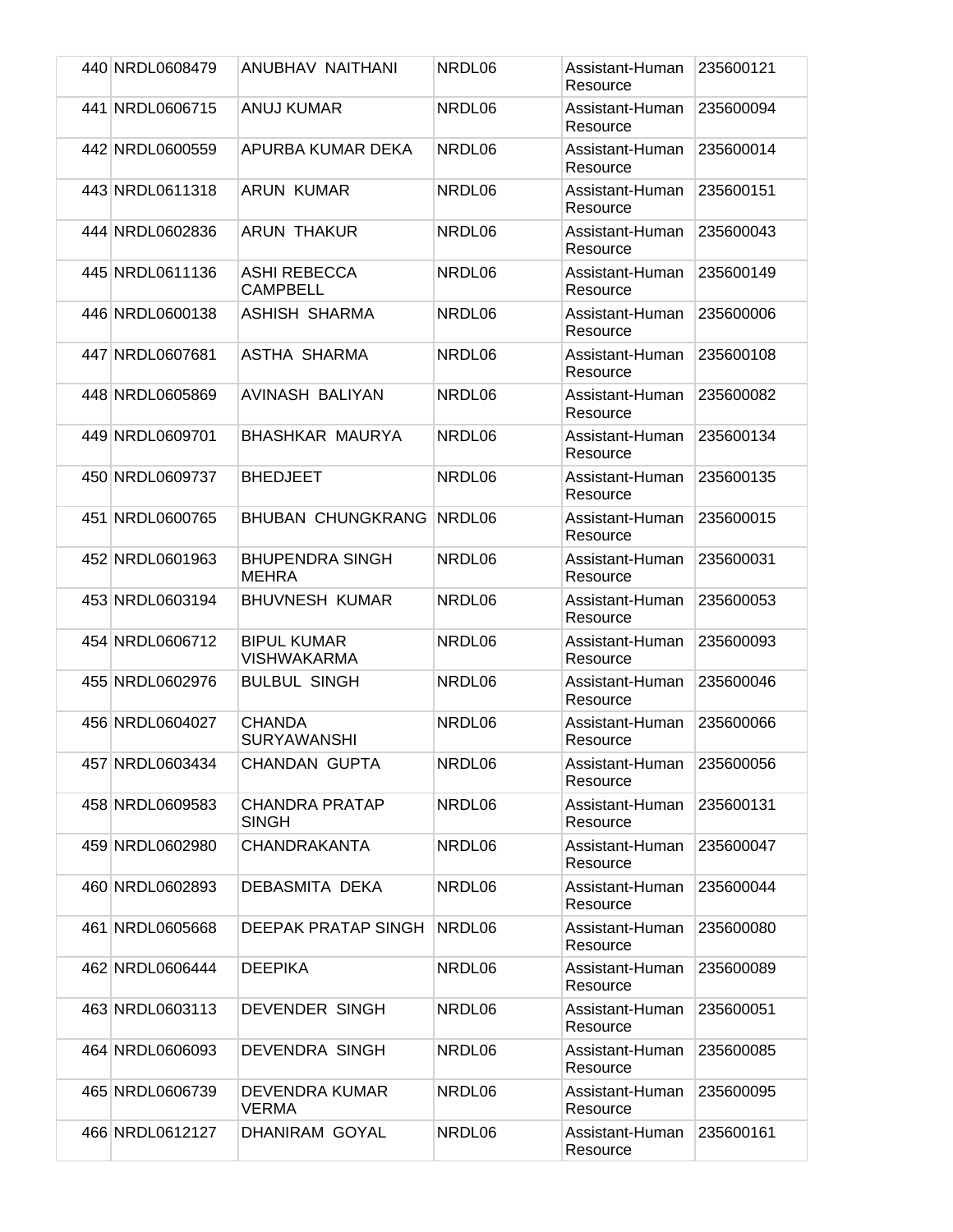| 467 NRDL0602945 | DHARAMVEER SINGH          | NRDL06 | Assistant-Human<br>Resource | 235600045 |
|-----------------|---------------------------|--------|-----------------------------|-----------|
| 468 NRDL0600330 | DHEERAJ KHIRIYA           | NRDL06 | Assistant-Human<br>Resource | 235600009 |
| 469 NRDL0611131 | DHIRAJ SARMA              | NRDL06 | Assistant-Human<br>Resource | 235600148 |
| 470 NRDL0600153 | DIP HAZRA                 | NRDL06 | Assistant-Human<br>Resource | 235600007 |
| 471 NRDL0600556 | <b>DURGESH KUMAR</b>      | NRDL06 | Assistant-Human<br>Resource | 235600013 |
| 472 NRDL0608285 | <b>GANTEDA VASU NAIDU</b> | NRDL06 | Assistant-Human<br>Resource | 235600119 |
| 473 NRDL0604866 | <b>GARIMA AWASTHI</b>     | NRDL06 | Assistant-Human<br>Resource | 235600071 |
| 474 NRDL0604009 | <b>GOBIND RAI</b>         | NRDL06 | Assistant-Human<br>Resource | 235600065 |
| 475 NRDL0605536 | <b>HARISH SINGH</b>       | NRDL06 | Assistant-Human<br>Resource | 235600078 |
| 476 NRDL0604097 | <b>HARSH PANWAR</b>       | NRDL06 | Assistant-Human<br>Resource | 235600067 |
| 477 NRDL0607358 | <b>HARSH VERMA</b>        | NRDL06 | Assistant-Human<br>Resource | 235600104 |
| 478 NRDL0601502 | <b>HARSHIT GUPTA</b>      | NRDL06 | Assistant-Human<br>Resource | 235600025 |
| 479 NRDL0603043 | <b>HARVINDER SINGH</b>    | NRDL06 | Assistant-Human<br>Resource | 235600050 |
| 480 NRDL0606269 | HIMANI                    | NRDL06 | Assistant-Human<br>Resource | 235600086 |
| 481 NRDL0603490 | <b>HIMANSHU</b>           | NRDL06 | Assistant-Human<br>Resource | 235600057 |
| 482 NRDL0610090 | <b>HIMANSHU SINGH</b>     | NRDL06 | Assistant-Human<br>Resource | 235600141 |
| 483 NRDL0612821 | <b>HOINEITHEM HAOKIP</b>  | NRDL06 | Assistant-Human<br>Resource | 235600173 |
| 484 NRDL0607924 | JITENDRA SINGH            | NRDL06 | Assistant-Human<br>Resource | 235600114 |
| 485 NRDL0609986 | JUBER AHMAD               | NRDL06 | Assistant-Human<br>Resource | 235600140 |
| 486 NRDL0600106 | JYOTIMOY ROY              | NRDL06 | Assistant-Human<br>Resource | 235600005 |
| 487 NRDL0606649 | <b>KAJAL</b>              | NRDL06 | Assistant-Human<br>Resource | 235600091 |
| 488 NRDL0612585 | KALPANA SINGH             | NRDL06 | Assistant-Human<br>Resource | 235600171 |
| 489 NRDL0602137 | KALPANA SRIVASTAVA        | NRDL06 | Assistant-Human<br>Resource | 235600033 |
| 490 NRDL0608040 | KARAN YADAV               | NRDL06 | Assistant-Human<br>Resource | 235600116 |
| 491 NRDL0604589 | KHUSHABOO MAURYA          | NRDL06 | Assistant-Human<br>Resource | 235600070 |
| 492 NRDL0607015 | <b>KHUSHBOO</b>           | NRDL06 | Assistant-Human<br>Resource | 235600101 |
| 493 NRDL0612185 | KHUSHBOO SHARMA           | NRDL06 | Assistant-Human<br>Resource | 235600162 |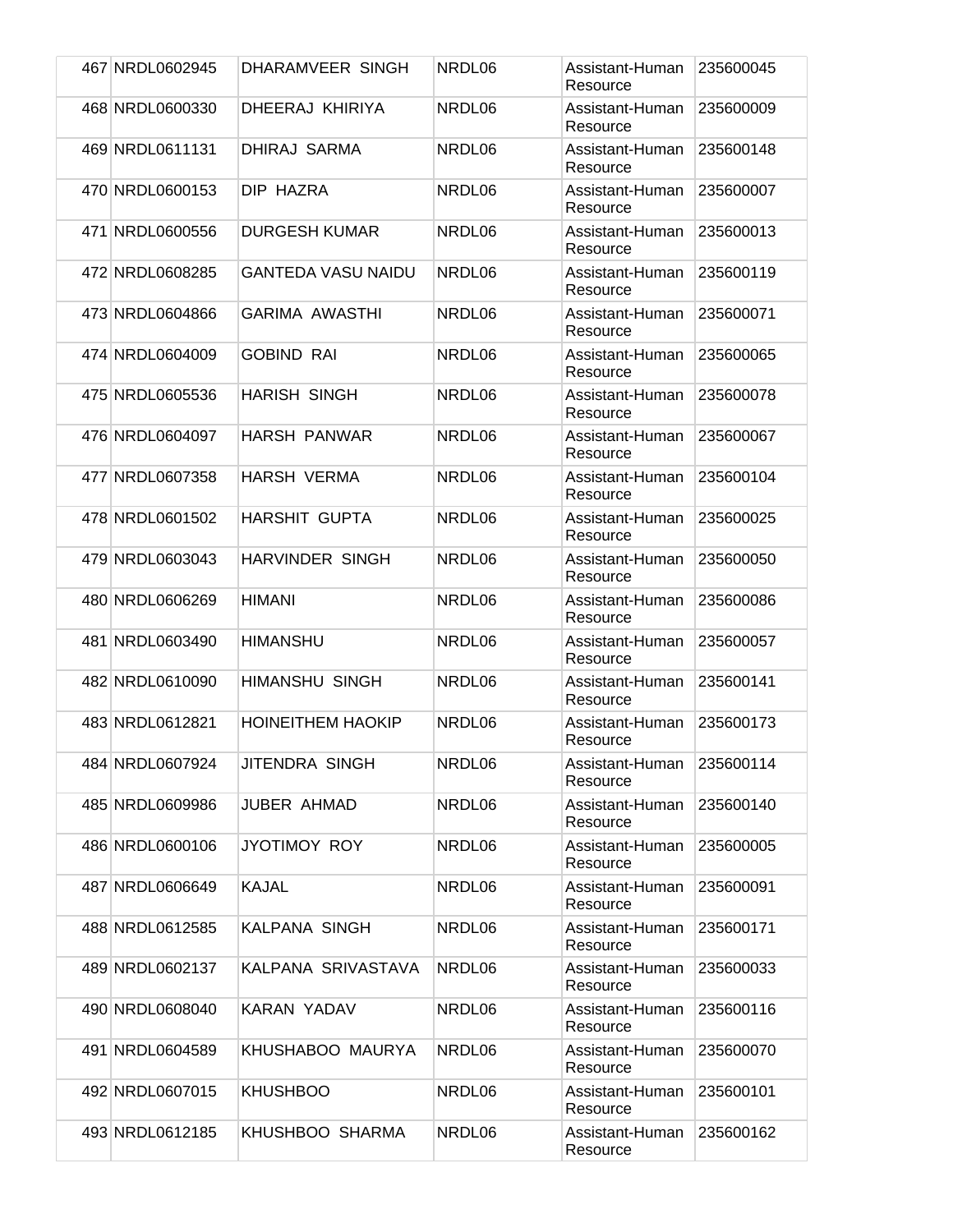| 494 NRDL0605498 | <b>KM LUCKY</b>                       | NRDL06 | Assistant-Human<br>Resource | 235600077 |
|-----------------|---------------------------------------|--------|-----------------------------|-----------|
| 495 NRDL0611847 | <b>KM NIDHI CHAUDHARY</b>             | NRDL06 | Assistant-Human<br>Resource | 235600156 |
| 496 NRDL0609187 | <b>KOMAL</b>                          | NRDL06 | Assistant-Human<br>Resource | 235600128 |
| 497 NRDL0611174 | <b>KRISHN MOHAN KUMAR</b><br>RAY      | NRDL06 | Assistant-Human<br>Resource | 235600150 |
| 498 NRDL0604329 | <b>KRISHNA KANT</b>                   | NRDL06 | Assistant-Human<br>Resource | 235600069 |
| 499 NRDL0606950 | KRISHNA PAWAIYA                       | NRDL06 | Assistant-Human<br>Resource | 235600099 |
| 500 NRDL0608579 | <b>KRISHNA KANT PANTHI</b>            | NRDL06 | Assistant-Human<br>Resource | 235600122 |
| 501 NRDL0605017 | <b>KULDEEP GUPTA</b>                  | NRDL06 | Assistant-Human<br>Resource | 235600072 |
| 502 NRDL0609689 | LOVE PATEL                            | NRDL06 | Assistant-Human<br>Resource | 235600133 |
| 503 NRDL0606809 | LOVIKA JAISWAL                        | NRDL06 | Assistant-Human<br>Resource | 235600097 |
| 504 NRDL0602214 | <b>MAHESH SINGH</b>                   | NRDL06 | Assistant-Human<br>Resource | 235600035 |
| 505 NRDL0610596 | <b>MANI BHUSHAN KUMAR</b>             | NRDL06 | Assistant-Human<br>Resource | 235600143 |
| 506 NRDL0600088 | <b>MANISH SHARMA</b>                  | NRDL06 | Assistant-Human<br>Resource | 235600003 |
| 507 NRDL0612082 | <b>MANISH TARKAR</b>                  | NRDL06 | Assistant-Human<br>Resource | 235600159 |
| 508 NRDL0600353 | <b>MANJEET KUMAR</b><br><b>MAURYA</b> | NRDL06 | Assistant-Human<br>Resource | 235600010 |
| 509 NRDL0603536 | <b>MEENAKSHI</b>                      | NRDL06 | Assistant-Human<br>Resource | 235600058 |
| 510 NRDL0608894 | MOHAMMAD HASHIM<br><b>SHAH</b>        | NRDL06 | Assistant-Human<br>Resource | 235600125 |
| 511 NRDL0608614 | MOHD YAQOOB<br><b>GORSEE</b>          | NRDL06 | Assistant-Human<br>Resource | 235600123 |
| 512 NRDL0606750 | <b>MOHIT</b>                          | NRDL06 | Assistant-Human<br>Resource | 235600096 |
| 513 NRDL0607895 | <b>MOHIT KUMAR</b>                    | NRDL06 | Assistant-Human<br>Resource | 235600113 |
| 514 NRDL0601824 | <b>MOHIT KUMAR SHUKLA</b>             | NRDL06 | Assistant-Human<br>Resource | 235600030 |
| 515 NRDL0609601 | NAINA RATHORE                         | NRDL06 | Assistant-Human<br>Resource | 235600132 |
| 516 NRDL0606067 | NARENDRA KUMAR<br><b>PARASHAR</b>     | NRDL06 | Assistant-Human<br>Resource | 235600084 |
| 517 NRDL0611010 | <b>NARESH KUMAR</b>                   | NRDL06 | Assistant-Human<br>Resource | 235600147 |
| 518 NRDL0600086 | <b>NAVEEN KUMAR</b>                   | NRDL06 | Assistant-Human<br>Resource | 235600002 |
| 519 NRDL0604177 | NAVEEN SHARMA                         | NRDL06 | Assistant-Human<br>Resource | 235600068 |
| 520 NRDL0600803 | NEERAJA PRADEEP<br><b>CHILLA</b>      | NRDL06 | Assistant-Human<br>Resource | 235600016 |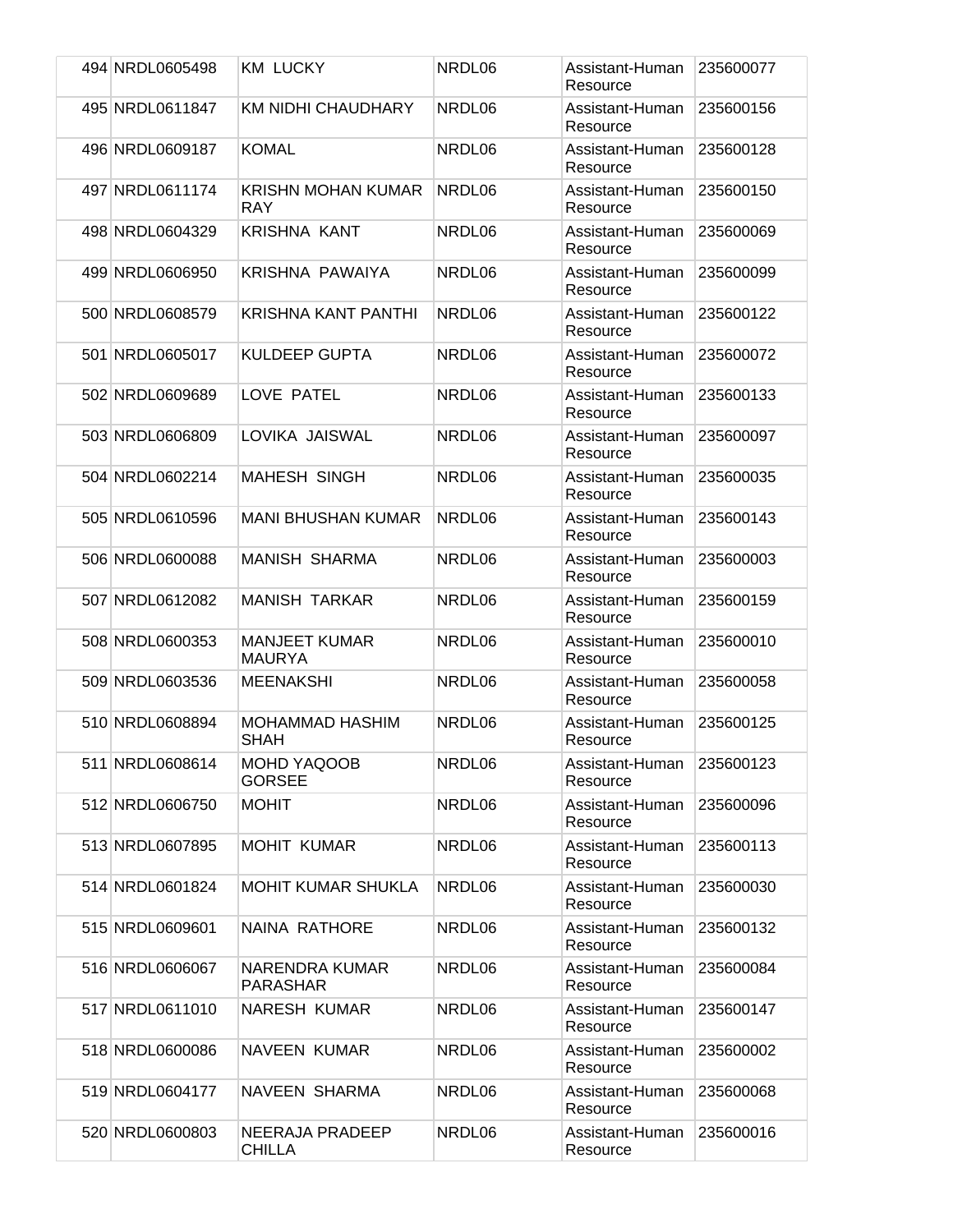| 521 NRDL0605911 | NEHA GUPTA          | NRDL06 | Assistant-Human<br>Resource | 235600083 |
|-----------------|---------------------|--------|-----------------------------|-----------|
| 522 NRDL0603679 | <b>NEHA GUPTA</b>   | NRDL06 | Assistant-Human<br>Resource | 235600061 |
| 523 NRDL0602811 | <b>NEHA KUMARI</b>  | NRDL06 | Assistant-Human<br>Resource | 235600042 |
| 524 NRDL0606650 | <b>NIKHIL KUMAR</b> | NRDL06 | Assistant-Human<br>Resource | 235600092 |
| 525 NRDL0612851 | NIVEDITA KUMARI     | NRDL06 | Assistant-Human<br>Resource | 235600174 |
| 526 NRDL0612076 | <b>OM PRAKASH</b>   | NRDL06 | Assistant-Human<br>Resource | 235600158 |
| 527 NRDL0600827 | PANKAJ GARG         | NRDL06 | Assistant-Human<br>Resource | 235600017 |
| 528 NRDL0601065 | PAWAN KUMAR         | NRDL06 | Assistant-Human<br>Resource | 235600020 |
| 529 NRDL0603993 | PIYUSH GUPTA        | NRDL06 | Assistant-Human<br>Resource | 235600064 |
| 530 NRDL0603880 | <b>PRAVEEN</b>      | NRDL06 | Assistant-Human<br>Resource | 235600063 |
| 531 NRDL0603411 | PREETI PANDEY       | NRDL06 | Assistant-Human<br>Resource | 235600055 |
| 532 NRDL0603579 | PREMCHAND SHARMA    | NRDL06 | Assistant-Human<br>Resource | 235600059 |
| 533 NRDL0611405 | PRIYANKA KUMARI     | NRDL06 | Assistant-Human<br>Resource | 235600153 |
| 534 NRDL0607852 | PURAN CHAND         | NRDL06 | Assistant-Human<br>Resource | 235600111 |
| 535 NRDL0601218 | RAHUL KUMAR         | NRDL06 | Assistant-Human<br>Resource | 235600022 |
| 536 NRDL0607594 | <b>RAHUL KUMAR</b>  | NRDL06 | Assistant-Human<br>Resource | 235600106 |
| 537 NRDL0600461 | RAHUL NEGI          | NRDL06 | Assistant-Human<br>Resource | 235600012 |
| 538 NRDL0608384 | RAJ CHAUDHARY       | NRDL06 | Assistant-Human<br>Resource | 235600120 |
| 539 NRDL0601812 | RAJAT KUMAR MISHRA  | NRDL06 | Assistant-Human<br>Resource | 235600029 |
| 540 NRDL0607252 | RAJESH KUMAR GUPTA  | NRDL06 | Assistant-Human<br>Resource | 235600103 |
| 541 NRDL0609060 | RAJNI               | NRDL06 | Assistant-Human<br>Resource | 235600127 |
| 542 NRDL0606328 | RAJNIKANT MISHRA    | NRDL06 | Assistant-Human<br>Resource | 235600087 |
| 543 NRDL0612314 | <b>RAJU</b>         | NRDL06 | Assistant-Human<br>Resource | 235600164 |
| 544 NRDL0602565 | RAKSHANDA DEY       | NRDL06 | Assistant-Human<br>Resource | 235600040 |
| 545 NRDL0603702 | <b>RAM BABU</b>     | NRDL06 | Assistant-Human<br>Resource | 235600062 |
| 546 NRDL0607410 | RANJAN KUMAR        | NRDL06 | Assistant-Human<br>Resource | 235600105 |
| 547 NRDL0609758 | RASHMI KUMARI       | NRDL06 | Assistant-Human<br>Resource | 235600136 |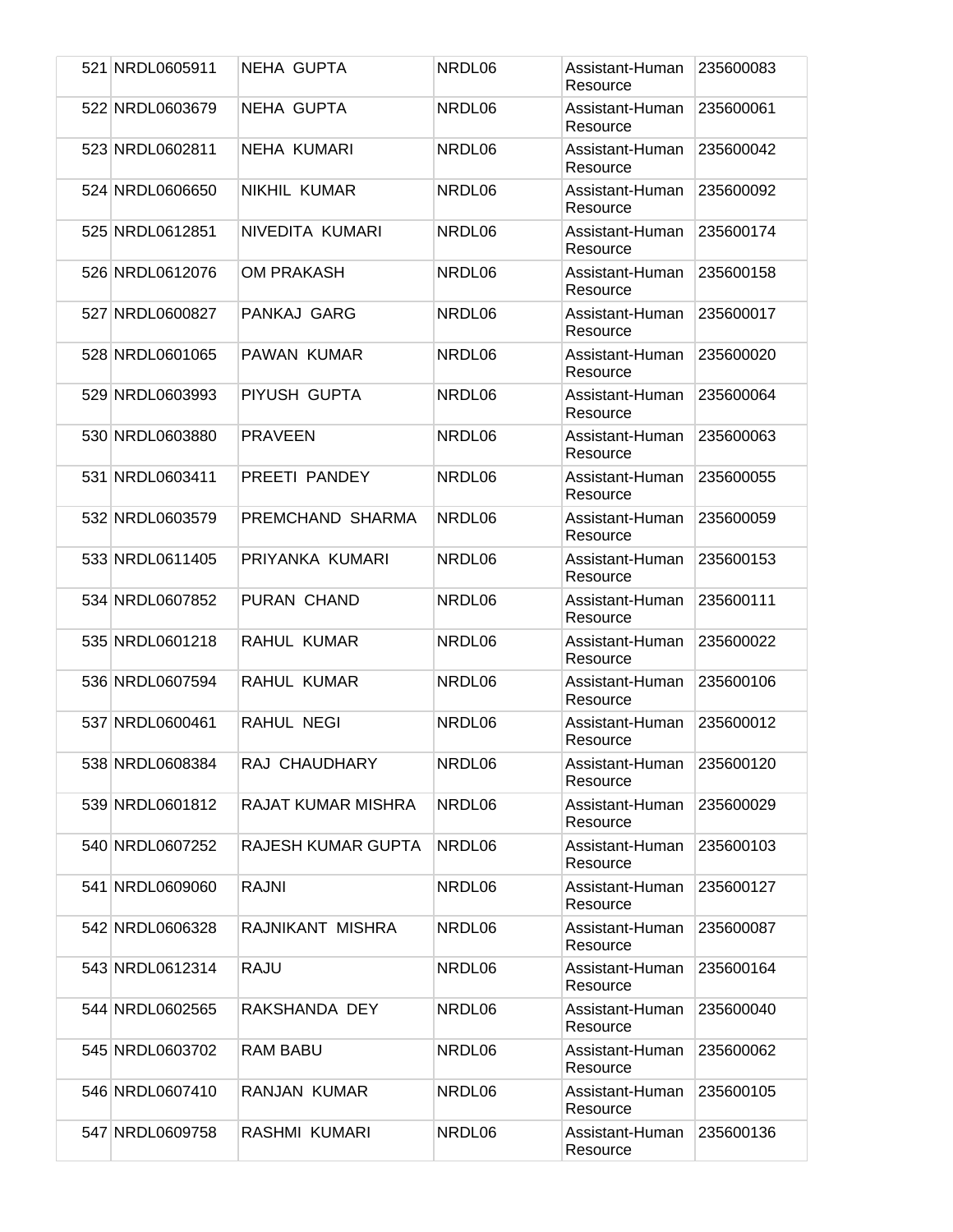| 548 NRDL0602143 | RATAN PRIYA              | NRDL06 | Assistant-Human<br>Resource | 235600034 |
|-----------------|--------------------------|--------|-----------------------------|-----------|
| 549 NRDL0600096 | RAVI SHANKAR MISHRA      | NRDL06 | Assistant-Human<br>Resource | 235600004 |
| 550 NRDL0605632 | RAVINDER PAL SINGH       | NRDL06 | Assistant-Human<br>Resource | 235600079 |
| 551 NRDL0605434 | RISHIKESH SHARMA         | NRDL06 | Assistant-Human<br>Resource | 235600075 |
| 552 NRDL0612351 | <b>RITIK AGARWAL</b>     | NRDL06 | Assistant-Human<br>Resource | 235600167 |
| 553 NRDL0612103 | RIYA SHARMA              | NRDL06 | Assistant-Human<br>Resource | 235600160 |
| 554 NRDL0607859 | <b>RIYA SHIVHARE</b>     | NRDL06 | Assistant-Human<br>Resource | 235600112 |
| 555 NRDL0607242 | <b>ROHIT KUMAR</b>       | NRDL06 | Assistant-Human<br>Resource | 235600102 |
| 556 NRDL0606617 | ROSHNI CHAURASIA         | NRDL06 | Assistant-Human<br>Resource | 235600090 |
| 557 NRDL0610939 | <b>RUCHI</b>             | NRDL06 | Assistant-Human<br>Resource | 235600146 |
| 558 NRDL0611358 | <b>SACHIN</b>            | NRDL06 | Assistant-Human<br>Resource | 235600152 |
| 559 NRDL0600867 | <b>SACHIN SINGH NEGI</b> | NRDL06 | Assistant-Human<br>Resource | 235600019 |
| 560 NRDL0600442 | SAGAR JANGID             | NRDL06 | Assistant-Human<br>Resource | 235600011 |
| 561 NRDL0611851 | <b>SAHIL</b>             | NRDL06 | Assistant-Human<br>Resource | 235600157 |
| 562 NRDL0601548 | SAJJAD HUSAIN            | NRDL06 | Assistant-Human<br>Resource | 235600026 |
| 563 NRDL0612348 | SAKSHI SHARMA            | NRDL06 | Assistant-Human<br>Resource | 235600166 |
| 564 NRDL0609834 | SAMARTH LAL MEENA        | NRDL06 | Assistant-Human<br>Resource | 235600137 |
| 565 NRDL0610377 | SANDEEP SINGH            | NRDL06 | Assistant-Human<br>Resource | 235600142 |
| 566 NRDL0605683 | <b>SANJAY</b>            | NRDL06 | Assistant-Human<br>Resource | 235600081 |
| 567 NRDL0602242 | <b>SANJAY</b>            | NRDL06 | Assistant-Human<br>Resource | 235600036 |
| 568 NRDL0601074 | SANJEEV KUMAR            | NRDL06 | Assistant-Human<br>Resource | 235600021 |
| 569 NRDL0602675 | <b>SANJEEV KUMAR</b>     | NRDL06 | Assistant-Human<br>Resource | 235600041 |
| 570 NRDL0605206 | SAURABH DUTTA            | NRDL06 | Assistant-Human<br>Resource | 235600073 |
| 571 NRDL0609027 | SHIVANI NEGI             | NRDL06 | Assistant-Human<br>Resource | 235600126 |
| 572 NRDL0612595 | SHUBHAGRA DIXIT          | NRDL06 | Assistant-Human<br>Resource | 235600172 |
| 573 NRDL0603294 | SHUBHAM CHAUDHARY        | NRDL06 | Assistant-Human<br>Resource | 235600054 |
| 574 NRDL0603674 | SHUBHAM JAISWAL          | NRDL06 | Assistant-Human<br>Resource | 235600060 |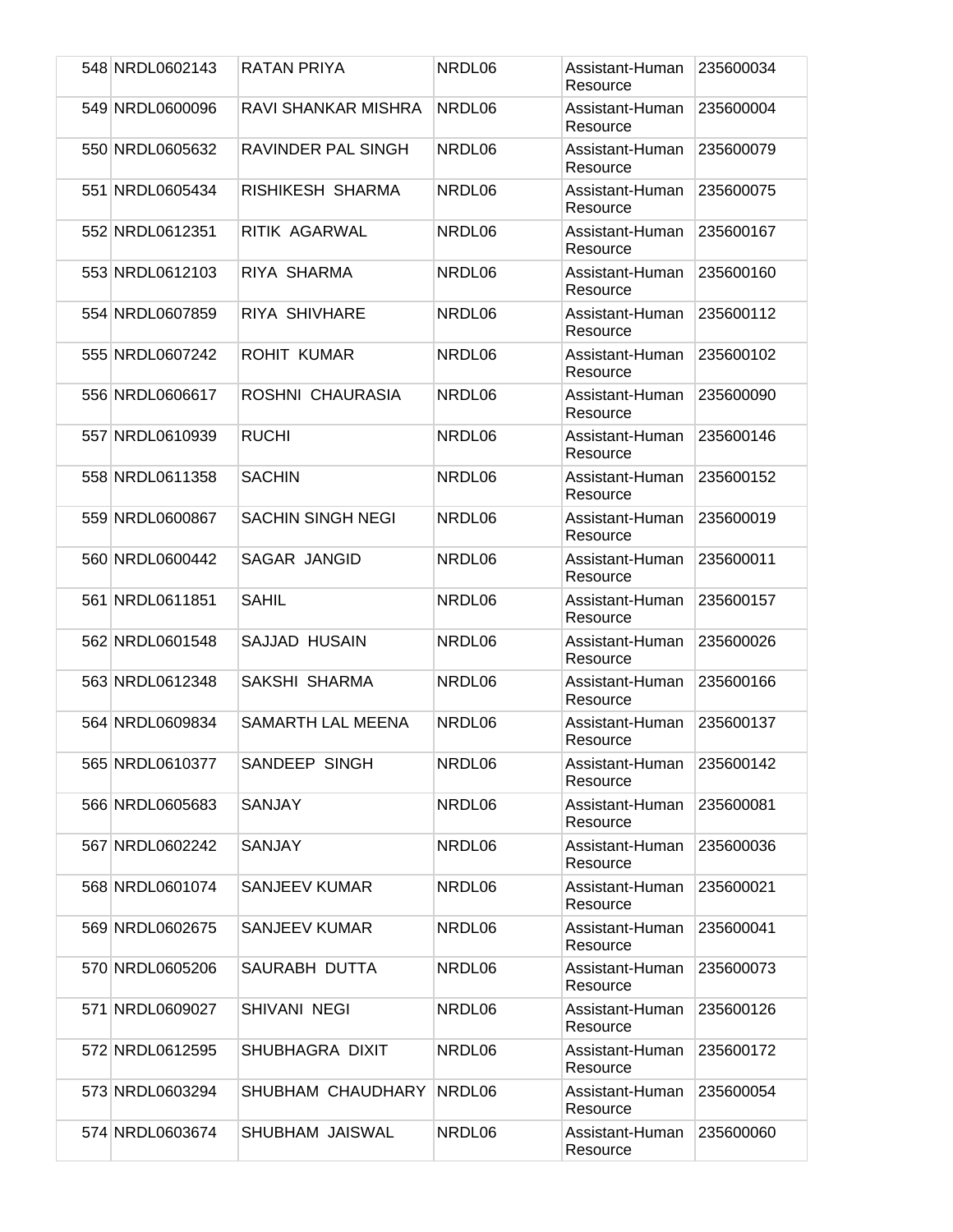| 575 NRDL0607939 | SHUBHAM KUMAR                          | NRDL06 | Assistant-Human<br>Resource | 235600115 |
|-----------------|----------------------------------------|--------|-----------------------------|-----------|
| 576 NRDL0612457 | SONALI SAJWAN                          | NRDL06 | Assistant-Human<br>Resource | 235600169 |
| 577 NRDL0606918 | <b>SONU SINGH</b><br><b>DONDOTIYA</b>  | NRDL06 | Assistant-Human<br>Resource | 235600098 |
| 578 NRDL0601601 | <b>SUBODH KUMAR</b>                    | NRDL06 | Assistant-Human<br>Resource | 235600027 |
| 579 NRDL0600329 | <b>SUKESH KUMAR TIWARI</b>             | NRDL06 | Assistant-Human<br>Resource | 235600008 |
| 580 NRDL0608097 | <b>SUKHDEV KUMAR</b>                   | NRDL06 | Assistant-Human<br>Resource | 235600117 |
| 581 NRDL0605478 | <b>SUMAN KUMAR</b>                     | NRDL06 | Assistant-Human<br>Resource | 235600076 |
| 582 NRDL0606407 | <b>SUNIDHI THAKUR</b>                  | NRDL06 | Assistant-Human<br>Resource | 235600088 |
| 583 NRDL0611792 | <b>TANISHKA</b>                        | NRDL06 | Assistant-Human<br>Resource | 235600155 |
| 584 NRDL0602470 | TARUN SHARMA                           | NRDL06 | Assistant-Human<br>Resource | 235600038 |
| 585 NRDL0600862 | VANSHITA SHEKHAWAT                     | NRDL06 | Assistant-Human<br>Resource | 235600018 |
| 586 NRDL0602087 | <b>VIKASH</b>                          | NRDL06 | Assistant-Human<br>Resource | 235600032 |
| 587 NRDL0601771 | <b>VIKASH KUMAR SHARMA NRDL06</b>      |        | Assistant-Human<br>Resource | 235600028 |
| 588 NRDL0607836 | <b>VINANK KUMAR SHARMA NRDL06</b>      |        | Assistant-Human<br>Resource | 235600110 |
| 589 NRDL0609575 | <b>VINEETA</b>                         | NRDL06 | Assistant-Human<br>Resource | 235600130 |
| 590 NRDL0601461 | <b>VINOD GITARAM DHAGE</b>             | NRDL06 | Assistant-Human<br>Resource | 235600024 |
| 591 NRDL0612318 | <b>VIPIN</b>                           | NRDL06 | Assistant-Human<br>Resource | 235600165 |
| 592 NRDL0610805 | <b>VIRENDER SINGH</b>                  | NRDL06 | Assistant-Human<br>Resource | 235600145 |
| 593 NRDL0612546 | <b>VISHAL KUMAR</b><br><b>TRIPATHI</b> | NRDL06 | Assistant-Human<br>Resource | 235600170 |
| 594 NRDL0608701 | <b>VISHVENDRA SINGH</b>                | NRDL06 | Assistant-Human<br>Resource | 235600124 |
| 595 NRDL0704807 | AADARSH TYAGI                          | NRDL07 | Accountant                  | 235700024 |
| 596 NRDL0702646 | AADARSH TYAGI                          | NRDL07 | Accountant                  | 235700011 |
| 597 NRDL0705030 | AAKARSH PANDEY                         | NRDL07 | Accountant                  | 235700026 |
| 598 NRDL0712272 | ADITYA SHARMA                          | NRDL07 | Accountant                  | 235700049 |
| 599 NRDL0705011 | AKSHAY SHARMA                          | NRDL07 | Accountant                  | 235700025 |
| 600 NRDL0703565 | AMANULLAH KHAN                         | NRDL07 | Accountant                  | 235700019 |
| 601 NRDL0702032 | AMIT KHANDELWAL                        | NRDL07 | Accountant                  | 235700007 |
| 602 NRDL0700348 | <b>ANKIT KUMAR</b>                     | NRDL07 | Accountant                  | 235700002 |
| 603 NRDL0712128 | <b>ANKIT KUMAR</b>                     | NRDL07 | Accountant                  | 235700046 |
| 604 NRDL0704200 | ANU VERMA                              | NRDL07 | Accountant                  | 235700021 |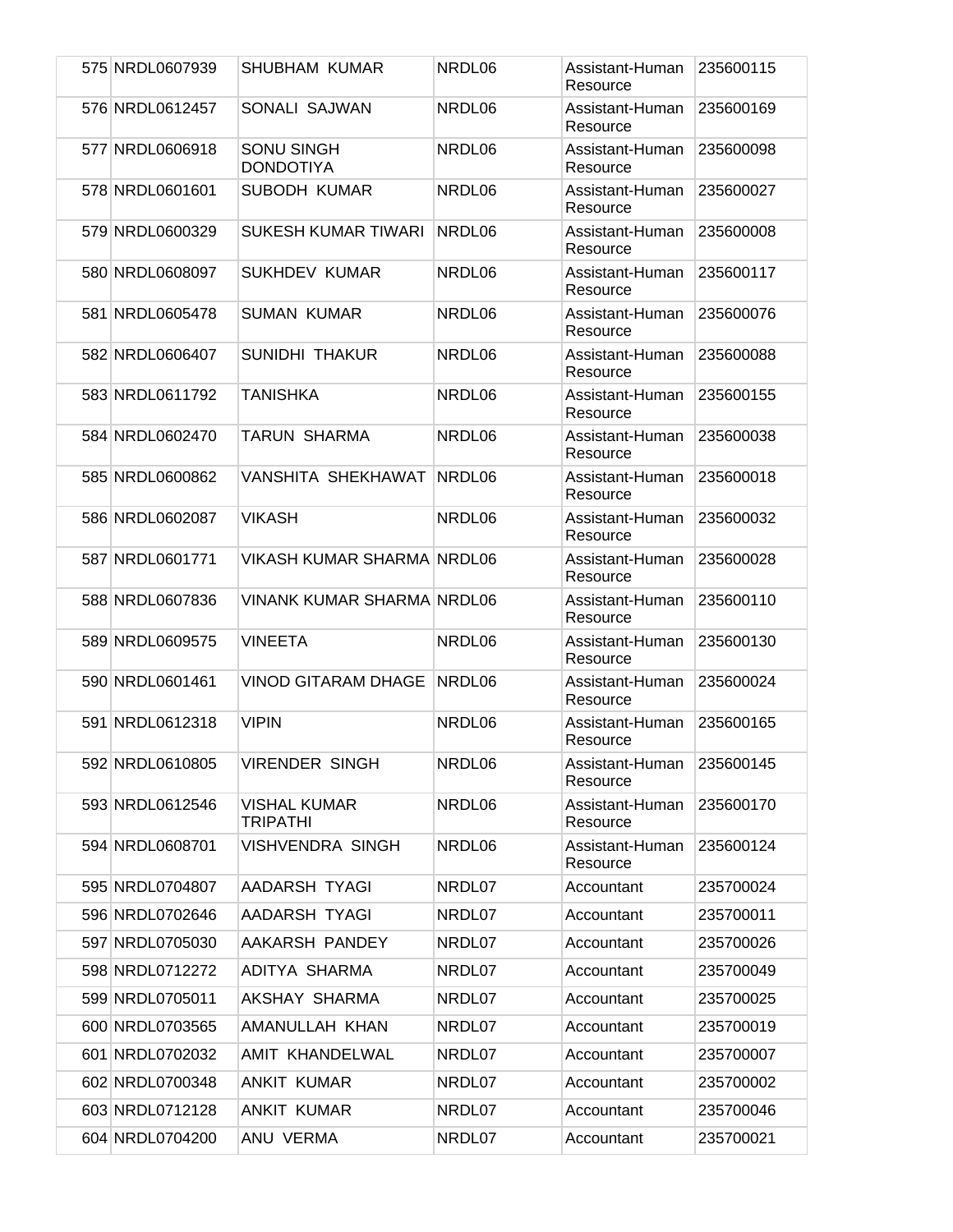| 605 NRDL0709611 | <b>ARCHIT GUPTA</b>                                  | NRDL07 | Accountant | 235700039 |
|-----------------|------------------------------------------------------|--------|------------|-----------|
| 606 NRDL0710231 | AYUSH BAJPAI                                         | NRDL07 | Accountant | 235700042 |
| 607 NRDL0703086 | AYUSH MAHAJAN                                        | NRDL07 | Accountant | 235700017 |
| 608 NRDL0702952 | <b>BRIKESH KUMAR</b><br><b>BHARTI</b>                | NRDL07 | Accountant | 235700014 |
| 609 NRDL0706665 | <b>CHANCHAL</b>                                      | NRDL07 | Accountant | 235700030 |
| 610 NRDL0701815 | <b>CHETAN PANDURANG</b><br><b>BHOJANE</b>            | NRDL07 | Accountant | 235700005 |
| 611 NRDL0702057 | <b>DAMINI</b>                                        | NRDL07 | Accountant | 235700008 |
| 612 NRDL0703384 | <b>HARSH VERMA</b>                                   | NRDL07 | Accountant | 235700018 |
| 613 NRDL0706391 | HIMANSHU DWIVEDI                                     | NRDL07 | Accountant | 235700029 |
| 614 NRDL0710004 | <b>KAMAL KANT</b>                                    | NRDL07 | Accountant | 235700041 |
| 615 NRDL0708260 | KAVITA PANDEY                                        | NRDL07 | Accountant | 235700038 |
| 616 NRDL0710405 | <b>KEERTI RAWAT</b>                                  | NRDL07 | Accountant | 235700043 |
| 617 NRDL0702289 | <b>KSHITIZ AGNIHOTRI</b>                             | NRDL07 | Accountant | 235700010 |
| 618 NRDL0712178 | KULDEEP JAIN                                         | NRDL07 | Accountant | 235700048 |
| 619 NRDL0707744 | <b>LOKAWAD SHRIKANT</b><br><b>NARAYAN</b>            | NRDL07 | Accountant | 235700037 |
| 620 NRDL0702968 | <b>MAHENDRA KUMAR</b>                                | NRDL07 | Accountant | 235700016 |
| 621 NRDL0706277 | <b>MAHIN ALI</b>                                     | NRDL07 | Accountant | 235700028 |
| 622 NRDL0703862 | <b>MEENAKSHI</b>                                     | NRDL07 | Accountant | 235700020 |
| 623 NRDL0706826 | NEERAJ SULODIA                                       | NRDL07 | Accountant | 235700033 |
| 624 NRDL0706144 | <b>NEHA KUMARI</b>                                   | NRDL07 | Accountant | 235700027 |
| 625 NRDL0706787 | NIPUN KUMAR SINGH                                    | NRDL07 | Accountant | 235700032 |
| 626 NRDL0706786 | PARESH ROHITBHAI<br>PATEL PARESH<br><b>ROHITBHAI</b> | NRDL07 | Accountant | 235700031 |
| 627 NRDL0702896 | PARVATHY S                                           | NRDL07 | Accountant | 235700012 |
| 628 NRDL0702907 | PINKI KASERA                                         | NRDL07 | Accountant | 235700013 |
| 629 NRDL0700007 | <b>PRINCE</b>                                        | NRDL07 | Accountant | 235700001 |
| 630 NRDL0707438 | RANJAN KUMARI                                        | NRDL07 | Accountant | 235700036 |
| 631 NRDL0704702 | <b>RINKU SINGH</b>                                   | NRDL07 | Accountant | 235700023 |
| 632 NRDL0702959 | ROBIN PATHANIA                                       | NRDL07 | Accountant | 235700015 |
| 633 NRDL0706999 | ROHIT SHARMA                                         | NRDL07 | Accountant | 235700035 |
| 634 NRDL0712551 | <b>SABNAM</b>                                        | NRDL07 | Accountant | 235700050 |
| 635 NRDL0712154 | SAIF KHAN                                            | NRDL07 | Accountant | 235700047 |
| 636 NRDL0700603 | SANDEEP KUMAR                                        | NRDL07 | Accountant | 235700003 |
| 637 NRDL0702109 | <b>SHAHVEZ</b>                                       | NRDL07 | Accountant | 235700009 |
| 638 NRDL0706912 | <b>SHIV KUMAR</b>                                    | NRDL07 | Accountant | 235700034 |
| 639 NRDL0701093 | <b>SHRAWAN KUMAR</b>                                 | NRDL07 | Accountant | 235700004 |
| 640 NRDL0711708 | SHUBHAM SHARMA                                       | NRDL07 | Accountant | 235700045 |
| 641 NRDL0704546 | <b>SUMIT KUMAR JHA</b>                               | NRDL07 | Accountant | 235700022 |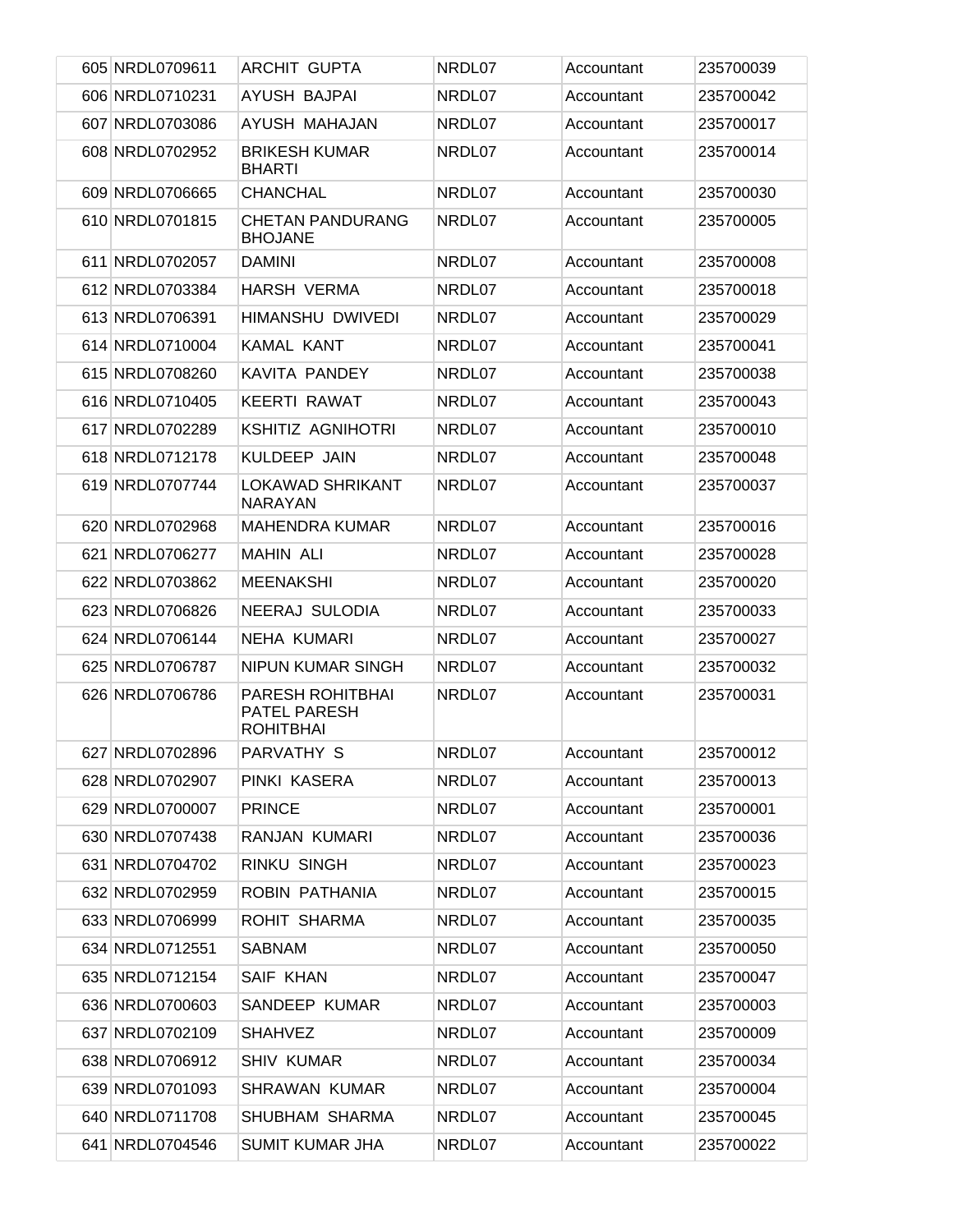| 642 NRDL0702003 | <b>SUNNI</b>                           | NRDL07 | Accountant | 235700006 |
|-----------------|----------------------------------------|--------|------------|-----------|
| 643 NRDL0710783 | <b>TWINKLE</b>                         | NRDL07 | Accountant | 235700044 |
| 644 NRDL0709900 | <b>VINEET KUMAR</b>                    | NRDL07 | Accountant | 235700040 |
| 645 NRHR0101978 | <b>AAKASH</b>                          | NRHR01 | Mechanical | 208100035 |
| 646 NRHR0101685 | <b>AAKASH</b>                          | NRHR01 | Mechanical | 208100029 |
| 647 NRHR0108370 | ABAD AHMED                             | NRHR01 | Mechanical | 208100131 |
| 648 NRHR0101460 | <b>ABANEES KUMAR</b>                   | NRHR01 | Mechanical | 208100026 |
| 649 NRHR0100548 | <b>ABHESHEK</b>                        | NRHR01 | Mechanical | 208100012 |
| 650 NRHR0107003 | ABHIJEET KUMAR                         | NRHR01 | Mechanical | 208100111 |
| 651 NRHR0110688 | <b>ABHISHEK</b>                        | NRHR01 | Mechanical | 208100189 |
| 652 NRHR0110459 | ABHISHEK AGRAHARI                      | NRHR01 | Mechanical | 208100185 |
| 653 NRHR0102655 | <b>ABHISHEK KUMAR</b>                  | NRHR01 | Mechanical | 208100044 |
| 654 NRHR0100958 | <b>ABHISHEK KUMAR</b>                  | NRHR01 | Mechanical | 208100017 |
| 655 NRHR0109461 | AJAY KUMAR                             | NRHR01 | Mechanical | 208100159 |
| 656 NRHR0108938 | AJAY KUMAR                             | NRHR01 | Mechanical | 208100145 |
| 657 NRHR0107390 | AJAY RANA                              | NRHR01 | Mechanical | 208100119 |
| 658 NRHR0112334 | AJEET SINGH GAUTAM                     | NRHR01 | Mechanical | 208100227 |
| 659 NRHR0109279 | AKASH PAL                              | NRHR01 | Mechanical | 208100155 |
| 660 NRHR0100380 | <b>AKASH BHARAT</b><br><b>WAGHMARE</b> | NRHR01 | Mechanical | 208100006 |
| 661 NRHR0109733 | AKHILESH KUMAR                         | NRHR01 | Mechanical | 208100165 |
| 662 NRHR0101152 | AKHILESH YADAV                         | NRHR01 | Mechanical | 208100020 |
| 663 NRHR0109264 | <b>ALOK</b>                            | NRHR01 | Mechanical | 208100153 |
| 664 NRHR0110867 | <b>ALOK KUMAR</b>                      | NRHR01 | Mechanical | 208100192 |
| 665 NRHR0110376 | <b>AMAN</b>                            | NRHR01 | Mechanical | 208100182 |
| 666 NRHR0110220 | <b>AMAN KUMAR</b>                      | NRHR01 | Mechanical | 208100178 |
| 667 NRHR0108334 | AMAR PAL                               | NRHR01 | Mechanical | 208100129 |
| 668 NRHR0109554 | AMIT                                   | NRHR01 | Mechanical | 208100160 |
| 669 NRHR0100546 | <b>AMIT KUMAR</b>                      | NRHR01 | Mechanical | 208100010 |
| 670 NRHR0104460 | <b>AMIT KUMAR</b>                      | NRHR01 | Mechanical | 208100073 |
| 671 NRHR0108713 | AMIT KUMAR                             | NRHR01 | Mechanical | 208100138 |
| 672 NRHR0112143 | AMIT KUMAR                             | NRHR01 | Mechanical | 208100221 |
| 673 NRHR0102327 | AMIT KUMAR                             | NRHR01 | Mechanical | 208100038 |
| 674 NRHR0106231 | AMIT KUMAR                             | NRHR01 | Mechanical | 208100099 |
| 675 NRHR0110182 | ANAND KUMAR THAKUR                     | NRHR01 | Mechanical | 208100176 |
| 676 NRHR0112628 | ANAND MOHAN GUPTA                      | NRHR01 | Mechanical | 208100236 |
| 677 NRHR0101900 | ANIL KUMAR                             | NRHR01 | Mechanical | 208100033 |
| 678 NRHR0103750 | <b>ANKIT</b>                           | NRHR01 | Mechanical | 208100061 |
| 679 NRHR0105980 | <b>ANKIT KUMAR</b>                     | NRHR01 | Mechanical | 208100095 |
| 680 NRHR0108431 | ANKIT RAJ                              | NRHR01 | Mechanical | 208100133 |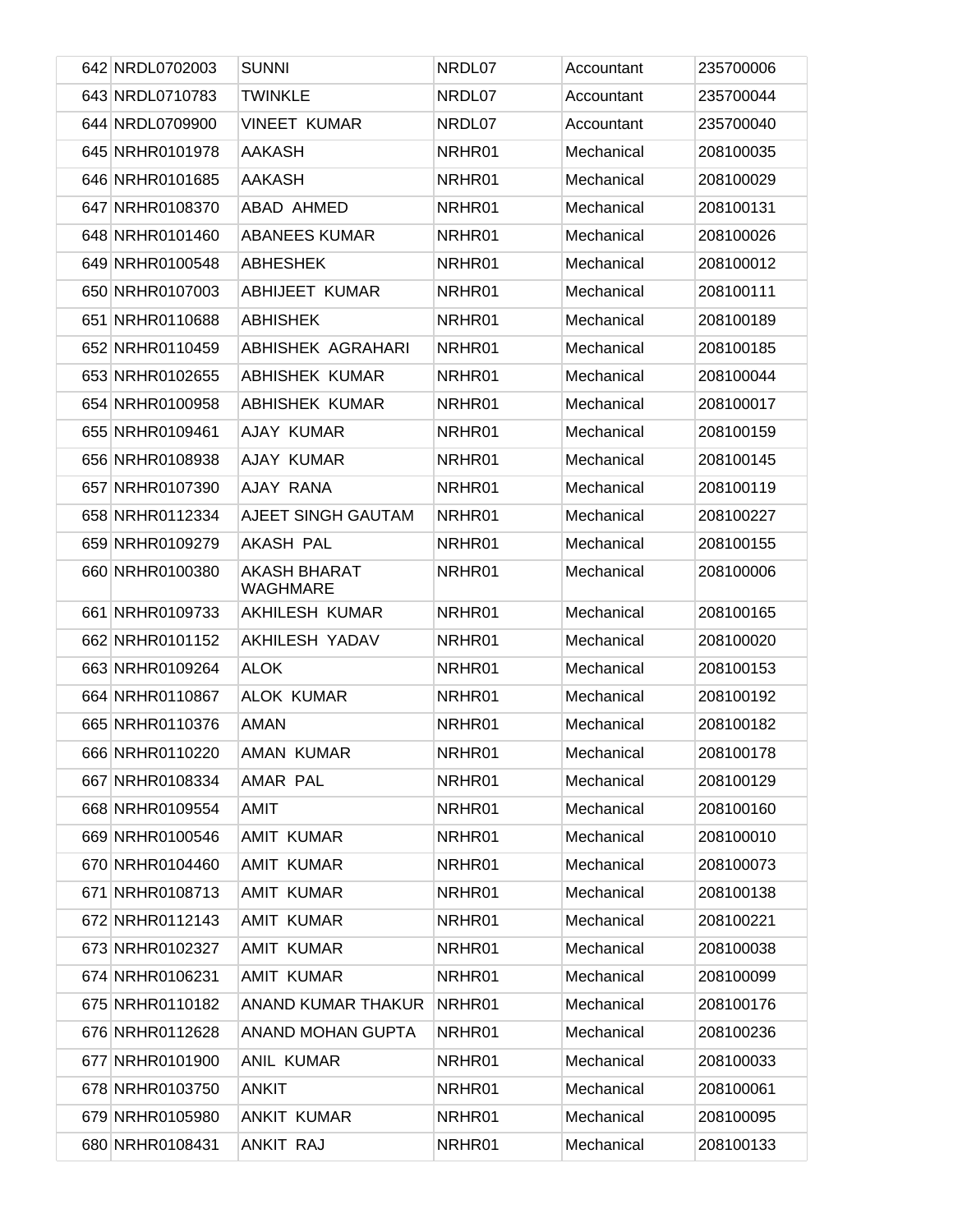| 681 NRHR0108048 | <b>ANKIT SARASWAT</b>      | NRHR01 | Mechanical | 208100124 |
|-----------------|----------------------------|--------|------------|-----------|
| 682 NRHR0102791 | <b>ANKIT SHARMA</b>        | NRHR01 | Mechanical | 208100048 |
| 683 NRHR0108809 | <b>ANKIT YADAV</b>         | NRHR01 | Mechanical | 208100141 |
| 684 NRHR0105863 | <b>ANKIT KUMAR</b>         | NRHR01 | Mechanical | 208100092 |
| 685 NRHR0104993 | <b>ANKUR</b>               | NRHR01 | Mechanical | 208100079 |
| 686 NRHR0107503 | ANKUSH SHARMA              | NRHR01 | Mechanical | 208100120 |
| 687 NRHR0106282 | ANUJ KUMAR                 | NRHR01 | Mechanical | 208100101 |
| 688 NRHR0111746 | ANUJ VERMA                 | NRHR01 | Mechanical | 208100214 |
| 689 NRHR0107210 | <b>ARJUN KUMAR</b>         | NRHR01 | Mechanical | 208100116 |
| 690 NRHR0108287 | <b>ARJUN SAINI</b>         | NRHR01 | Mechanical | 208100127 |
| 691 NRHR0107735 | ARPANA KUMARI              | NRHR01 | Mechanical | 208100122 |
| 692 NRHR0100992 | ASHISH MADOTRA             | NRHR01 | Mechanical | 208100018 |
| 693 NRHR0111105 | <b>ASHOK KUMAR</b>         | NRHR01 | Mechanical | 208100199 |
| 694 NRHR0111466 | ASHRAY MAURYA              | NRHR01 | Mechanical | 208100207 |
| 695 NRHR0103436 | <b>ASHUTOSH KUMAR</b>      | NRHR01 | Mechanical | 208100056 |
| 696 NRHR0102257 | <b>ASHUTOSH RATURI</b>     | NRHR01 | Mechanical | 208100037 |
| 697 NRHR0106731 | ASHVANI MAURYA             | NRHR01 | Mechanical | 208100108 |
| 698 NRHR0112357 | <b>ASHWANI</b>             | NRHR01 | Mechanical | 208100228 |
| 699 NRHR0111532 | <b>AVNIT KUMAR</b>         | NRHR01 | Mechanical | 208100209 |
| 700 NRHR0112259 | <b>BALRAM SINGH</b>        | NRHR01 | Mechanical | 208100224 |
| 701 NRHR0108605 | <b>BALVINDER SINGH</b>     | NRHR01 | Mechanical | 208100136 |
| 702 NRHR0100639 | <b>BHANU PRAKASH</b>       | NRHR01 | Mechanical | 208100014 |
| 703 NRHR0111789 | <b>BHOOPENDRA KUMAR</b>    | NRHR01 | Mechanical | 208100216 |
| 704 NRHR0102201 | <b>BHOOPENDRA SINGH</b>    | NRHR01 | Mechanical | 208100036 |
| 705 NRHR0109861 | <b>BHUPENDRA</b>           | NRHR01 | Mechanical | 208100169 |
| 706 NRHR0111968 | <b>BHUPINDER SINGH</b>     | NRHR01 | Mechanical | 208100220 |
| 707 NRHR0104999 | <b>BIPIN PRASAD</b>        | NRHR01 | Mechanical | 208100080 |
| 708 NRHR0101372 | <b>BRIJESH KANAUJIA</b>    | NRHR01 | Mechanical | 208100023 |
| 709 NRHR0110492 | <b>BRIJESH KUMAR VERMA</b> | NRHR01 | Mechanical | 208100187 |
| 710 NRHR0108735 | <b>CHANDRA BHAN SINGH</b>  | NRHR01 | Mechanical | 208100139 |
| 711 NRHR0107533 | <b>CHARAN DASS</b>         | NRHR01 | Mechanical | 208100121 |
| 712 NRHR0110409 | <b>CHHATRESH KUMAR</b>     | NRHR01 | Mechanical | 208100184 |
| 713 NRHR0106354 | DALVINDER NAIN             | NRHR01 | Mechanical | 208100104 |
| 714 NRHR0112482 | DASHARATH PAL              | NRHR01 | Mechanical | 208100231 |
| 715 NRHR0101510 | <b>DEEPAK</b>              | NRHR01 | Mechanical | 208100028 |
| 716 NRHR0111092 | <b>DEEPAK</b>              | NRHR01 | Mechanical | 208100198 |
| 717 NRHR0107055 | <b>DEEPAK</b>              | NRHR01 | Mechanical | 208100112 |
| 718 NRHR0109910 | <b>DEEPAK</b>              | NRHR01 | Mechanical | 208100172 |
| 719 NRHR0100573 | DEEPAK KUMAR               | NRHR01 | Mechanical | 208100013 |
| 720 NRHR0109891 | DEEPAK KUMAR               | NRHR01 | Mechanical | 208100170 |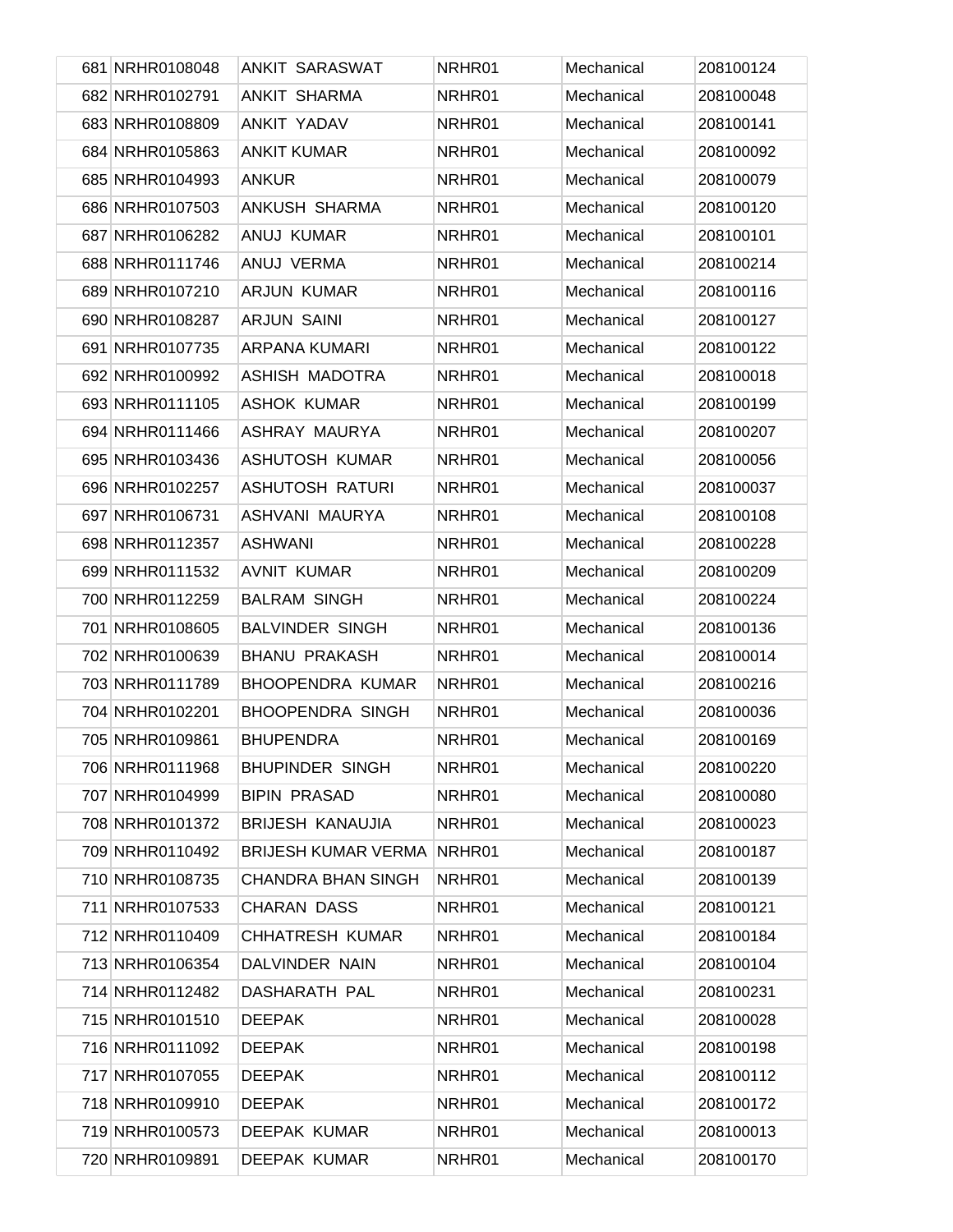| 721 NRHR0104946 | <b>DEEPAK SHARMA</b>              | NRHR01 | Mechanical | 208100078 |
|-----------------|-----------------------------------|--------|------------|-----------|
| 722 NRHR0111168 | <b>DEEPAK SONU</b>                | NRHR01 | Mechanical | 208100201 |
| 723 NRHR0105831 | <b>DEEPAK KUMAR</b>               | NRHR01 | Mechanical | 208100090 |
| 724 NRHR0112523 | DEVENDER PARJAPATI                | NRHR01 | Mechanical | 208100232 |
| 725 NRHR0105949 | DEVENDRA KUMAR                    | NRHR01 | Mechanical | 208100094 |
| 726 NRHR0106867 | <b>DEVENDRA SINGH</b>             | NRHR01 | Mechanical | 208100109 |
| 727 NRHR0106435 | DHARMENDRA KUMAR                  | NRHR01 | Mechanical | 208100107 |
| 728 NRHR0103511 | DHARMENDRA KUMAR<br><b>GAUTAM</b> | NRHR01 | Mechanical | 208100058 |
| 729 NRHR0100228 | <b>DIGVIJAY SINGH</b>             | NRHR01 | Mechanical | 208100004 |
| 730 NRHR0102801 | DILEEP KUMAR                      | NRHR01 | Mechanical | 208100049 |
| 731 NRHR0106379 | <b>DINESH KUMAR</b>               | NRHR01 | Mechanical | 208100105 |
| 732 NRHR0107243 | <b>DIVESH KUMAR</b>               | NRHR01 | Mechanical | 208100117 |
| 733 NRHR0111333 | <b>DIVYA</b>                      | NRHR01 | Mechanical | 208100204 |
| 734 NRHR0110726 | <b>DIVYA SINGH</b>                | NRHR01 | Mechanical | 208100191 |
| 735 NRHR0101100 | <b>DUSHYANT DAGAR</b>             | NRHR01 | Mechanical | 208100019 |
| 736 NRHR0109589 | <b>FALAK</b>                      | NRHR01 | Mechanical | 208100161 |
| 737 NRHR0100934 | <b>GAURAV GUPTA</b>               | NRHR01 | Mechanical | 208100016 |
| 738 NRHR0102478 | <b>GAUTAM KUMAR</b>               | NRHR01 | Mechanical | 208100040 |
| 739 NRHR0111474 | <b>GEETESH BHAGORIYA</b>          | NRHR01 | Mechanical | 208100208 |
| 740 NRHR0105324 | <b>GOVIL SHARMA</b>               | NRHR01 | Mechanical | 208100084 |
| 741 NRHR0109974 | <b>GUDDU KUMAR</b>                | NRHR01 | Mechanical | 208100173 |
| 742 NRHR0109155 | <b>GULJAR</b>                     | NRHR01 | Mechanical | 208100151 |
| 743 NRHR0102985 | <b>GULSHAN</b>                    | NRHR01 | Mechanical | 208100051 |
| 744 NRHR0107288 | <b>GURDEEP</b>                    | NRHR01 | Mechanical | 208100118 |
| 745 NRHR0108521 | <b>GURDEEP</b>                    | NRHR01 | Mechanical | 208100134 |
| 746 NRHR0103272 | <b>GURPREET SINGH</b>             | NRHR01 | Mechanical | 208100053 |
| 747 NRHR0101479 | <b>GURPREET SINGH</b>             | NRHR01 | Mechanical | 208100027 |
| 748 NRHR0110465 | <b>GYANI</b>                      | NRHR01 | Mechanical | 208100186 |
| 749 NRHR0109223 | HEMANT SHARMA                     | NRHR01 | Mechanical | 208100152 |
| 750 NRHR0105767 | HUKAM CHAND YADAV                 | NRHR01 | Mechanical | 208100088 |
| 751 NRHR0102949 | <b>IMRAN ANSARI</b>               | NRHR01 | Mechanical | 208100050 |
| 752 NRHR0112572 | <b>JAI PRAKASH</b>                | NRHR01 | Mechanical | 208100233 |
| 753 NRHR0102709 | JAY KISHAN KUMAR                  | NRHR01 | Mechanical | 208100045 |
| 754 NRHR0101449 | JEEVAN PRAKASH<br><b>SINGH</b>    | NRHR01 | Mechanical | 208100024 |
| 755 NRHR0111079 | JITENDRA SINGH                    | NRHR01 | Mechanical | 208100197 |
| 756 NRHR0108271 | <b>KAMAL PAL</b>                  | NRHR01 | Mechanical | 208100126 |
| 757 NRHR0106038 | <b>KARNAIL SINGH</b>              | NRHR01 | Mechanical | 208100096 |
| 758 NRHR0110600 | KASSAM KHAN                       | NRHR01 | Mechanical | 208100188 |
| 759 NRHR0111276 | <b>KEDAR SINGH</b>                | NRHR01 | Mechanical | 208100202 |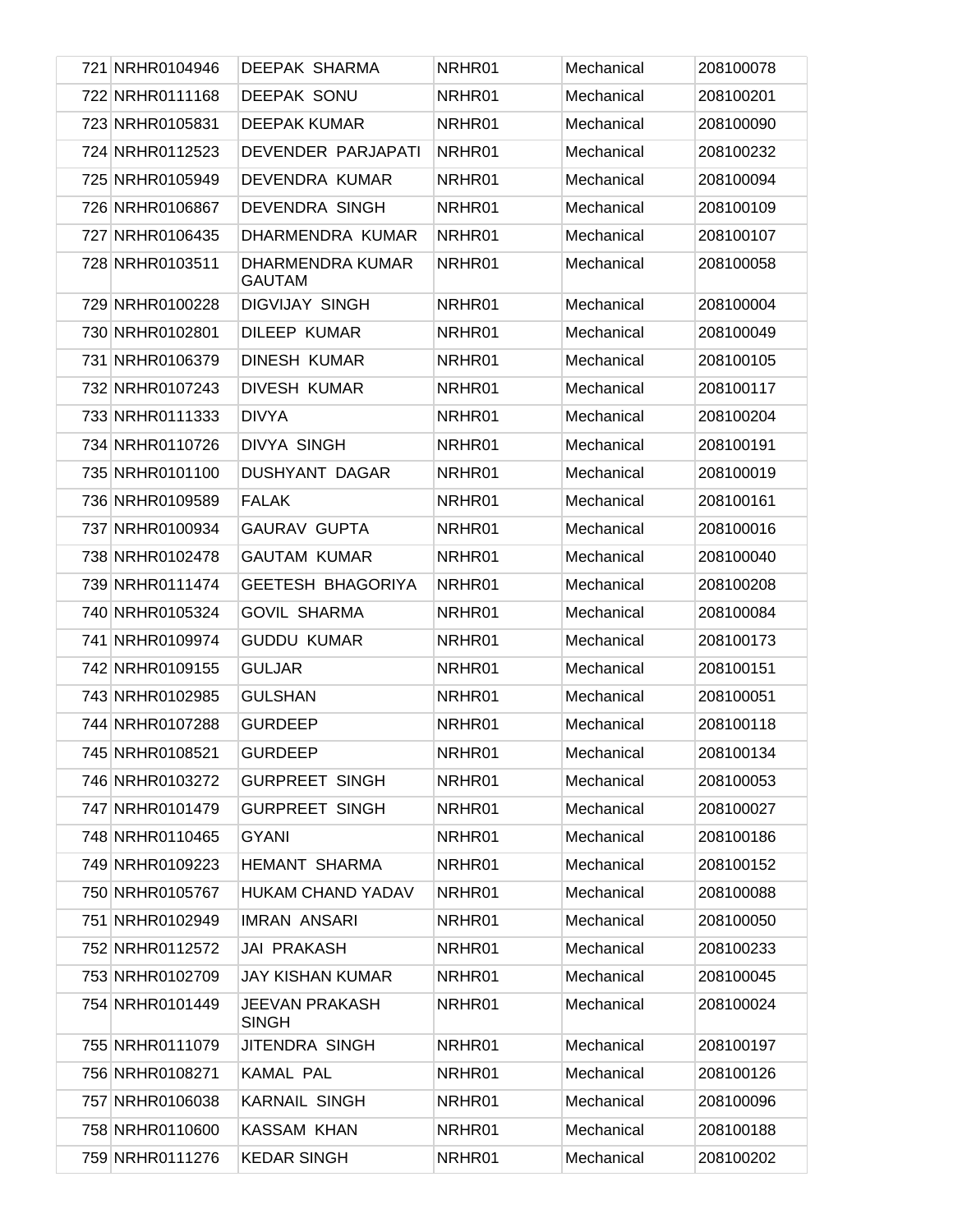| 760 NRHR0100470 | <b>KULDEEP</b>                        | NRHR01 | Mechanical | 208100008 |
|-----------------|---------------------------------------|--------|------------|-----------|
| 761 NRHR0105855 | <b>KUNDAN RAJAK</b>                   | NRHR01 | Mechanical | 208100091 |
| 762 NRHR0104768 | <b>MANDEEP</b>                        | NRHR01 | Mechanical | 208100075 |
| 763 NRHR0103908 | <b>MANDEEP</b>                        | NRHR01 | Mechanical | 208100064 |
| 764 NRHR0109045 | MANDEEP CHAHAL                        | NRHR01 | Mechanical | 208100147 |
| 765 NRHR0102384 | <b>MANISH</b>                         | NRHR01 | Mechanical | 208100039 |
| 766 NRHR0109368 | <b>MANISH KUMAR</b>                   | NRHR01 | Mechanical | 208100156 |
| 767 NRHR0102720 | <b>MANISH KUMAR</b><br><b>KROCHIA</b> | NRHR01 | Mechanical | 208100046 |
| 768 NRHR0112625 | MANJEET SINHA.                        | NRHR01 | Mechanical | 208100235 |
| 769 NRHR0106955 | <b>MANMOHAN SINGH</b>                 | NRHR01 | Mechanical | 208100110 |
| 770 NRHR0107944 | <b>MANOJ</b>                          | NRHR01 | Mechanical | 208100123 |
| 771 NRHR0100004 | MAYANK CHAURASIYA                     | NRHR01 | Mechanical | 208100001 |
| 772 NRHR0105814 | MAYANK KUMAR                          | NRHR01 | Mechanical | 208100089 |
| 773 NRHR0101772 | MD DANISH WADOOD                      | NRHR01 | Mechanical | 208100031 |
| 774 NRHR0111558 | <b>MOHD FAIZ</b>                      | NRHR01 | Mechanical | 208100210 |
| 775 NRHR0103482 | <b>MOHIT</b>                          | NRHR01 | Mechanical | 208100057 |
| 776 NRHR0101235 | <b>MOHIT KUMAR SHARMA</b>             | NRHR01 | Mechanical | 208100022 |
| 777 NRHR0109021 | MONIKA PRAJAPATI                      | NRHR01 | Mechanical | 208100146 |
| 778 NRHR0106216 | MRITYUNJAY PATEL                      | NRHR01 | Mechanical | 208100098 |
| 779 NRHR0110368 | MUZAFFAR KHAN                         | NRHR01 | Mechanical | 208100181 |
| 780 NRHR0109678 | NARAYAN MISHRA                        | NRHR01 | Mechanical | 208100162 |
| 781 NRHR0104173 | <b>NARESH SINGH</b>                   | NRHR01 | Mechanical | 208100067 |
| 782 NRHR0112216 | NAUSHAD AHMAD                         | NRHR01 | Mechanical | 208100223 |
| 783 NRHR0112373 | NAVEEN DHAMIJA                        | NRHR01 | Mechanical | 208100229 |
| 784 NRHR0110987 | <b>NAVIN KUMAR</b>                    | NRHR01 | Mechanical | 208100195 |
| 785 NRHR0105089 | NEELKANTH VERMA                       | NRHR01 | Mechanical | 208100081 |
| 786 NRHR0110290 | NEERAJ BHARDWAJ                       | NRHR01 | Mechanical | 208100180 |
| 787 NRHR0106062 | <b>NITIN KUMAR</b>                    | NRHR01 | Mechanical | 208100097 |
| 788 NRHR0111802 | PANKAJ KUMAR                          | NRHR01 | Mechanical | 208100217 |
| 789 NRHR0104365 | <b>PARAS</b>                          | NRHR01 | Mechanical | 208100070 |
| 790 NRHR0102577 | PARDEEP KUMAR                         | NRHR01 | Mechanical | 208100043 |
| 791 NRHR0103713 | <b>PARVEEN</b>                        | NRHR01 | Mechanical | 208100060 |
| 792 NRHR0109086 | PAWAN KUMAR                           | NRHR01 | Mechanical | 208100149 |
| 793 NRHR0108364 | PAWAN KUMAR PANDEY                    | NRHR01 | Mechanical | 208100130 |
| 794 NRHR0112586 | <b>PINTU</b>                          | NRHR01 | Mechanical | 208100234 |
| 795 NRHR0109133 | PRADEEP KUMAR                         | NRHR01 | Mechanical | 208100150 |
| 796 NRHR0104396 | PRATEEK AHUJA                         | NRHR01 | Mechanical | 208100072 |
| 797 NRHR0112460 | PRAVEEN KUMAR                         | NRHR01 | Mechanical | 208100230 |
| 798 NRHR0105649 | PREMJIT SAGAR                         | NRHR01 | Mechanical | 208100086 |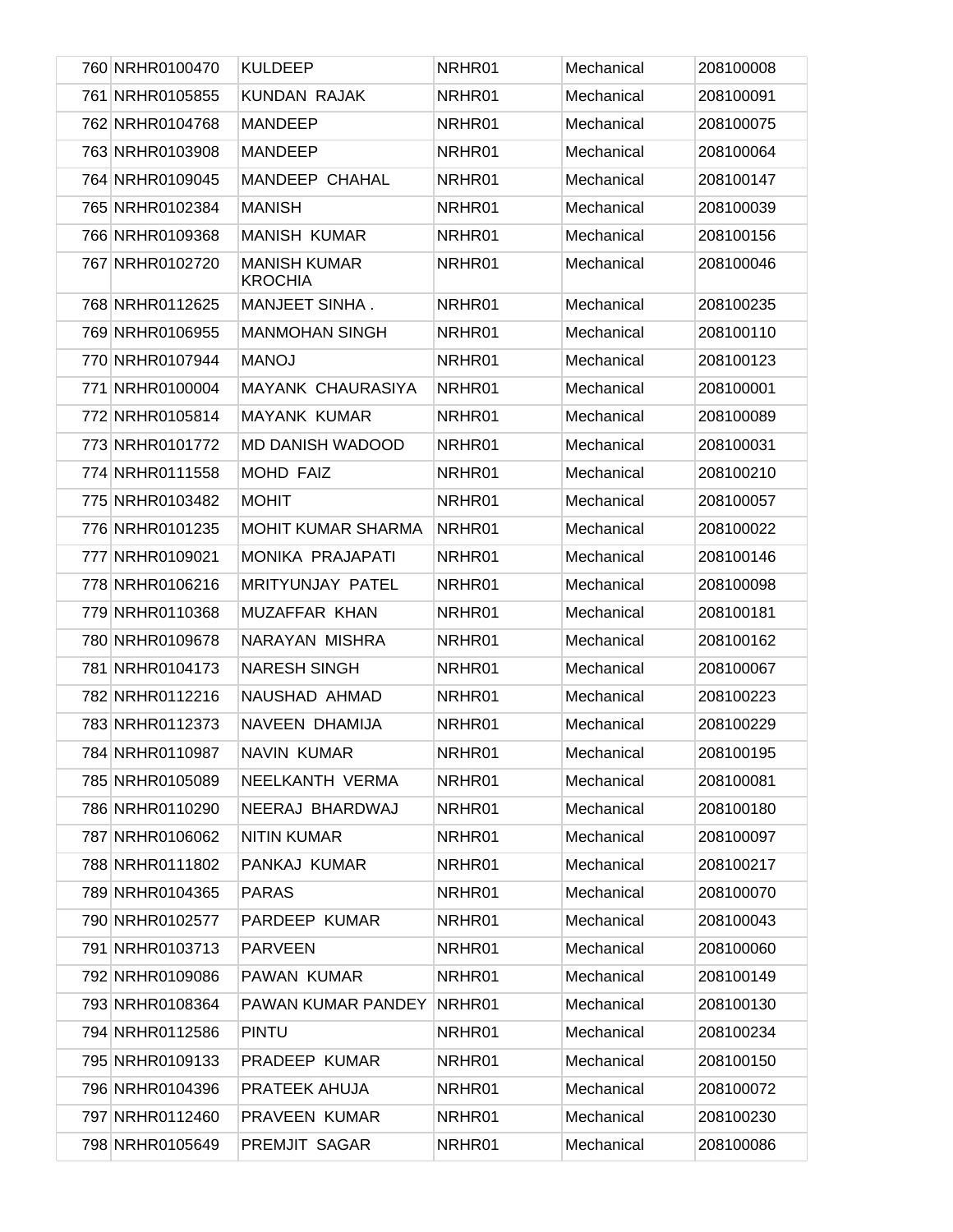| 799 NRHR0100508 | PRINCE SHARMA                        | NRHR01 | Mechanical | 208100009 |
|-----------------|--------------------------------------|--------|------------|-----------|
| 800 NRHR0110702 | RADHESHYAM YADAV                     | NRHR01 | Mechanical | 208100190 |
| 801 NRHR0112293 | <b>RAHUL</b>                         | NRHR01 | Mechanical | 208100225 |
| 802 NRHR0109817 | RAHUL CHAUDHARY                      | NRHR01 | Mechanical | 208100168 |
| 803 NRHR0103848 | RAHUL KUMAR                          | NRHR01 | Mechanical | 208100063 |
| 804 NRHR0109278 | RAHUL KUMAR                          | NRHR01 | Mechanical | 208100154 |
| 805 NRHR0109688 | RAHUL KUSHWAHA                       | NRHR01 | Mechanical | 208100163 |
| 806 NRHR0103085 | RAHUL MADHUKAR                       | NRHR01 | Mechanical | 208100052 |
| 807 NRHR0105490 | RAHUL SAROJ                          | NRHR01 | Mechanical | 208100085 |
| 808 NRHR0109716 | RAJ GAURAV PASWAN                    | NRHR01 | Mechanical | 208100164 |
| 809 NRHR0105117 | RAJBIR CHARAN                        | NRHR01 | Mechanical | 208100083 |
| 810 NRHR0107209 | RAJESH KUMAR                         | NRHR01 | Mechanical | 208100115 |
| 811 NRHR0103287 | <b>RAJU</b>                          | NRHR01 | Mechanical | 208100054 |
| 812 NRHR0112773 | RAKESH KUMAR                         | NRHR01 | Mechanical | 208100237 |
| 813 NRHR0104823 | RAVI KUMAR                           | NRHR01 | Mechanical | 208100077 |
| 814 NRHR0102575 | RAVI KANT SHUKLA                     | NRHR01 | Mechanical | 208100041 |
| 815 NRHR0111646 | <b>RAVI KUMAR</b><br><b>KUSHWAHA</b> | NRHR01 | Mechanical | 208100212 |
| 816 NRHR0102576 | RAVI SHANKAR SHUKLA                  | NRHR01 | Mechanical | 208100042 |
| 817 NRHR0104090 | RAVINDER KUMAR                       | NRHR01 | Mechanical | 208100066 |
| 818 NRHR0108760 | RINKI VERMA                          | NRHR01 | Mechanical | 208100140 |
| 819 NRHR0101939 | RISHAB KUMAR                         | NRHR01 | Mechanical | 208100034 |
| 820 NRHR0100210 | RISHAB SHARMA                        | NRHR01 | Mechanical | 208100002 |
| 821 NRHR0112295 | <b>RISHABH</b>                       | NRHR01 | Mechanical | 208100226 |
| 822 NRHR0106337 | <b>RISHI KUMAR</b>                   | NRHR01 | Mechanical | 208100103 |
| 823 NRHR0100547 | RUPESH KUMAR                         | NRHR01 | Mechanical | 208100011 |
| 824 NRHR0109771 | <b>SACHIN</b>                        | NRHR01 | Mechanical | 208100167 |
| 825 NRHR0108825 | <b>SACHIN</b>                        | NRHR01 | Mechanical | 208100142 |
| 826 NRHR0109446 | <b>SACHIN KUMAR</b>                  | NRHR01 | Mechanical | 208100158 |
| 827 NRHR0106256 | SACHIN SAINI                         | NRHR01 | Mechanical | 208100100 |
| 828 NRHR0106336 | <b>SAGAR</b>                         | NRHR01 | Mechanical | 208100102 |
| 829 NRHR0101454 | <b>SANCHIT</b>                       | NRHR01 | Mechanical | 208100025 |
| 830 NRHR0110042 | SANDEEP                              | NRHR01 | Mechanical | 208100175 |
| 831 NRHR0105691 | SANJAY KUMAR                         | NRHR01 | Mechanical | 208100087 |
| 832 NRHR0111955 | SANJAY KUMAR                         | NRHR01 | Mechanical | 208100219 |
| 833 NRHR0108582 | SANJAY RAMESH SODHI                  | NRHR01 | Mechanical | 208100135 |
| 834 NRHR0104742 | <b>SANJAY SINGH GAIDA</b>            | NRHR01 | Mechanical | 208100074 |
| 835 NRHR0100221 | SANJEEV                              | NRHR01 | Mechanical | 208100003 |
| 836 NRHR0104080 | SANJEEV GUPTA                        | NRHR01 | Mechanical | 208100065 |
| 837 NRHR0110402 | SANJEEV KUMAR SINGH NRHR01           |        | Mechanical | 208100183 |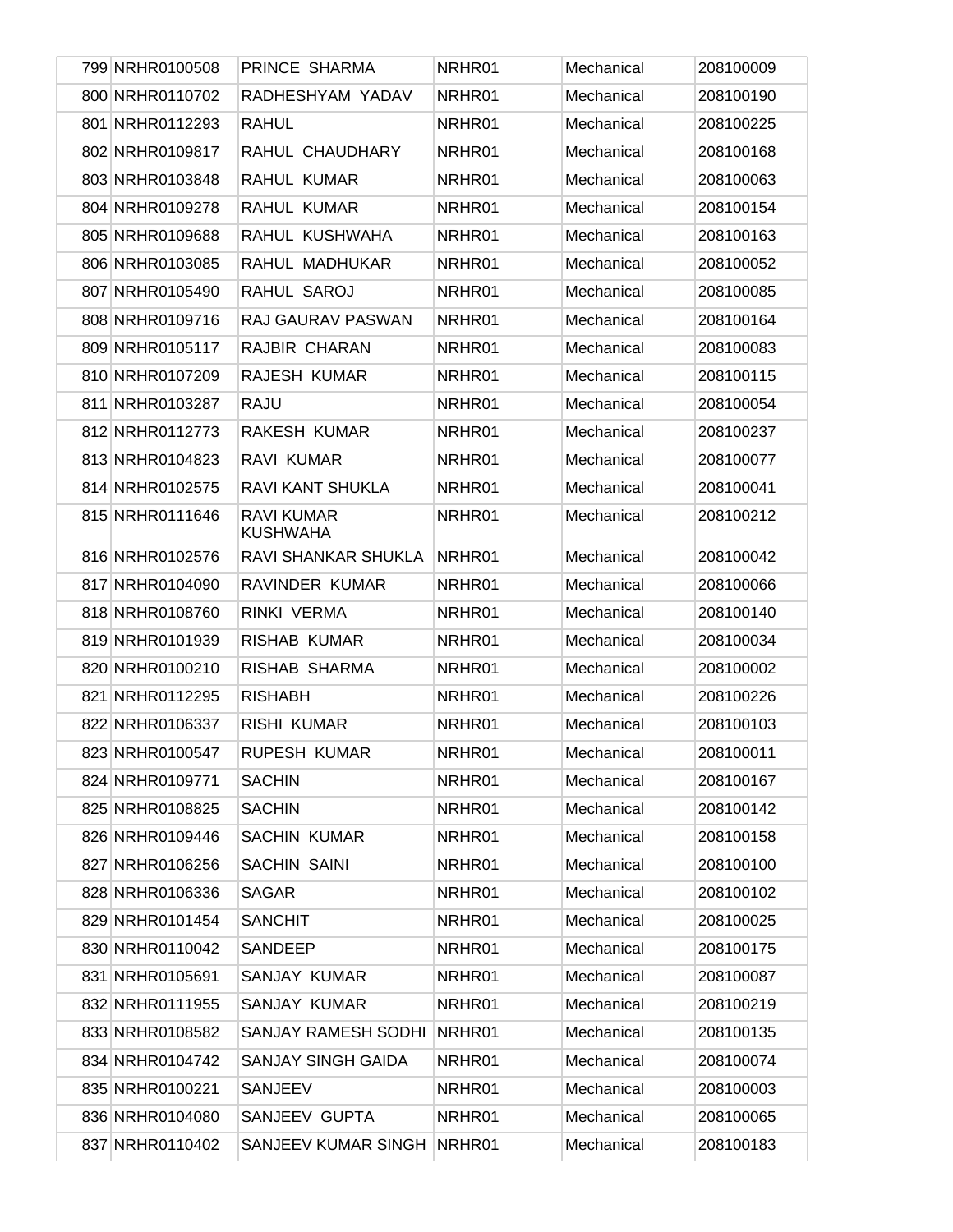| 838 NRHR0104286 | <b>SANUJ SINGH</b>                         | NRHR01 | Mechanical | 208100069 |
|-----------------|--------------------------------------------|--------|------------|-----------|
| 839 NRHR0102733 | <b>SATENDER</b>                            | NRHR01 | Mechanical | 208100047 |
| 840 NRHR0105890 | SAURAV KALYAN                              | NRHR01 | Mechanical | 208100093 |
| 841 NRHR0103765 | <b>SAURAV KUMAR</b>                        | NRHR01 | Mechanical | 208100062 |
| 842 NRHR0104374 | <b>SHAILENDRA KUMAR</b><br>YADAV           | NRHR01 | Mechanical | 208100071 |
| 843 NRHR0101841 | <b>SHIVENDRA KUMAR</b><br><b>CHAUDHARY</b> | NRHR01 | Mechanical | 208100032 |
| 844 NRHR0107186 | SHUBHAM KUMAR                              | NRHR01 | Mechanical | 208100114 |
| 845 NRHR0104196 | SHUBHAM PAL                                | NRHR01 | Mechanical | 208100068 |
| 846 NRHR0110206 | SOHAN LAL                                  | NRHR01 | Mechanical | 208100177 |
| 847 NRHR0100298 | <b>SONU KUMAR</b>                          | NRHR01 | Mechanical | 208100005 |
| 848 NRHR0110224 | SONU KUMAR GAUTAM                          | NRHR01 | Mechanical | 208100179 |
| 849 NRHR0112158 | <b>SUBA SINGH</b>                          | NRHR01 | Mechanical | 208100222 |
| 850 NRHR0111006 | <b>SUBHAM</b>                              | NRHR01 | Mechanical | 208100196 |
| 851 NRHR0108302 | SUDHIR KUMAR PANDEY NRHR01                 |        | Mechanical | 208100128 |
| 852 NRHR0103545 | <b>SUGRIV SHARMA</b>                       | NRHR01 | Mechanical | 208100059 |
| 853 NRHR0111780 | SUJEETA CHAUDHARY                          | NRHR01 | Mechanical | 208100215 |
| 854 NRHR0108264 | <b>SUMAN KUMAR</b>                         | NRHR01 | Mechanical | 208100125 |
| 855 NRHR0106429 | <b>SUMIT KUMAR</b>                         | NRHR01 | Mechanical | 208100106 |
| 856 NRHR0110024 | <b>SUNIL RAM</b>                           | NRHR01 | Mechanical | 208100174 |
| 857 NRHR0111314 | SUNIL YADAV                                | NRHR01 | Mechanical | 208100203 |
| 858 NRHR0101726 | <b>SUNNY</b>                               | NRHR01 | Mechanical | 208100030 |
| 859 NRHR0105112 | <b>SURAJ</b>                               | NRHR01 | Mechanical | 208100082 |
| 860 NRHR0108874 | <b>SURAJ KUMAR</b>                         | NRHR01 | Mechanical | 208100143 |
| 861 NRHR0108398 | <b>SURAJ DEO PRASAD</b>                    | NRHR01 | Mechanical | 208100132 |
| 862 NRHR0111934 | <b>SUSHIL</b>                              | NRHR01 | Mechanical | 208100218 |
| 863 NRHR0108612 | <b>SWAPNIL SUNIL</b><br><b>BANSOD</b>      | NRHR01 | Mechanical | 208100137 |
| 864 NRHR0109409 | <b>UMESH KUMAR</b>                         | NRHR01 | Mechanical | 208100157 |
| 865 NRHR0104815 | <b>UMESH SINGH</b>                         | NRHR01 | Mechanical | 208100076 |
| 866 NRHR0111449 | VANDANA PRAJAPATI                          | NRHR01 | Mechanical | 208100206 |
| 867 NRHR0111374 | <b>VICKY</b>                               | NRHR01 | Mechanical | 208100205 |
| 868 NRHR0111111 | VIJAY                                      | NRHR01 | Mechanical | 208100200 |
| 869 NRHR0111573 | VIJAY                                      | NRHR01 | Mechanical | 208100211 |
| 870 NRHR0111689 | <b>VIJAY BAHADUR SINGH</b>                 | NRHR01 | Mechanical | 208100213 |
| 871 NRHR0110894 | <b>VIJAY KUMAR</b><br><b>VISHWAKARMA</b>   | NRHR01 | Mechanical | 208100194 |
| 872 NRHR0101209 | <b>VIKRAM</b>                              | NRHR01 | Mechanical | 208100021 |
| 873 NRHR0109072 | <b>VIKRAM</b>                              | NRHR01 | Mechanical | 208100148 |
| 874 NRHR0107088 | <b>VIMAL THAKUR</b>                        | NRHR01 | Mechanical | 208100113 |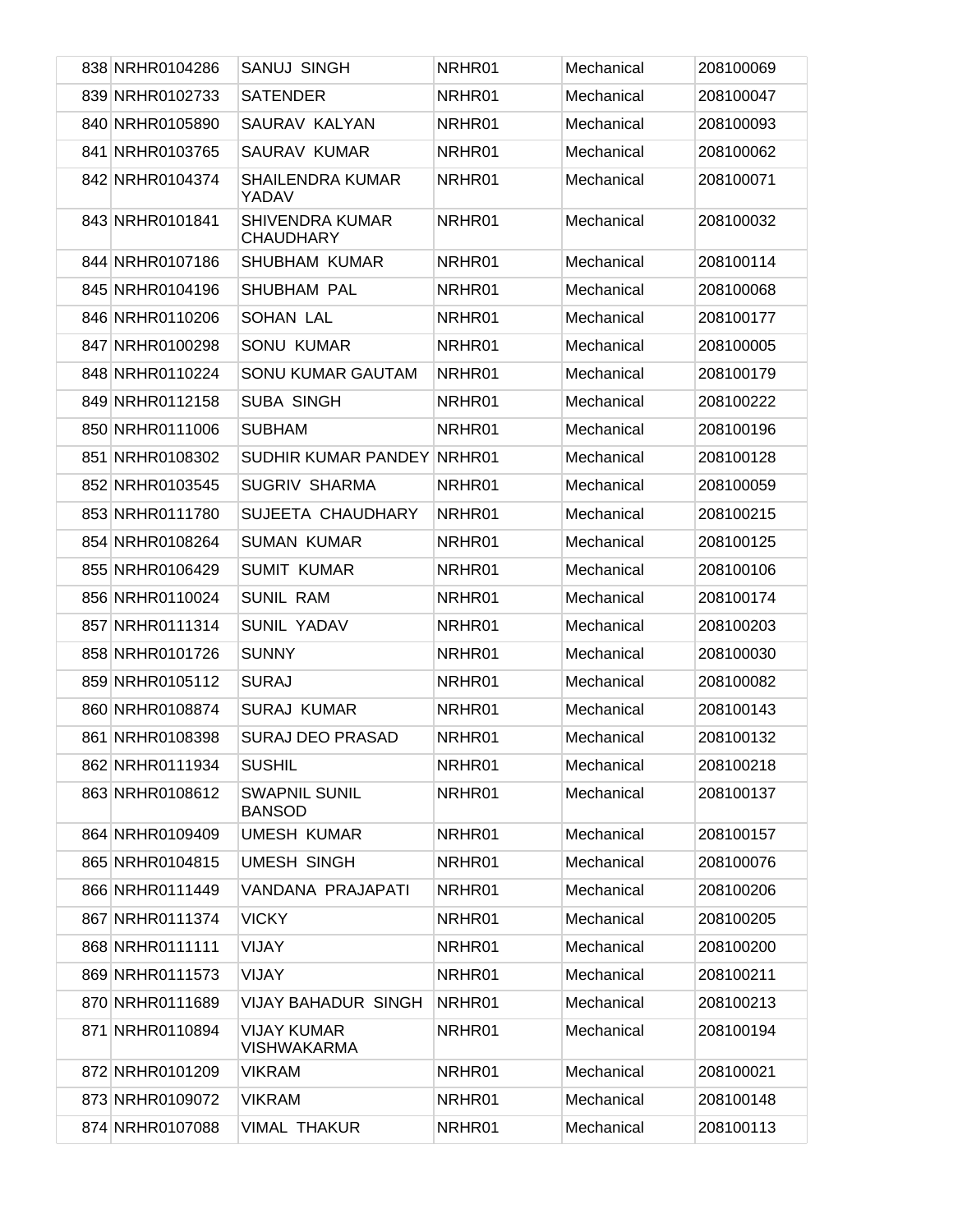| 875 NRHR0100411 | <b>VIMALKUMAR SURESH</b><br><b>MESHRAM</b> | NRHR01 | Mechanical | 208100007 |
|-----------------|--------------------------------------------|--------|------------|-----------|
| 876 NRHR0100651 | <b>VINIT KUMAR</b>                         | NRHR01 | Mechanical | 208100015 |
| 877 NRHR0109908 | <b>VIPIN</b>                               | NRHR01 | Mechanical | 208100171 |
| 878 NRHR0109757 | <b>VISHAL</b>                              | NRHR01 | Mechanical | 208100166 |
| 879 NRHR0110890 | <b>VIVEK</b>                               | NRHR01 | Mechanical | 208100193 |
| 880 NRHR0103306 | <b>VIVEK</b>                               | NRHR01 | Mechanical | 208100055 |
| 881 NRHR0108899 | YOGESH KUMAR                               | NRHR01 | Mechanical | 208100144 |
| 882 NRHR0202751 | AAKASH KUMAR                               | NRHR02 | Electrical | 208200017 |
| 883 NRHR0209291 | ABHAY KUMAR                                | NRHR02 | Electrical | 208200094 |
| 884 NRHR0207013 | AJAY                                       | NRHR02 | Electrical | 208200055 |
| 885 NRHR0211286 | AJAY KUMAR                                 | NRHR02 | Electrical | 208200127 |
| 886 NRHR0205460 | AJAY KUMAR                                 | NRHR02 | Electrical | 208200037 |
| 887 NRHR0200890 | <b>AJIT KUMAR</b>                          | NRHR02 | Electrical | 208200005 |
| 888 NRHR0207031 | AKASH KUMAR                                | NRHR02 | Electrical | 208200056 |
| 889 NRHR0209026 | AKSHAY KUMAR                               | NRHR02 | Electrical | 208200090 |
| 890 NRHR0211617 | ALOK KUMAR ROUSHAN                         | NRHR02 | Electrical | 208200140 |
| 891 NRHR0207084 | AMAND KUMAR PAL                            | NRHR02 | Electrical | 208200059 |
| 892 NRHR0208171 | AMANDEEP                                   | NRHR02 | Electrical | 208200082 |
| 893 NRHR0208140 | <b>AMIT</b>                                | NRHR02 | Electrical | 208200081 |
| 894 NRHR0207163 | <b>AMIT KUMAR</b>                          | NRHR02 | Electrical | 208200062 |
| 895 NRHR0212569 | AMIT KUMAR                                 | NRHR02 | Electrical | 208200162 |
| 896 NRHR0210167 | <b>AMIT SHARMA</b>                         | NRHR02 | Electrical | 208200109 |
| 897 NRHR0200018 | ANANT TYAGI                                | NRHR02 | Electrical | 208200001 |
| 898 NRHR0208833 | <b>ANIL</b>                                | NRHR02 | Electrical | 208200088 |
| 899 NRHR0212135 | ANIL KUMAR                                 | NRHR02 | Electrical | 208200150 |
| 900 NRHR0209277 | ANJALI VERMA                               | NRHR02 | Electrical | 208200093 |
| 901 NRHR0207443 | ANKIT SHARMA                               | NRHR02 | Electrical | 208200069 |
| 902 NRHR0207814 | ANUJ DHIMAN                                | NRHR02 | Electrical | 208200073 |
| 903 NRHR0200781 | ARJIT                                      | NRHR02 | Electrical | 208200004 |
| 904 NRHR0209546 | ARJUN PATEL                                | NRHR02 | Electrical | 208200098 |
| 905 NRHR0205282 | ARPANA SINGH                               | NRHR02 | Electrical | 208200036 |
| 906 NRHR0204078 | <b>ARUN SINGH</b>                          | NRHR02 | Electrical | 208200025 |
| 907 NRHR0211081 | <b>ASHISH</b>                              | NRHR02 | Electrical | 208200122 |
| 908 NRHR0200741 | ASHISH KUMAR SINGH                         | NRHR02 | Electrical | 208200003 |
| 909 NRHR0201959 | <b>ASHOK</b>                               | NRHR02 | Electrical | 208200013 |
| 910 NRHR0211795 | <b>ASHUTOSH SWAMI</b>                      | NRHR02 | Electrical | 208200143 |
| 911 NRHR0204522 | ASHWANI YADAV                              | NRHR02 | Electrical | 208200030 |
| 912 NRHR0208985 | ASHWANI KUMAR<br><b>CHAURASIYA</b>         | NRHR02 | Electrical | 208200089 |
| 913 NRHR0207769 | <b>BACHCHU RAM SAINI</b>                   | NRHR02 | Electrical | 208200071 |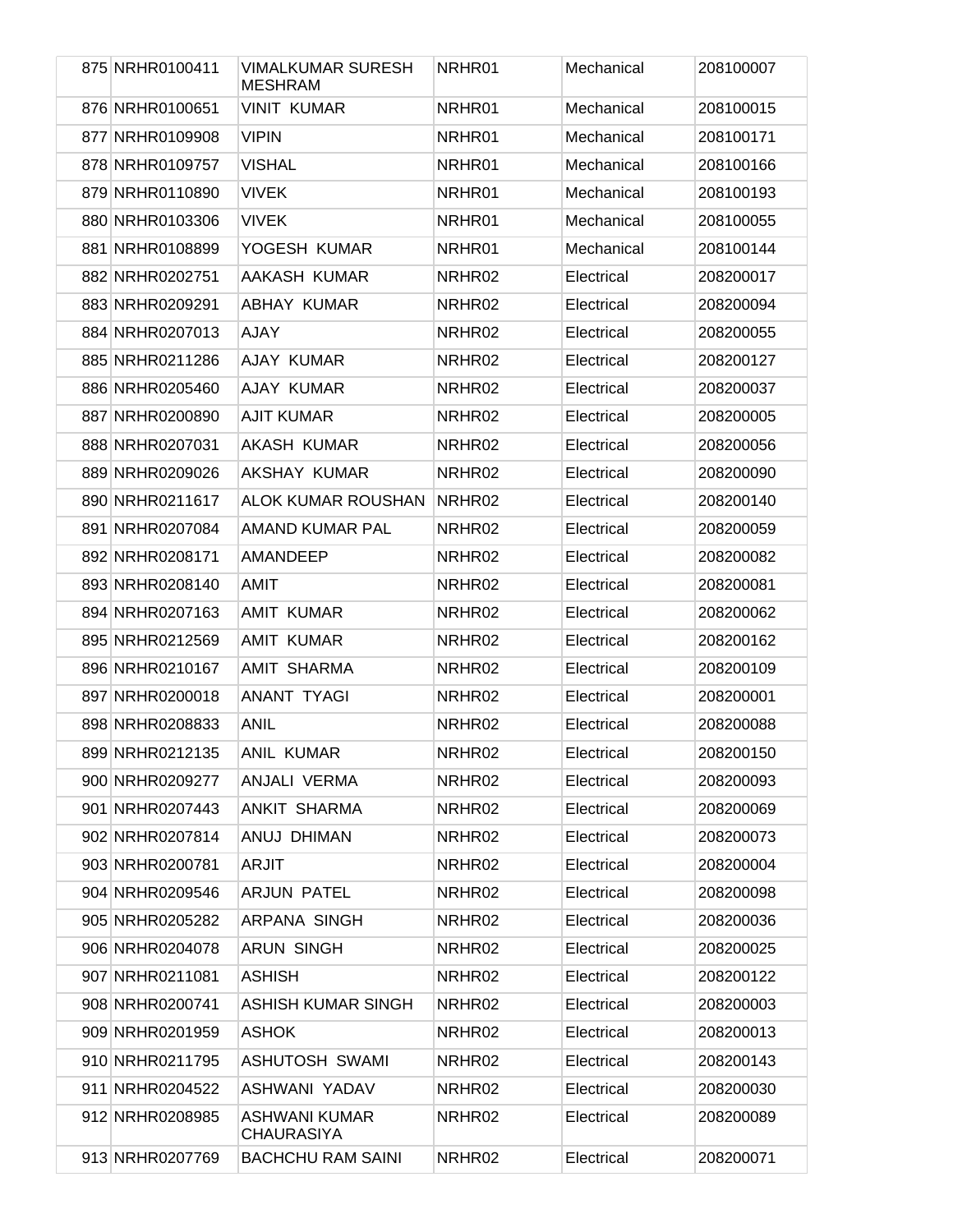| 914 NRHR0212333 | <b>BALENDRA SINGH</b>                    | NRHR02 | Electrical | 208200155 |
|-----------------|------------------------------------------|--------|------------|-----------|
| 915 NRHR0212426 | <b>BALRAJ</b>                            | NRHR02 | Electrical | 208200158 |
| 916 NRHR0209728 | <b>BEEJA RAM</b>                         | NRHR02 | Electrical | 208200102 |
| 917 NRHR0211505 | <b>BHANU PRATAP</b>                      | NRHR02 | Electrical | 208200134 |
| 918 NRHR0207826 | <b>BHUPESH SHARMA</b>                    | NRHR02 | Electrical | 208200075 |
| 919 NRHR0208704 | <b>BOBBY</b>                             | NRHR02 | Electrical | 208200087 |
| 920 NRHR0211601 | <b>CHANDRA BABU</b>                      | NRHR02 | Electrical | 208200138 |
| 921 NRHR0211754 | <b>CHANDRA SHEKHAR</b>                   | NRHR02 | Electrical | 208200142 |
| 922 NRHR0202725 | <b>DEEPAK</b>                            | NRHR02 | Electrical | 208200016 |
| 923 NRHR0204581 | <b>DEEPAK</b>                            | NRHR02 | Electrical | 208200031 |
| 924 NRHR0212202 | <b>DEEPAK KUMAR</b>                      | NRHR02 | Electrical | 208200152 |
| 925 NRHR0206660 | DEEPAK YADAV                             | NRHR02 | Electrical | 208200049 |
| 926 NRHR0204299 | DHANANJAY PAL                            | NRHR02 | Electrical | 208200028 |
| 927 NRHR0210169 | DHARAM PAL                               | NRHR02 | Electrical | 208200110 |
| 928 NRHR0207255 | DILEEP MOURYA                            | NRHR02 | Electrical | 208200063 |
| 929 NRHR0212138 | <b>DILIP SINGH</b>                       | NRHR02 | Electrical | 208200151 |
| 930 NRHR0207065 | DINESH KUMAR                             | NRHR02 | Electrical | 208200058 |
| 931 NRHR0207434 | <b>GOURAV</b>                            | NRHR02 | Electrical | 208200068 |
| 932 NRHR0201597 | <b>HAPPY SHARMA</b>                      | NRHR02 | Electrical | 208200008 |
| 933 NRHR0207087 | <b>HARISH ARYA</b>                       | NRHR02 | Electrical | 208200060 |
| 934 NRHR0211478 | <b>HEMANT KUMAR</b>                      | NRHR02 | Electrical | 208200133 |
| 935 NRHR0202759 | <b>HIMANSHU TANWAR</b>                   | NRHR02 | Electrical | 208200018 |
| 936 NRHR0201821 | <b>IMAMUDDIN ANSARI</b>                  | NRHR02 | Electrical | 208200011 |
| 937 NRHR0210278 | <b>JATIN</b>                             | NRHR02 | Electrical | 208200112 |
| 938 NRHR0207398 | <b>KAMAL KUMAR</b>                       | NRHR02 | Electrical | 208200066 |
| 939 NRHR0207385 | KAMAL KUMAR                              | NRHR02 | Electrical | 208200065 |
| 940 NRHR0210195 | <b>KARAMBIR SINGH</b>                    | NRHR02 | Electrical | 208200111 |
| 941 NRHR0210983 | KAUSHAL KUMAR                            | NRHR02 | Electrical | 208200121 |
| 942 NRHR0205687 | KAVINDRA SINGH                           | NRHR02 | Electrical | 208200040 |
| 943 NRHR0204948 | <b>KHEMRAJ</b>                           | NRHR02 | Electrical | 208200034 |
| 944 NRHR0204655 | KHUSHBOO KUMARI                          | NRHR02 | Electrical | 208200032 |
| 945 NRHR0208174 | <b>KRISHAN LAL</b>                       | NRHR02 | Electrical | 208200083 |
| 946 NRHR0212468 | <b>KRISHAN MOHAN</b><br><b>PRAJAPATI</b> | NRHR02 | Electrical | 208200160 |
| 947 NRHR0205233 | KULDEEP PAL                              | NRHR02 | Electrical | 208200035 |
| 948 NRHR0202317 | KULDEEP SINGH                            | NRHR02 | Electrical | 208200014 |
| 949 NRHR0211106 | <b>KUM KUM</b>                           | NRHR02 | Electrical | 208200124 |
| 950 NRHR0204160 | <b>LALIT KUMAR</b>                       | NRHR02 | Electrical | 208200026 |
| 951 NRHR0204379 | MAHENDRA KUMAR                           | NRHR02 | Electrical | 208200029 |
| 952 NRHR0210785 | <b>MANISH KUMAR</b>                      | NRHR02 | Electrical | 208200118 |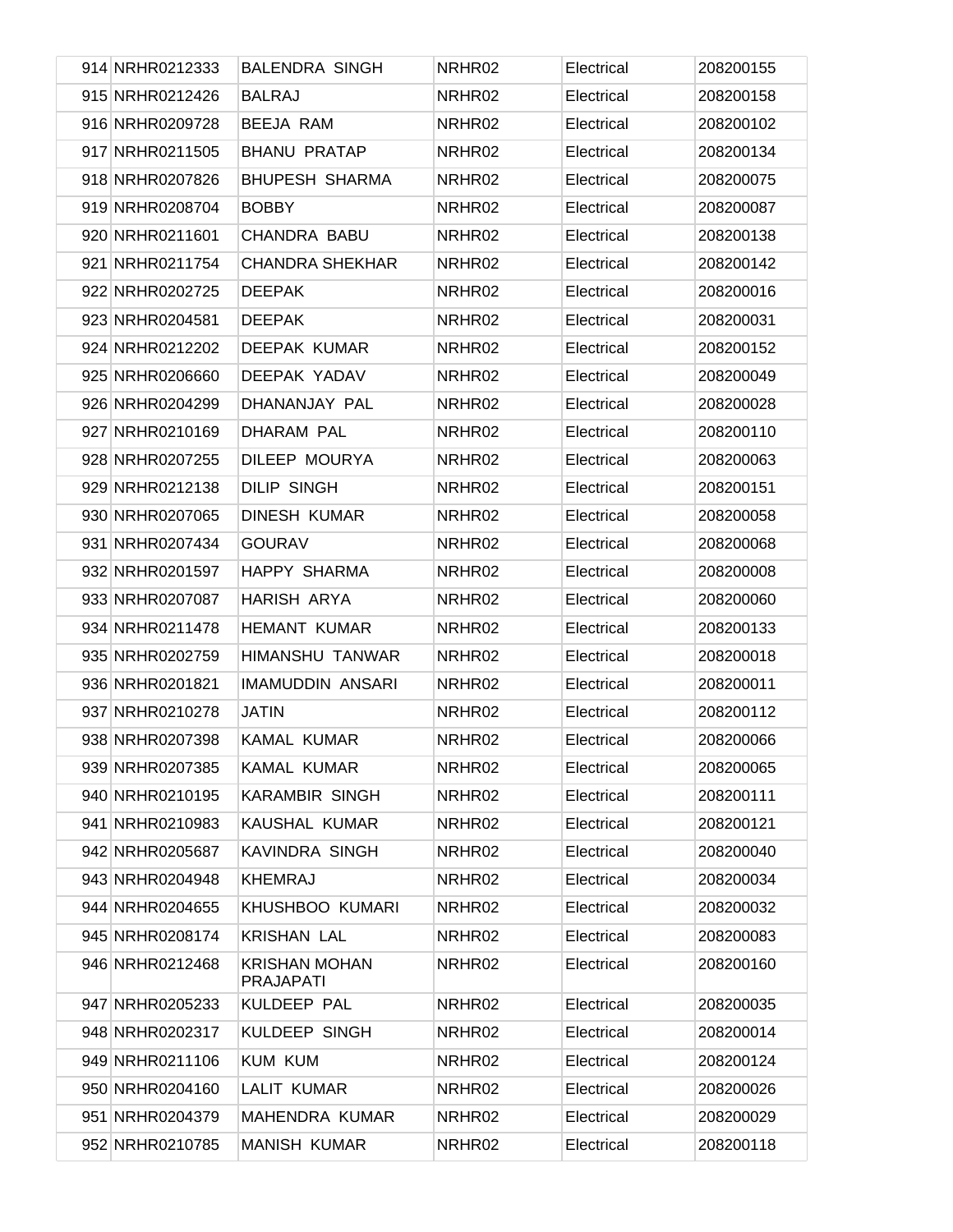| 953 NRHR0203818 | <b>MANOJ</b>                             | NRHR02 | Electrical | 208200022 |
|-----------------|------------------------------------------|--------|------------|-----------|
| 954 NRHR0205872 | <b>MAYANK KUMAR</b><br><b>SHARMA</b>     | NRHR02 | Electrical | 208200042 |
| 955 NRHR0205750 | MAYUR VARSHNEY                           | NRHR02 | Electrical | 208200041 |
| 956 NRHR0211925 | <b>MOHIT KUMAR</b>                       | NRHR02 | Electrical | 208200145 |
| 957 NRHR0211217 | <b>MONU KUMAR</b>                        | NRHR02 | Electrical | 208200125 |
| 958 NRHR0207874 | <b>NAVDEEP</b>                           | NRHR02 | Electrical | 208200077 |
| 959 NRHR0211950 | NEELAMBUJ SHUKLA                         | NRHR02 | Electrical | 208200146 |
| 960 NRHR0203966 | <b>NEERAJ</b>                            | NRHR02 | Electrical | 208200024 |
| 961 NRHR0211605 | NEERAJ KUMAR                             | NRHR02 | Electrical | 208200139 |
| 962 NRHR0212271 | <b>NEHA SINGH</b>                        | NRHR02 | Electrical | 208200154 |
| 963 NRHR0209154 | NICKY KUMAR                              | NRHR02 | Electrical | 208200091 |
| 964 NRHR0207929 | NIDHI KUMARI                             | NRHR02 | Electrical | 208200078 |
| 965 NRHR0209463 | <b>NIKHIL</b>                            | NRHR02 | Electrical | 208200097 |
| 966 NRHR0212217 | <b>NITIN</b>                             | NRHR02 | Electrical | 208200153 |
| 967 NRHR0204941 | PANKAJ SHARMA                            | NRHR02 | Electrical | 208200033 |
| 968 NRHR0201914 | <b>PARDEEP</b>                           | NRHR02 | Electrical | 208200012 |
| 969 NRHR0211712 | PARVEEN KUMAR                            | NRHR02 | Electrical | 208200141 |
| 970 NRHR0205906 | PARVEEN LATTHER                          | NRHR02 | Electrical | 208200043 |
| 971 NRHR0206274 | PARVEEN SHARMA                           | NRHR02 | Electrical | 208200045 |
| 972 NRHR0210473 | PRABHAT KUMAR<br><b>JAINTH</b>           | NRHR02 | Electrical | 208200117 |
| 973 NRHR0209770 | PRASHANK YADAV                           | NRHR02 | Electrical | 208200103 |
| 974 NRHR0208276 | PRAVEEN KUMAR                            | NRHR02 | Electrical | 208200084 |
| 975 NRHR0200951 | <b>PREETAM</b>                           | NRHR02 | Electrical | 208200006 |
| 976 NRHR0201743 | <b>PRINCE KUMAR</b>                      | NRHR02 | Electrical | 208200009 |
| 977 NRHR0211311 | <b>PRINCE KUMAR</b><br><b>MADHESHIYA</b> | NRHR02 | Electrical | 208200128 |
| 978 NRHR0211447 | PUNEET KUMAR                             | NRHR02 | Electrical | 208200132 |
| 979 NRHR0207725 | PUNEET KUMAR                             | NRHR02 | Electrical | 208200070 |
| 980 NRHR0210443 | PUSHPENDRA KUMAR                         | NRHR02 | Electrical | 208200115 |
| 981 NRHR0211965 | PUSHPENDRA PAL                           | NRHR02 | Electrical | 208200147 |
| 982 NRHR0205600 | PUSHPENDRA SINGH                         | NRHR02 | Electrical | 208200039 |
| 983 NRHR0211371 | RAHUL KUMAR                              | NRHR02 | Electrical | 208200129 |
| 984 NRHR0203895 | RAHUL KUMAR                              | NRHR02 | Electrical | 208200023 |
| 985 NRHR0206638 | RAHUL KUMAR SHARMA                       | NRHR02 | Electrical | 208200048 |
| 986 NRHR0208004 | RAJAN                                    | NRHR02 | Electrical | 208200080 |
| 987 NRHR0209663 | RAJAT NIM                                | NRHR02 | Electrical | 208200099 |
| 988 NRHR0207867 | RAJENDRA SARKAR                          | NRHR02 | Electrical | 208200076 |
| 989 NRHR0211568 | <b>RAJESH</b>                            | NRHR02 | Electrical | 208200137 |
| 990 NRHR0202853 | RAKESH KUMAR<br><b>MAURYA</b>            | NRHR02 | Electrical | 208200019 |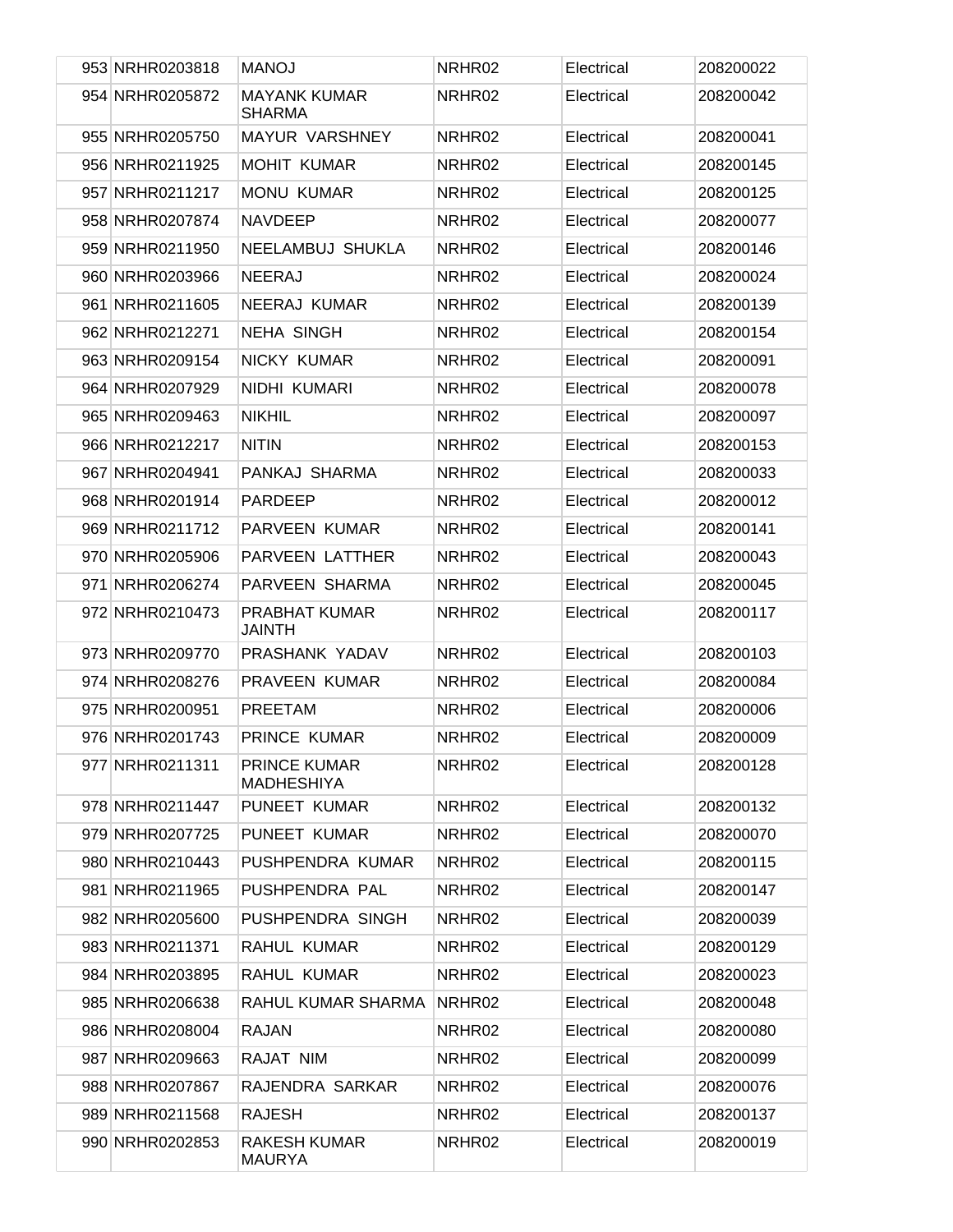| 991 NRHR0204164  | RAM SAGAR                                          | NRHR02 | Electrical | 208200027 |
|------------------|----------------------------------------------------|--------|------------|-----------|
| 992 NRHR0209936  | RAMESH KUMAR                                       | NRHR02 | Electrical | 208200105 |
| 993 NRHR0211104  | RAMESH SINGH                                       | NRHR02 | Electrical | 208200123 |
| 994 NRHR0207049  | RANJEET SINGH                                      | NRHR02 | Electrical | 208200057 |
| 995 NRHR0211914  | RAVI                                               | NRHR02 | Electrical | 208200144 |
| 996 NRHR0200368  | RAVI NA                                            | NRHR02 | Electrical | 208200002 |
| 997 NRHR0209667  | RAVISHANKAR KUMAR                                  | NRHR02 | Electrical | 208200100 |
| 998 NRHR0207816  | <b>RINKU</b>                                       | NRHR02 | Electrical | 208200074 |
| 999 NRHR0207148  | RITU KUMAR                                         | NRHR02 | Electrical | 208200061 |
| 1000 NRHR0206357 | ROHIT PAL                                          | NRHR02 | Electrical | 208200046 |
| 1001 NRHR0209253 | RUCHITA RAI                                        | NRHR02 | Electrical | 208200092 |
| 1002 NRHR0210298 | <b>SACHIN</b>                                      | NRHR02 | Electrical | 208200113 |
| 1003 NRHR0202379 | <b>SACHIN KUMAR</b>                                | NRHR02 | Electrical | 208200015 |
| 1004 NRHR0212631 | <b>SACHIN VERMA</b>                                | NRHR02 | Electrical | 208200163 |
| 1005 NRHR0201757 | <b>SACHIN KUMAR</b><br><b>SHARMA</b>               | NRHR02 | Electrical | 208200010 |
| 1006 NRHR0211420 | <b>SACHIV KUMAR</b>                                | NRHR02 | Electrical | 208200131 |
| 1007 NRHR0209919 | SAGAR RANA                                         | NRHR02 | Electrical | 208200104 |
| 1008 NRHR0206951 | <b>SANDEEP</b>                                     | NRHR02 | Electrical | 208200053 |
| 1009 NRHR0206850 | SANDEEP KUMAR                                      | NRHR02 | Electrical | 208200052 |
| 1010 NRHR0211513 | SANDEEP KUSHWAHA                                   | NRHR02 | Electrical | 208200135 |
| 1011 NRHR0211552 | <b>SANDEEP KUMAR</b><br>SAROJ                      | NRHR02 | Electrical | 208200136 |
| 1012 NRHR0206967 | SANTOSH KUMAR                                      | NRHR02 | Electrical | 208200054 |
| 1013 NRHR0208644 | SATYA PRAKASH                                      | NRHR02 | Electrical | 208200086 |
| 1014 NRHR0212691 | SATYENDRA SINGH                                    | NRHR02 | Electrical | 208200164 |
| 1015 NRHR0203549 | <b>SHAIFALI GARG</b>                               | NRHR02 | Electrical | 208200021 |
| 1016 NRHR0207974 | SHUBHAM CHAHAL                                     | NRHR02 | Electrical | 208200079 |
| 1017 NRHR0212361 | SHUBHAM KUMAR                                      | NRHR02 | Electrical | 208200156 |
| 1018 NRHR0212060 | SHUBHAM KUMAR                                      | NRHR02 | Electrical | 208200148 |
| 1019 NRHR0205548 | <b>SHUBHENDRA</b><br>PRATAPNARAYAN<br><b>SINGH</b> | NRHR02 | Electrical | 208200038 |
| 1020 NRHR0210076 | <b>SOHAN</b>                                       | NRHR02 | Electrical | 208200108 |
| 1021 NRHR0210005 | SUDEEP KUMAR SINGH                                 | NRHR02 | Electrical | 208200106 |
| 1022 NRHR0212410 | <b>SUMIT MEHLA</b>                                 | NRHR02 | Electrical | 208200157 |
| 1023 NRHR0206703 | <b>SUNIL</b>                                       | NRHR02 | Electrical | 208200051 |
| 1024 NRHR0205919 | <b>SUNIL GUPTA</b>                                 | NRHR02 | Electrical | 208200044 |
| 1025 NRHR0206452 | <b>SUNIL KUMAR</b>                                 | NRHR02 | Electrical | 208200047 |
| 1026 NRHR0208338 | <b>SUNIT KUMAR PANDEY</b>                          | NRHR02 | Electrical | 208200085 |
| 1027 NRHR0212462 | <b>SUNNY KUMAR</b>                                 | NRHR02 | Electrical | 208200159 |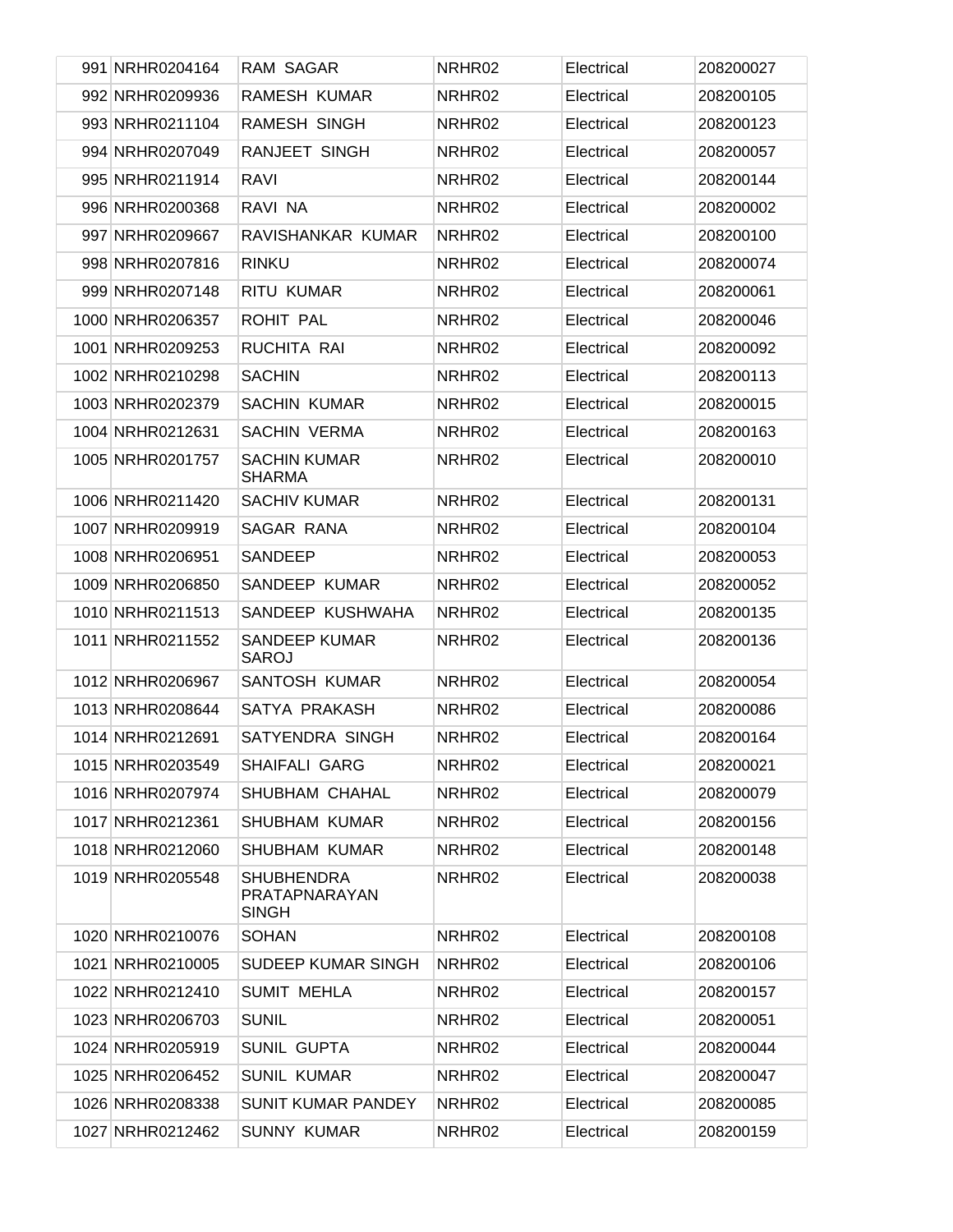| 1028 NRHR0207269 | <b>SURAJ</b>                           | NRHR02 | Electrical                   | 208200064 |
|------------------|----------------------------------------|--------|------------------------------|-----------|
| 1029 NRHR0207423 | SURYA PRAKASH                          | NRHR02 | Electrical                   | 208200067 |
| 1030 NRHR0212471 | SURYADEV PRAJAPATI                     | NRHR02 | Electrical                   | 208200161 |
| 1031 NRHR0210056 | <b>SUSHEEL KUMAR</b>                   | NRHR02 | Electrical                   | 208200107 |
| 1032 NRHR0210469 | SUSHEEL PRAJAPATI                      | NRHR02 | Electrical                   | 208200116 |
| 1033 NRHR0203407 | <b>TARUN</b>                           | NRHR02 | Electrical                   | 208200020 |
| 1034 NRHR0207772 | <b>UMESH CHAND</b>                     | NRHR02 | Electrical                   | 208200072 |
| 1035 NRHR0212084 | <b>UMMED KUMAR</b>                     | NRHR02 | Electrical                   | 208200149 |
| 1036 NRHR0210925 | <b>VIJAY KUMAR</b>                     | NRHR02 | Electrical                   | 208200120 |
| 1037 NRHR0211250 | <b>VIKAS</b>                           | NRHR02 | Electrical                   | 208200126 |
| 1038 NRHR0211377 | <b>VIKAS KUMAR</b>                     | NRHR02 | Electrical                   | 208200130 |
| 1039 NRHR0209366 | <b>VINAY SONI</b>                      | NRHR02 | Electrical                   | 208200095 |
| 1040 NRHR0206686 | <b>VINOD KUMAR MEENA</b>               | NRHR02 | Electrical                   | 208200050 |
| 1041 NRHR0210429 | <b>VIPIN KUMAR</b>                     | NRHR02 | Electrical                   | 208200114 |
| 1042 NRHR0209428 | <b>VISHAL KUMAR</b>                    | NRHR02 | Electrical                   | 208200096 |
| 1043 NRHR0210788 | <b>VIVEK KUMAR VERMA</b>               | NRHR02 | Electrical                   | 208200119 |
| 1044 NRHR0201059 | <b>WAKIL YADAV</b>                     | NRHR02 | Electrical                   | 208200007 |
| 1045 NRHR0209669 | YOG NARAYAN                            | NRHR02 | Electrical                   | 208200101 |
| 1046 NRHR0308558 | <b>ABHISHEK</b>                        | NRHR03 | Telecom &<br>Instrumentation | 208300040 |
| 1047 NRHR0309225 | <b>AJAY</b>                            | NRHR03 | Telecom &<br>Instrumentation | 208300043 |
| 1048 NRHR0307757 | <b>AKSHAY ANIL VHATKAR</b>             | NRHR03 | Telecom &<br>Instrumentation | 208300030 |
| 1049 NRHR0308156 | <b>ANIL KUMAR</b>                      | NRHR03 | Telecom &<br>Instrumentation | 208300037 |
| 1050 NRHR0303476 | <b>ANKIT</b>                           | NRHR03 | Telecom &<br>Instrumentation | 208300013 |
| 1051 NRHR0301428 | ANKIT KAMBOJ                           | NRHR03 | Telecom &<br>Instrumentation | 208300004 |
| 1052 NRHR0307866 | <b>ANKIT MALIK</b>                     | NRHR03 | Telecom &<br>Instrumentation | 208300033 |
| 1053 NRHR0312307 | AYUSH KUMAR DIXIT                      | NRHR03 | Telecom &<br>Instrumentation | 208300054 |
| 1054 NRHR0306105 | BEERESH SARASWAT                       | NRHR03 | Telecom &<br>Instrumentation | 208300023 |
| 1055 NRHR0305023 | CHANDRABHAN KUMAR                      | NRHR03 | Telecom &<br>Instrumentation | 208300017 |
| 1056 NRHR0303269 | <b>CHETAN</b>                          | NRHR03 | Telecom &<br>Instrumentation | 208300012 |
| 1057 NRHR0309852 | CHIRANJIB DAS                          | NRHR03 | Telecom &<br>Instrumentation | 208300045 |
| 1058 NRHR0309995 | <b>DEEPAK SHUKLA</b>                   | NRHR03 | Telecom &<br>Instrumentation | 208300046 |
| 1059 NRHR0301095 | <b>DEEPAK KUMAR</b><br><b>KUSHWAHA</b> | NRHR03 | Telecom &<br>Instrumentation | 208300002 |
| 1060 NRHR0307803 | DHARMENDRA PANDEY                      | NRHR03 | Telecom &<br>Instrumentation | 208300031 |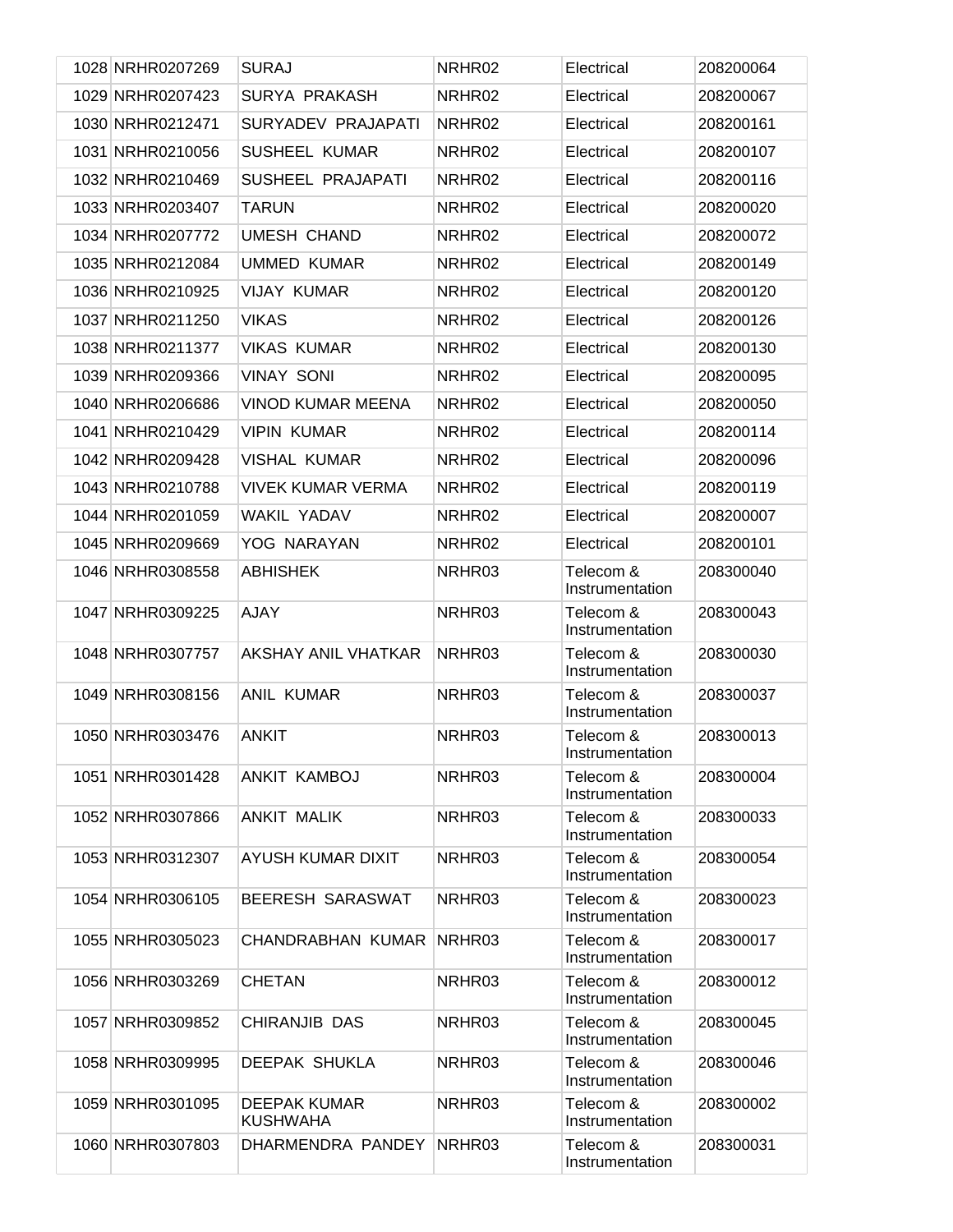| 1061 NRHR0312735 | DINESH PALI                    | NRHR03 | Telecom &<br>Instrumentation | 208300056 |
|------------------|--------------------------------|--------|------------------------------|-----------|
| 1062 NRHR0305766 | <b>DINESH SINGH</b>            | NRHR03 | Telecom &<br>Instrumentation | 208300022 |
| 1063 NRHR0301064 | JITENDRA KUMAR                 | NRHR03 | Telecom &<br>Instrumentation | 208300001 |
| 1064 NRHR0310281 | <b>JOGINDER</b>                | NRHR03 | Telecom &<br>Instrumentation | 208300049 |
| 1065 NRHR0302885 | <b>JONY KUMAR</b>              | NRHR03 | Telecom &<br>Instrumentation | 208300011 |
| 1066 NRHR0310640 | KANHAIYA MAHOR                 | NRHR03 | Telecom &<br>Instrumentation | 208300052 |
| 1067 NRHR0305487 | <b>KARMVEER</b>                | NRHR03 | Telecom &<br>Instrumentation | 208300021 |
| 1068 NRHR0305077 | <b>KHEMCHAND</b>               | NRHR03 | Telecom &<br>Instrumentation | 208300018 |
| 1069 NRHR0306702 | <b>MANOJ KUMAR</b>             | NRHR03 | Telecom &<br>Instrumentation | 208300024 |
| 1070 NRHR0301397 | MERAZ AHAMAD                   | NRHR03 | Telecom &<br>Instrumentation | 208300003 |
| 1071 NRHR0307879 | <b>MOHIT KUMAR</b>             | NRHR03 | Telecom &<br>Instrumentation | 208300034 |
| 1072 NRHR0305313 | NASEER AHMED                   | NRHR03 | Telecom &<br>Instrumentation | 208300020 |
| 1073 NRHR0304603 | NAVDEEP SHARMA                 | NRHR03 | Telecom &<br>Instrumentation | 208300015 |
| 1074 NRHR0308368 | NEERAJ KUMAR                   | NRHR03 | Telecom &<br>Instrumentation | 208300039 |
| 1075 NRHR0301503 | <b>NIKHIL</b>                  | NRHR03 | Telecom &<br>Instrumentation | 208300005 |
| 1076 NRHR0309612 | <b>OMENDRA SINGH</b>           | NRHR03 | Telecom &<br>Instrumentation | 208300044 |
| 1077 NRHR0310601 | PARSHANT TIWARI                | NRHR03 | Telecom &<br>Instrumentation | 208300051 |
| 1078 NRHR0308002 | PAVAN KUMAR SHARMA NRHR03      |        | Telecom &<br>Instrumentation | 208300035 |
| 1079 NRHR0308627 | PINTU KUMAR<br><b>BHARDWAJ</b> | NRHR03 | Telecom &<br>Instrumentation | 208300041 |
| 1080 NRHR0305082 | PRADEEP KUMAR                  | NRHR03 | Telecom &<br>Instrumentation | 208300019 |
| 1081 NRHR0302817 | PRASHANT KUMAR                 | NRHR03 | Telecom &<br>Instrumentation | 208300010 |
| 1082 NRHR0307707 | <b>RAHUL</b>                   | NRHR03 | Telecom &<br>Instrumentation | 208300029 |
| 1083 NRHR0310164 | <b>RAHUL</b>                   | NRHR03 | Telecom &<br>Instrumentation | 208300048 |
| 1084 NRHR0301565 | RAVI KUMAR                     | NRHR03 | Telecom &<br>Instrumentation | 208300007 |
| 1085 NRHR0307865 | RISHABH DUBEY                  | NRHR03 | Telecom &<br>Instrumentation | 208300032 |
| 1086 NRHR0308021 | <b>SATISH KUMAR</b>            | NRHR03 | Telecom &<br>Instrumentation | 208300036 |
| 1087 NRHR0312316 | SATYA PRAKASH YADAV            | NRHR03 | Telecom &<br>Instrumentation | 208300055 |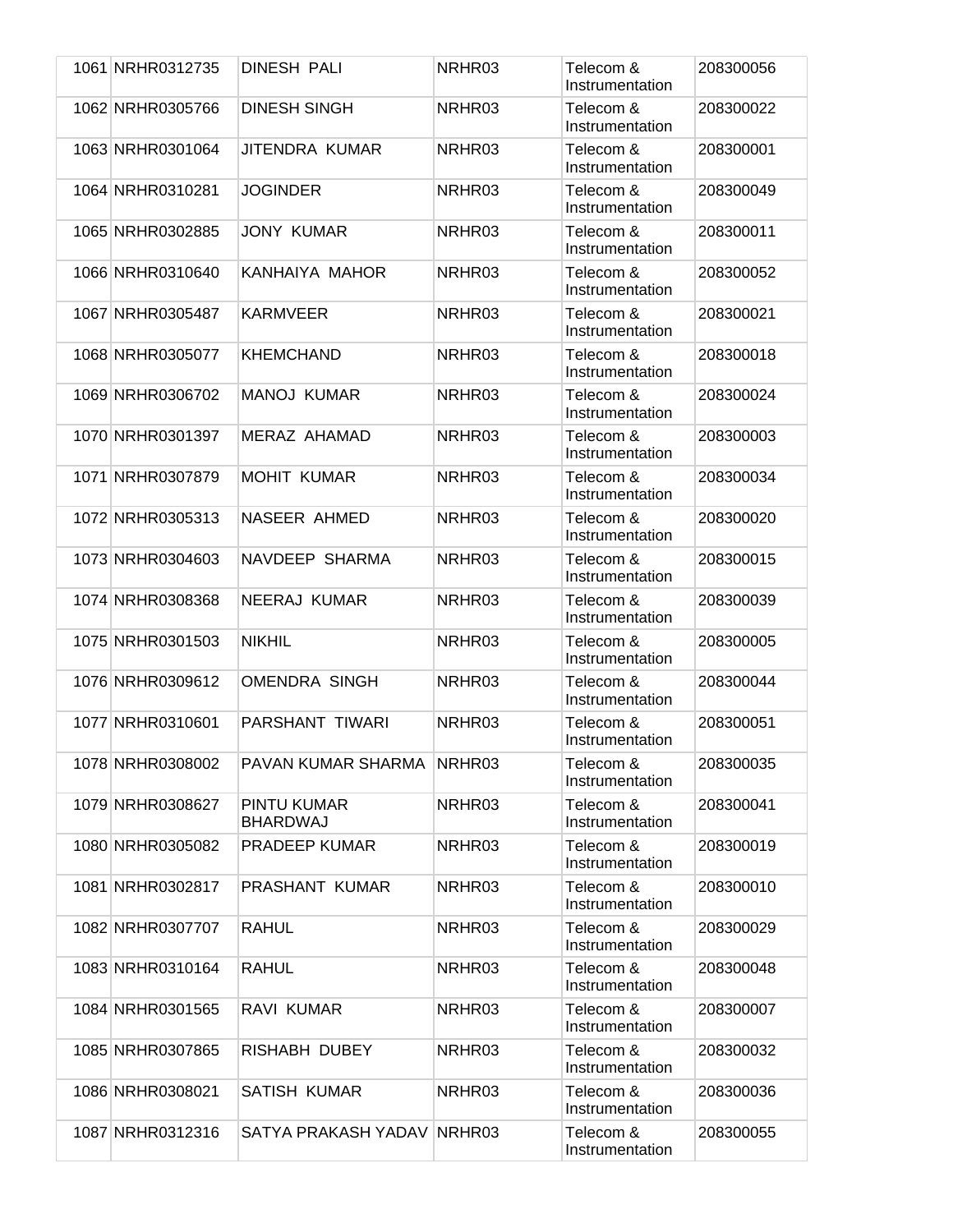| 1088 NRHR0308180 | <b>SATYAJITSINH</b><br>KANAKSINH DODIYA | NRHR03 | Telecom &<br>Instrumentation | 208300038 |
|------------------|-----------------------------------------|--------|------------------------------|-----------|
| 1089 NRHR0307216 | SHASHANK PAL                            | NRHR03 | Telecom &<br>Instrumentation | 208300027 |
| 1090 NRHR0310156 | SHIVANAND SINGH                         | NRHR03 | Telecom &<br>Instrumentation | 208300047 |
| 1091 NRHR0307317 | <b>SHUBHAM KUMAR</b>                    | NRHR03 | Telecom &<br>Instrumentation | 208300028 |
| 1092 NRHR0304611 | SIMRAN PATKAR                           | NRHR03 | Telecom &<br>Instrumentation | 208300016 |
| 1093 NRHR0306993 | SUBHASH CHANDRA                         | NRHR03 | Telecom &<br>Instrumentation | 208300026 |
| 1094 NRHR0301554 | SUBHSAH CHANDRA                         | NRHR03 | Telecom &<br>Instrumentation | 208300006 |
| 1095 NRHR0311718 | SUNEEL SAROJ                            | NRHR03 | Telecom &<br>Instrumentation | 208300053 |
| 1096 NRHR0303603 | <b>SURAJ YADAV</b>                      | NRHR03 | Telecom &<br>Instrumentation | 208300014 |
| 1097 NRHR0302679 | SWATANTRA YADAV                         | NRHR03 | Telecom &<br>Instrumentation | 208300009 |
| 1098 NRHR0301677 | <b>VARUN</b>                            | NRHR03 | Telecom &<br>Instrumentation | 208300008 |
| 1099 NRHR0310439 | <b>VIKAS KUMAR</b>                      | NRHR03 | Telecom &<br>Instrumentation | 208300050 |
| 1100 NRHR0308706 | <b>VIPIN KUMAR</b>                      | NRHR03 | Telecom &<br>Instrumentation | 208300042 |
| 1101 NRHR0306795 | <b>VISHAL</b>                           | NRHR03 | Telecom &<br>Instrumentation | 208300025 |
| 1102 NRHR0605994 | <b>ABHISHEK</b>                         | NRHR06 | Assistant-Human<br>Resource  | 208600025 |
| 1103 NRHR0607761 | AJAY BEDI                               | NRHR06 | Assistant-Human<br>Resource  | 208600031 |
| 1104 NRHR0607514 | AKASH KHANDELWAL                        | NRHR06 | Assistant-Human<br>Resource  | 208600030 |
| 1105 NRHR0609139 | <b>AMAN KUMAR</b>                       | NRHR06 | Assistant-Human<br>Resource  | 208600038 |
| 1106 NRHR0611626 | <b>AMIT PAL</b>                         | NRHR06 | Assistant-Human<br>Resource  | 208600049 |
| 1107 NRHR0603604 | <b>ANIL KUMAR YADAV</b>                 | NRHR06 | Assistant-Human<br>Resource  | 208600019 |
| 1108 NRHR0611342 | ANUPAM YADAV                            | NRHR06 | Assistant-Human<br>Resource  | 208600048 |
| 1109 NRHR0612275 | <b>ATUL MALIK</b>                       | NRHR06 | Assistant-Human<br>Resource  | 208600052 |
| 1110 NRHR0611164 | <b>AZAD SINGH</b>                       | NRHR06 | Assistant-Human<br>Resource  | 208600046 |
| 1111 NRHR0609866 | <b>BALRAM MEENA</b>                     | NRHR06 | Assistant-Human<br>Resource  | 208600041 |
| 1112 NRHR0611274 | <b>BHANU PRATAP</b>                     | NRHR06 | Assistant-Human<br>Resource  | 208600047 |
| 1113 NRHR0612830 | <b>CHANDAN KUMAR</b><br>YADAV           | NRHR06 | Assistant-Human<br>Resource  | 208600053 |
| 1114 NRHR0607026 | <b>DEEPAK</b>                           | NRHR06 | Assistant-Human<br>Resource  | 208600029 |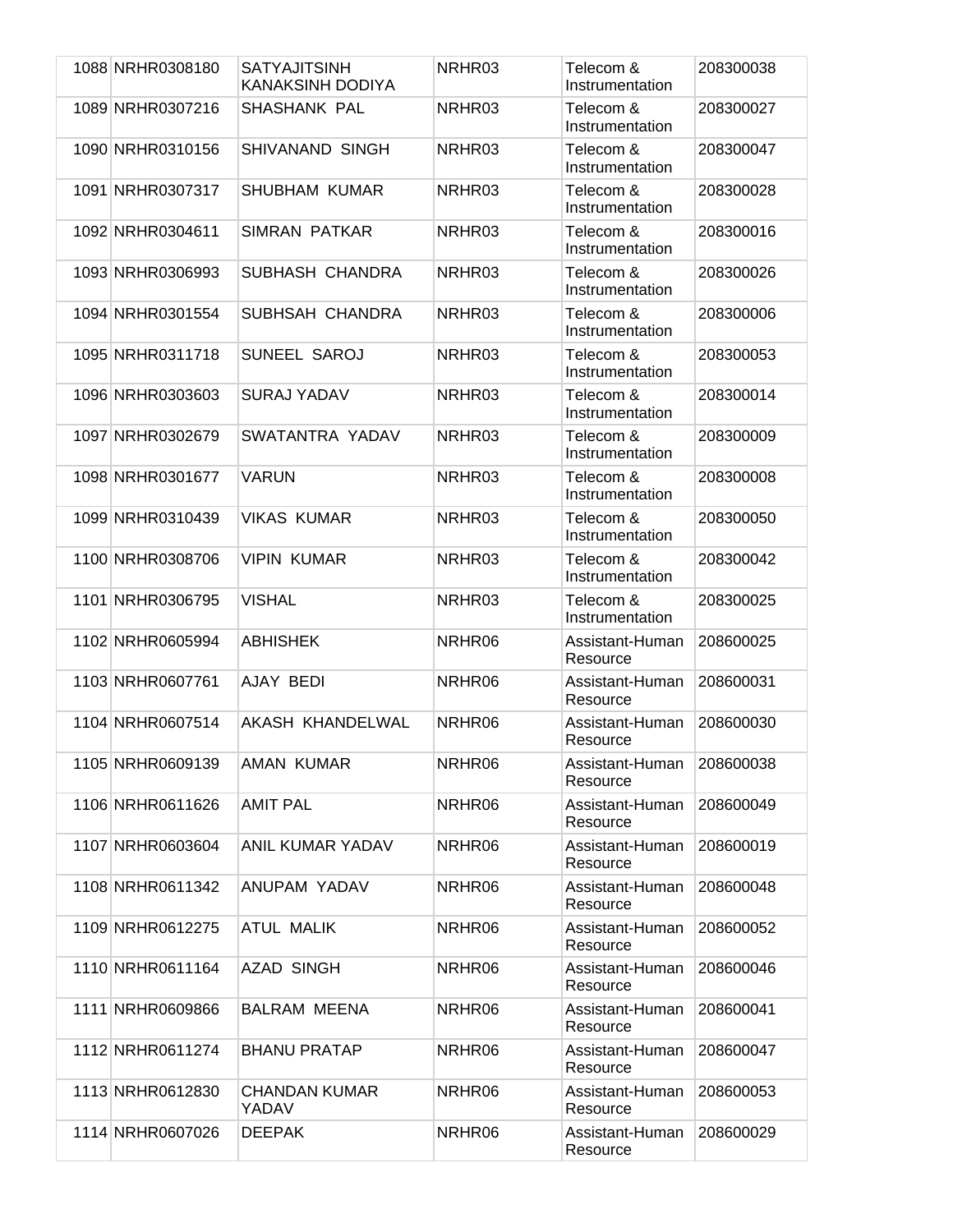| 1115 NRHR0608881 | <b>DEEPAK</b>                           | NRHR06 | Assistant-Human<br>Resource | 208600035 |
|------------------|-----------------------------------------|--------|-----------------------------|-----------|
| 1116 NRHR0605006 | <b>DEEPAK SINGLA</b>                    | NRHR06 | Assistant-Human<br>Resource | 208600023 |
| 1117 NRHR0607855 | DEVENDER CHHOKAR                        | NRHR06 | Assistant-Human<br>Resource | 208600032 |
| 1118 NRHR0602602 | <b>FALAK RISHI RISHI</b>                | NRHR06 | Assistant-Human<br>Resource | 208600016 |
| 1119 NRHR0602088 | <b>GAURAV SINGH</b>                     | NRHR06 | Assistant-Human<br>Resource | 208600010 |
| 1120 NRHR0601222 | <b>HAROON RASHID PAUL</b>               | NRHR06 | Assistant-Human<br>Resource | 208600008 |
| 1121 NRHR0600763 | <b>JASPAL</b>                           | NRHR06 | Assistant-Human<br>Resource | 208600003 |
| 1122 NRHR0600498 | KAJAL                                   | NRHR06 | Assistant-Human<br>Resource | 208600001 |
| 1123 NRHR0608942 | <b>KAMAL KUMAR</b>                      | NRHR06 | Assistant-Human<br>Resource | 208600037 |
| 1124 NRHR0602892 | <b>KARAN</b>                            | NRHR06 | Assistant-Human<br>Resource | 208600017 |
| 1125 NRHR0603664 | KIRNA DEVI                              | NRHR06 | Assistant-Human<br>Resource | 208600020 |
| 1126 NRHR0602506 | KULWINDER SINGH                         | NRHR06 | Assistant-Human<br>Resource | 208600013 |
| 1127 NRHR0608842 | <b>MANJEET KUMAR</b>                    | NRHR06 | Assistant-Human<br>Resource | 208600034 |
| 1128 NRHR0610343 | <b>MAYANK KUMAR PATEL</b>               | NRHR06 | Assistant-Human<br>Resource | 208600043 |
| 1129 NRHR0609215 | <b>MONIKA ROHILLA</b><br><b>ROHILLA</b> | NRHR06 | Assistant-Human<br>Resource | 208600039 |
| 1130 NRHR0608914 | <b>MUKESH PAL</b>                       | NRHR06 | Assistant-Human<br>Resource | 208600036 |
| 1131 NRHR0610382 | NARESH SHARMA                           | NRHR06 | Assistant-Human<br>Resource | 208600044 |
| 1132 NRHR0609680 | NEERAJ KUMAR                            | NRHR06 | Assistant-Human<br>Resource | 208600040 |
| 1133 NRHR0601204 | <b>NEERU</b>                            | NRHR06 | Assistant-Human<br>Resource | 208600007 |
| 1134 NRHR0605709 | <b>NEHA BISHT</b>                       | NRHR06 | Assistant-Human<br>Resource | 208600024 |
| 1135 NRHR0611713 | <b>NIKHIL</b>                           | NRHR06 | Assistant-Human<br>Resource | 208600050 |
| 1136 NRHR0612054 | OM PRAKASH                              | NRHR06 | Assistant-Human<br>Resource | 208600051 |
| 1137 NRHR0606734 | PANKAJ KAUSHIK                          | NRHR06 | Assistant-Human<br>Resource | 208600028 |
| 1138 NRHR0606587 | <b>PREETI</b>                           | NRHR06 | Assistant-Human<br>Resource | 208600027 |
| 1139 NRHR0600712 | PRIYANKA                                | NRHR06 | Assistant-Human<br>Resource | 208600002 |
| 1140 NRHR0602439 | RAHUL CHAUDHARY                         | NRHR06 | Assistant-Human<br>Resource | 208600012 |
| 1141 NRHR0601008 | RAHUL PAL                               | NRHR06 | Assistant-Human<br>Resource | 208600004 |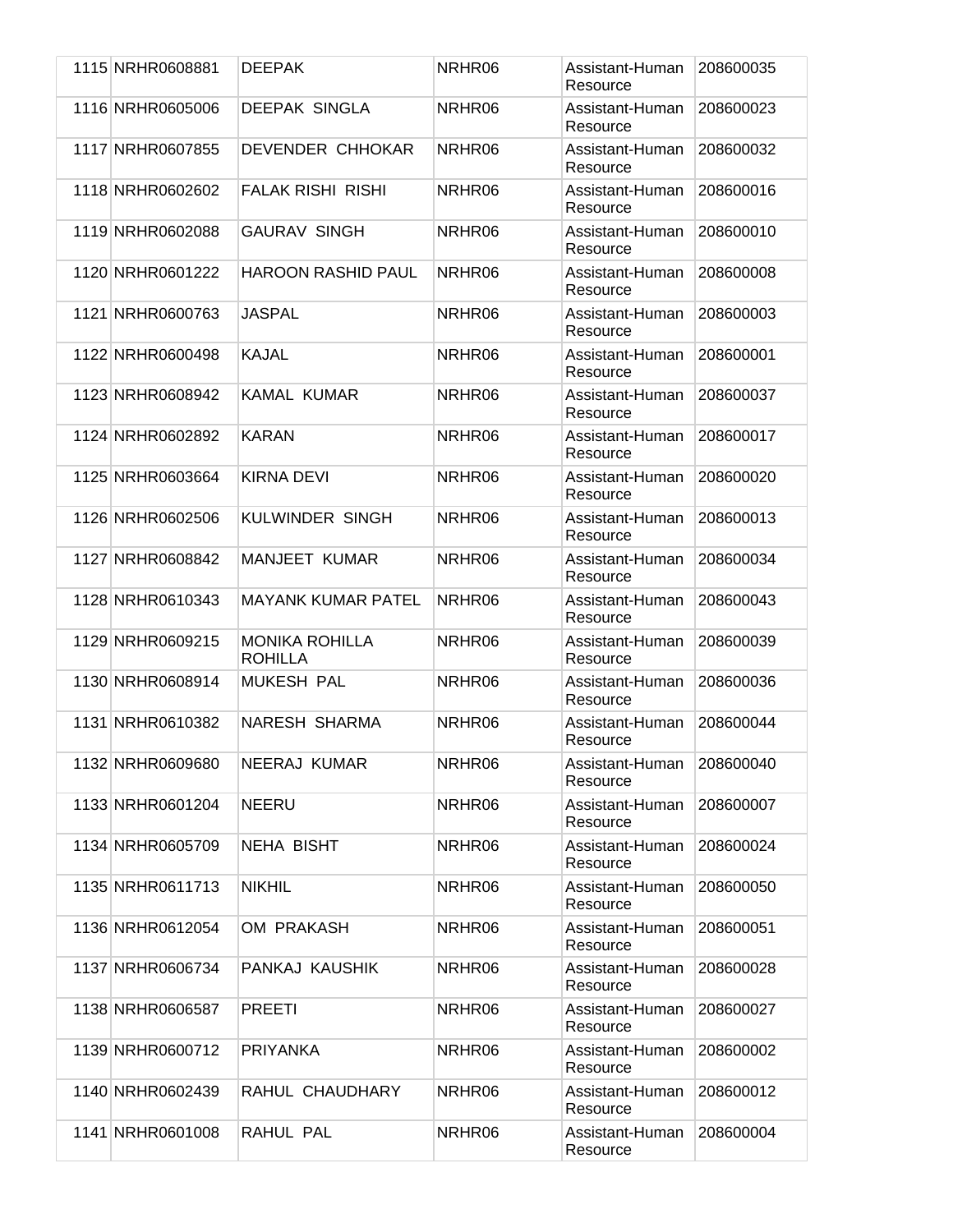| 1142 NRHR0602587 | <b>RAJENDER</b>                       | NRHR06 | Assistant-Human<br>Resource | 208600015 |
|------------------|---------------------------------------|--------|-----------------------------|-----------|
| 1143 NRHR0610319 | <b>RAJNI</b>                          | NRHR06 | Assistant-Human<br>Resource | 208600042 |
| 1144 NRHR0601010 | <b>RAMDEV</b>                         | NRHR06 | Assistant-Human<br>Resource | 208600005 |
| 1145 NRHR0608586 | <b>REETU RANI</b>                     | NRHR06 | Assistant-Human<br>Resource | 208600033 |
| 1146 NRHR0604584 | <b>ROHIT</b>                          | NRHR06 | Assistant-Human<br>Resource | 208600021 |
| 1147 NRHR0603273 | ROHIT SHARMA                          | NRHR06 | Assistant-Human<br>Resource | 208600018 |
| 1148 NRHR0606081 | SANDESH KUMAR                         | NRHR06 | Assistant-Human<br>Resource | 208600026 |
| 1149 NRHR0602532 | SANTOSH KUMAR                         | NRHR06 | Assistant-Human<br>Resource | 208600014 |
| 1150 NRHR0612870 | SHIKHA SAHDEV                         | NRHR06 | Assistant-Human<br>Resource | 208600054 |
| 1151 NRHR0602372 | <b>SHIWANI</b>                        | NRHR06 | Assistant-Human<br>Resource | 208600011 |
| 1152 NRHR0601131 | SHUBHAM BAAGLA                        | NRHR06 | Assistant-Human<br>Resource | 208600006 |
| 1153 NRHR0604796 | SWARAJ KUMAR SINGHA NRHR06            |        | Assistant-Human<br>Resource | 208600022 |
| 1154 NRHR0602001 | <b>VISHAL</b>                         | NRHR06 | Assistant-Human<br>Resource | 208600009 |
| 1155 NRHR0610937 | <b>VIVEK</b>                          | NRHR06 | Assistant-Human<br>Resource | 208600045 |
| 1156 NRHR0700834 | AJEET SINGH                           | NRHR07 | Accountant                  | 208700002 |
| 1157 NRHR0703136 | AKSHAY KUMAR DIXIT                    | NRHR07 | Accountant                  | 208700008 |
| 1158 NRHR0704417 | AMIT KUMAR                            | NRHR07 | Accountant                  | 208700009 |
| 1159 NRHR0712274 | <b>AMIT MANN</b>                      | NRHR07 | Accountant                  | 208700038 |
| 1160 NRHR0709256 | ANOOP KUMAR YADAV                     | NRHR07 | Accountant                  | 208700026 |
| 1161 NRHR0711901 | ASHUTOSH MISHRA                       | NRHR07 | Accountant                  | 208700035 |
| 1162 NRHR0705412 | <b>BHAWNA GUPTA</b>                   | NRHR07 | Accountant                  | 208700012 |
| 1163 NRHR0706503 | <b>DEEPAK SINGH</b>                   | NRHR07 | Accountant                  | 208700016 |
| 1164 NRHR0707922 | <b>GURPRIT SINGH</b><br><b>SURPAL</b> | NRHR07 | Accountant                  | 208700024 |
| 1165 NRHR0707539 | <b>HEMRAJ</b>                         | NRHR07 | Accountant                  | 208700021 |
| 1166 NRHR0706865 | <b>JYOTI</b>                          | NRHR07 | Accountant                  | 208700017 |
| 1167 NRHR0701862 | <b>KRITESH KUMAR</b>                  | NRHR07 | Accountant                  | 208700004 |
| 1168 NRHR0708263 | <b>MANOJ KUMAR</b>                    | NRHR07 | Accountant                  | 208700025 |
| 1169 NRHR0707078 | <b>NEHA</b>                           | NRHR07 | Accountant                  | 208700020 |
| 1170 NRHR0707056 | NISHA TIWARI                          | NRHR07 | Accountant                  | 208700019 |
| 1171 NRHR0701649 | <b>PANKAJ</b>                         | NRHR07 | Accountant                  | 208700003 |
| 1172 NRHR0711259 | PANKAJ RANA                           | NRHR07 | Accountant                  | 208700032 |
| 1173 NRHR0703056 | PRABHDEEP SINGH                       | NRHR07 | Accountant                  | 208700007 |
| 1174 NRHR0710063 | PRATIBHA PRABHAKAR                    | NRHR07 | Accountant                  | 208700029 |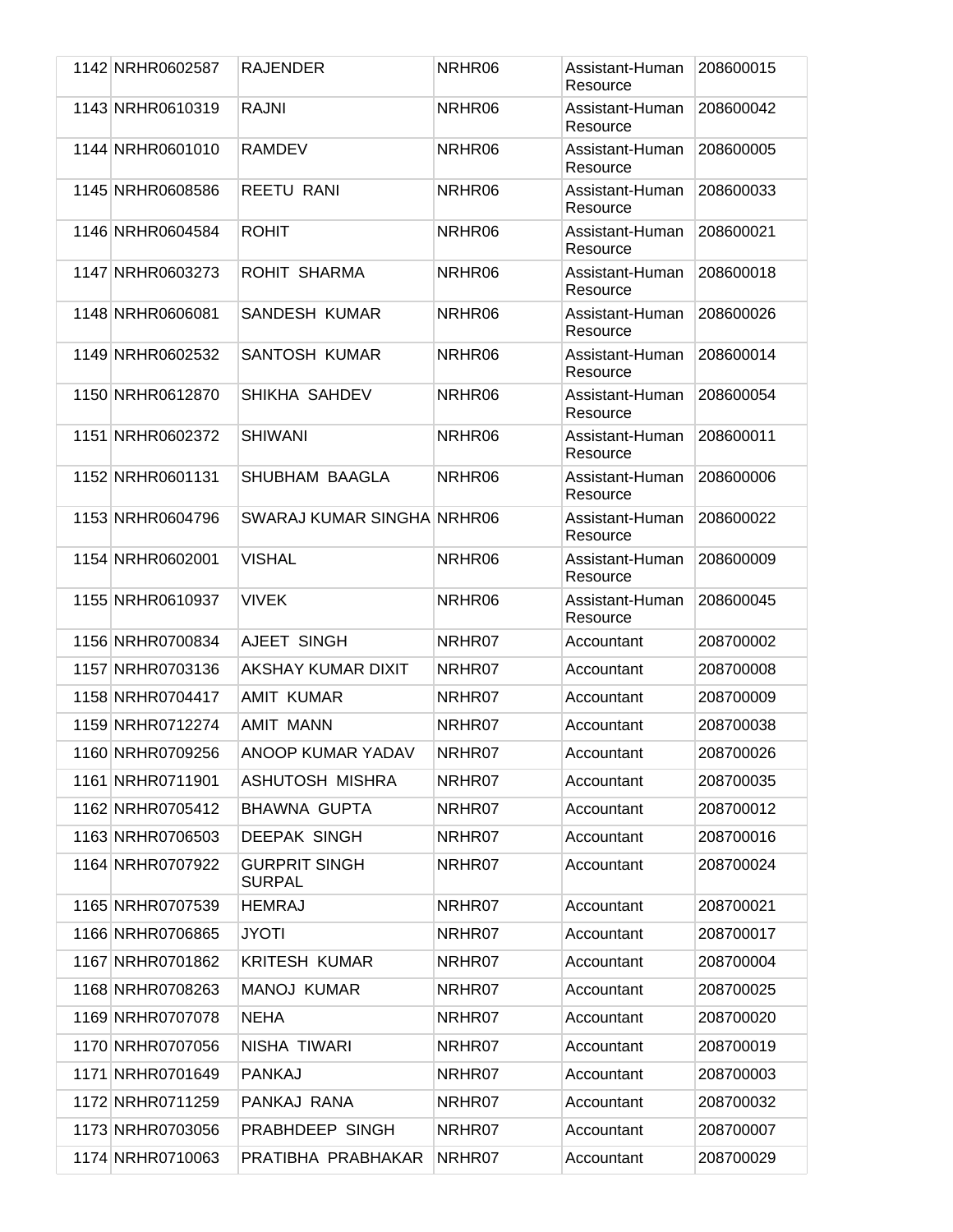| 1175 NRHR0707649 | PRINCE VERMA                              | NRHR07 | Accountant | 208700022 |
|------------------|-------------------------------------------|--------|------------|-----------|
| 1176 NRHR0707834 | RABIYA KHAN                               | NRHR07 | Accountant | 208700023 |
| 1177 NRHR0711261 | RAGHAV SHARMA                             | NRHR07 | Accountant | 208700033 |
| 1178 NRHR0706501 | <b>RAJAN</b>                              | NRHR07 | Accountant | 208700015 |
| 1179 NRHR0705706 | RAVINDER KUMAR                            | NRHR07 | Accountant | 208700013 |
| 1180 NRHR0705941 | ROHIT SHARMA                              | NRHR07 | Accountant | 208700014 |
| 1181 NRHR0710003 | <b>RUCHI</b>                              | NRHR07 | Accountant | 208700028 |
| 1182 NRHR0711893 | <b>RUSTAM KUMAR</b>                       | NRHR07 | Accountant | 208700034 |
| 1183 NRHR0702338 | SANDEEP KUMAR                             | NRHR07 | Accountant | 208700006 |
| 1184 NRHR0700429 | SANDEEP KUMAR                             | NRHR07 | Accountant | 208700001 |
| 1185 NRHR0710786 | <b>SONIA</b>                              | NRHR07 | Accountant | 208700030 |
| 1186 NRHR0705195 | <b>SUMIT VERMA</b>                        | NRHR07 | Accountant | 208700011 |
| 1187 NRHR0707028 | <b>SWATI</b>                              | NRHR07 | Accountant | 208700018 |
| 1188 NRHR0711960 | <b>SWATI</b>                              | NRHR07 | Accountant | 208700036 |
| 1189 NRHR0709873 | <b>TEJASHVI AGRAWAL</b>                   | NRHR07 | Accountant | 208700027 |
| 1190 NRHR0704650 | VAISHALI SHARMA                           | NRHR07 | Accountant | 208700010 |
| 1191 NRHR0701983 | <b>VIJAY S</b>                            | NRHR07 | Accountant | 208700005 |
| 1192 NRHR0711988 | <b>VISHNU DEV MISHRA</b>                  | NRHR07 | Accountant | 208700037 |
| 1193 NRHR0710876 | <b>YUVIKA</b>                             | NRHR07 | Accountant | 208700031 |
| 1194 NRPB0101500 | ABHISHEK SHARMA                           | NRPB01 | Mechanical | 221100011 |
| 1195 NRPB0107827 | AMAN GORKA                                | NRPB01 | Mechanical | 221100039 |
| 1196 NRPB0107072 | AMANDEEP SINGH                            | NRPB01 | Mechanical | 221100038 |
| 1197 NRPB0106831 | <b>AMIT KUMAR</b>                         | NRPB01 | Mechanical | 221100037 |
| 1198 NRPB0102704 | AMRITPAL SINGH                            | NRPB01 | Mechanical | 221100016 |
| 1199 NRPB0103699 | AMRITPAL SINGH                            | NRPB01 | Mechanical | 221100025 |
| 1200 NRPB0102789 | ANKIT BHAGAT                              | NRPB01 | Mechanical | 221100018 |
| 1201 NRPB0100885 | <b>ANKIT KUMAR</b>                        | NRPB01 | Mechanical | 221100007 |
| 1202 NRPB0105185 | <b>ANKUSH RAJ</b>                         | NRPB01 | Mechanical | 221100029 |
| 1203 NRPB0103338 | <b>ASHISH KUMAR</b><br><b>VISHWAKARMA</b> | NRPB01 | Mechanical | 221100023 |
| 1204 NRPB0112533 | <b>ASHUTOSH KUMAR</b><br><b>PRASAD</b>    | NRPB01 | Mechanical | 221100057 |
| 1205 NRPB0102928 | <b>AWDHESH KUMAR</b><br><b>SINGH</b>      | NRPB01 | Mechanical | 221100020 |
| 1206 NRPB0108676 | <b>AZHAR</b>                              | NRPB01 | Mechanical | 221100042 |
| 1207 NRPB0101097 | <b>BABLU KUMAR</b>                        | NRPB01 | Mechanical | 221100008 |
| 1208 NRPB0105269 | BHUPINDER BANGA                           | NRPB01 | Mechanical | 221100030 |
| 1209 NRPB0102487 | DHARMINDER SINGH                          | NRPB01 | Mechanical | 221100014 |
| 1210 NRPB0100687 | DINESH KUMAR                              | NRPB01 | Mechanical | 221100004 |
| 1211 NRPB0106443 | <b>GAURAV</b>                             | NRPB01 | Mechanical | 221100035 |
| 1212 NRPB0101798 | <b>GAURAV KUMAR</b>                       | NRPB01 | Mechanical | 221100013 |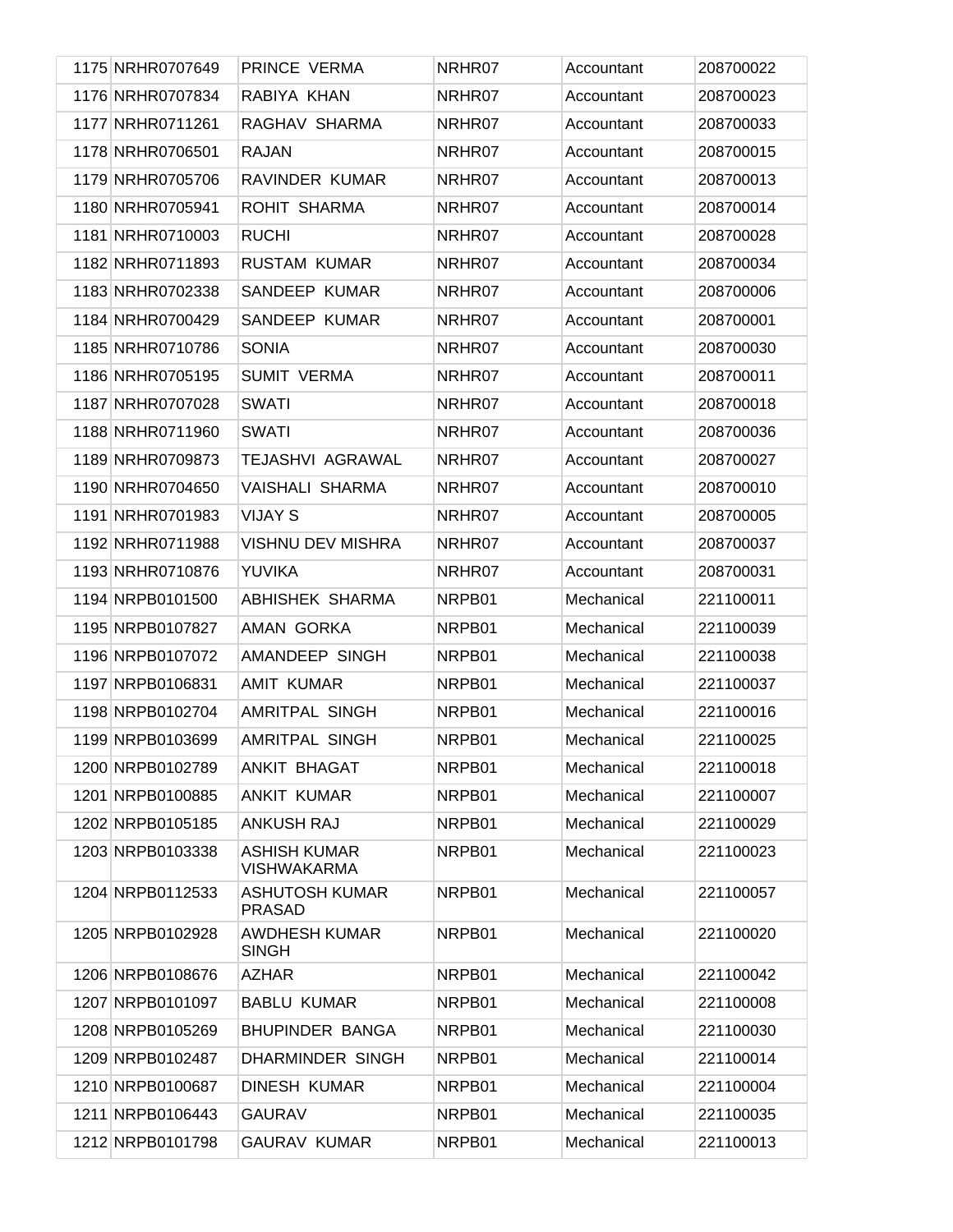| 1213 NRPB0106441 | HAARDIK SHARMA                          | NRPB01 | Mechanical | 221100034 |
|------------------|-----------------------------------------|--------|------------|-----------|
| 1214 NRPB0108389 | <b>HIMANSHU</b><br><b>CHOURASIYA</b>    | NRPB01 | Mechanical | 221100040 |
| 1215 NRPB0109820 | JATINDER KUMAR                          | NRPB01 | Mechanical | 221100046 |
| 1216 NRPB0100877 | <b>KARTIK GARG</b>                      | NRPB01 | Mechanical | 221100006 |
| 1217 NRPB0104074 | <b>KULBIR SINGH</b>                     | NRPB01 | Mechanical | 221100026 |
| 1218 NRPB0101672 | LALJI MORYA                             | NRPB01 | Mechanical | 221100012 |
| 1219 NRPB0110395 | <b>MAHENDRA KUMAR</b><br>MALI           | NRPB01 | Mechanical | 221100048 |
| 1220 NRPB0101427 | <b>MANISH KUMAR</b>                     | NRPB01 | Mechanical | 221100010 |
| 1221 NRPB0110205 | MANJEET BADGAL                          | NRPB01 | Mechanical | 221100047 |
| 1222 NRPB0102820 | <b>MANMINDER SINGH</b>                  | NRPB01 | Mechanical | 221100019 |
| 1223 NRPB0112345 | <b>MOHAMED JASIM ES</b>                 | NRPB01 | Mechanical | 221100056 |
| 1224 NRPB0111003 | MOKSH AGGARWAL                          | NRPB01 | Mechanical | 221100051 |
| 1225 NRPB0100217 | <b>MUKESH</b>                           | NRPB01 | Mechanical | 221100002 |
| 1226 NRPB0106791 | MUKESH DHAWAN                           | NRPB01 | Mechanical | 221100036 |
| 1227 NRPB0104911 | NEERAJ KUMAR                            | NRPB01 | Mechanical | 221100028 |
| 1228 NRPB0105464 | NEERAJ KUMAR                            | NRPB01 | Mechanical | 221100031 |
| 1229 NRPB0100667 | NIKOLAS KONGARI                         | NRPB01 | Mechanical | 221100003 |
| 1230 NRPB0100202 | PAWAN KUMAR SINGH                       | NRPB01 | Mechanical | 221100001 |
| 1231 NRPB0101158 | <b>PREM SHANKAR</b><br><b>SHARMA</b>    | NRPB01 | Mechanical | 221100009 |
| 1232 NRPB0111702 | PRINCE KUMAR                            | NRPB01 | Mechanical | 221100054 |
| 1233 NRPB0102741 | <b>RATNESH KUMAR</b><br><b>KUSHWAHA</b> | NRPB01 | Mechanical | 221100017 |
| 1234 NRPB0103570 | <b>ROHIT KUMAR</b>                      | NRPB01 | Mechanical | 221100024 |
| 1235 NRPB0110809 | SANDEEP KUMAR                           | NRPB01 | Mechanical | 221100050 |
| 1236 NRPB0100722 | <b>SHIVDASH</b>                         | NRPB01 | Mechanical | 221100005 |
| 1237 NRPB0106235 | <b>SHUBHAM</b>                          | NRPB01 | Mechanical | 221100032 |
| 1238 NRPB0110415 | <b>SHUBHAM KUMAR</b><br><b>UPADHAYA</b> | NRPB01 | Mechanical | 221100049 |
| 1239 NRPB0111388 | SONU                                    | NRPB01 | Mechanical | 221100053 |
| 1240 NRPB0103328 | <b>STEPHEN</b>                          | NRPB01 | Mechanical | 221100022 |
| 1241 NRPB0102610 | <b>SUBHAM KUMAR</b>                     | NRPB01 | Mechanical | 221100015 |
| 1242 NRPB0108529 | SUKHWINDER SINGH                        | NRPB01 | Mechanical | 221100041 |
| 1243 NRPB0112327 | SUKHWINDER SINGH                        | NRPB01 | Mechanical | 221100055 |
| 1244 NRPB0109674 | SUSHIL KUMAR                            | NRPB01 | Mechanical | 221100044 |
| 1245 NRPB0103002 | <b>UJJAL SARKAR</b>                     | NRPB01 | Mechanical | 221100021 |
| 1246 NRPB0104475 | <b>VARINDER SINGH</b>                   | NRPB01 | Mechanical | 221100027 |
| 1247 NRPB0106439 | <b>VASUDEV</b>                          | NRPB01 | Mechanical | 221100033 |
| 1248 NRPB0109764 | <b>VIKASH KUMAR</b>                     | NRPB01 | Mechanical | 221100045 |
| 1249 NRPB0111063 | <b>VIKRAMJEET SINGH</b>                 | NRPB01 | Mechanical | 221100052 |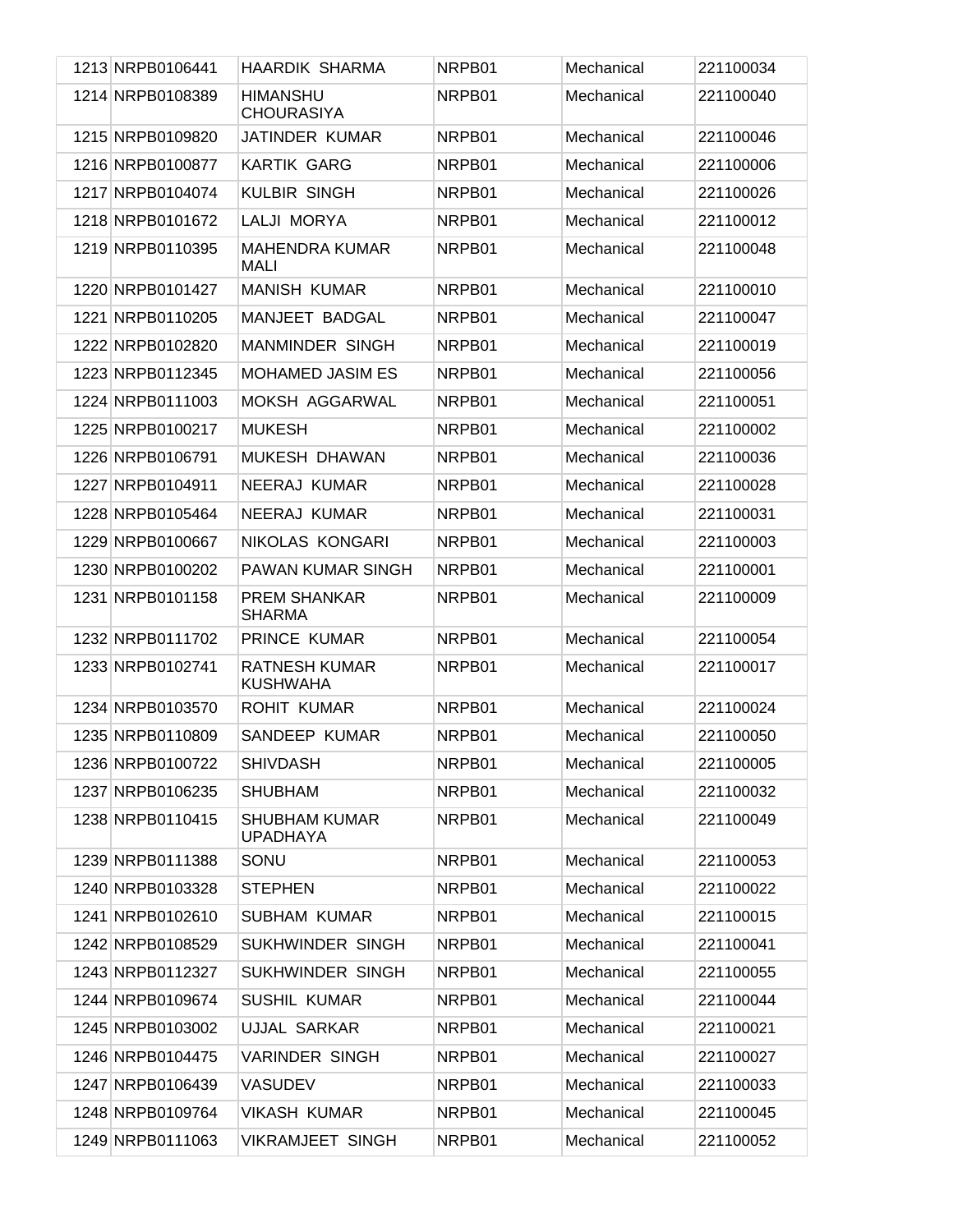| 1250 NRPB0109542 | YOGESH KUMAR                         | NRPB01             | Mechanical | 221100043 |
|------------------|--------------------------------------|--------------------|------------|-----------|
| 1251 NRPB0203276 | AKSHIT SHARMA                        | NRPB02             | Electrical | 221200008 |
| 1252 NRPB0205144 | AMARDEEP SINGH                       | NRPB02             | Electrical | 221200020 |
| 1253 NRPB0206997 | <b>AMIT KUMAR</b><br><b>KUSHWAHA</b> | NRPB02             | Electrical | 221200023 |
| 1254 NRPB0211390 | AMRU PASWAN                          | NRPB02             | Electrical | 221200037 |
| 1255 NRPB0204989 | ARSHDEEP SINGH                       | NRPB02             | Electrical | 221200018 |
| 1256 NRPB0204169 | <b>ASHUTOSH SOHIL</b>                | NRPB02             | Electrical | 221200013 |
| 1257 NRPB0200800 | <b>CHETAN</b>                        | NRPB02             | Electrical | 221200003 |
| 1258 NRPB0204004 | <b>DUSHAINT KUMAR</b>                | NRPB02             | Electrical | 221200011 |
| 1259 NRPB0201747 | <b>GAGANDEEP RIAT</b>                | NRPB02             | Electrical | 221200005 |
| 1260 NRPB0204068 | <b>GURMEL SINGH</b>                  | NRPB02             | Electrical | 221200012 |
| 1261 NRPB0200517 | <b>GURPREET SINGH</b>                | NRPB02             | Electrical | 221200002 |
| 1262 NRPB0204569 | <b>HARPREET SINGH</b>                | NRPB02             | Electrical | 221200015 |
| 1263 NRPB0204466 | <b>JAGSIR SINGH</b>                  | NRPB02             | Electrical | 221200014 |
| 1264 NRPB0208708 | <b>KARAN</b>                         | NRPB02             | Electrical | 221200029 |
| 1265 NRPB0210499 | KISHAN SHARMA                        | NRPB02             | Electrical | 221200033 |
| 1266 NRPB0205100 | <b>MALKIT SINGH</b>                  | NRPB02             | Electrical | 221200019 |
| 1267 NRPB0210816 | MANDEEP SINGH                        | NRPB02             | Electrical | 221200034 |
| 1268 NRPB0208058 | <b>MANIS KUMAR</b><br><b>BANDWAL</b> | NRPB02             | Electrical | 221200026 |
| 1269 NRPB0208467 | <b>MANJEET SINGH</b>                 | NRPB02             | Electrical | 221200028 |
| 1270 NRPB0212423 | <b>MUKESH KUMAR</b>                  | NRPB02             | Electrical | 221200038 |
| 1271 NRPB0208224 | <b>MUQADIR MAJID</b>                 | NRPB02             | Electrical | 221200027 |
| 1272 NRPB0205930 | <b>NAVEEN KUMAR</b><br><b>THAKUR</b> | NRPB <sub>02</sub> | Electrical | 221200022 |
| 1273 NRPB0210975 | PINKI KUMARI                         | NRPB02             | Electrical | 221200035 |
| 1274 NRPB0203500 | RAJAT KUMAR                          | NRPB02             | Electrical | 221200009 |
| 1275 NRPB0201426 | RAJAT KUMAR                          | NRPB02             | Electrical | 221200004 |
| 1276 NRPB0202735 | RAJBIR SINGH                         | NRPB02             | Electrical | 221200007 |
| 1277 NRPB0212660 | RAJESH KUMAR                         | NRPB02             | Electrical | 221200039 |
| 1278 NRPB0203933 | <b>SACHIN KUMAR</b>                  | NRPB02             | Electrical | 221200010 |
| 1279 NRPB0211347 | SADDAM HUSHAIN                       | NRPB02             | Electrical | 221200036 |
| 1280 NRPB0209460 | SANJEET KUMAR                        | NRPB02             | Electrical | 221200032 |
| 1281 NRPB0207829 | <b>SHUBHAM</b>                       | NRPB02             | Electrical | 221200024 |
| 1282 NRPB0207983 | SIMRANJIT SINGH                      | NRPB02             | Electrical | 221200025 |
| 1283 NRPB0205218 | SONU                                 | NRPB02             | Electrical | 221200021 |
| 1284 NRPB0208715 | SUBHASH KUMAR                        | NRPB02             | Electrical | 221200030 |
| 1285 NRPB0204780 | SUKHWINDER SINGH                     | NRPB02             | Electrical | 221200016 |
| 1286 NRPB0200254 | SUNIL CHIB                           | NRPB02             | Electrical | 221200001 |
| 1287 NRPB0209318 | UTTAM KUMAR                          | NRPB02             | Electrical | 221200031 |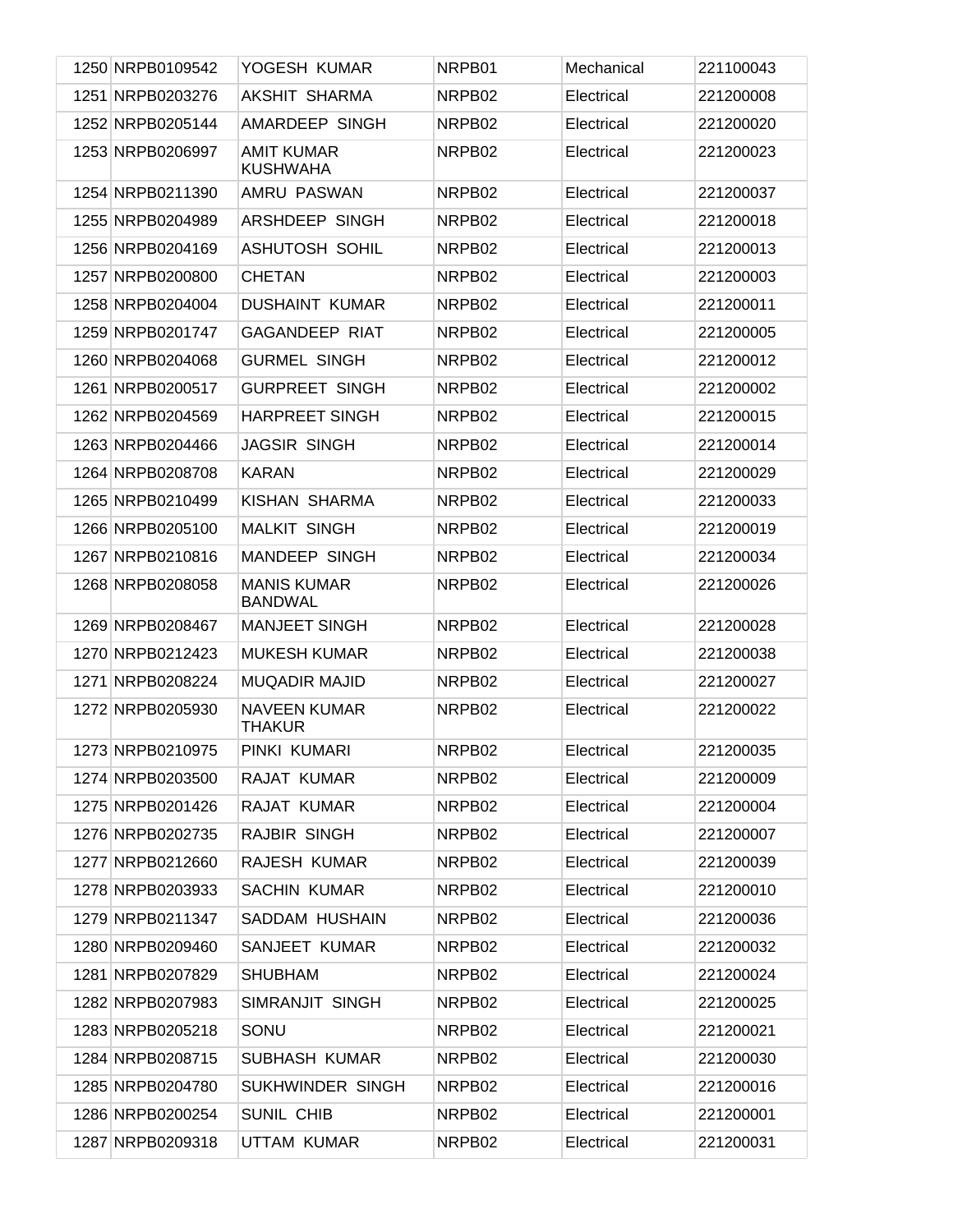| 1288 NRPB0204855 | <b>VIDHYA NIVASH SINGH</b>                  | NRPB02 | Electrical                   | 221200017 |
|------------------|---------------------------------------------|--------|------------------------------|-----------|
| 1289 NRPB0201774 | <b>VIJAY KUMAR</b>                          | NRPB02 | Electrical                   | 221200006 |
| 1290 NRPB0308972 | <b>AMIT KUMAR</b>                           | NRPB03 | Telecom &<br>Instrumentation | 221300011 |
| 1291 NRPB0300865 | <b>AMIT MANOJ TAYDE</b>                     | NRPB03 | Telecom &<br>Instrumentation | 221300003 |
| 1292 NRPB0301395 | <b>CHANDAN RAJAK</b>                        | NRPB03 | Telecom &<br>Instrumentation | 221300005 |
| 1293 NRPB0303394 | <b>HARMAN SINGH</b>                         | NRPB03 | Telecom &<br>Instrumentation | 221300006 |
| 1294 NRPB0305459 | <b>HARSH KUMAR</b>                          | NRPB03 | Telecom &<br>Instrumentation | 221300007 |
| 1295 NRPB0305599 | <b>JYOTI SHARMA</b>                         | NRPB03 | Telecom &<br>Instrumentation | 221300008 |
| 1296 NRPB0306806 | <b>MANISH KUMAR MISHRA</b>                  | NRPB03 | Telecom &<br>Instrumentation | 221300009 |
| 1297 NRPB0307351 | PRABHJOT SINGH                              | NRPB03 | Telecom &<br>Instrumentation | 221300010 |
| 1298 NRPB0309370 | PULKIT SINGHAL                              | NRPB03 | Telecom &<br>Instrumentation | 221300012 |
| 1299 NRPB0309673 | <b>SHUBHAM KUMAR</b><br><b>SINGH</b>        | NRPB03 | Telecom &<br>Instrumentation | 221300013 |
| 1300 NRPB0300735 | <b>SUMEET</b>                               | NRPB03 | Telecom &<br>Instrumentation | 221300002 |
| 1301 NRPB0300554 | <b>SUMEET</b>                               | NRPB03 | Telecom &<br>Instrumentation | 221300001 |
| 1302 NRPB0300981 | <b>VIKRAM KUMAR</b>                         | NRPB03 | Telecom &<br>Instrumentation | 221300004 |
| 1303 NRUK0104574 | AAKASH GUPTA                                | NRUK01 | Mechanical                   | 228100020 |
| 1304 NRUK0109406 | <b>AASHUTOSH KUMAR</b><br>YADAV             | NRUK01 | Mechanical                   | 228100031 |
| 1305 NRUK0104645 | <b>ABHISHEK KOTHARI</b>                     | NRUK01 | Mechanical                   | 228100021 |
| 1306 NRUK0104755 | AJAY KUMAR                                  | NRUK01 | Mechanical                   | 228100023 |
| 1307 NRUK0100473 | AKSHAY KUMAR SINGH                          | NRUK01 | Mechanical                   | 228100005 |
| 1308 NRUK0100143 | <b>ANKIT MATHUR</b>                         | NRUK01 | Mechanical                   | 228100001 |
| 1309 NRUK0109884 | ANKITA LODHI                                | NRUK01 | Mechanical                   | 228100033 |
| 1310 NRUK0110447 | ANKUR KUMAR                                 | NRUK01 | Mechanical                   | 228100035 |
| 1311 NRUK0112387 | <b>ANMOL SAINI</b>                          | NRUK01 | Mechanical                   | 228100037 |
| 1312 NRUK0107488 | ARYA PRATAP                                 | NRUK01 | Mechanical                   | 228100030 |
| 1313 NRUK0105297 | <b>ASHOK KUMAR KUMAR</b>                    | NRUK01 | Mechanical                   | 228100027 |
| 1314 NRUK0100201 | ASHUTOSH PATHANI                            | NRUK01 | Mechanical                   | 228100002 |
| 1315 NRUK0105227 | <b>ASIF ALI</b>                             | NRUK01 | Mechanical                   | 228100026 |
| 1316 NRUK0100311 | <b>BIPIN NATH</b>                           | NRUK01 | Mechanical                   | 228100003 |
| 1317 NRUK0101293 | <b>CHOU RITURAJ SINGH</b>                   | NRUK01 | Mechanical                   | 228100012 |
| 1318 NRUK0105901 | DEVANSHU KUMAR                              | NRUK01 | Mechanical                   | 228100028 |
| 1319 NRUK0101410 | <b>GAURAV SINGH SINGH</b><br><b>TARIYAL</b> | NRUK01 | Mechanical                   | 228100013 |
| 1320 NRUK0110166 | HIMANSHU CHAUHAN                            | NRUK01 | Mechanical                   | 228100034 |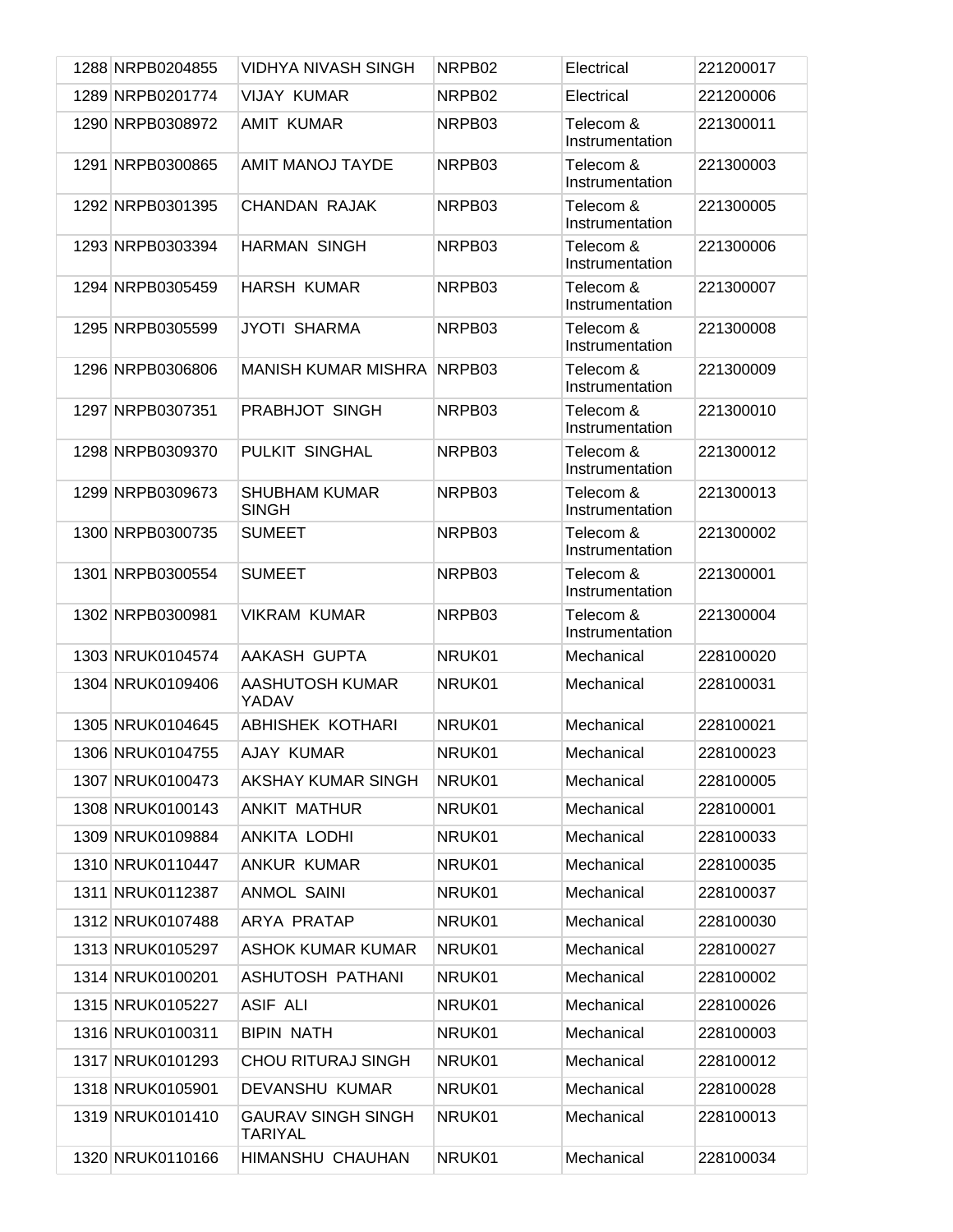| 1321 NRUK0104372 | KUMAR KARTIKEYA                        | NRUK01 | Mechanical | 228100019 |
|------------------|----------------------------------------|--------|------------|-----------|
| 1322 NRUK0104770 | <b>MANJEET KUMAR</b>                   | NRUK01 | Mechanical | 228100024 |
| 1323 NRUK0101247 | <b>MANOHAR</b>                         | NRUK01 | Mechanical | 228100011 |
| 1324 NRUK0100543 | <b>PRADEEP KUMAR</b>                   | NRUK01 | Mechanical | 228100006 |
| 1325 NRUK0100345 | PRINCE PANWAR                          | NRUK01 | Mechanical | 228100004 |
| 1326 NRUK0100591 | PRIYANSH GUPTA                         | NRUK01 | Mechanical | 228100007 |
| 1327 NRUK0100950 | <b>RACHANA</b>                         | NRUK01 | Mechanical | 228100009 |
| 1328 NRUK0102076 | <b>RAHUL SINGH</b>                     | NRUK01 | Mechanical | 228100015 |
| 1329 NRUK0104732 | RAJENDRA SINGH<br><b>RATHOUR</b>       | NRUK01 | Mechanical | 228100022 |
| 1330 NRUK0109641 | RAVI KUMAR                             | NRUK01 | Mechanical | 228100032 |
| 1331 NRUK0106086 | SATYENDRA KUMAR                        | NRUK01 | Mechanical | 228100029 |
| 1332 NRUK0101917 | <b>SHUBHAM GUSAIN</b>                  | NRUK01 | Mechanical | 228100014 |
| 1333 NRUK0100978 | <b>SHUBHAM PAL</b>                     | NRUK01 | Mechanical | 228100010 |
| 1334 NRUK0102287 | SUBHASISH PARGAIN                      | NRUK01 | Mechanical | 228100016 |
| 1335 NRUK0104252 | SUHAIL KHAN                            | NRUK01 | Mechanical | 228100018 |
| 1336 NRUK0111040 | <b>TARUN KANDPAL</b>                   | NRUK01 | Mechanical | 228100036 |
| 1337 NRUK0100921 | <b>UMANG VISHNOI</b>                   | NRUK01 | Mechanical | 228100008 |
| 1338 NRUK0105135 | <b>VIKUL KUMAR</b>                     | NRUK01 | Mechanical | 228100025 |
| 1339 NRUK0104109 | <b>VISHAL KUMAR</b>                    | NRUK01 | Mechanical | 228100017 |
| 1340 NRUK0204387 | <b>AAKASH</b>                          | NRUK02 | Electrical | 228200008 |
| 1341 NRUK0208014 | <b>AMIT KUMAR</b>                      | NRUK02 | Electrical | 228200015 |
| 1342 NRUK0212454 | <b>ANKIT KUMAR</b>                     | NRUK02 | Electrical | 228200036 |
| 1343 NRUK0210620 | <b>ASHISH VERMA</b>                    | NRUK02 | Electrical | 228200030 |
| 1344 NRUK0210432 | <b>BALVINDRA SINGH</b>                 | NRUK02 | Electrical | 228200028 |
| 1345 NRUK0209495 | DEEPAK RANA                            | NRUK02 | Electrical | 228200023 |
| 1346 NRUK0200793 | DEVVRAT DHASMANA                       | NRUK02 | Electrical | 228200002 |
| 1347 NRUK0209911 | DHEERAJ PAL                            | NRUK02 | Electrical | 228200024 |
| 1348 NRUK0208764 | <b>GAURAV DE</b>                       | NRUK02 | Electrical | 228200018 |
| 1349 NRUK0206621 | <b>GOPAL SINGH RAWAT</b>               | NRUK02 | Electrical | 228200012 |
| 1350 NRUK0200225 | HIMANSHU UPADHYAY                      | NRUK02 | Electrical | 228200001 |
| 1351 NRUK0206362 | <b>KUNDAN SINGH BISHT</b>              | NRUK02 | Electrical | 228200010 |
| 1352 NRUK0212324 | <b>KUNJ PATEL</b><br><b>SANJAYBHAI</b> | NRUK02 | Electrical | 228200035 |
| 1353 NRUK0212130 | <b>MANISH</b>                          | NRUK02 | Electrical | 228200034 |
| 1354 NRUK0208279 | MOHAMMAD GUFRAN                        | NRUK02 | Electrical | 228200016 |
| 1355 NRUK0207439 | MOHD ARIF                              | NRUK02 | Electrical | 228200013 |
| 1356 NRUK0212108 | <b>MOHD SHARIF</b>                     | NRUK02 | Electrical | 228200033 |
| 1357 NRUK0210087 | <b>MOHIT KUMAR KUMAR</b>               | NRUK02 | Electrical | 228200026 |
| 1358 NRUK0203652 | <b>NAND KISHORE</b>                    | NRUK02 | Electrical | 228200006 |
| 1359 NRUK0207671 | PARVEEN SINGH                          | NRUK02 | Electrical | 228200014 |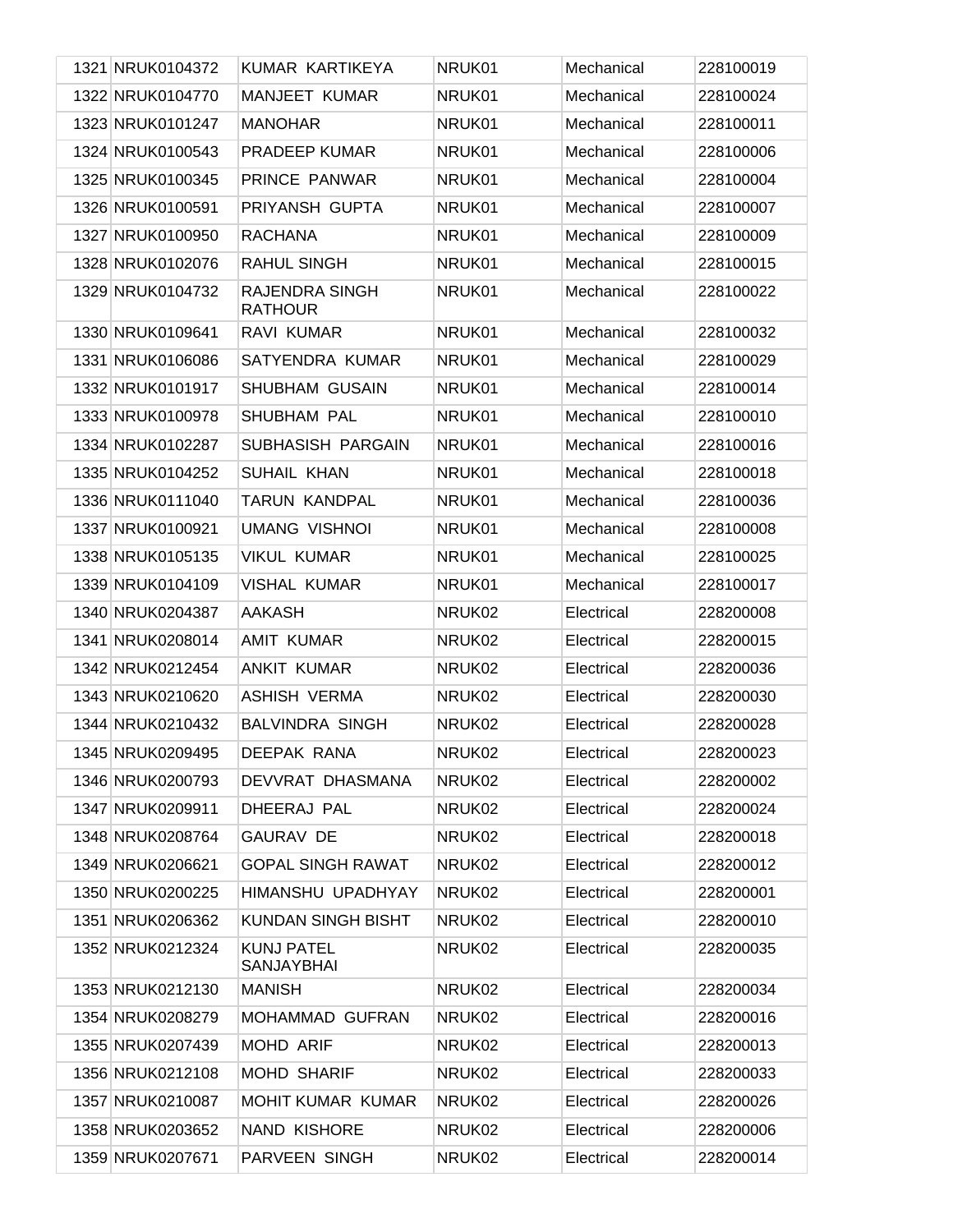| 1360 NRUK0210999 | PRIYANK ASWAL                          | NRUK02 | Electrical                   | 228200031 |
|------------------|----------------------------------------|--------|------------------------------|-----------|
| 1361 NRUK0209173 | RAHUL KUMAR                            | NRUK02 | Electrical                   | 228200022 |
| 1362 NRUK0204191 | <b>RAVIKANT</b>                        | NRUK02 | Electrical                   | 228200007 |
| 1363 NRUK0208991 | RAVINDRA KUMAR                         | NRUK02 | Electrical                   | 228200020 |
| 1364 NRUK0205964 | RITESH CHANDRA                         | NRUK02 | Electrical                   | 228200009 |
| 1365 NRUK0210028 | RITUL KUMAR                            | NRUK02 | Electrical                   | 228200025 |
| 1366 NRUK0208554 | SANDEEP SINGH                          | NRUK02 | Electrical                   | 228200017 |
| 1367 NRUK0208871 | SATENDRA KUMAR                         | NRUK02 | Electrical                   | 228200019 |
| 1368 NRUK0206568 | SEETU KUMAR                            | NRUK02 | Electrical                   | 228200011 |
| 1369 NRUK0210139 | SHIKSHA AWASTHI                        | NRUK02 | Electrical                   | 228200027 |
| 1370 NRUK0202285 | SHIVAM RANA                            | NRUK02 | Electrical                   | 228200003 |
| 1371 NRUK0212093 | <b>SHUBHAM SAINI</b>                   | NRUK02 | Electrical                   | 228200032 |
| 1372 NRUK0210591 | <b>SIDDHARTHA</b><br><b>BANERJEE</b>   | NRUK02 | Electrical                   | 228200029 |
| 1373 NRUK0209151 | <b>SUBHAM KUMAR</b>                    | NRUK02 | Electrical                   | 228200021 |
| 1374 NRUK0203566 | SUBHASH CHANDRA                        | NRUK02 | Electrical                   | 228200005 |
| 1375 NRUK0203416 | <b>VIKAS BERMAN</b>                    | NRUK02 | Electrical                   | 228200004 |
| 1376 NRUK0308505 | <b>ABHISHEK</b>                        | NRUK03 | Telecom &<br>Instrumentation | 228300008 |
| 1377 NRUK0310155 | AMANDEEP AWASTHI                       | NRUK03 | Telecom &<br>Instrumentation | 228300009 |
| 1378 NRUK0306717 | <b>ANKIT KUMAR GUPTA</b>               | NRUK03 | Telecom &<br>Instrumentation | 228300006 |
| 1379 NRUK0301228 | <b>ANUJ SINGH</b>                      | NRUK03 | Telecom &<br>Instrumentation | 228300001 |
| 1380 NRUK0307039 | <b>DEEPAK CHANDRA</b><br><b>UPRETI</b> | NRUK03 | Telecom &<br>Instrumentation | 228300007 |
| 1381 NRUK0305674 | PRADEEP KUMAR                          | NRUK03 | Telecom &<br>Instrumentation | 228300005 |
| 1382 NRUK0304728 | PRINCE RAJ                             | NRUK03 | Telecom &<br>Instrumentation | 228300004 |
| 1383 NRUK0303894 | RAHUL KUMAR                            | NRUK03 | Telecom &<br>Instrumentation | 228300003 |
| 1384 NRUK0301407 | VANDANA                                | NRUK03 | Telecom &<br>Instrumentation | 228300002 |
| 1385 NRUP0101251 | AASHUTOSH CHANDRA<br><b>BADAL</b>      | NRUP01 | Mechanical                   | 227100038 |
| 1386 NRUP0110135 | ABDUL RAJJAK                           | NRUP01 | Mechanical                   | 227100290 |
| 1387 NRUP0112480 | <b>ABHAY GOPAL</b>                     | NRUP01 | Mechanical                   | 227100371 |
| 1388 NRUP0111517 | <b>ABHAY KUMAR SINGH</b>               | NRUP01 | Mechanical                   | 227100338 |
| 1389 NRUP0101224 | <b>ABHILASH VERMA</b>                  | NRUP01 | Mechanical                   | 227100037 |
| 1390 NRUP0105085 | ABHIMANYU YADAV                        | NRUP01 | Mechanical                   | 227100156 |
| 1391 NRUP0109070 | ABHISHEK GUPTA                         | NRUP01 | Mechanical                   | 227100256 |
| 1392 NRUP0111644 | <b>ABHISHEK KUMAR</b>                  | NRUP01 | Mechanical                   | 227100341 |
| 1393 NRUP0101108 | ABHISHEK SHARMA                        | NRUP01 | Mechanical                   | 227100031 |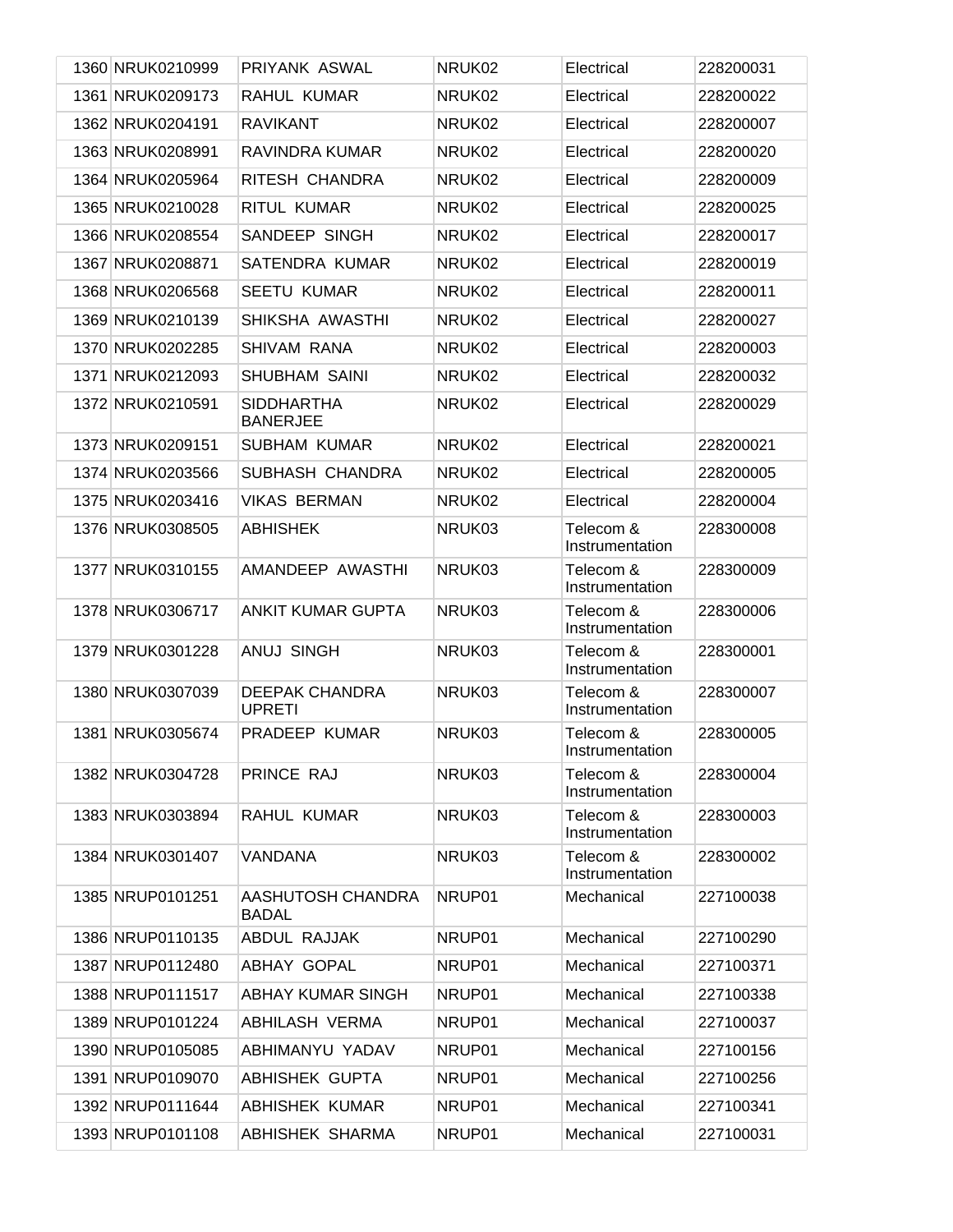| 1394 NRUP0102152 | <b>ABHISHEK TIWARI</b>         | NRUP01 | Mechanical | 227100074 |
|------------------|--------------------------------|--------|------------|-----------|
| 1395 NRUP0108265 | <b>ABHISHEK YADAV</b>          | NRUP01 | Mechanical | 227100235 |
| 1396 NRUP0106132 | <b>ACHAL KUMAR</b>             | NRUP01 | Mechanical | 227100188 |
| 1397 NRUP0112681 | ADARSH KUMAR SAHANI            | NRUP01 | Mechanical | 227100378 |
| 1398 NRUP0100839 | <b>ADITYA KUMAR</b>            | NRUP01 | Mechanical | 227100028 |
| 1399 NRUP0108272 | AFREEN KHAN                    | NRUP01 | Mechanical | 227100237 |
| 1400 NRUP0111410 | AJAY CHAUDHARY                 | NRUP01 | Mechanical | 227100334 |
| 1401 NRUP0100621 | AJAY KUMAR                     | NRUP01 | Mechanical | 227100019 |
| 1402 NRUP0110586 | AJAY KUMAR                     | NRUP01 | Mechanical | 227100299 |
| 1403 NRUP0103440 | AJAY PATEL                     | NRUP01 | Mechanical | 227100113 |
| 1404 NRUP0111384 | <b>AJAY SINGH</b>              | NRUP01 | Mechanical | 227100333 |
| 1405 NRUP0111180 | AJAY KUMAR PRAJAPATI           | NRUP01 | Mechanical | 227100326 |
| 1406 NRUP0105976 | AJAY KUMAR PRAJAPATI           | NRUP01 | Mechanical | 227100183 |
| 1407 NRUP0101686 | <b>AJAY KUMAR SAHU</b>         | NRUP01 | Mechanical | 227100058 |
| 1408 NRUP0110557 | AJEET SINGH                    | NRUP01 | Mechanical | 227100298 |
| 1409 NRUP0106460 | AKASH PACHAURI                 | NRUP01 | Mechanical | 227100196 |
| 1410 NRUP0103694 | AKASH YADAV                    | NRUP01 | Mechanical | 227100120 |
| 1411 NRUP0101603 | AKASH KUMAR SAHU               | NRUP01 | Mechanical | 227100056 |
| 1412 NRUP0106673 | AKHILESH CHAUHAN               | NRUP01 | Mechanical | 227100198 |
| 1413 NRUP0101690 | AKHILESH YADAV                 | NRUP01 | Mechanical | 227100059 |
| 1414 NRUP0108688 | <b>AKHILESH KUMAR</b><br>YADAV | NRUP01 | Mechanical | 227100244 |
| 1415 NRUP0105777 | <b>ALAKH NIRANJAN</b><br>YADAV | NRUP01 | Mechanical | 227100179 |
| 1416 NRUP0108288 | <b>ALKA SINGH</b>              | NRUP01 | Mechanical | 227100238 |
| 1417 NRUP0109002 | <b>ALOK DIXIT</b>              | NRUP01 | Mechanical | 227100254 |
| 1418 NRUP0100617 | <b>ALOK KUMAR GUPTA</b>        | NRUP01 | Mechanical | 227100018 |
| 1419 NRUP0105109 | AMAR JEET                      | NRUP01 | Mechanical | 227100158 |
| 1420 NRUP0108125 | AMAR SINGH                     | NRUP01 | Mechanical | 227100229 |
| 1421 NRUP0111193 | AMISHA CHAUDHARY               | NRUP01 | Mechanical | 227100327 |
| 1422 NRUP0108228 | <b>AMIT KUMAR</b>              | NRUP01 | Mechanical | 227100234 |
| 1423 NRUP0104327 | <b>AMIT KUMAR</b>              | NRUP01 | Mechanical | 227100141 |
| 1424 NRUP0102831 | <b>AMIT KUMAR</b>              | NRUP01 | Mechanical | 227100097 |
| 1425 NRUP0110025 | AMIT KUMAR PRAJAPATI           | NRUP01 | Mechanical | 227100287 |
| 1426 NRUP0110254 | AMIT KUMAR VERMA               | NRUP01 | Mechanical | 227100291 |
| 1427 NRUP0101430 | AMRESH YADAV                   | NRUP01 | Mechanical | 227100047 |
| 1428 NRUP0112306 | <b>ANAND KUMAR</b>             | NRUP01 | Mechanical | 227100369 |
| 1429 NRUP0104192 | ANEESH KHAN                    | NRUP01 | Mechanical | 227100137 |
| 1430 NRUP0112230 | <b>ANIL</b>                    | NRUP01 | Mechanical | 227100366 |
| 1431 NRUP0112509 | <b>ANIL KUMAR</b>              | NRUP01 | Mechanical | 227100372 |
| 1432 NRUP0112726 | ANIL KUSHWAHA                  | NRUP01 | Mechanical | 227100379 |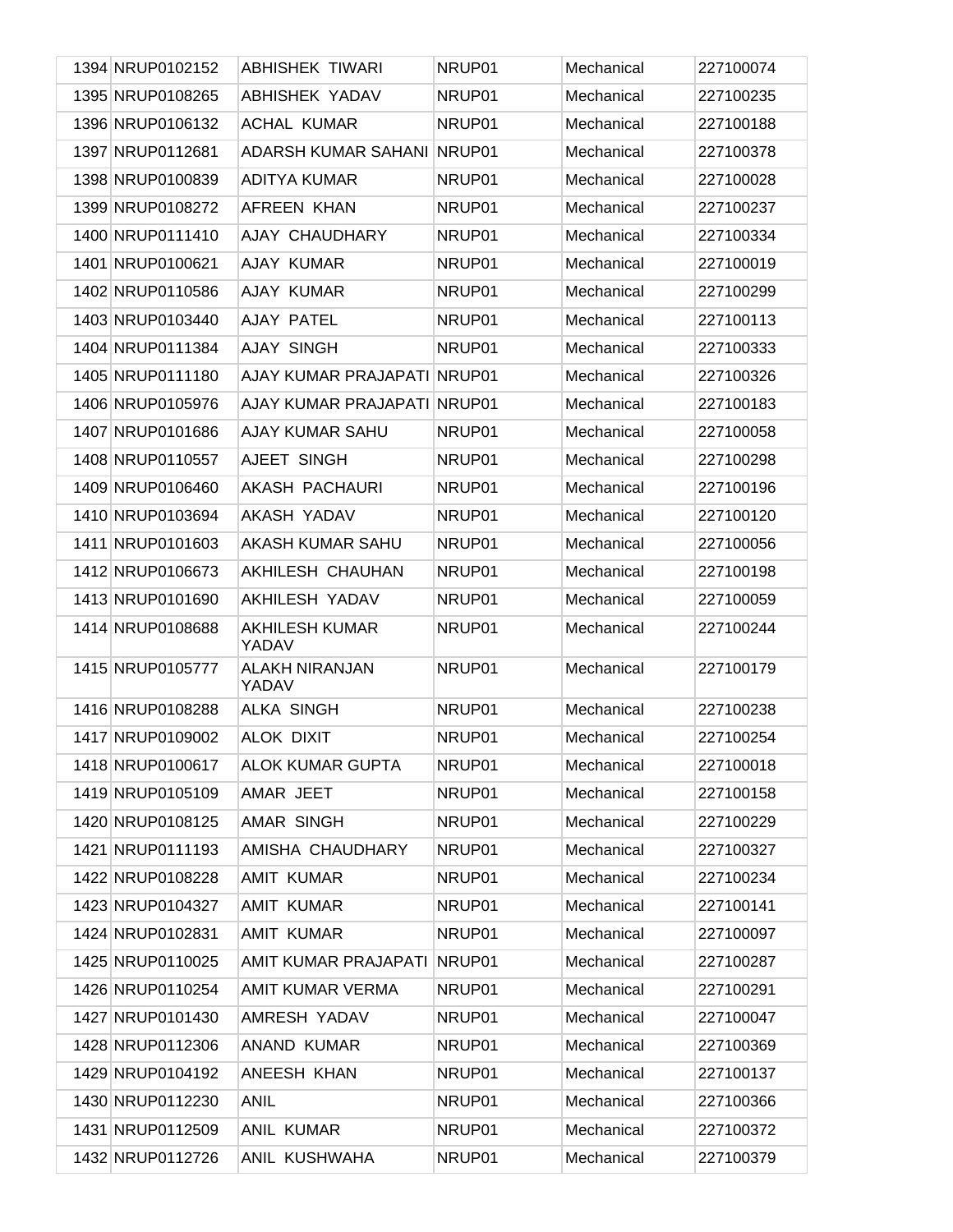| 1433 NRUP0104072 | <b>ANJALI SINGH CHAUHAN NRUP01</b>     |        | Mechanical | 227100131 |
|------------------|----------------------------------------|--------|------------|-----------|
| 1434 NRUP0112635 | ANJANI YADAV                           | NRUP01 | Mechanical | 227100376 |
| 1435 NRUP0111166 | ANJANI NANDAN YADAV                    | NRUP01 | Mechanical | 227100325 |
| 1436 NRUP0106493 | ANJEET KUMAR                           | NRUP01 | Mechanical | 227100197 |
| 1437 NRUP0100087 | ANKIT AWASTHI                          | NRUP01 | Mechanical | 227100003 |
| 1438 NRUP0108133 | <b>ANKIT KUMAR</b>                     | NRUP01 | Mechanical | 227100231 |
| 1439 NRUP0105550 | <b>ANKIT SINGH</b>                     | NRUP01 | Mechanical | 227100169 |
| 1440 NRUP0106223 | <b>ANKIT SINGH</b>                     | NRUP01 | Mechanical | 227100191 |
| 1441 NRUP0101504 | ANKIT UPADHYAY                         | NRUP01 | Mechanical | 227100050 |
| 1442 NRUP0104133 | ANKUR SHARMA                           | NRUP01 | Mechanical | 227100134 |
| 1443 NRUP0111804 | ANSHU YADAV                            | NRUP01 | Mechanical | 227100348 |
| 1444 NRUP0109766 | ANUBHAV SINGH                          | NRUP01 | Mechanical | 227100276 |
| 1445 NRUP0105685 | <b>ANUP KUMAR</b>                      | NRUP01 | Mechanical | 227100175 |
| 1446 NRUP0109526 | ANURAG PRJAPATI                        | NRUP01 | Mechanical | 227100266 |
| 1447 NRUP0104167 | ARBIND KUMAR YADAV                     | NRUP01 | Mechanical | 227100136 |
| 1448 NRUP0110807 | <b>ARUN KUMAR</b>                      | NRUP01 | Mechanical | 227100309 |
| 1449 NRUP0106713 | <b>ARUN KUMAR</b>                      | NRUP01 | Mechanical | 227100202 |
| 1450 NRUP0110948 | <b>ARVIND</b>                          | NRUP01 | Mechanical | 227100314 |
| 1451 NRUP0103010 | ARVIND KUSHWAHA                        | NRUP01 | Mechanical | 227100102 |
| 1452 NRUP0112045 | <b>ARVIND BAGHEL</b>                   | NRUP01 | Mechanical | 227100355 |
| 1453 NRUP0101630 | <b>ASHEESH KUMAR</b><br>YADAV          | NRUP01 | Mechanical | 227100057 |
| 1454 NRUP0100823 | <b>ASHISH KUMAR</b>                    | NRUP01 | Mechanical | 227100026 |
| 1455 NRUP0111043 | <b>ASHISH KUMAR</b>                    | NRUP01 | Mechanical | 227100320 |
| 1456 NRUP0101916 | <b>ASHISH KUMAR TIWARI</b>             | NRUP01 | Mechanical | 227100070 |
| 1457 NRUP0112205 | ASHISH PRATAP SINGH                    | NRUP01 | Mechanical | 227100364 |
| 1458 NRUP0100349 | <b>ASHUTOSH KUMAR</b><br><b>GAUATM</b> | NRUP01 | Mechanical | 227100007 |
| 1459 NRUP0101331 | <b>ASHUTOSH KUMAR</b><br><b>MAURYA</b> | NRUP01 | Mechanical | 227100043 |
| 1460 NRUP0103601 | ASHUTOSH KUMAR<br><b>PATEL</b>         | NRUP01 | Mechanical | 227100118 |
| 1461 NRUP0110472 | ASHWINI KUMAR BIND                     | NRUP01 | Mechanical | 227100297 |
| 1462 NRUP0109512 | <b>ATUL KUMAR SINGH</b>                | NRUP01 | Mechanical | 227100265 |
| 1463 NRUP0104255 | AVANISH KUMAR SINGH                    | NRUP01 | Mechanical | 227100138 |
| 1464 NRUP0111110 | <b>AWADHESH KUMAR</b>                  | NRUP01 | Mechanical | 227100321 |
| 1465 NRUP0112113 | AWANISH KUMAR SINGH NRUP01             |        | Mechanical | 227100360 |
| 1466 NRUP0101291 | <b>BABLU KUMAR GUPTA</b>               | NRUP01 | Mechanical | 227100040 |
| 1467 NRUP0102706 | <b>BAL GOVIND VERMA</b>                | NRUP01 | Mechanical | 227100092 |
| 1468 NRUP0102373 | <b>BANSHRAJ YADAV</b>                  | NRUP01 | Mechanical | 227100080 |
| 1469 NRUP0109702 | <b>BHASHKAR KUMAR</b>                  | NRUP01 | Mechanical | 227100274 |
| 1470 NRUP0102375 | <b>BHIM SEN</b>                        | NRUP01 | Mechanical | 227100081 |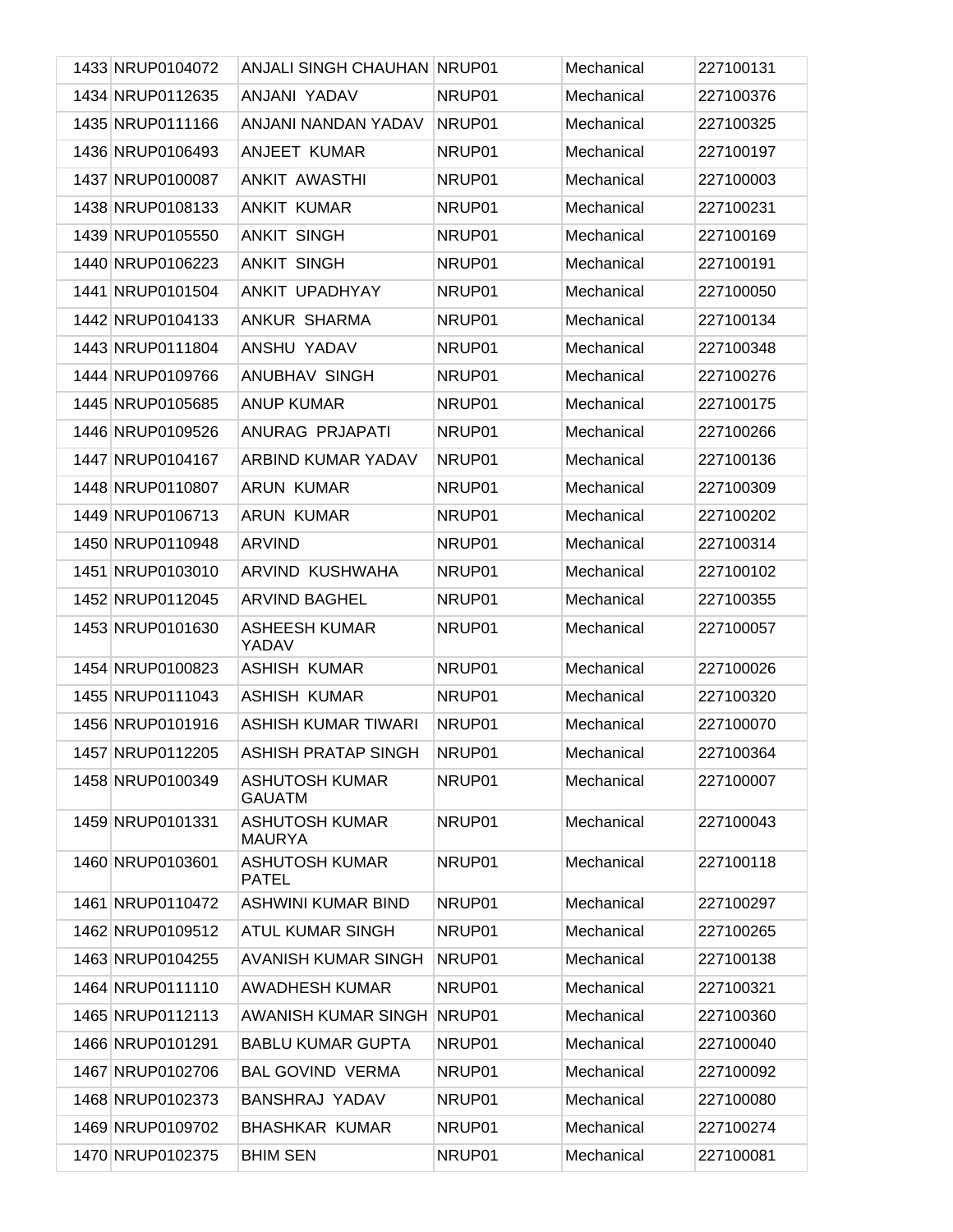| 1471 NRUP0108442 | <b>BHOOPENDRA KUMAR</b><br><b>BHOOPENDRA KUMAR</b><br><b>BHOOPENDRA KUMAR</b> | NRUP01 | Mechanical | 227100241 |
|------------------|-------------------------------------------------------------------------------|--------|------------|-----------|
| 1472 NRUP0104968 | <b>BRIJ MOHAN VERMA</b>                                                       | NRUP01 | Mechanical | 227100154 |
| 1473 NRUP0106010 | <b>BRIJESH CHAUHAN</b>                                                        | NRUP01 | Mechanical | 227100185 |
| 1474 NRUP0110740 | <b>BRIJESH KUMAR</b>                                                          | NRUP01 | Mechanical | 227100308 |
| 1475 NRUP0102683 | <b>BRIJESH KUMAR</b>                                                          | NRUP01 | Mechanical | 227100090 |
| 1476 NRUP0105613 | BUNELA MADDHESHIYA                                                            | NRUP01 | Mechanical | 227100173 |
| 1477 NRUP0110105 | CHANDRA PRAKASH                                                               | NRUP01 | Mechanical | 227100288 |
| 1478 NRUP0102377 | <b>CHANDRA VEER</b>                                                           | NRUP01 | Mechanical | 227100082 |
| 1479 NRUP0104904 | <b>CHANDRABHAN SINGH</b>                                                      | NRUP01 | Mechanical | 227100153 |
| 1480 NRUP0101806 | CHANDRAJEET YADAV                                                             | NRUP01 | Mechanical | 227100064 |
| 1481 NRUP0105843 | <b>CHARWAK</b>                                                                | NRUP01 | Mechanical | 227100181 |
| 1482 NRUP0106280 | <b>CHATEN KUMAR</b>                                                           | NRUP01 | Mechanical | 227100193 |
| 1483 NRUP0109690 | <b>CHESHTA SINGH</b>                                                          | NRUP01 | Mechanical | 227100271 |
| 1484 NRUP0109475 | <b>CHETAN VARSHNEY</b>                                                        | NRUP01 | Mechanical | 227100263 |
| 1485 NRUP0109905 | DEEPAK GUPTA                                                                  | NRUP01 | Mechanical | 227100284 |
| 1486 NRUP0103552 | DEEPAK KUMAR                                                                  | NRUP01 | Mechanical | 227100117 |
| 1487 NRUP0104272 | <b>DEEPAK KUMAR</b>                                                           | NRUP01 | Mechanical | 227100139 |
| 1488 NRUP0106072 | DEEPAK KUMAR                                                                  | NRUP01 | Mechanical | 227100187 |
| 1489 NRUP0102538 | <b>DEEPAK KUMAR</b><br><b>SHARMA</b>                                          | NRUP01 | Mechanical | 227100084 |
| 1490 NRUP0110718 | <b>DEEPAK KUMAR SINGH</b>                                                     | NRUP01 | Mechanical | 227100306 |
| 1491 NRUP0101729 | <b>DEEPANSHU</b><br><b>VASHISHTHA</b>                                         | NRUP01 | Mechanical | 227100060 |
| 1492 NRUP0109004 | <b>DEVASHISH TRIPATHI</b>                                                     | NRUP01 | Mechanical | 227100255 |
| 1493 NRUP0104428 | <b>DEVI DAYAL SINGH</b>                                                       | NRUP01 | Mechanical | 227100144 |
| 1494 NRUP0110956 | DHANANJAY KUMAR                                                               | NRUP01 | Mechanical | 227100315 |
| 1495 NRUP0110653 | DHANANJAY TIWARI                                                              | NRUP01 | Mechanical | 227100302 |
| 1496 NRUP0104124 | DHANANJAY YADAV                                                               | NRUP01 | Mechanical | 227100133 |
| 1497 NRUP0100521 | DHARMENDRA KUMAR                                                              | NRUP01 | Mechanical | 227100013 |
| 1498 NRUP0109691 | DHEERENDRA SINGH<br>YADAV                                                     | NRUP01 | Mechanical | 227100272 |
| 1499 NRUP0103095 | <b>DHIRENDRA KUMAR</b>                                                        | NRUP01 | Mechanical | 227100104 |
| 1500 NRUP0112072 | <b>DHIRENDRA KUMAR</b>                                                        | NRUP01 | Mechanical | 227100357 |
| 1501 NRUP0109867 | <b>DHIRENDRA KUMAR</b><br><b>PATEL</b>                                        | NRUP01 | Mechanical | 227100281 |
| 1502 NRUP0101311 | <b>DHIRENDRA KUMAR</b><br><b>PATEL</b>                                        | NRUP01 | Mechanical | 227100042 |
| 1503 NRUP0102935 | <b>DIKSHA SHUKLA</b>                                                          | NRUP01 | Mechanical | 227100100 |
| 1504 NRUP0107356 | <b>DILIP SINGH</b>                                                            | NRUP01 | Mechanical | 227100215 |
| 1505 NRUP0108329 | DINESH YADAV                                                                  | NRUP01 | Mechanical | 227100239 |
| 1506 NRUP0111796 | <b>DINESH PRATAP SINGH</b>                                                    | NRUP01 | Mechanical | 227100347 |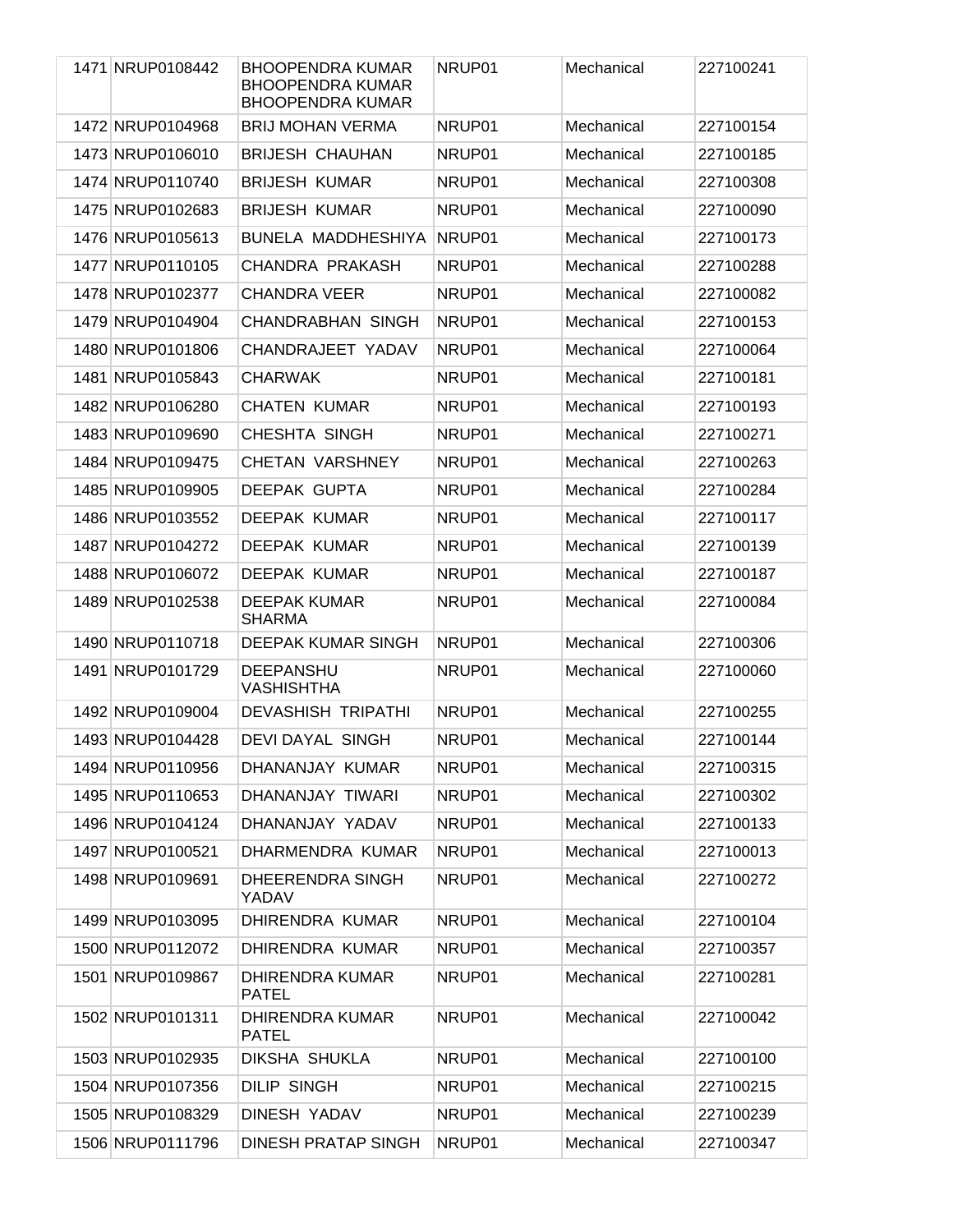| 1507 NRUP0101266 | DURGVIJAY YADAV                        | NRUP01 | Mechanical | 227100039 |
|------------------|----------------------------------------|--------|------------|-----------|
| 1508 NRUP0110258 | <b>FAIZ AHMED</b>                      | NRUP01 | Mechanical | 227100292 |
| 1509 NRUP0106945 | <b>GAURAV KUMAR</b>                    | NRUP01 | Mechanical | 227100206 |
| 1510 NRUP0111815 | <b>GAURAV KUMAR</b>                    | NRUP01 | Mechanical | 227100349 |
| 1511 NRUP0100718 | <b>GAURAV SINGH</b>                    | NRUP01 | Mechanical | 227100021 |
| 1512 NRUP0107285 | <b>GAURAV YADAV</b>                    | NRUP01 | Mechanical | 227100212 |
| 1513 NRUP0110663 | <b>GEETA</b>                           | NRUP01 | Mechanical | 227100303 |
| 1514 NRUP0101878 | <b>GYAN CHANDRA SAROJ</b>              | NRUP01 | Mechanical | 227100067 |
| 1515 NRUP0101050 | <b>GYANENDRA KUMAR</b><br><b>VERMA</b> | NRUP01 | Mechanical | 227100030 |
| 1516 NRUP0104505 | <b>HARISHIV PATEL</b>                  | NRUP01 | Mechanical | 227100145 |
| 1517 NRUP0103832 | HASEEB AHMAD                           | NRUP01 | Mechanical | 227100127 |
| 1518 NRUP0108225 | HIMANSHI YADAV                         | NRUP01 | Mechanical | 227100233 |
| 1519 NRUP0102728 | <b>HIMANSHU PATEL</b>                  | NRUP01 | Mechanical | 227100094 |
| 1520 NRUP0101871 | HIMANSHU TIWARI                        | NRUP01 | Mechanical | 227100066 |
| 1521 NRUP0100427 | <b>HIMANSHU</b><br><b>VISHWAKARMA</b>  | NRUP01 | Mechanical | 227100009 |
| 1522 NRUP0110396 | INDRADEO MAURYA                        | NRUP01 | Mechanical | 227100295 |
| 1523 NRUP0104642 | <b>INDRAJEET KUMAR</b><br><b>VERMA</b> | NRUP01 | Mechanical | 227100147 |
| 1524 NRUP0110731 | <b>INDRAMOHAN GOND</b>                 | NRUP01 | Mechanical | 227100307 |
| 1525 NRUP0109813 | <b>JAI PRAKASH PASAWAN</b>             | NRUP01 | Mechanical | 227100279 |
| 1526 NRUP0105353 | <b>JAY PRAKASH</b>                     | NRUP01 | Mechanical | 227100164 |
| 1527 NRUP0104284 | <b>JAYCHAND KUMAR</b>                  | NRUP01 | Mechanical | 227100140 |
| 1528 NRUP0104883 | <b>JAYPRAKASH GUPTA</b>                | NRUP01 | Mechanical | 227100151 |
| 1529 NRUP0109902 | JAYPRAKASH YADAV                       | NRUP01 | Mechanical | 227100283 |
| 1530 NRUP0111147 | JITENDRA KUMAR<br><b>GUPTA</b>         | NRUP01 | Mechanical | 227100324 |
| 1531 NRUP0105676 | <b>JOGENDRA SINGH</b><br><b>VERMA</b>  | NRUP01 | Mechanical | 227100174 |
| 1532 NRUP0104839 | <b>JUGESH KUMAR</b>                    | NRUP01 | Mechanical | 227100150 |
| 1533 NRUP0105700 | KANHAIYA PRASAD<br><b>GUPTA</b>        | NRUP01 | Mechanical | 227100176 |
| 1534 NRUP0112738 | <b>KARAN JAIN</b>                      | NRUP01 | Mechanical | 227100380 |
| 1535 NRUP0109775 | <b>KAUSHAL PATEL</b>                   | NRUP01 | Mechanical | 227100277 |
| 1536 NRUP0109631 | <b>KAVITA</b>                          | NRUP01 | Mechanical | 227100268 |
| 1537 NRUP0104510 | <b>KAVITA SINGH</b>                    | NRUP01 | Mechanical | 227100146 |
| 1538 NRUP0107569 | <b>KETAN</b>                           | NRUP01 | Mechanical | 227100220 |
| 1539 NRUP0103779 | <b>KM KARISMA DUBEY</b>                | NRUP01 | Mechanical | 227100123 |
| 1540 NRUP0103261 | <b>KM LAKSHMI SINGH</b>                | NRUP01 | Mechanical | 227100105 |
| 1541 NRUP0109284 | <b>KRISHAN KUMAR</b>                   | NRUP01 | Mechanical | 227100260 |
| 1542 NRUP0110847 | <b>KRISHAN KANT SINGH</b>              | NRUP01 | Mechanical | 227100311 |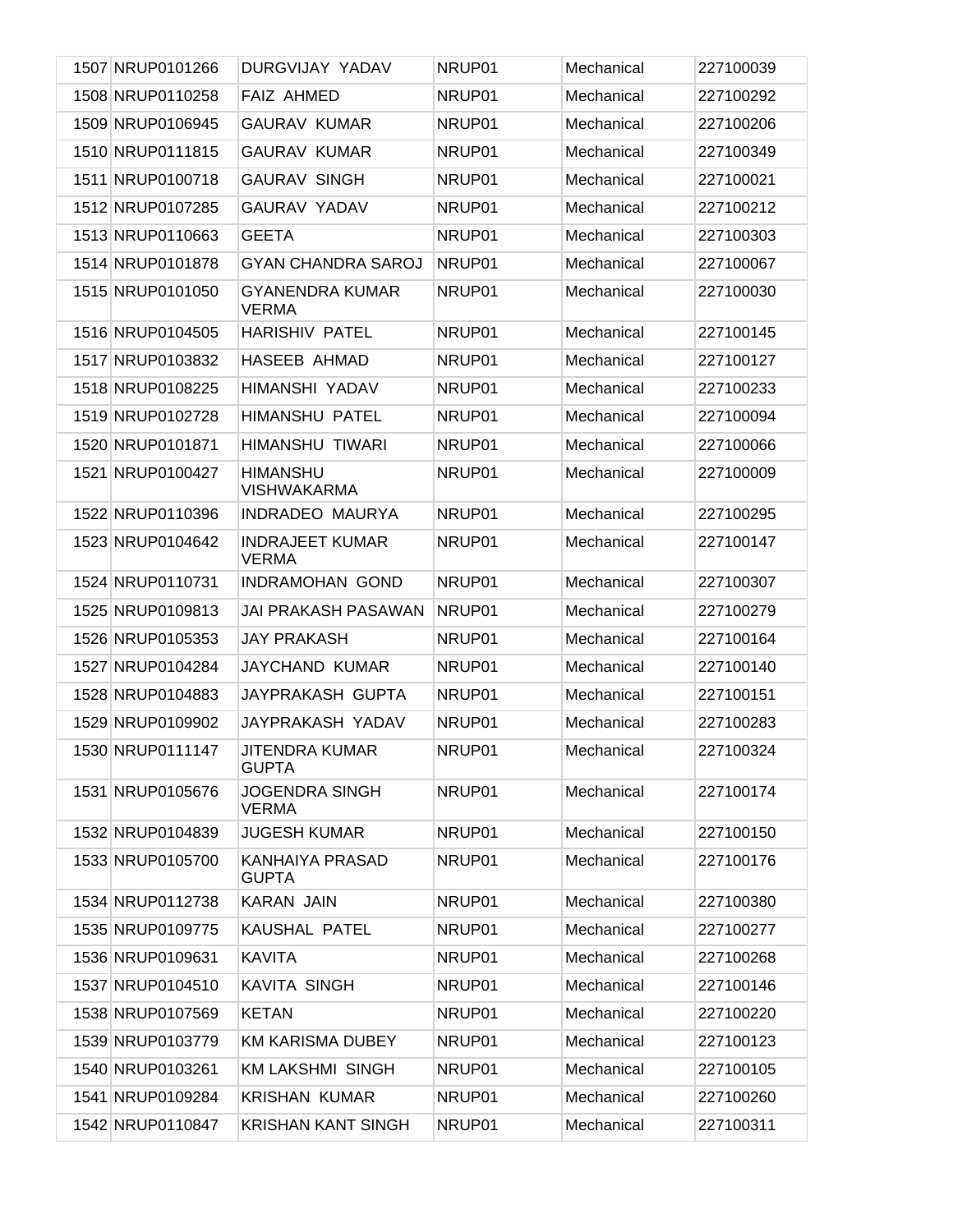| 1543 NRUP0105339 | <b>KRISHANA RAVAT</b><br><b>RAVAT</b>     | NRUP01 | Mechanical | 227100163 |
|------------------|-------------------------------------------|--------|------------|-----------|
| 1544 NRUP0101450 | <b>KRISHNA MOHAN</b>                      | NRUP01 | Mechanical | 227100048 |
| 1545 NRUP0108689 | <b>KRISHNA GOPAL</b><br><b>UPADHAYAYA</b> | NRUP01 | Mechanical | 227100245 |
| 1546 NRUP0103267 | <b>KRISHNA MOHAN</b><br><b>CHAURASIA</b>  | NRUP01 | Mechanical | 227100106 |
| 1547 NRUP0105446 | <b>KUBER SINGH</b>                        | NRUP01 | Mechanical | 227100166 |
| 1548 NRUP0108542 | KULDEEP SRIVASTAV                         | NRUP01 | Mechanical | 227100243 |
| 1549 NRUP0103871 | <b>KUMAR KUMAR</b>                        | NRUP01 | Mechanical | 227100129 |
| 1550 NRUP0108963 | LAL CHANDRA                               | NRUP01 | Mechanical | 227100252 |
| 1551 NRUP0107976 | <b>LALJI SAHNI</b>                        | NRUP01 | Mechanical | 227100227 |
| 1552 NRUP0110998 | LAVAKUSH                                  | NRUP01 | Mechanical | 227100318 |
| 1553 NRUP0101167 | <b>LAWAKUSH KUMAR</b><br><b>SONI</b>      | NRUP01 | Mechanical | 227100034 |
| 1554 NRUP0100606 | LOVE SAXENA                               | NRUP01 | Mechanical | 227100015 |
| 1555 NRUP0110858 | <b>MAHENDRA KUMAR</b><br>YADAV            | NRUP01 | Mechanical | 227100312 |
| 1556 NRUP0107869 | <b>MAHESH KUMAR</b>                       | NRUP01 | Mechanical | 227100225 |
| 1557 NRUP0104341 | <b>MAHESH KUMAR</b>                       | NRUP01 | Mechanical | 227100142 |
| 1558 NRUP0101737 | <b>MAHESH PAL</b>                         | NRUP01 | Mechanical | 227100061 |
| 1559 NRUP0112782 | <b>MANISH ARORA</b>                       | NRUP01 | Mechanical | 227100382 |
| 1560 NRUP0109442 | <b>MANISH VERMA</b>                       | NRUP01 | Mechanical | 227100261 |
| 1561 NRUP0107516 | <b>MANOJ KUMAR</b><br><b>CHAUHAN</b>      | NRUP01 | Mechanical | 227100217 |
| 1562 NRUP0107035 | <b>MANOJ KUMAR GAUTAM</b>                 | NRUP01 | Mechanical | 227100208 |
| 1563 NRUP0109989 | <b>MANOJ KUMAR</b><br><b>PRAJAPATI</b>    | NRUP01 | Mechanical | 227100285 |
| 1564 NRUP0111870 | MARIYA FATMA                              | NRUP01 | Mechanical | 227100351 |
| 1565 NRUP0102714 | <b>MAYANK SHARMA</b>                      | NRUP01 | Mechanical | 227100093 |
| 1566 NRUP0106436 | <b>MD JAKIR</b>                           | NRUP01 | Mechanical | 227100195 |
| 1567 NRUP0109153 | MERAJ AKHTAR                              | NRUP01 | Mechanical | 227100258 |
| 1568 NRUP0100611 | <b>MILIND KUMAR</b>                       | NRUP01 | Mechanical | 227100016 |
| 1569 NRUP0105455 | MITHILESH YADAV                           | NRUP01 | Mechanical | 227100168 |
| 1570 NRUP0101551 | <b>MITHUN GUPTA</b>                       | NRUP01 | Mechanical | 227100053 |
| 1571 NRUP0103359 | <b>MOHAMMAD WASIM</b>                     | NRUP01 | Mechanical | 227100111 |
| 1572 NRUP0109661 | MOHAMMAD ZUBAIR                           | NRUP01 | Mechanical | 227100270 |
| 1573 NRUP0106891 | MOHD ASIF                                 | NRUP01 | Mechanical | 227100205 |
| 1574 NRUP0106023 | <b>MOHD DANISH</b>                        | NRUP01 | Mechanical | 227100186 |
| 1575 NRUP0101588 | MOHD AMIR SIDDIQUI                        | NRUP01 | Mechanical | 227100055 |
| 1576 NRUP0111273 | <b>MOHD FARHAN FARHAN</b>                 | NRUP01 | Mechanical | 227100330 |
| 1577 NRUP0104123 | MOHD IMTIYAZ ANSARI                       | NRUP01 | Mechanical | 227100132 |
| 1578 NRUP0109833 | <b>MOHD KASHIF ANSARI</b>                 | NRUP01 | Mechanical | 227100280 |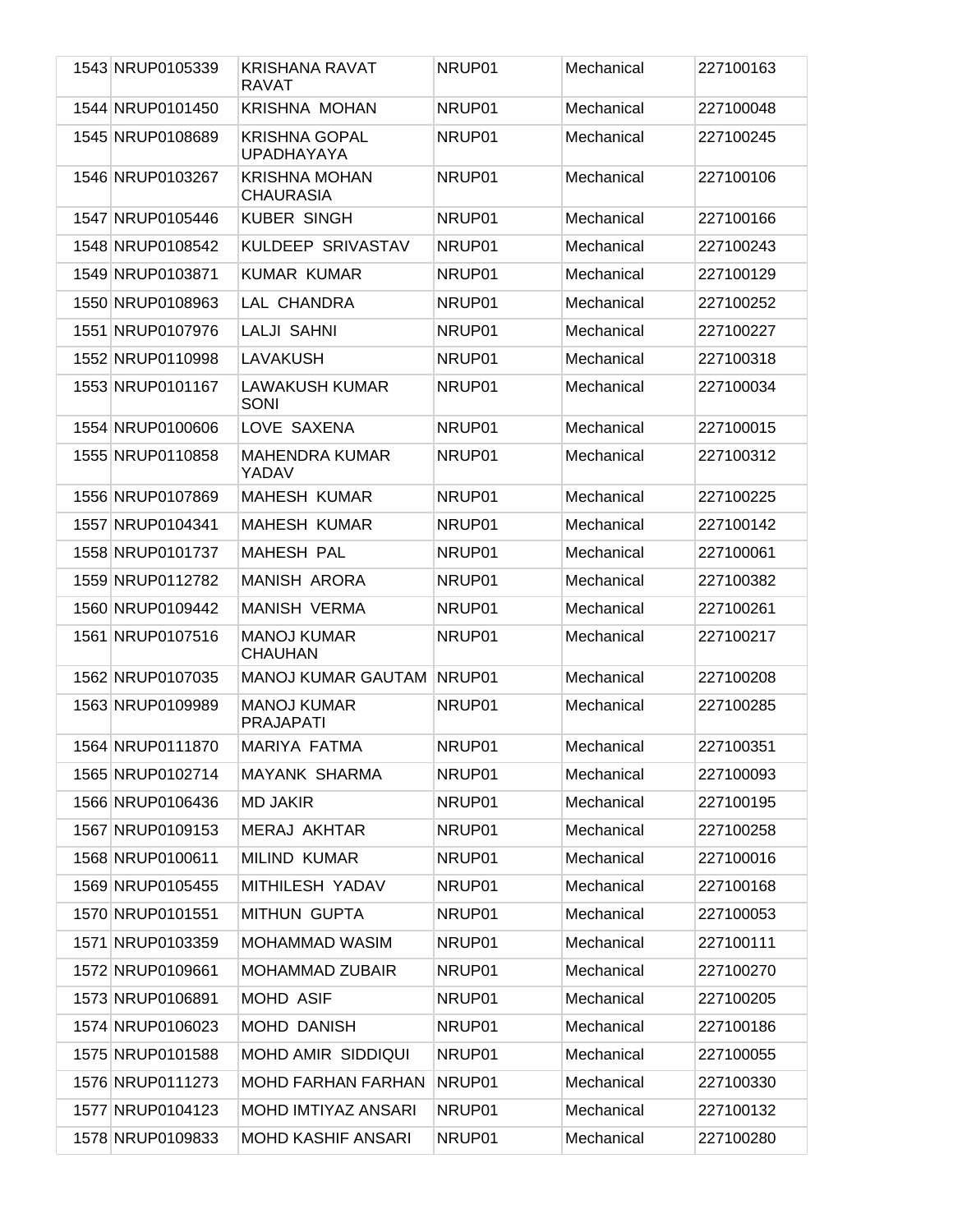| 1579 NRUP0105947 | <b>MOHD KHALID</b>                       | NRUP01 | Mechanical | 227100182 |
|------------------|------------------------------------------|--------|------------|-----------|
| 1580 NRUP0112267 | <b>MOHIT</b>                             | NRUP01 | Mechanical | 227100368 |
| 1581 NRUP0106745 | <b>MOHIT KUMAR</b>                       | NRUP01 | Mechanical | 227100203 |
| 1582 NRUP0110115 | MOHIT RAJ                                | NRUP01 | Mechanical | 227100289 |
| 1583 NRUP0108268 | <b>MONU MISHRA</b>                       | NRUP01 | Mechanical | 227100236 |
| 1584 NRUP0108081 | <b>MUKESH KUMAR</b><br><b>MAURYA</b>     | NRUP01 | Mechanical | 227100228 |
| 1585 NRUP0107328 | <b>NAGENDRA</b><br><b>CHAURASIYA</b>     | NRUP01 | Mechanical | 227100213 |
| 1586 NRUP0102591 | NAGESHWARI PATEL                         | NRUP01 | Mechanical | 227100085 |
| 1587 NRUP0107497 | NARENDRA CHAUHAN                         | NRUP01 | Mechanical | 227100216 |
| 1588 NRUP0102363 | <b>NAROTTAM KUMAR</b><br><b>KUMAR</b>    | NRUP01 | Mechanical | 227100079 |
| 1589 NRUP0103420 | NAVEEN KUMAR                             | NRUP01 | Mechanical | 227100112 |
| 1590 NRUP0108772 | <b>NAVEEN SINGH</b>                      | NRUP01 | Mechanical | 227100247 |
| 1591 NRUP0111711 | NAVNISH KUMAR SINGH                      | NRUP01 | Mechanical | 227100344 |
| 1592 NRUP0111376 | NEERAJ KUMAR                             | NRUP01 | Mechanical | 227100332 |
| 1593 NRUP0112566 | <b>NEETESH KUMAR</b><br><b>CHAUDHARY</b> | NRUP01 | Mechanical | 227100373 |
| 1594 NRUP0104427 | <b>NEHA PANDEY</b>                       | NRUP01 | Mechanical | 227100143 |
| 1595 NRUP0107817 | NEHA SHARMA                              | NRUP01 | Mechanical | 227100223 |
| 1596 NRUP0100292 | <b>NEHA SINGH</b>                        | NRUP01 | Mechanical | 227100005 |
| 1597 NRUP0102668 | NIDHI PATHAK                             | NRUP01 | Mechanical | 227100088 |
| 1598 NRUP0111768 | NIKHIL KUMAR                             | NRUP01 | Mechanical | 227100346 |
| 1599 NRUP0105213 | NIKHIL YADAV                             | NRUP01 | Mechanical | 227100161 |
| 1600 NRUP0110618 | NIRAJ KUMAR                              | NRUP01 | Mechanical | 227100300 |
| 1601 NRUP0107550 | NIRAJ MAURYA                             | NRUP01 | Mechanical | 227100219 |
| 1602 NRUP0106681 | NIRAJ KUMAR KUMAR                        | NRUP01 | Mechanical | 227100200 |
| 1603 NRUP0102601 | NIRLESH KUMAR                            | NRUP01 | Mechanical | 227100087 |
| 1604 NRUP0101144 | NITIN KUMAR PUNIA                        | NRUP01 | Mechanical | 227100033 |
| 1605 NRUP0105367 | OM SHANKAR                               | NRUP01 | Mechanical | 227100165 |
| 1606 NRUP0112044 | PALENDRA SINGH                           | NRUP01 | Mechanical | 227100354 |
| 1607 NRUP0103302 | PANKAJ CHAUDHARY                         | NRUP01 | Mechanical | 227100107 |
| 1608 NRUP0109994 | PANKAJ YADAV                             | NRUP01 | Mechanical | 227100286 |
| 1609 NRUP0102504 | POOJA GUPTA                              | NRUP01 | Mechanical | 227100083 |
| 1610 NRUP0110379 | POOJA MAURYA                             | NRUP01 | Mechanical | 227100294 |
| 1611 NRUP0100532 | PRABHAT CHAUHAN                          | NRUP01 | Mechanical | 227100014 |
| 1612 NRUP0111353 | PRABHAT KUMAR SONU                       | NRUP01 | Mechanical | 227100331 |
| 1613 NRUP0112219 | PRADEEP KUMAR                            | NRUP01 | Mechanical | 227100365 |
| 1614 NRUP0107123 | PRADEEP MAURYA                           | NRUP01 | Mechanical | 227100211 |
| 1615 NRUP0108947 | <b>PRADEEP KUMAR PATEL NRUP01</b>        |        | Mechanical | 227100251 |
| 1616 NRUP0111681 | PRADUM YADAV                             | NRUP01 | Mechanical | 227100343 |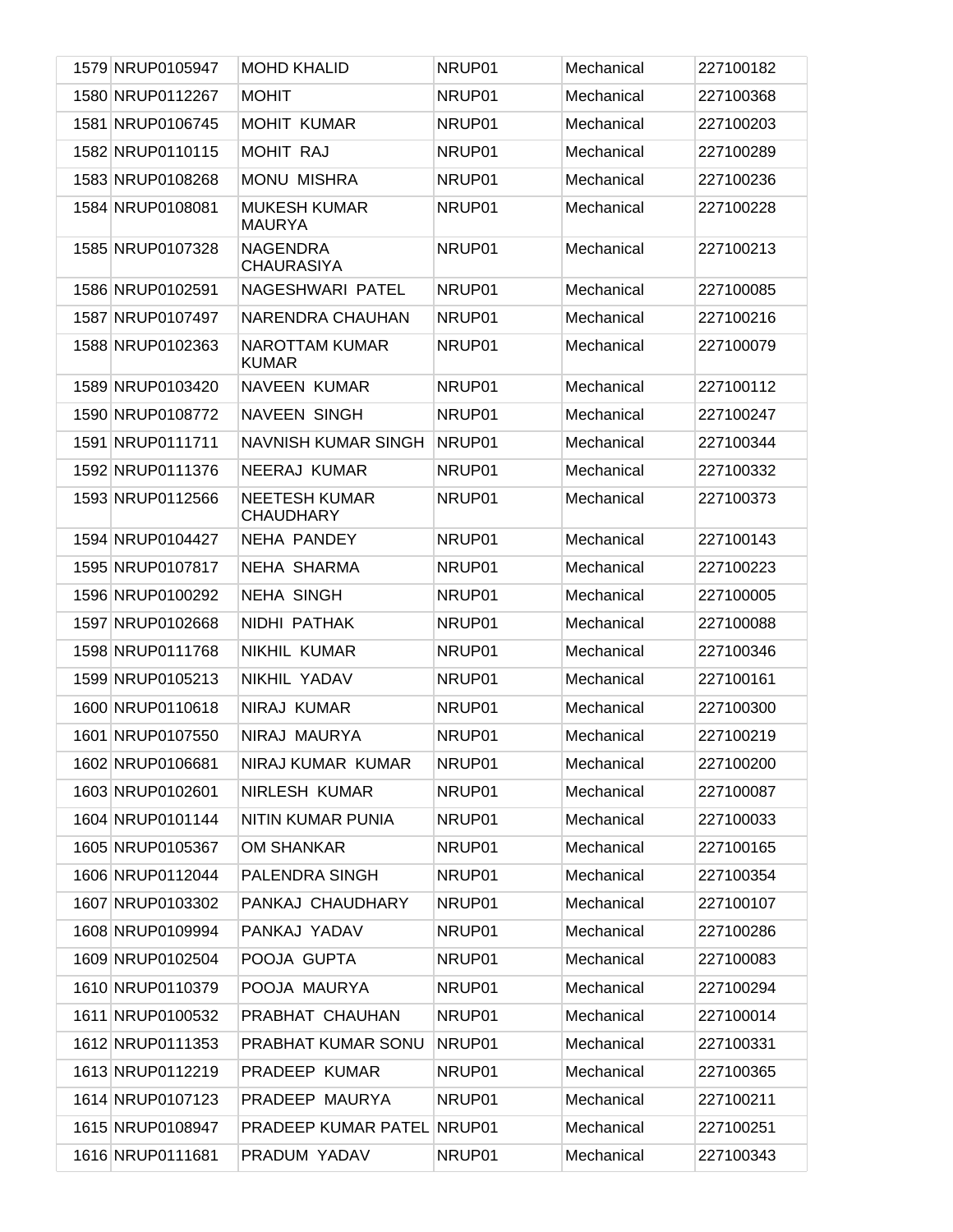| 1617 NRUP0110978 | PRAGYA PANDEY                             | NRUP01 | Mechanical | 227100317 |
|------------------|-------------------------------------------|--------|------------|-----------|
| 1618 NRUP0100434 | PRAMOD MAURY                              | NRUP01 | Mechanical | 227100010 |
| 1619 NRUP0101362 | <b>PRAMOD KUMAR</b>                       | NRUP01 | Mechanical | 227100045 |
| 1620 NRUP0105602 | <b>PRAMOD KUMAR</b>                       | NRUP01 | Mechanical | 227100172 |
| 1621 NRUP0105166 | PRANSHU KUMAR<br><b>KASHYAP</b>           | NRUP01 | Mechanical | 227100160 |
| 1622 NRUP0108993 | PRASHANT KUMAR<br><b>PARASHAR</b>         | NRUP01 | Mechanical | 227100253 |
| 1623 NRUP0100084 | PRATAP YADAV                              | NRUP01 | Mechanical | 227100002 |
| 1624 NRUP0111722 | PRATEEK SHARMA                            | NRUP01 | Mechanical | 227100345 |
| 1625 NRUP0106674 | PRATIMA YADAV                             | NRUP01 | Mechanical | 227100199 |
| 1626 NRUP0111272 | <b>PRAVEEN KASHYP</b>                     | NRUP01 | Mechanical | 227100329 |
| 1627 NRUP0110845 | <b>PRAVESH KUMAR SINGH NRUP01</b>         |        | Mechanical | 227100310 |
| 1628 NRUP0110687 | <b>PRITI</b>                              | NRUP01 | Mechanical | 227100304 |
| 1629 NRUP0111621 | PRIYA MISHRA                              | NRUP01 | Mechanical | 227100340 |
| 1630 NRUP0103452 | PRIYANSHU VERMA                           | NRUP01 | Mechanical | 227100114 |
| 1631 NRUP0109510 | PUNEET KUMAR VERMA                        | NRUP01 | Mechanical | 227100264 |
| 1632 NRUP0111468 | RAHUL KUMAR                               | NRUP01 | Mechanical | 227100336 |
| 1633 NRUP0111016 | RAHUL KUMAR                               | NRUP01 | Mechanical | 227100319 |
| 1634 NRUP0101763 | RAHUL YADAV                               | NRUP01 | Mechanical | 227100063 |
| 1635 NRUP0103685 | <b>RAHUL KUMAR</b>                        | NRUP01 | Mechanical | 227100119 |
| 1636 NRUP0107802 | RAHUL KUMAR GAUTAM                        | NRUP01 | Mechanical | 227100222 |
| 1637 NRUP0105580 | RAJ KAPOOR YADAV                          | NRUP01 | Mechanical | 227100171 |
| 1638 NRUP0101127 | RAJEEV KUMAR YADAV                        | NRUP01 | Mechanical | 227100032 |
| 1639 NRUP0107593 | RAJENDRA KUMAR                            | NRUP01 | Mechanical | 227100221 |
| 1640 NRUP0101187 | RAJESH KUMAR                              | NRUP01 | Mechanical | 227100036 |
| 1641 NRUP0109874 | RAKESH YADAV                              | NRUP01 | Mechanical | 227100282 |
| 1642 NRUP0106958 | RAKESH KUMAR YADAV                        | NRUP01 | Mechanical | 227100207 |
| 1643 NRUP0101901 | RAM MANOHAR                               | NRUP01 | Mechanical | 227100068 |
| 1644 NRUP0103483 | RAM JEET                                  | NRUP01 | Mechanical | 227100115 |
| 1645 NRUP0112018 | RAMA YADAV                                | NRUP01 | Mechanical | 227100353 |
| 1646 NRUP0107881 | <b>RAMESH KUMAR</b><br><b>VISHVAKARMA</b> | NRUP01 | Mechanical | 227100226 |
| 1647 NRUP0103814 | RAMJI MAURYA                              | NRUP01 | Mechanical | 227100126 |
| 1648 NRUP0102694 | RAMSUNDAR GUPTA                           | NRUP01 | Mechanical | 227100091 |
| 1649 NRUP0103845 | RANJAN SINGH YADAV                        | NRUP01 | Mechanical | 227100128 |
| 1650 NRUP0105020 | RANJEET SINGH                             | NRUP01 | Mechanical | 227100155 |
| 1651 NRUP0103891 | RAVI PRATAP                               | NRUP01 | Mechanical | 227100130 |
| 1652 NRUP0108886 | RAVI VERMA                                | NRUP01 | Mechanical | 227100248 |
| 1653 NRUP0112189 | RAVI KUMAR VERMA                          | NRUP01 | Mechanical | 227100362 |
| 1654 NRUP0103806 | RAVI PASAWAN                              | NRUP01 | Mechanical | 227100125 |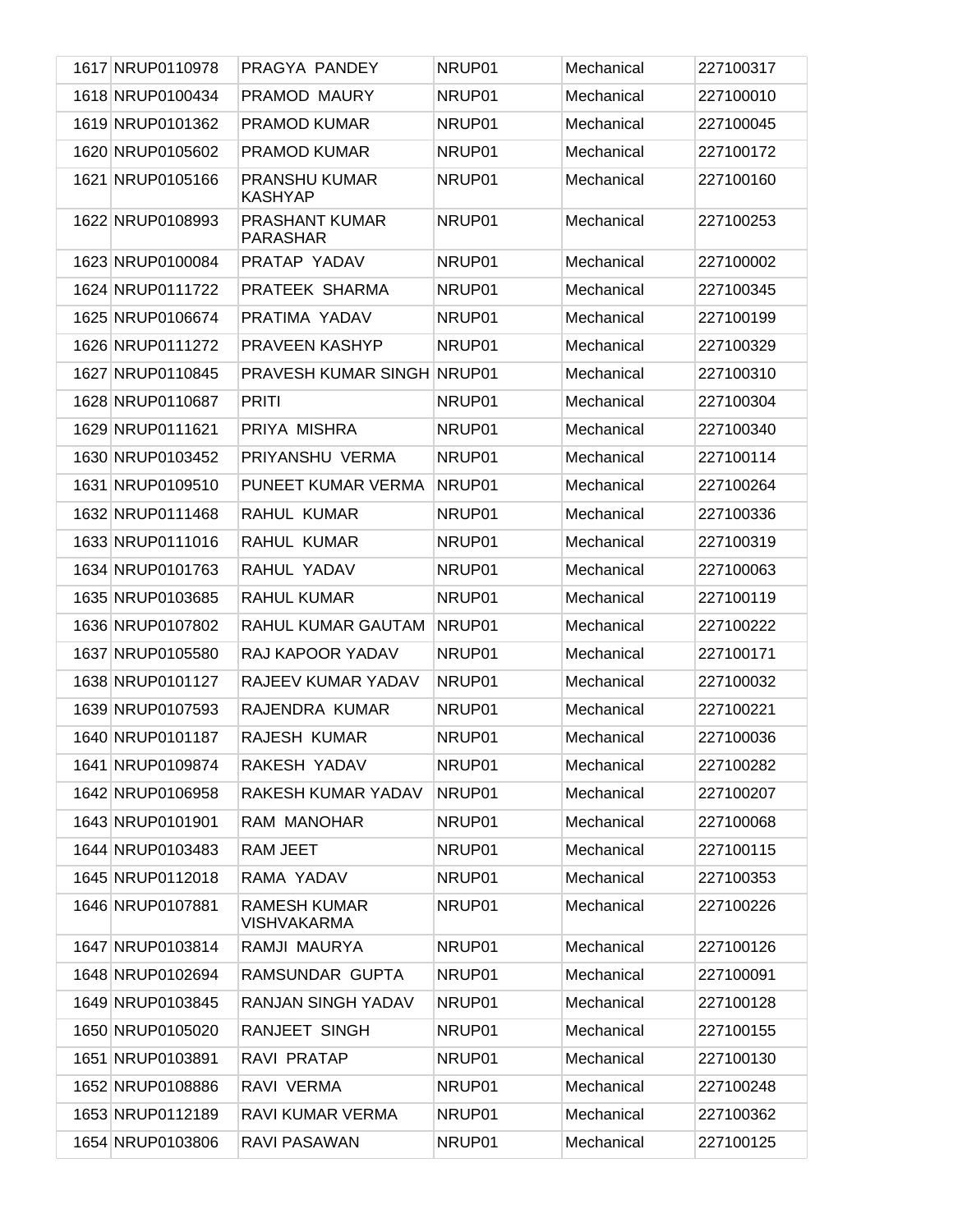| 1655 NRUP0104725 | <b>RESHMA PARWEEN</b>                     | NRUP01 | Mechanical | 227100148 |
|------------------|-------------------------------------------|--------|------------|-----------|
| 1656 NRUP0107528 | <b>RITIK KUMAR SINGH</b>                  | NRUP01 | Mechanical | 227100218 |
| 1657 NRUP0103497 | ROHAN SAXENA                              | NRUP01 | Mechanical | 227100116 |
| 1658 NRUP0100686 | <b>ROHIT</b>                              | NRUP01 | Mechanical | 227100020 |
| 1659 NRUP0105982 | <b>ROHIT</b>                              | NRUP01 | Mechanical | 227100184 |
| 1660 NRUP0110306 | ROHIT RAJ                                 | NRUP01 | Mechanical | 227100293 |
| 1661 NRUP0100071 | ROHIT SHARMA                              | NRUP01 | Mechanical | 227100001 |
| 1662 NRUP0106404 | <b>ROHIT SINGH</b>                        | NRUP01 | Mechanical | 227100194 |
| 1663 NRUP0111537 | SABHAJEET SAROJ                           | NRUP01 | Mechanical | 227100339 |
| 1664 NRUP0102202 | SACHIN MISHRA                             | NRUP01 | Mechanical | 227100076 |
| 1665 NRUP0110697 | <b>SACHIN SAINI</b>                       | NRUP01 | Mechanical | 227100305 |
| 1666 NRUP0102114 | SACHIN SRIVASTAVA                         | NRUP01 | Mechanical | 227100072 |
| 1667 NRUP0101751 | SADHANA YADAV                             | NRUP01 | Mechanical | 227100062 |
| 1668 NRUP0104138 | <b>SAGAR PATEL</b>                        | NRUP01 | Mechanical | 227100135 |
| 1669 NRUP0110965 | SAKSHI KASERA                             | NRUP01 | Mechanical | 227100316 |
| 1670 NRUP0102742 | <b>SAMEER SAURABH</b>                     | NRUP01 | Mechanical | 227100096 |
| 1671 NRUP0111515 | SANDEEP CHAUHAN                           | NRUP01 | Mechanical | 227100337 |
| 1672 NRUP0101829 | SANDEEP KUMAR                             | NRUP01 | Mechanical | 227100065 |
| 1673 NRUP0112754 | SANDEEP YADAV                             | NRUP01 | Mechanical | 227100381 |
| 1674 NRUP0112592 | <b>SANDEEP KUMAR</b><br><b>CHAURASIYA</b> | NRUP01 | Mechanical | 227100374 |
| 1675 NRUP0102104 | <b>SANDEEP KUMAR</b><br><b>MISHRA</b>     | NRUP01 | Mechanical | 227100071 |
| 1676 NRUP0110434 | SANJAY KANT                               | NRUP01 | Mechanical | 227100296 |
| 1677 NRUP0103725 | SANJAY KUMAR                              | NRUP01 | Mechanical | 227100121 |
| 1678 NRUP0111247 | SANJAY SAROJ                              | NRUP01 | Mechanical | 227100328 |
| 1679 NRUP0112427 | <b>SANJAY KUMAR</b><br><b>CHAURASIYA</b>  | NRUP01 | Mechanical | 227100370 |
| 1680 NRUP0106180 | <b>SANTOS KUMAR</b><br><b>MAURYA</b>      | NRUP01 | Mechanical | 227100190 |
| 1681 NRUP0108707 | <b>SARVESH KUMAR</b><br><b>VERMA</b>      | NRUP01 | Mechanical | 227100246 |
| 1682 NRUP0112160 | <b>SATISH KUMAR</b>                       | NRUP01 | Mechanical | 227100361 |
| 1683 NRUP0112201 | <b>SATISH KUMAR</b>                       | NRUP01 | Mechanical | 227100363 |
| 1684 NRUP0100282 | <b>SATISH KUMAR</b>                       | NRUP01 | Mechanical | 227100004 |
| 1685 NRUP0106264 | SATT SUKRIT DAYAL<br><b>GIRI</b>          | NRUP01 | Mechanical | 227100192 |
| 1686 NRUP0111828 | SATYA PRAKASH<br><b>MISHRA</b>            | NRUP01 | Mechanical | 227100350 |
| 1687 NRUP0107051 | SATYAM KUMAR MISHRA NRUP01                |        | Mechanical | 227100209 |
| 1688 NRUP0100520 | SATYENDRA SINGH                           | NRUP01 | Mechanical | 227100012 |
| 1689 NRUP0100516 | SATYENDRA KUMAR<br><b>SHARMA</b>          | NRUP01 | Mechanical | 227100011 |
| 1690 NRUP0101332 | SAUMYA KATIYAR                            | NRUP01 | Mechanical | 227100044 |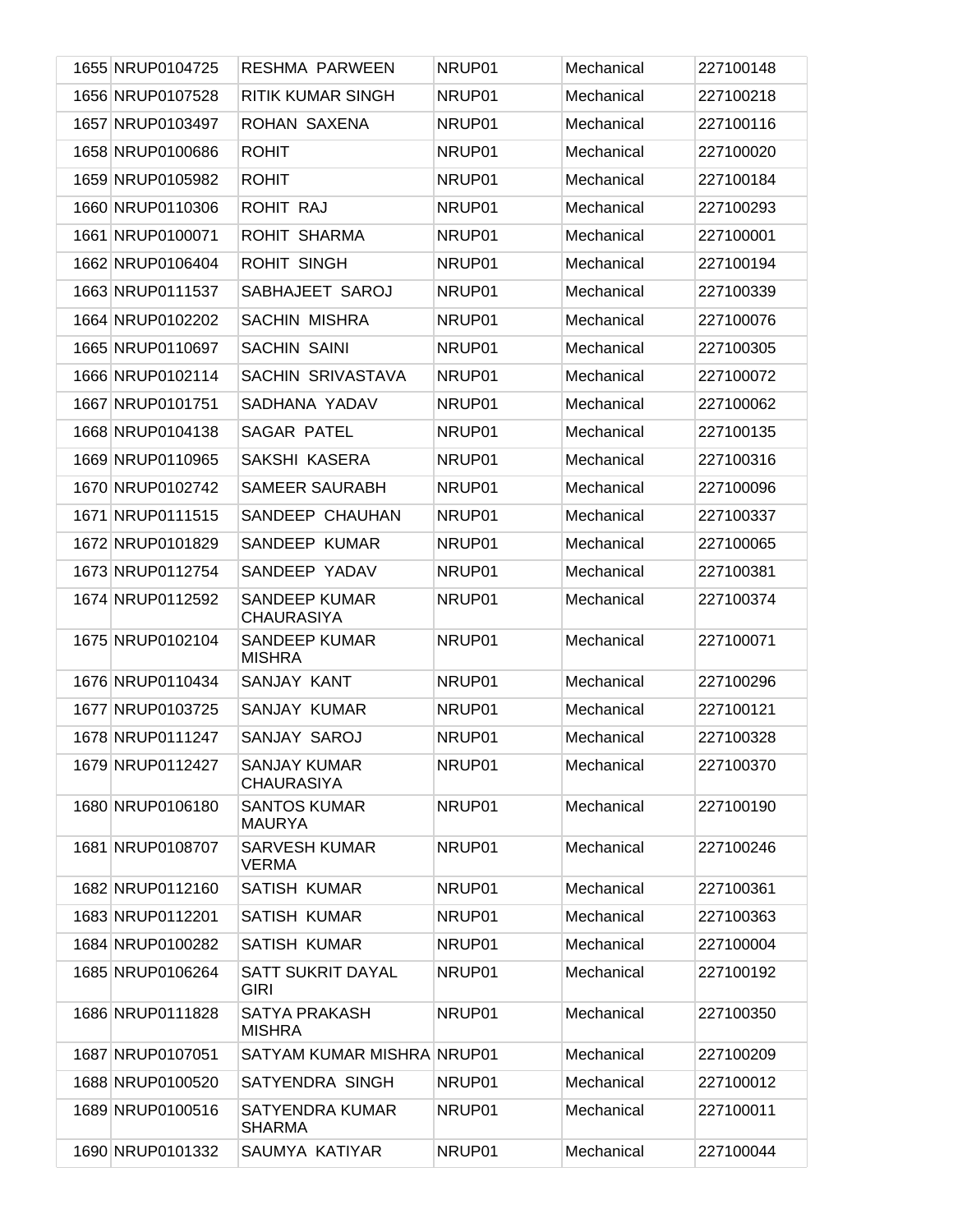| 1691 NRUP0112099 | <b>SAURABH KUMAR</b>                      | NRUP01 | Mechanical | 227100358 |
|------------------|-------------------------------------------|--------|------------|-----------|
| 1692 NRUP0101306 | SAURABH PAL                               | NRUP01 | Mechanical | 227100041 |
| 1693 NRUP0112061 | SAURABH KUMAR SAHU                        | NRUP01 | Mechanical | 227100356 |
| 1694 NRUP0111658 | SAVITA MAURYA                             | NRUP01 | Mechanical | 227100342 |
| 1695 NRUP0101567 | SHAHNAWAZ ANSARI                          | NRUP01 | Mechanical | 227100054 |
| 1696 NRUP0111440 | <b>SHAILESH KUMAR</b><br><b>PRAJAPATI</b> | NRUP01 | Mechanical | 227100335 |
| 1697 NRUP0111137 | SHAKTI KUMAR                              | NRUP01 | Mechanical | 227100323 |
| 1698 NRUP0105568 | <b>SHANI KUMAR</b>                        | NRUP01 | Mechanical | 227100170 |
| 1699 NRUP0107821 | SHARAD UPADHYAY                           | NRUP01 | Mechanical | 227100224 |
| 1700 NRUP0102680 | SHARDANAND SAHANI                         | NRUP01 | Mechanical | 227100089 |
| 1701 NRUP0110649 | <b>SHASHI PRATAP SINGH</b>                | NRUP01 | Mechanical | 227100301 |
| 1702 NRUP0108930 | SHITAL SHAHANI                            | NRUP01 | Mechanical | 227100250 |
| 1703 NRUP0102194 | <b>SHIV MOORAT</b>                        | NRUP01 | Mechanical | 227100075 |
| 1704 NRUP0102239 | <b>SHIV MURAT SAROJ</b>                   | NRUP01 | Mechanical | 227100078 |
| 1705 NRUP0101490 | <b>SHIVAM</b>                             | NRUP01 | Mechanical | 227100049 |
| 1706 NRUP0100747 | SHIVAM GUPTA                              | NRUP01 | Mechanical | 227100022 |
| 1707 NRUP0111920 | <b>SHIVAM KHATTER</b>                     | NRUP01 | Mechanical | 227100352 |
| 1708 NRUP0101029 | <b>SHIVAM KUMAR</b>                       | NRUP01 | Mechanical | 227100029 |
| 1709 NRUP0103319 | SHIVAM PAL                                | NRUP01 | Mechanical | 227100109 |
| 1710 NRUP0108508 | SHIVAM PRAJAPATI                          | NRUP01 | Mechanical | 227100242 |
| 1711 NRUP0100421 | SHIVAM PRAKASH                            | NRUP01 | Mechanical | 227100008 |
| 1712 NRUP0101172 | SHIVAM VERMA                              | NRUP01 | Mechanical | 227100035 |
| 1713 NRUP0110892 | <b>SHIVAM TRIPATHI</b>                    | NRUP01 | Mechanical | 227100313 |
| 1714 NRUP0102903 | SHRI KRISHNA                              | NRUP01 | Mechanical | 227100099 |
| 1715 NRUP0103310 | SHUBHAM MOURYA                            | NRUP01 | Mechanical | 227100108 |
| 1716 NRUP0102148 | <b>SHUBHAM PANDAY</b>                     | NRUP01 | Mechanical | 227100073 |
| 1717 NRUP0105148 | SHUBHAM PANDEY                            | NRUP01 | Mechanical | 227100159 |
| 1718 NRUP0109699 | SHUBHAM SHARMA                            | NRUP01 | Mechanical | 227100273 |
| 1719 NRUP0108131 | <b>SHYAM SUNDAR</b>                       | NRUP01 | Mechanical | 227100230 |
| 1720 NRUP0100813 | SIDDHARTHA SAINI                          | NRUP01 | Mechanical | 227100025 |
| 1721 NRUP0108905 | SIDDHARTHA SHUKLA                         | NRUP01 | Mechanical | 227100249 |
| 1722 NRUP0103334 | <b>SIKANDAR LAL</b><br>KANNAUJIYA         | NRUP01 | Mechanical | 227100110 |
| 1723 NRUP0102595 | <b>SINTU KUMAR GOND</b>                   | NRUP01 | Mechanical | 227100086 |
| 1724 NRUP0105739 | SOURAV SINGH                              | NRUP01 | Mechanical | 227100177 |
| 1725 NRUP0102865 | SUDHANSHU BOUDH                           | NRUP01 | Mechanical | 227100098 |
| 1726 NRUP0105453 | SUDHEER KUMAR                             | NRUP01 | Mechanical | 227100167 |
| 1727 NRUP0109538 | <b>SUJIT SINGH</b>                        | NRUP01 | Mechanical | 227100267 |
| 1728 NRUP0103062 | <b>SUMIT PATEL</b>                        | NRUP01 | Mechanical | 227100103 |
| 1729 NRUP0105099 | <b>SUMIT KUMAR GUPTA</b>                  | NRUP01 | Mechanical | 227100157 |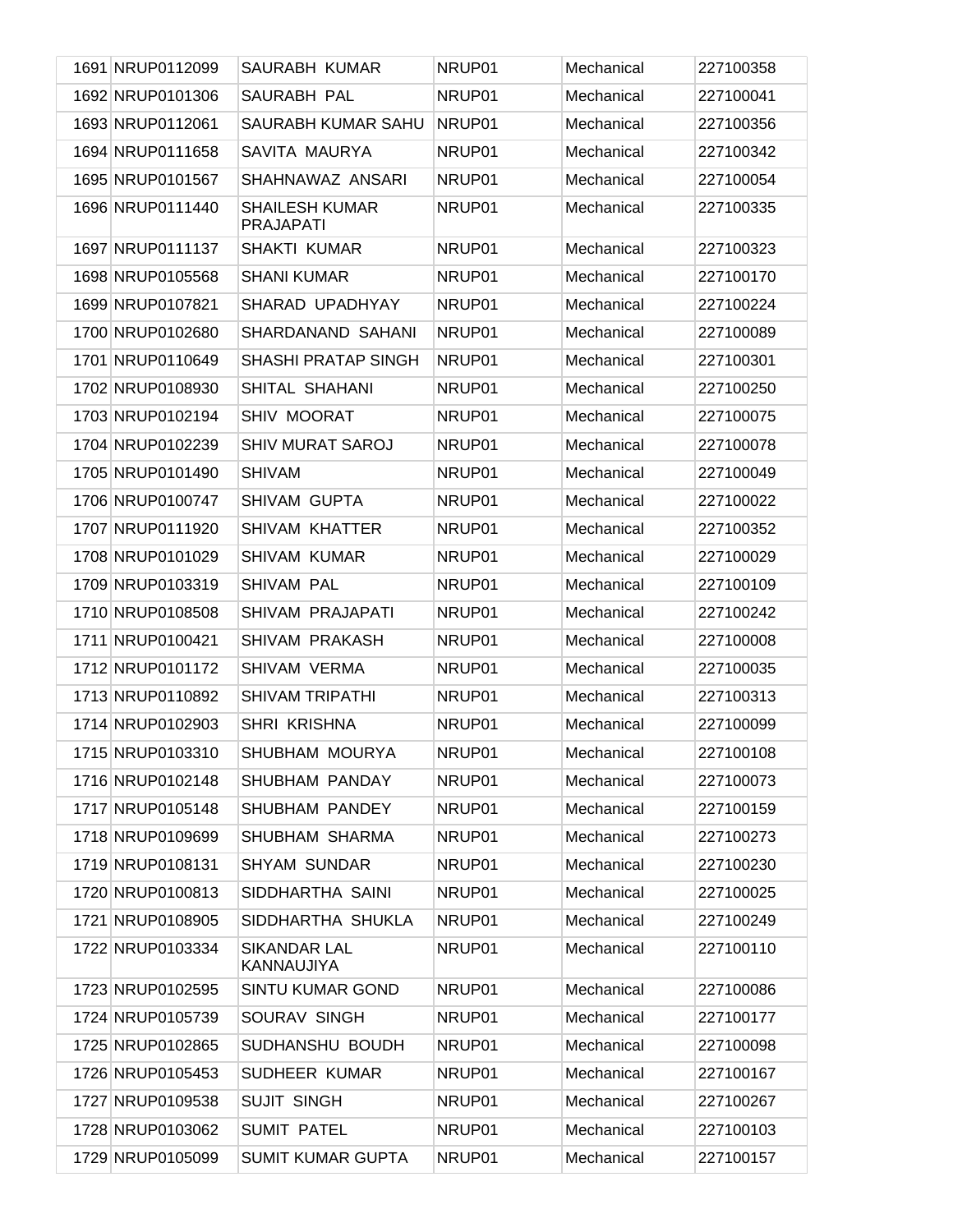| 1730 NRUP0108217 | <b>SUNIL KUMAR</b>                       | NRUP01 | Mechanical | 227100232 |
|------------------|------------------------------------------|--------|------------|-----------|
| 1731 NRUP0103730 | <b>SUNIL KUMAR MAURYA</b>                | NRUP01 | Mechanical | 227100122 |
| 1732 NRUP0112668 | SURAJ KANNAUJIYA                         | NRUP01 | Mechanical | 227100377 |
| 1733 NRUP0112613 | <b>SURAJ KUMAR</b>                       | NRUP01 | Mechanical | 227100375 |
| 1734 NRUP0106849 | SURENDRA JEET                            | NRUP01 | Mechanical | 227100204 |
| 1735 NRUP0112238 | <b>SURJEET KUMAR</b><br><b>CHAUDHARI</b> | NRUP01 | Mechanical | 227100367 |
| 1736 NRUP0101507 | <b>TARUN KUMAR</b>                       | NRUP01 | Mechanical | 227100051 |
| 1737 NRUP0105765 | <b>TEJASWA SONI</b>                      | NRUP01 | Mechanical | 227100178 |
| 1738 NRUP0104891 | <b>UMA KANT VERMA</b>                    | NRUP01 | Mechanical | 227100152 |
| 1739 NRUP0111125 | UPENDRA KUSHWAHA                         | NRUP01 | Mechanical | 227100322 |
| 1740 NRUP0109106 | <b>VED PRAKASH PANDEY</b>                | NRUP01 | Mechanical | 227100257 |
| 1741 NRUP0101422 | <b>VIDYANAND TRIPATHI</b>                | NRUP01 | Mechanical | 227100046 |
| 1742 NRUP0100316 | <b>VIJAY KUMAR</b>                       | NRUP01 | Mechanical | 227100006 |
| 1743 NRUP0109642 | <b>VIJAY KUMAR MAURYA</b>                | NRUP01 | Mechanical | 227100269 |
| 1744 NRUP0106695 | <b>VIKAS VISHWAKARMA</b>                 | NRUP01 | Mechanical | 227100201 |
| 1745 NRUP0103794 | <b>VIKAS BHAI PATEL</b>                  | NRUP01 | Mechanical | 227100124 |
| 1746 NRUP0106141 | <b>VIKAS PANDEY</b>                      | NRUP01 | Mechanical | 227100189 |
| 1747 NRUP0105794 | <b>VIKASH KUMAR</b>                      | NRUP01 | Mechanical | 227100180 |
| 1748 NRUP0109181 | <b>VIKRANT SHARMA</b>                    | NRUP01 | Mechanical | 227100259 |
| 1749 NRUP0109750 | <b>VIMALESH KUMAR</b><br><b>PATEL</b>    | NRUP01 | Mechanical | 227100275 |
| 1750 NRUP0100832 | <b>VINAY PRAKASH</b>                     | NRUP01 | Mechanical | 227100027 |
| 1751 NRUP0100779 | <b>VINAY SHARMA</b>                      | NRUP01 | Mechanical | 227100024 |
| 1752 NRUP0108362 | <b>VINAY KUMAR PAL</b>                   | NRUP01 | Mechanical | 227100240 |
| 1753 NRUP0102236 | <b>VINEET CHAURASIA</b>                  | NRUP01 | Mechanical | 227100077 |
| 1754 NRUP0101533 | <b>VINOD KUMAR</b>                       | NRUP01 | Mechanical | 227100052 |
| 1755 NRUP0100749 | <b>VIPIN KUMAR</b>                       | NRUP01 | Mechanical | 227100023 |
| 1756 NRUP0101902 | <b>VIPIN KUMAR YADAV</b>                 | NRUP01 | Mechanical | 227100069 |
| 1757 NRUP0109458 | VIRENDRA KUSHWAHA                        | NRUP01 | Mechanical | 227100262 |
| 1758 NRUP0107058 | <b>VIVEK KUMAR</b>                       | NRUP01 | Mechanical | 227100210 |
| 1759 NRUP0107347 | <b>VIVEK KUMAR</b>                       | NRUP01 | Mechanical | 227100214 |
| 1760 NRUP0109796 | <b>WAJAHAT ALI</b>                       | NRUP01 | Mechanical | 227100278 |
| 1761 NRUP0105293 | YOGENDER YADAV                           | NRUP01 | Mechanical | 227100162 |
| 1762 NRUP0102938 | YOGESH KUMAR                             | NRUP01 | Mechanical | 227100101 |
| 1763 NRUP0104808 | YOGESH KUMAR                             | NRUP01 | Mechanical | 227100149 |
| 1764 NRUP0100614 | YOGESH SHARMA                            | NRUP01 | Mechanical | 227100017 |
| 1765 NRUP0112102 | ZAMEER FATIMA                            | NRUP01 | Mechanical | 227100359 |
| 1766 NRUP0102734 | ZAWED ZAFAR                              | NRUP01 | Mechanical | 227100095 |
| 1767 NRUP0207738 | ABDUL AHAD                               | NRUP02 | Electrical | 227200197 |
| 1768 NRUP0205848 | <b>ABHAY KUMAR</b>                       | NRUP02 | Electrical | 227200158 |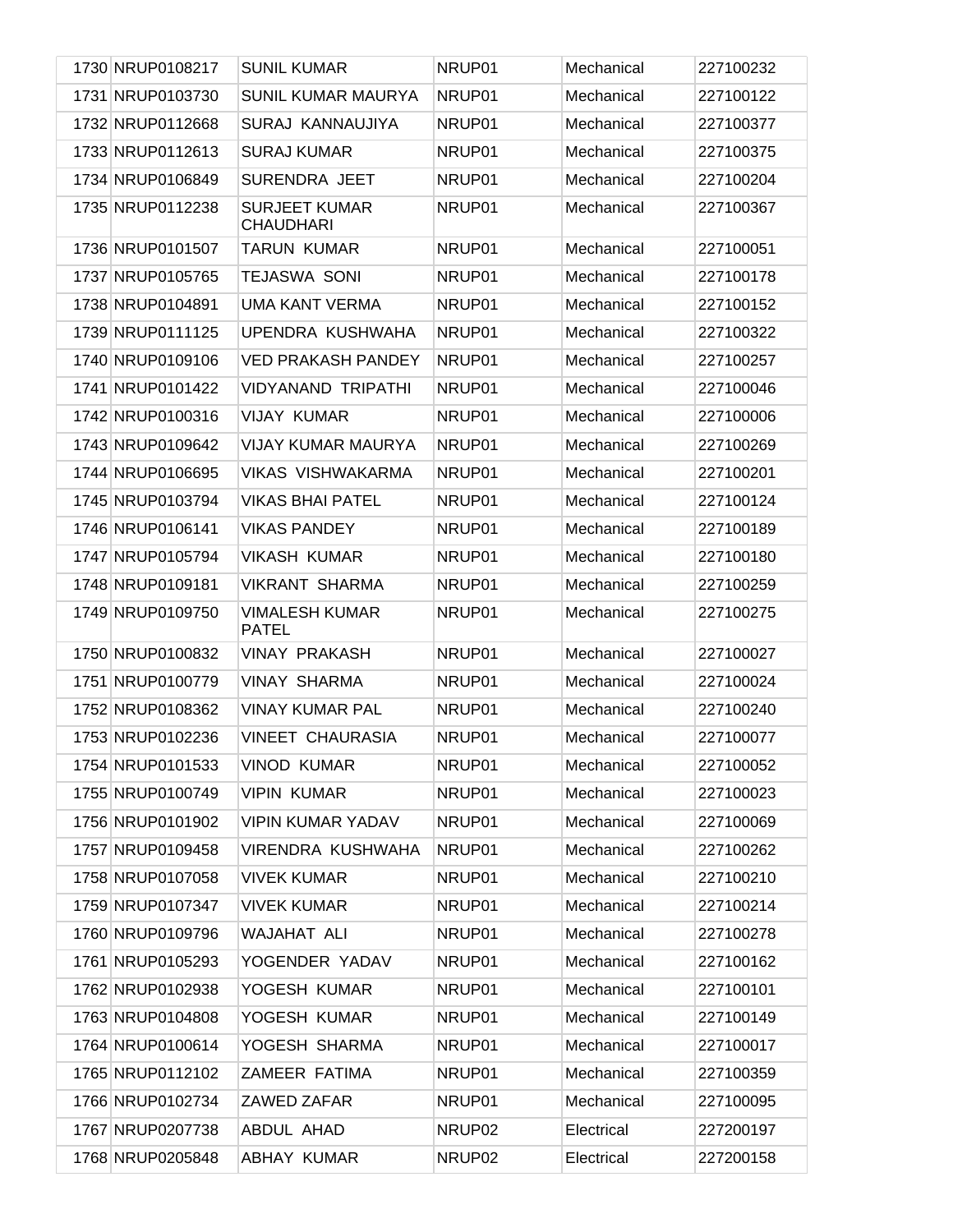| 1769 NRUP0200465 | ABHAY MISHRA                            | NRUP <sub>02</sub> | Electrical | 227200009 |
|------------------|-----------------------------------------|--------------------|------------|-----------|
| 1770 NRUP0202226 | ABHAY KUMAR MAURYA                      | NRUP <sub>02</sub> | Electrical | 227200063 |
| 1771 NRUP0208059 | ABHISHEK AHIRWAR                        | NRUP02             | Electrical | 227200209 |
| 1772 NRUP0205129 | ABHISHEK BABU                           | NRUP02             | Electrical | 227200143 |
| 1773 NRUP0208221 | ABHISHEK GUPTA                          | NRUP02             | Electrical | 227200213 |
| 1774 NRUP0206519 | ABHISHEK KUSHWAHA                       | NRUP <sub>02</sub> | Electrical | 227200169 |
| 1775 NRUP0202026 | <b>ABHISHEK RAJPUT</b>                  | NRUP <sub>02</sub> | Electrical | 227200059 |
| 1776 NRUP0203399 | ABHISHEK SRIVASTAVA                     | NRUP <sub>02</sub> | Electrical | 227200092 |
| 1777 NRUP0203783 | ABHISHEK SRIVASTAVA                     | NRUP <sub>02</sub> | Electrical | 227200104 |
| 1778 NRUP0207442 | <b>ABHISHEK KUMAR</b><br><b>SINGH</b>   | NRUP02             | Electrical | 227200189 |
| 1779 NRUP0200597 | <b>ABHISHEK KUMAR</b><br><b>SINGH</b>   | NRUP02             | Electrical | 227200011 |
| 1780 NRUP0200599 | <b>ABHISHEK KUMAR</b><br><b>SINGH</b>   | NRUP <sub>02</sub> | Electrical | 227200012 |
| 1781 NRUP0200430 | AJAD PATEL                              | NRUP <sub>02</sub> | Electrical | 227200008 |
| 1782 NRUP0212619 | AJAY KUMAR MAURYA                       | NRUP <sub>02</sub> | Electrical | 227200353 |
| 1783 NRUP0204003 | AJAY KUMAR PRAJAPATI                    | NRUP02             | Electrical | 227200111 |
| 1784 NRUP0203400 | AJAY KUMAR YADAV                        | NRUP02             | Electrical | 227200093 |
| 1785 NRUP0207141 | <b>AJAY PRAKASH</b><br><b>PRAJAPATI</b> | NRUP02             | Electrical | 227200181 |
| 1786 NRUP0207281 | AJIT KUMAR MAURYA                       | NRUP <sub>02</sub> | Electrical | 227200186 |
| 1787 NRUP0212597 | <b>AKASH</b>                            | NRUP02             | Electrical | 227200352 |
| 1788 NRUP0207948 | <b>AKASH KUMAR</b>                      | NRUP <sub>02</sub> | Electrical | 227200206 |
| 1789 NRUP0200891 | <b>AKASH KUMAR</b>                      | NRUP02             | Electrical | 227200019 |
| 1790 NRUP0203496 | <b>AKHIL KUMAR</b>                      | NRUP02             | Electrical | 227200100 |
| 1791 NRUP0204187 | <b>AKHILESH RAW</b>                     | NRUP <sub>02</sub> | Electrical | 227200117 |
| 1792 NRUP0212107 | <b>ALOK KUMAR</b>                       | NRUP02             | Electrical | 227200329 |
| 1793 NRUP0209327 | ALOK VISHWAKARMA                        | NRUP <sub>02</sub> | Electrical | 227200242 |
| 1794 NRUP0204006 | <b>ALOK KUMAR MAURYA</b>                | NRUP02             | Electrical | 227200112 |
| 1795 NRUP0212101 | AMAN DUBEY                              | NRUP02             | Electrical | 227200328 |
| 1796 NRUP0201717 | AMAN SHANKHDHAR                         | NRUP02             | Electrical | 227200047 |
| 1797 NRUP0211290 | <b>AMAR SINGH PATEL</b>                 | NRUP02             | Electrical | 227200309 |
| 1798 NRUP0210913 | AMARNATH SHARMA                         | NRUP02             | Electrical | 227200291 |
| 1799 NRUP0201948 | AMINA BANO                              | NRUP02             | Electrical | 227200056 |
| 1800 NRUP0204551 | AMIT DWIVEDI                            | NRUP02             | Electrical | 227200130 |
| 1801 NRUP0207001 | AMIT GUPTA                              | NRUP02             | Electrical | 227200178 |
| 1802 NRUP0202652 | AMIT KALYANKAR                          | NRUP02             | Electrical | 227200074 |
| 1803 NRUP0209950 | AMIT KUMAR                              | NRUP02             | Electrical | 227200261 |
| 1804 NRUP0210818 | <b>AMIT LODHI</b>                       | NRUP02             | Electrical | 227200285 |
| 1805 NRUP0204304 | <b>AMIT SHARMA</b>                      | NRUP02             | Electrical | 227200123 |
| 1806 NRUP0205791 | AMIT YADAV                              | NRUP02             | Electrical | 227200156 |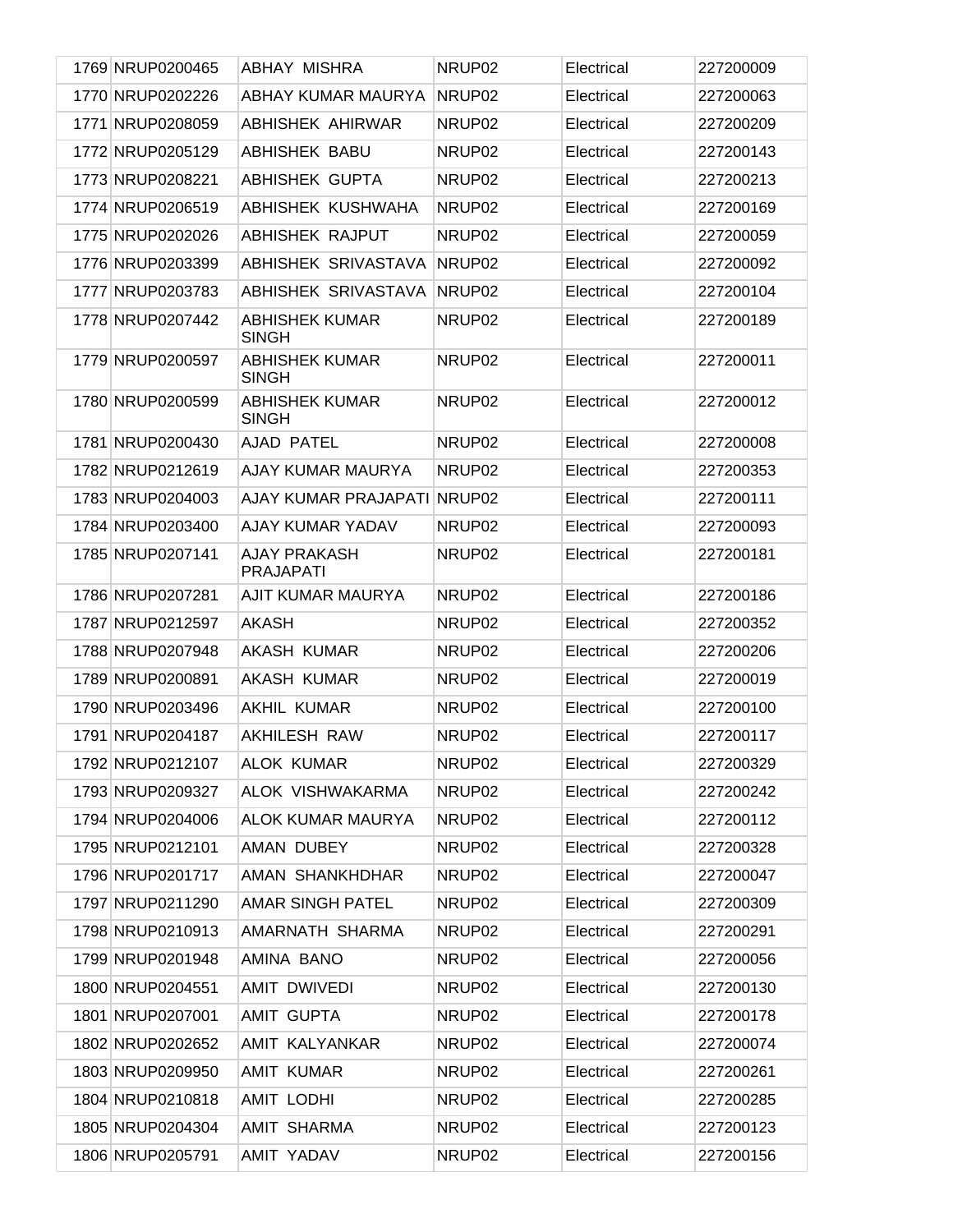| 1807 NRUP0206727 | <b>AMIT KUMAR</b>                        | NRUP <sub>02</sub> | Electrical | 227200174 |
|------------------|------------------------------------------|--------------------|------------|-----------|
| 1808 NRUP0205244 | AMIT KUMAR ANJAN                         | NRUP02             | Electrical | 227200145 |
| 1809 NRUP0202490 | AMIT KUMAR GUPTA                         | NRUP02             | Electrical | 227200072 |
| 1810 NRUP0210834 | <b>AMIT KUMAR</b><br><b>KUSHWAHA</b>     | NRUP02             | Electrical | 227200287 |
| 1811 NRUP0201910 | <b>AMIT KUMAR SINGH</b>                  | NRUP <sub>02</sub> | Electrical | 227200054 |
| 1812 NRUP0204053 | AMIT KUMAR VERMA                         | NRUP02             | Electrical | 227200114 |
| 1813 NRUP0202224 | AMITUNJAY GAUTAM                         | NRUP <sub>02</sub> | Electrical | 227200062 |
| 1814 NRUP0204247 | <b>ANAND KUMAR</b>                       | NRUP <sub>02</sub> | Electrical | 227200120 |
| 1815 NRUP0209921 | ANGAD KUMAR YADAV                        | NRUP <sub>02</sub> | Electrical | 227200259 |
| 1816 NRUP0210882 | ANIL GAUTAM                              | NRUP <sub>02</sub> | Electrical | 227200290 |
| 1817 NRUP0202843 | <b>ANIL KUMAR SAHU</b>                   | NRUP <sub>02</sub> | Electrical | 227200080 |
| 1818 NRUP0211372 | <b>ANJALI GUPTA</b>                      | NRUP <sub>02</sub> | Electrical | 227200313 |
| 1819 NRUP0210931 | ANKIT PANDEY                             | NRUP <sub>02</sub> | Electrical | 227200292 |
| 1820 NRUP0201336 | <b>ANKIT SINGH</b>                       | NRUP <sub>02</sub> | Electrical | 227200034 |
| 1821 NRUP0210933 | ANKIT VERMA                              | NRUP <sub>02</sub> | Electrical | 227200293 |
| 1822 NRUP0212424 | <b>ANKIT KUMAR</b><br><b>PRAJAPATI</b>   | NRUP02             | Electrical | 227200343 |
| 1823 NRUP0202773 | <b>ANKIT KUMAR SINGH</b>                 | NRUP <sub>02</sub> | Electrical | 227200078 |
| 1824 NRUP0209502 | ANNU ANAND                               | NRUP02             | Electrical | 227200249 |
| 1825 NRUP0210979 | ANOOP JAISAWAL                           | NRUP <sub>02</sub> | Electrical | 227200295 |
| 1826 NRUP0209310 | ANSHUMAN KUMAR                           | NRUP02             | Electrical | 227200241 |
| 1827 NRUP0200684 | ANUJ GUPTA                               | NRUP02             | Electrical | 227200016 |
| 1828 NRUP0210608 | <b>ANUP KUMAR</b>                        | NRUP02             | Electrical | 227200278 |
| 1829 NRUP0202724 | APOORVA KUMAR RAI                        | NRUP <sub>02</sub> | Electrical | 227200076 |
| 1830 NRUP0203829 | ARAMAN KHAN                              | NRUP <sub>02</sub> | Electrical | 227200106 |
| 1831 NRUP0212741 | <b>ARJUN SINGH</b>                       | NRUP <sub>02</sub> | Electrical | 227200356 |
| 1832 NRUP0209527 | ASHISH KUMAR MAURYA NRUP02               |                    | Electrical | 227200251 |
| 1833 NRUP0204336 | ASHISH PRATAP SEN                        | NRUP02             | Electrical | 227200124 |
| 1834 NRUP0208393 | <b>ASHOK BHARTI</b>                      | NRUP <sub>02</sub> | Electrical | 227200216 |
| 1835 NRUP0212199 | ASHUTOSH PAL                             | NRUP02             | Electrical | 227200332 |
| 1836 NRUP0208598 | <b>ASHVINI KUMAR</b><br><b>PANDEY</b>    | NRUP02             | Electrical | 227200225 |
| 1837 NRUP0209679 | ATUL SAXENA                              | NRUP <sub>02</sub> | Electrical | 227200253 |
| 1838 NRUP0207942 | <b>AVADHESH KUMAR</b>                    | NRUP02             | Electrical | 227200205 |
| 1839 NRUP0210378 | AVINASH                                  | NRUP02             | Electrical | 227200273 |
| 1840 NRUP0201325 | AVINASH KUMAR                            | NRUP <sub>02</sub> | Electrical | 227200032 |
| 1841 NRUP0209997 | <b>AWADHESH KUMAR</b><br><b>VERMA</b>    | NRUP02             | Electrical | 227200264 |
| 1842 NRUP0201700 | <b>AWNEESH KUMAR</b><br><b>CHAUDHARY</b> | NRUP02             | Electrical | 227200046 |
| 1843 NRUP0201778 | AYUSH SHARMA                             | NRUP02             | Electrical | 227200050 |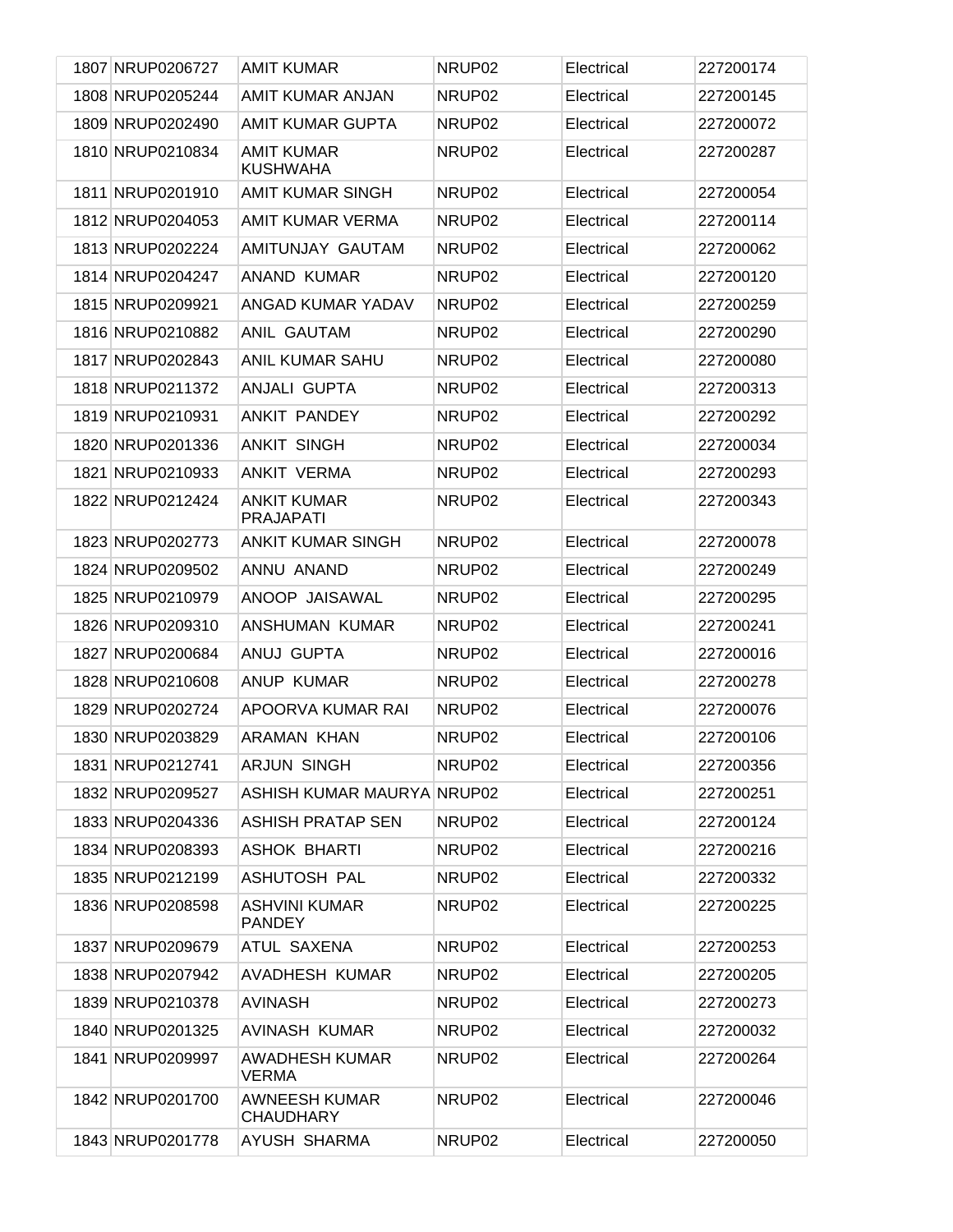| 1844 NRUP0203857 | <b>BACHCHU SINGH</b>                           | NRUP <sub>02</sub> | Electrical | 227200107 |
|------------------|------------------------------------------------|--------------------|------------|-----------|
| 1845 NRUP0207724 | <b>BALIRAM</b>                                 | NRUP02             | Electrical | 227200196 |
| 1846 NRUP0203248 | <b>BANSHI LAL</b>                              | NRUP02             | Electrical | 227200089 |
| 1847 NRUP0212296 | <b>BANTY SHARMA</b>                            | NRUP <sub>02</sub> | Electrical | 227200336 |
| 1848 NRUP0210047 | <b>BHIM PRAKASH</b>                            | NRUP02             | Electrical | 227200268 |
| 1849 NRUP0205648 | <b>BITTU KUMAR KUMAR</b><br><b>BITTU KUMAR</b> | NRUP02             | Electrical | 227200154 |
| 1850 NRUP0210193 | <b>BRIJESH YADAV</b>                           | NRUP02             | Electrical | 227200271 |
| 1851 NRUP0208490 | <b>CHANDAN BHARATI</b>                         | NRUP02             | Electrical | 227200220 |
| 1852 NRUP0203076 | <b>CHANDAN DHWAJ</b><br><b>SINGH</b>           | NRUP02             | Electrical | 227200085 |
| 1853 NRUP0209929 | <b>CHANDAN KUMAR</b><br><b>MAURYA</b>          | NRUP02             | Electrical | 227200260 |
| 1854 NRUP0212218 | CHANDRA PRAKASH                                | NRUP <sub>02</sub> | Electrical | 227200333 |
| 1855 NRUP0209423 | <b>CHANDRA BHAN SINGH</b>                      | NRUP <sub>02</sub> | Electrical | 227200246 |
| 1856 NRUP0211656 | <b>CHANDRAJEET</b><br><b>PRAJAPATI</b>         | NRUP02             | Electrical | 227200319 |
| 1857 NRUP0203887 | CHANDRAMALESHWAR<br>RAI                        | NRUP <sub>02</sub> | Electrical | 227200109 |
| 1858 NRUP0200204 | CHETANYA KUSHWAHA                              | NRUP02             | Electrical | 227200005 |
| 1859 NRUP0203815 | <b>DEEPA</b>                                   | NRUP02             | Electrical | 227200105 |
| 1860 NRUP0202765 | DEEPAK KUMAR SEN                               | NRUP02             | Electrical | 227200077 |
| 1861 NRUP0202016 | DEVENDRA KUMAR                                 | NRUP02             | Electrical | 227200057 |
| 1862 NRUP0207189 | DEVENDRA KUMAR                                 | NRUP02             | Electrical | 227200183 |
| 1863 NRUP0201947 | DHARMENDRA KUMAR                               | NRUP02             | Electrical | 227200055 |
| 1864 NRUP0204598 | DHARMENDRA KUMAR                               | NRUP <sub>02</sub> | Electrical | 227200131 |
| 1865 NRUP0210425 | DHARMENDRA KUMAR                               | NRUP02             | Electrical | 227200274 |
| 1866 NRUP0207296 | DHARMENDRA KUMAR                               | NRUP02             | Electrical | 227200187 |
| 1867 NRUP0203444 | DHARMENDRA YADAV                               | NRUP <sub>02</sub> | Electrical | 227200096 |
| 1868 NRUP0206521 | DHEERAJ KUMAR                                  | NRUP02             | Electrical | 227200170 |
| 1869 NRUP0211738 | <b>DILIP KUMAR SAROJ</b>                       | NRUP02             | Electrical | 227200321 |
| 1870 NRUP0212330 | DIVAKAR YADAV                                  | NRUP02             | Electrical | 227200339 |
| 1871 NRUP0207768 | DIVYAM SAXENA                                  | NRUP02             | Electrical | 227200200 |
| 1872 NRUP0204025 | <b>GAURAV KUMAR</b>                            | NRUP02             | Electrical | 227200113 |
| 1873 NRUP0201755 | <b>GAURAV SARASWAT</b>                         | NRUP02             | Electrical | 227200048 |
| 1874 NRUP0205783 | <b>GAURAW KUMAR</b><br><b>SAHANI</b>           | NRUP02             | Electrical | 227200155 |
| 1875 NRUP0210844 | <b>GAUTAM KUMAR</b>                            | NRUP02             | Electrical | 227200288 |
| 1876 NRUP0211412 | <b>GAUTAM VERMA</b>                            | NRUP02             | Electrical | 227200315 |
| 1877 NRUP0211759 | <b>GOURAV KUMAR</b>                            | NRUP02             | Electrical | 227200323 |
| 1878 NRUP0203608 | <b>GOUTAM KUMAR</b>                            | NRUP02             | Electrical | 227200102 |
| 1879 NRUP0212505 | <b>GOVIND KUMAR</b>                            | NRUP02             | Electrical | 227200347 |
| 1880 NRUP0200971 | <b>HARDIK VERMA</b>                            | NRUP02             | Electrical | 227200024 |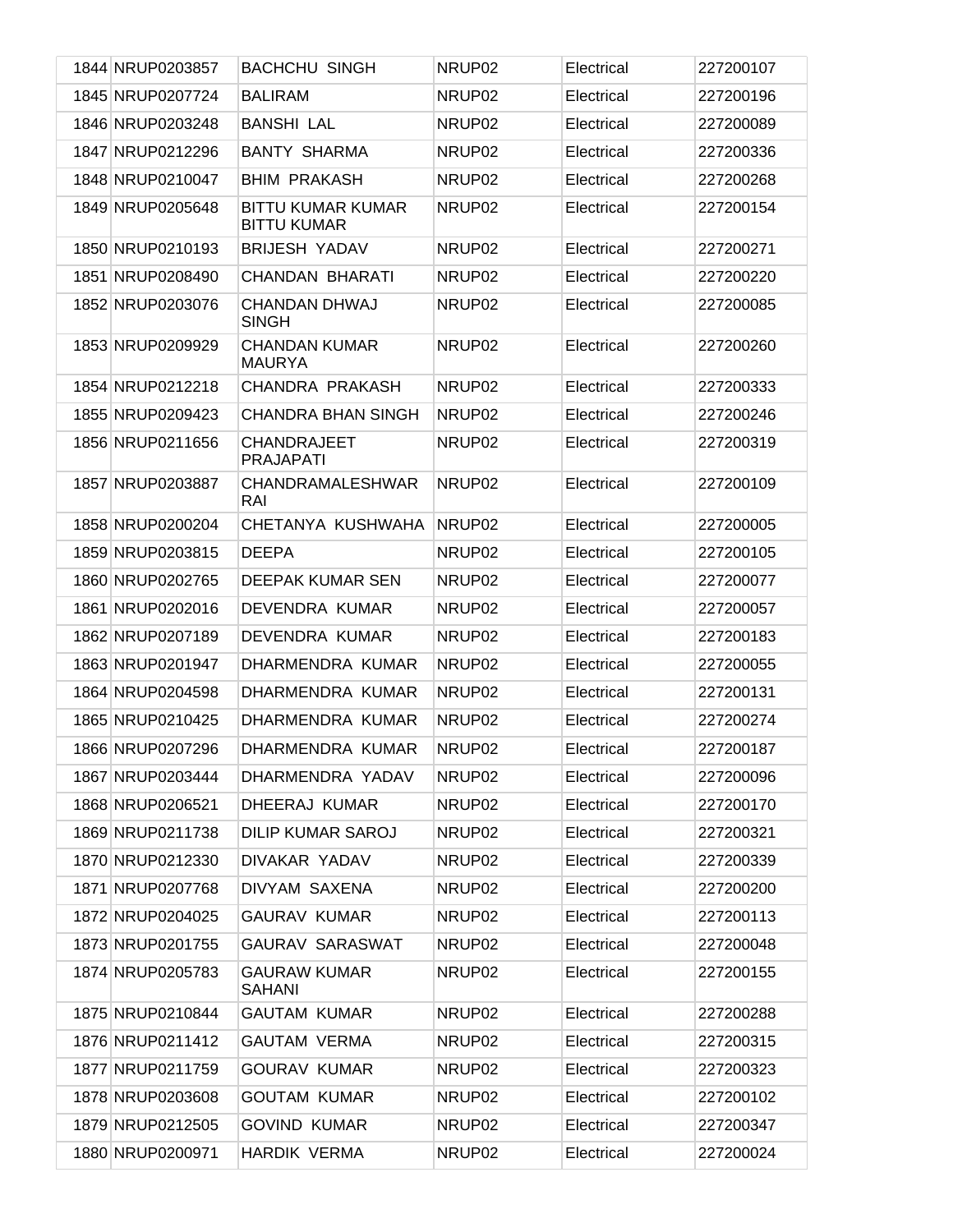| 1881 NRUP0205563 | <b>HARISH KUMAR</b>                       | NRUP <sub>02</sub> | Electrical | 227200152 |
|------------------|-------------------------------------------|--------------------|------------|-----------|
| 1882 NRUP0204707 | HARISHANKAR SHARMA NRUP02                 |                    | Electrical | 227200135 |
| 1883 NRUP0202452 | <b>HEMANT PATEL</b>                       | NRUP02             | Electrical | 227200070 |
| 1884 NRUP0200602 | <b>HIMANSHU</b>                           | NRUP <sub>02</sub> | Electrical | 227200013 |
| 1885 NRUP0211280 | <b>HIMANSHU GAUTAM</b>                    | NRUP02             | Electrical | 227200307 |
| 1886 NRUP0209860 | <b>HIMANSHU PANDEY</b>                    | NRUP <sub>02</sub> | Electrical | 227200258 |
| 1887 NRUP0208944 | <b>ISHWARI PRASAD</b>                     | NRUP02             | Electrical | 227200235 |
| 1888 NRUP0206482 | <b>JAGMOHAN</b>                           | NRUP02             | Electrical | 227200168 |
| 1889 NRUP0206678 | <b>JAI PRAKASH PAL</b>                    | NRUP02             | Electrical | 227200173 |
| 1890 NRUP0207364 | <b>JAMUNA PRASAD</b>                      | NRUP <sub>02</sub> | Electrical | 227200188 |
| 1891 NRUP0208514 | <b>JUGAL BHARTIYA</b>                     | NRUP02             | Electrical | 227200221 |
| 1892 NRUP0205277 | KAJAL MAURYA                              | NRUP <sub>02</sub> | Electrical | 227200147 |
| 1893 NRUP0206426 | KALEEM ASHRAF                             | NRUP <sub>02</sub> | Electrical | 227200167 |
| 1894 NRUP0202273 | KAMLESH CHAUHAN                           | NRUP <sub>02</sub> | Electrical | 227200065 |
| 1895 NRUP0212580 | <b>KANCHAN BHARTI</b>                     | NRUP02             | Electrical | 227200349 |
| 1896 NRUP0202481 | <b>KAPIL KUMAR</b>                        | NRUP <sub>02</sub> | Electrical | 227200071 |
| 1897 NRUP0208776 | KARAN KANOJIYA                            | NRUP02             | Electrical | 227200233 |
| 1898 NRUP0201761 | KARTIKEY BHARDWAJ                         | NRUP <sub>02</sub> | Electrical | 227200049 |
| 1899 NRUP0204689 | KAVITA BHARTI                             | NRUP02             | Electrical | 227200133 |
| 1900 NRUP0207762 | <b>KAVITA RANI KUMAR</b><br><b>MOGARA</b> | NRUP <sub>02</sub> | Electrical | 227200199 |
| 1901 NRUP0206982 | <b>KIRAN</b>                              | NRUP <sub>02</sub> | Electrical | 227200177 |
| 1902 NRUP0208139 | <b>KM DEEPIKA</b>                         | NRUP <sub>02</sub> | Electrical | 227200212 |
| 1903 NRUP0208485 | <b>KM PUJA</b>                            | NRUP <sub>02</sub> | Electrical | 227200219 |
| 1904 NRUP0205403 | <b>KM PRIYANKA</b>                        | NRUP02             | Electrical | 227200149 |
| 1905 NRUP0209727 | <b>KM ROZI KHATOON</b>                    | NRUP02             | Electrical | 227200256 |
| 1906 NRUP0211097 | <b>KM SHALINI SINGH</b>                   | NRUP <sub>02</sub> | Electrical | 227200300 |
| 1907 NRUP0204674 | <b>KM SONAM</b>                           | NRUP <sub>02</sub> | Electrical | 227200132 |
| 1908 NRUP0212346 | <b>KM VIBHA MAURYA</b>                    | NRUP <sub>02</sub> | Electrical | 227200340 |
| 1909 NRUP0203478 | <b>KOMAL KUMAR</b>                        | NRUP <sub>02</sub> | Electrical | 227200099 |
| 1910 NRUP0212110 | <b>KRISHNAMURARI</b><br><b>TOMAR</b>      | NRUP02             | Electrical | 227200330 |
| 1911 NRUP0200868 | <b>KULDEEP</b>                            | NRUP <sub>02</sub> | Electrical | 227200018 |
| 1912 NRUP0210752 | KULDEEP KUMAR                             | NRUP02             | Electrical | 227200282 |
| 1913 NRUP0205832 | KULDEEP UJJANIYA                          | NRUP <sub>02</sub> | Electrical | 227200157 |
| 1914 NRUP0207280 | KUNWAR HIMANSHU                           | NRUP02             | Electrical | 227200185 |
| 1915 NRUP0208066 | LAXMI RAJ SHARMA                          | NRUP02             | Electrical | 227200210 |
| 1916 NRUP0203499 | <b>MAHESH GUPTA</b>                       | NRUP02             | Electrical | 227200101 |
| 1917 NRUP0211518 | <b>MAHESH</b><br><b>VISHWAKARMA</b>       | NRUP <sub>02</sub> | Electrical | 227200316 |
| 1918 NRUP0201864 | MANISH ARYA                               | NRUP02             | Electrical | 227200051 |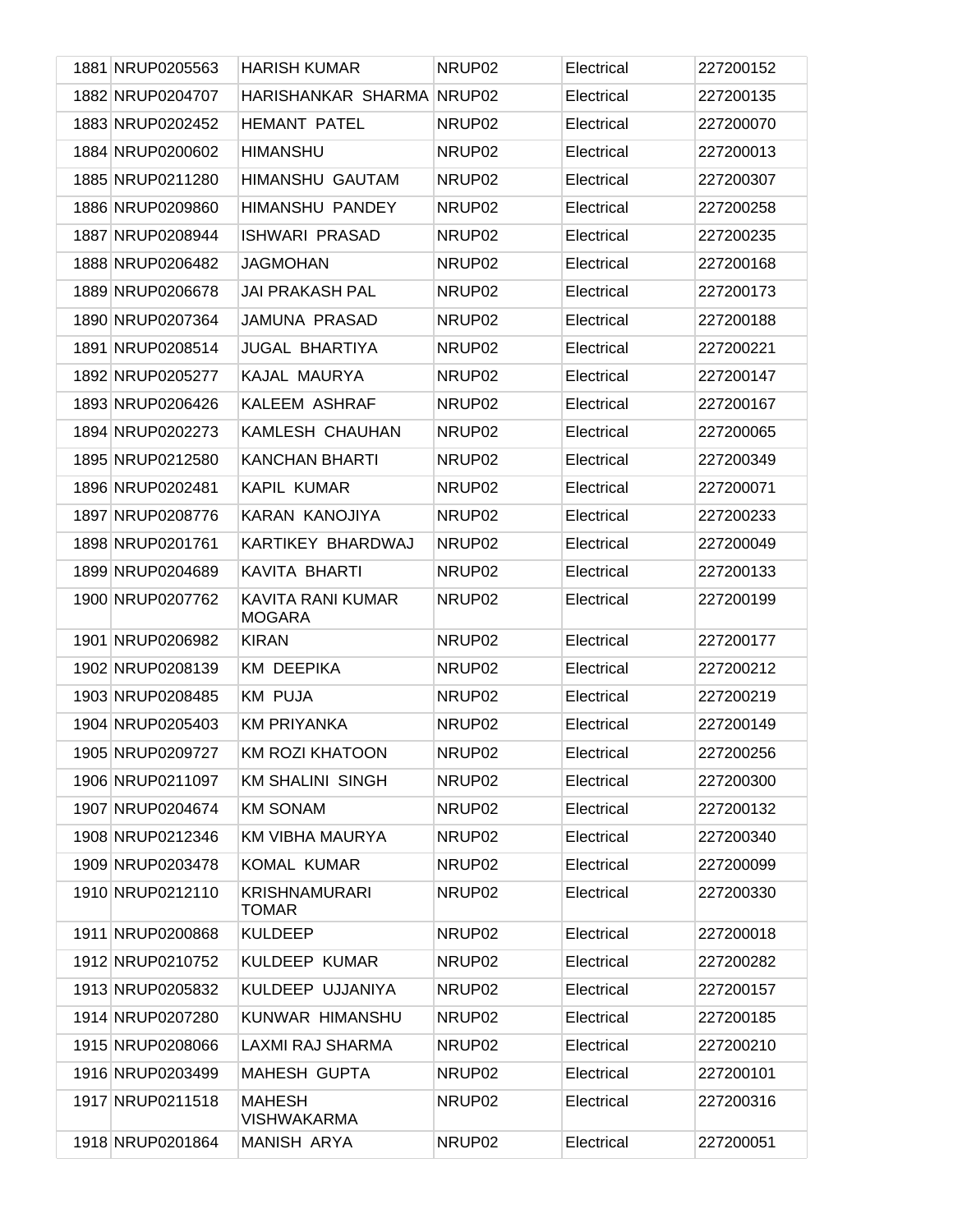| 1919 NRUP0202062 | <b>MANISH JADON</b>                         | NRUP <sub>02</sub> | Electrical | 227200060 |
|------------------|---------------------------------------------|--------------------|------------|-----------|
| 1920 NRUP0212583 | <b>MANISH KUMAR MISHRA</b>                  | NRUP02             | Electrical | 227200350 |
| 1921 NRUP0207276 | <b>MANOJ JOSHI</b>                          | NRUP02             | Electrical | 227200184 |
| 1922 NRUP0203877 | <b>MANWENDRA TIWARI</b>                     | NRUP <sub>02</sub> | Electrical | 227200108 |
| 1923 NRUP0208531 | <b>MAYANK KUMAR</b>                         | NRUP <sub>02</sub> | Electrical | 227200222 |
| 1924 NRUP0207075 | <b>MAYANK SINGH</b>                         | NRUP <sub>02</sub> | Electrical | 227200179 |
| 1925 NRUP0200182 | <b>MD AASIF ALI</b>                         | NRUP02             | Electrical | 227200002 |
| 1926 NRUP0204171 | <b>MD ASHRAF JAMAL</b>                      | NRUP <sub>02</sub> | Electrical | 227200116 |
| 1927 NRUP0200224 | <b>MITHLESH KUMAR</b><br><b>VISHWAKARMA</b> | NRUP <sub>02</sub> | Electrical | 227200006 |
| 1928 NRUP0201470 | <b>MO TAHIR KHAN</b>                        | NRUP <sub>02</sub> | Electrical | 227200039 |
| 1929 NRUP0209259 | <b>MODH SHARAFAT</b>                        | NRUP <sub>02</sub> | Electrical | 227200240 |
| 1930 NRUP0212810 | <b>MOHD RASHID KHAN</b>                     | NRUP <sub>02</sub> | Electrical | 227200357 |
| 1931 NRUP0203447 | MOHD SARFARAZ KHAN                          | NRUP <sub>02</sub> | Electrical | 227200097 |
| 1932 NRUP0205502 | <b>MOHD SHARIB ANSARI</b>                   | NRUP <sub>02</sub> | Electrical | 227200150 |
| 1933 NRUP0200620 | <b>MOHIT KUMAR</b>                          | NRUP <sub>02</sub> | Electrical | 227200014 |
| 1934 NRUP0204161 | <b>MOHIT KUMAR SHARMA</b>                   | NRUP <sub>02</sub> | Electrical | 227200115 |
| 1935 NRUP0202855 | <b>MUKESH KUMAR</b>                         | NRUP <sub>02</sub> | Electrical | 227200081 |
| 1936 NRUP0202499 | MUKUND LAL AGRAHARI                         | NRUP <sub>02</sub> | Electrical | 227200073 |
| 1937 NRUP0210479 | <b>NAGRAJ</b>                               | NRUP <sub>02</sub> | Electrical | 227200275 |
| 1938 NRUP0207715 | <b>NAND KISHOR</b>                          | NRUP <sub>02</sub> | Electrical | 227200195 |
| 1939 NRUP0207690 | <b>NARESH KUMAR</b>                         | NRUP <sub>02</sub> | Electrical | 227200194 |
| 1940 NRUP0200188 | <b>NAVEEN KUMAR TIWARI</b>                  | NRUP02             | Electrical | 227200003 |
| 1941 NRUP0208761 | NEERAJ YADAV                                | NRUP02             | Electrical | 227200232 |
| 1942 NRUP0212145 | <b>NIDHI RAI</b>                            | NRUP <sub>02</sub> | Electrical | 227200331 |
| 1943 NRUP0200649 | <b>NIRANJAN SINGH</b>                       | NRUP02             | Electrical | 227200015 |
| 1944 NRUP0211211 | NISHANT KUMAR                               | NRUP <sub>02</sub> | Electrical | 227200303 |
| 1945 NRUP0209419 | NIVEDITA MAURYA                             | NRUP <sub>02</sub> | Electrical | 227200245 |
| 1946 NRUP0209497 | <b>OM PRAKASH</b><br><b>SWARNAKAR</b>       | NRUP <sub>02</sub> | Electrical | 227200247 |
| 1947 NRUP0204895 | <b>OMPAL SINGH</b>                          | NRUP02             | Electrical | 227200137 |
| 1948 NRUP0211524 | PALAK MISHRA                                | NRUP02             | Electrical | 227200317 |
| 1949 NRUP0204301 | PANKAJ GAUTAM                               | NRUP <sub>02</sub> | Electrical | 227200122 |
| 1950 NRUP0211264 | PANKAJ KUMAR                                | NRUP02             | Electrical | 227200306 |
| 1951 NRUP0212485 | PANKAJ KUMAR PATEL                          | NRUP <sub>02</sub> | Electrical | 227200346 |
| 1952 NRUP0202332 | PANKAJ KUMAR PATEL                          | NRUP02             | Electrical | 227200067 |
| 1953 NRUP0208997 | PANKAJ KUMAR<br><b>PRAJAPATI</b>            | NRUP <sub>02</sub> | Electrical | 227200237 |
| 1954 NRUP0207749 | PARVEZ ANSARI                               | NRUP02             | Electrical | 227200198 |
| 1955 NRUP0202875 | PAWAN KUMAR                                 | NRUP02             | Electrical | 227200082 |
| 1956 NRUP0208037 | PEEYUSH DAS                                 | NRUP02             | Electrical | 227200208 |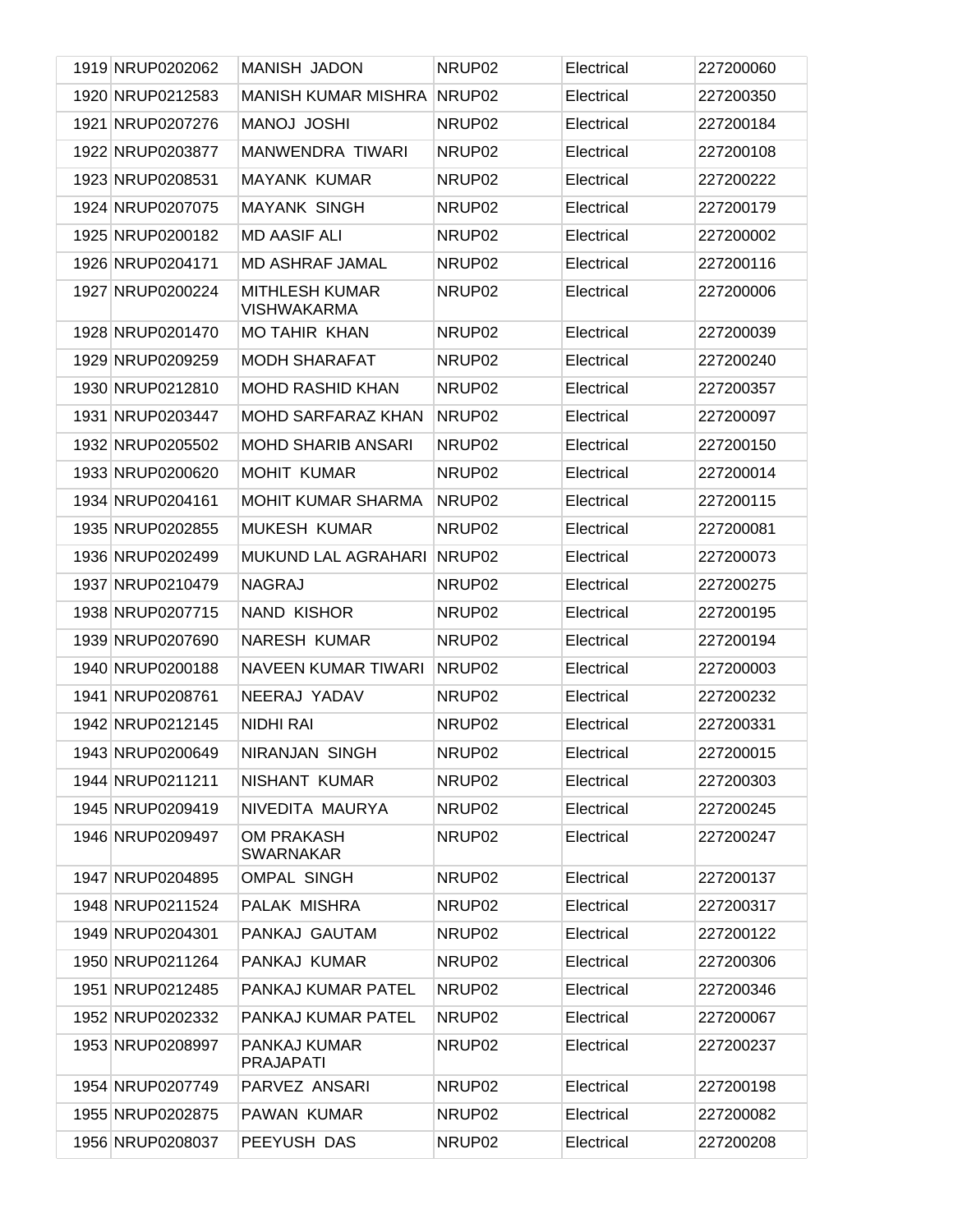| 1957 NRUP0202168 | PIYUSH KUMAR                            | NRUP <sub>02</sub> | Electrical | 227200061 |
|------------------|-----------------------------------------|--------------------|------------|-----------|
| 1958 NRUP0202346 | POOJA PRAJAPATI                         | NRUP02             | Electrical | 227200068 |
| 1959 NRUP0212362 | PRABHA KUMARI                           | NRUP02             | Electrical | 227200341 |
| 1960 NRUP0211404 | <b>PRABHAKAR</b><br><b>CHAURASIA</b>    | NRUP <sub>02</sub> | Electrical | 227200314 |
| 1961 NRUP0210990 | PRABHAT KUMAR<br><b>BALWANT</b>         | NRUP <sub>02</sub> | Electrical | 227200296 |
| 1962 NRUP0212649 | PRABHU NATH RAM                         | NRUP <sub>02</sub> | Electrical | 227200354 |
| 1963 NRUP0207486 | <b>PRADEEP KUMAR</b><br><b>SAROJ</b>    | NRUP <sub>02</sub> | Electrical | 227200191 |
| 1964 NRUP0203448 | <b>PRAMOD</b>                           | NRUP <sub>02</sub> | Electrical | 227200098 |
| 1965 NRUP0209706 | PRAMOD KUMAR                            | NRUP <sub>02</sub> | Electrical | 227200255 |
| 1966 NRUP0207576 | PRAMOD KUMAR<br><b>PRAJAPATI</b>        | NRUP <sub>02</sub> | Electrical | 227200192 |
| 1967 NRUP0201655 | PRASHANT KUMAR                          | NRUP <sub>02</sub> | Electrical | 227200045 |
| 1968 NRUP0208244 | PRASHANT KUSHWAHA                       | NRUP <sub>02</sub> | Electrical | 227200214 |
| 1969 NRUP0210822 | PRASHANT RAWAT                          | NRUP <sub>02</sub> | Electrical | 227200286 |
| 1970 NRUP0208607 | <b>PRASHANT BHARTI</b>                  | NRUP <sub>02</sub> | Electrical | 227200226 |
| 1971 NRUP0200466 | PRAVEEN KUMAR<br><b>GAUTAM</b>          | NRUP <sub>02</sub> | Electrical | 227200010 |
| 1972 NRUP0204398 | <b>PRAVEEN KUMAR</b><br><b>TRIPATHI</b> | NRUP <sub>02</sub> | Electrical | 227200125 |
| 1973 NRUP0201249 | PREMRAJ                                 | NRUP <sub>02</sub> | Electrical | 227200030 |
| 1974 NRUP0205391 | PRIYA ARORA                             | NRUP <sub>02</sub> | Electrical | 227200148 |
| 1975 NRUP0204431 | PRIYA SINGH                             | NRUP <sub>02</sub> | Electrical | 227200127 |
| 1976 NRUP0200248 | PUNEET KUMAR YADAV                      | NRUP02             | Electrical | 227200007 |
| 1977 NRUP0207935 | RADHEY SHYAM                            | NRUP <sub>02</sub> | Electrical | 227200204 |
| 1978 NRUP0205007 | RAGHAVENDRA PRATAP<br><b>SINGH</b>      | NRUP <sub>02</sub> | Electrical | 227200138 |
| 1979 NRUP0207122 | RAHUL                                   | NRUP02             | Electrical | 227200180 |
| 1980 NRUP0209498 | RAJ KUMAR                               | NRUP02             | Electrical | 227200248 |
| 1981 NRUP0201892 | RAJ KUMAR                               | NRUP02             | Electrical | 227200053 |
| 1982 NRUP0206168 | RAJAN VERMA                             | NRUP02             | Electrical | 227200165 |
| 1983 NRUP0201467 | RAJANEESH PRAJAPATI                     | NRUP <sub>02</sub> | Electrical | 227200038 |
| 1984 NRUP0200911 | RAJAT KUMAR                             | NRUP02             | Electrical | 227200021 |
| 1985 NRUP0203777 | RAJESH MOURYA                           | NRUP02             | Electrical | 227200103 |
| 1986 NRUP0203147 | RAJIV KUMAR                             | NRUP02             | Electrical | 227200086 |
| 1987 NRUP0200999 | RAJNEESH PANDEY<br>RAJNEESH PANDEY      | NRUP02             | Electrical | 227200025 |
| 1988 NRUP0208465 | RAJNESH VERMA                           | NRUP02             | Electrical | 227200218 |
| 1989 NRUP0210674 | RAJU SINGH                              | NRUP02             | Electrical | 227200280 |
| 1990 NRUP0211349 | RAM SAMUJH                              | NRUP02             | Electrical | 227200311 |
| 1991 NRUP0211149 | RAM KRISHNA TIWARI                      | NRUP02             | Electrical | 227200302 |
| 1992 NRUP0207989 | RAM KUMAR RAJAN                         | NRUP02             | Electrical | 227200207 |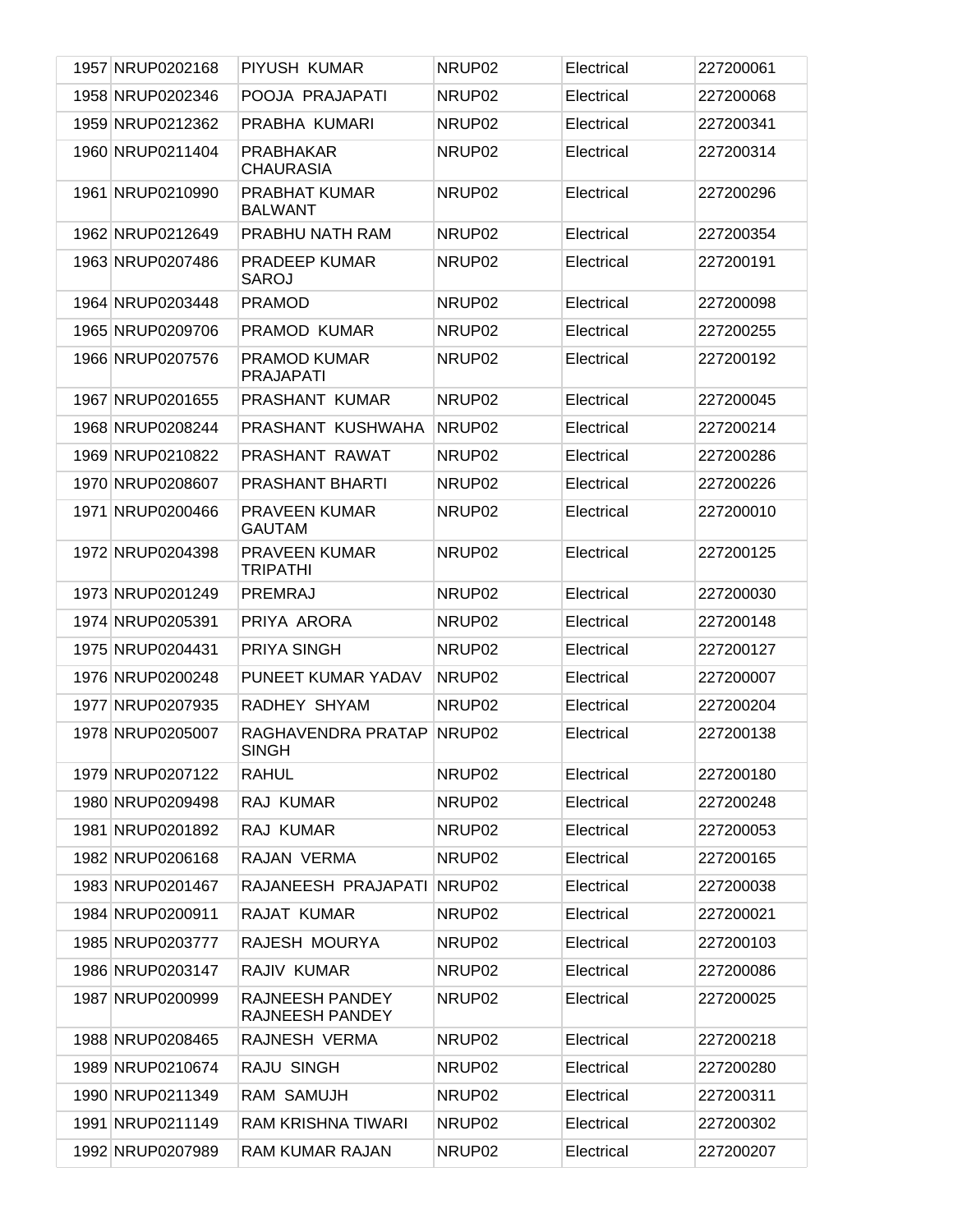| 1993 NRUP0201415 | RAMBARAN PRAJAPATI                       | NRUP02             | Electrical | 227200037 |
|------------------|------------------------------------------|--------------------|------------|-----------|
| 1994 NRUP0204409 | RAMESH CHAUDHARY                         | NRUP02             | Electrical | 227200126 |
| 1995 NRUP0209700 | RAMFER YADAV                             | NRUP02             | Electrical | 227200254 |
| 1996 NRUP0203443 | RAMPRATAP YADAV                          | NRUP02             | Electrical | 227200095 |
| 1997 NRUP0210773 | RANDHEER KUMAR                           | NRUP02             | Electrical | 227200283 |
| 1998 NRUP0204547 | RANJEET KUMAR                            | NRUP02             | Electrical | 227200129 |
| 1999 NRUP0200746 | RANVIJAY RAI                             | NRUP02             | Electrical | 227200017 |
| 2000 NRUP0205889 | RASHTRA BARDHAN                          | NRUP02             | Electrical | 227200161 |
| 2001 NRUP0211069 | RAVI JAISWAL                             | NRUP02             | Electrical | 227200299 |
| 2002 NRUP0200963 | RAVI KUMAR                               | NRUP02             | Electrical | 227200022 |
| 2003 NRUP0200910 | RAVI KUMAR                               | NRUP02             | Electrical | 227200020 |
| 2004 NRUP0210776 | RAVI CHAND CHAUHAN                       | NRUP02             | Electrical | 227200284 |
| 2005 NRUP0206857 | <b>RAVI KANT</b>                         | NRUP02             | Electrical | 227200175 |
| 2006 NRUP0211363 | <b>RAVI SHANKAR</b>                      | NRUP02             | Electrical | 227200312 |
| 2007 NRUP0210727 | <b>RENU KUMARI</b>                       | NRUP02             | Electrical | 227200281 |
| 2008 NRUP0212320 | RINU PATEL                               | NRUP02             | Electrical | 227200338 |
| 2009 NRUP0208565 | <b>ROHIT</b>                             | NRUP02             | Electrical | 227200224 |
| 2010 NRUP0207456 | ROHIT DIWAKAR                            | NRUP02             | Electrical | 227200190 |
| 2011 NRUP0211329 | <b>ROHIT KUMAR</b>                       | NRUP02             | Electrical | 227200310 |
| 2012 NRUP0208548 | <b>ROHIT KUMAR</b>                       | NRUP02             | Electrical | 227200223 |
| 2013 NRUP0206002 | <b>ROHIT KUMAR</b>                       | NRUP02             | Electrical | 227200164 |
| 2014 NRUP0205946 | <b>ROHIT KUMAR</b>                       | NRUP02             | Electrical | 227200162 |
| 2015 NRUP0212431 | <b>ROHIT SINGH</b>                       | NRUP02             | Electrical | 227200345 |
| 2016 NRUP0211861 | <b>ROHIT SINGH</b>                       | NRUP02             | Electrical | 227200325 |
| 2017 NRUP0201561 | ROSHAN KUMAR GUPTA                       | NRUP02             | Electrical | 227200042 |
| 2018 NRUP0207932 | <b>SACHIN GAUTAM</b>                     | NRUP <sub>02</sub> | Electrical | 227200203 |
| 2019 NRUP0204790 | <b>SAHIL SINGH SINGH</b>                 | NRUP02             | Electrical | 227200136 |
| 2020 NRUP0210013 | SAMEER KUMAR SAHANI NRUP02               |                    | Electrical | 227200265 |
| 2021 NRUP0209806 | SANDEEP AWASTHI                          | NRUP02             | Electrical | 227200257 |
| 2022 NRUP0205249 | SANDEEP BARMAN                           | NRUP <sub>02</sub> | Electrical | 227200146 |
| 2023 NRUP0206619 | SANDEEP CHAURASIYA                       | NRUP <sub>02</sub> | Electrical | 227200172 |
| 2024 NRUP0211031 | SANDEEP KUMAR                            | NRUP02             | Electrical | 227200298 |
| 2025 NRUP0208879 | SANDEEP KUMAR                            | NRUP02             | Electrical | 227200234 |
| 2026 NRUP0211224 | <b>SANDEEP KUMAR</b>                     | NRUP02             | Electrical | 227200304 |
| 2027 NRUP0210848 | <b>SANDEEP KUMAR</b><br><b>PRAJAPATI</b> | NRUP02             | Electrical | 227200289 |
| 2028 NRUP0201253 | <b>SANDEEP KUMAR</b><br><b>PRAJAPATI</b> | NRUP <sub>02</sub> | Electrical | 227200031 |
| 2029 NRUP0209618 | <b>SANDEEP KUMAR</b><br><b>SAROJ</b>     | NRUP02             | Electrical | 227200252 |
| 2030 NRUP0201387 | <b>SANDEEP KUMAR</b><br>YADAV            | NRUP02             | Electrical | 227200036 |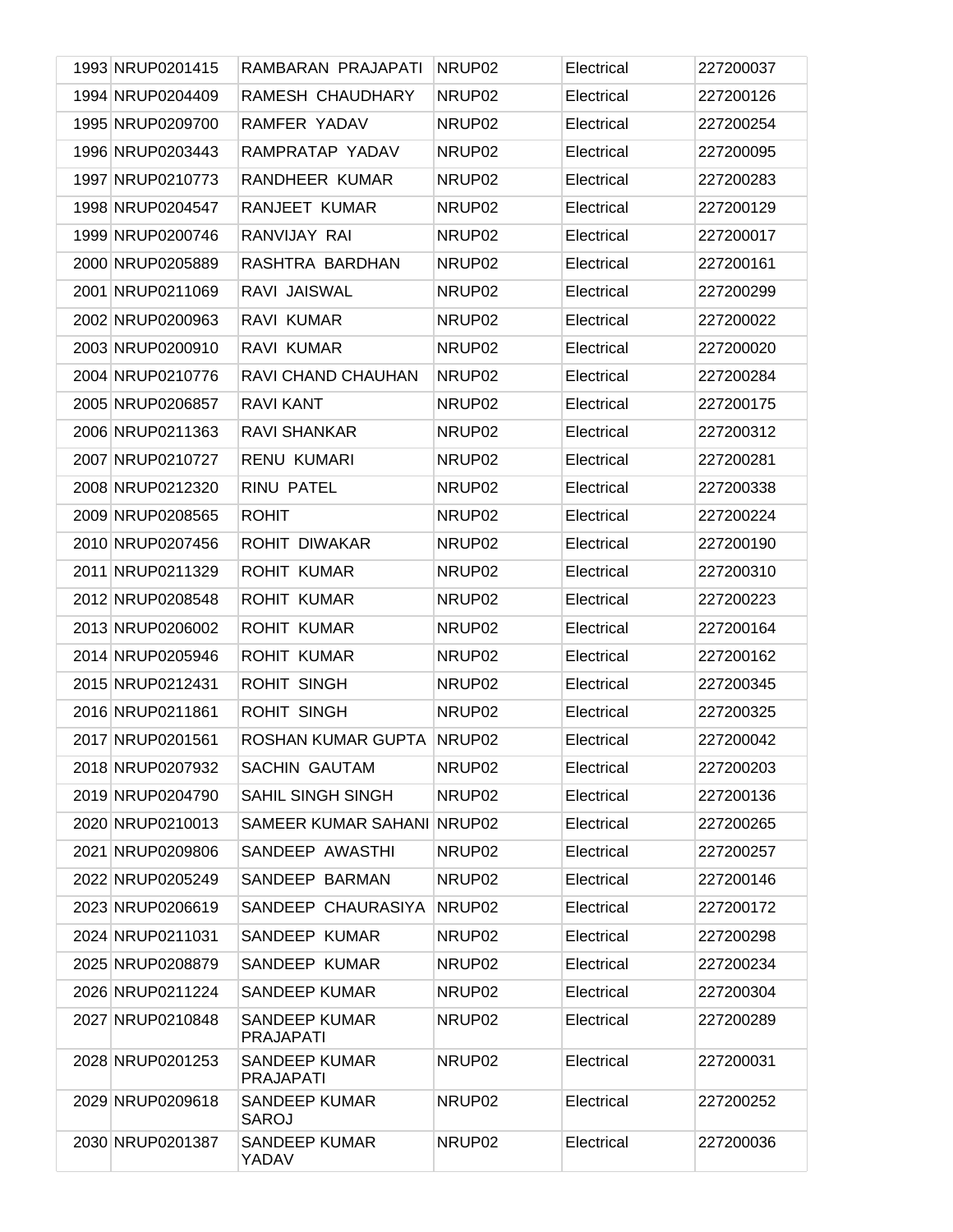| 2031 NRUP0202814 | SANENDRA SINGH                            | NRUP <sub>02</sub> | Electrical | 227200079 |
|------------------|-------------------------------------------|--------------------|------------|-----------|
| 2032 NRUP0200049 | SANJAY GUPTA                              | NRUP <sub>02</sub> | Electrical | 227200001 |
| 2033 NRUP0208608 | SANJAY VARMA                              | NRUP <sub>02</sub> | Electrical | 227200227 |
| 2034 NRUP0202910 | SANJEEV KUMAR                             | NRUP <sub>02</sub> | Electrical | 227200083 |
| 2035 NRUP0206285 | SANJEEV KUMAR YADAV                       | NRUP02             | Electrical | 227200166 |
| 2036 NRUP0210645 | SARITA KUMARI                             | NRUP <sub>02</sub> | Electrical | 227200279 |
| 2037 NRUP0201866 | <b>SARVESH KUMAR</b>                      | NRUP <sub>02</sub> | Electrical | 227200052 |
| 2038 NRUP0204701 | SARVESH YADAV                             | NRUP <sub>02</sub> | Electrical | 227200134 |
| 2039 NRUP0207675 | SARWESH GUPTA                             | NRUP <sub>02</sub> | Electrical | 227200193 |
| 2040 NRUP0212268 | SARWESH KUMAR                             | NRUP <sub>02</sub> | Electrical | 227200335 |
| 2041 NRUP0209183 | <b>SATENDRA</b>                           | NRUP <sub>02</sub> | Electrical | 227200239 |
| 2042 NRUP0201073 | <b>SATISH KUMAR</b>                       | NRUP <sub>02</sub> | Electrical | 227200028 |
| 2043 NRUP0204230 | <b>SATISH CHAND</b><br><b>CHAUDHARY</b>   | NRUP <sub>02</sub> | Electrical | 227200119 |
| 2044 NRUP0206859 | <b>SATISH KUMAR</b><br><b>KUSHWAHA</b>    | NRUP <sub>02</sub> | Electrical | 227200176 |
| 2045 NRUP0202021 | SATYA PRAKASH                             | NRUP <sub>02</sub> | Electrical | 227200058 |
| 2046 NRUP0208954 | <b>SATYPRAKASH</b>                        | NRUP02             | Electrical | 227200236 |
| 2047 NRUP0209505 | <b>SAURABH</b>                            | NRUP <sub>02</sub> | Electrical | 227200250 |
| 2048 NRUP0209410 | SAURABH UTTAM                             | NRUP <sub>02</sub> | Electrical | 227200244 |
| 2049 NRUP0211289 | <b>SAURABH KUMAR</b><br><b>MAURYA</b>     | NRUP <sub>02</sub> | Electrical | 227200308 |
| 2050 NRUP0212515 | SAURAV TIWARI                             | NRUP <sub>02</sub> | Electrical | 227200348 |
| 2051 NRUP0212693 | SHAHANAWAZ AHAMAD                         | NRUP <sub>02</sub> | Electrical | 227200355 |
| 2052 NRUP0200967 | <b>SHAILENDRA KUMAR</b>                   | NRUP <sub>02</sub> | Electrical | 227200023 |
| 2053 NRUP0210018 | <b>SHAILENDRA KUMAR</b><br><b>RAJBHAR</b> | NRUP <sub>02</sub> | Electrical | 227200266 |
| 2054 NRUP0205086 | SHAILESH MISHRA                           | NRUP02             | Electrical | 227200142 |
| 2055 NRUP0206522 | <b>SHAILESH KUMAR</b><br>TIWARI           | NRUP <sub>02</sub> | Electrical | 227200171 |
| 2056 NRUP0210607 | <b>SHAILY KATIYAR</b>                     | NRUP <sub>02</sub> | Electrical | 227200277 |
| 2057 NRUP0203438 | SHAKTIDHAR CHAUBEY                        | NRUP <sub>02</sub> | Electrical | 227200094 |
| 2058 NRUP0212594 | <b>SHALINI KHARWAR</b>                    | NRUP <sub>02</sub> | Electrical | 227200351 |
| 2059 NRUP0205036 | SHANTANU SINGH                            | NRUP <sub>02</sub> | Electrical | 227200140 |
| 2060 NRUP0210019 | SHASHI KUMAR                              | NRUP <sub>02</sub> | Electrical | 227200267 |
| 2061 NRUP0201557 | <b>SHASHI KUMAR</b>                       | NRUP <sub>02</sub> | Electrical | 227200041 |
| 2062 NRUP0212430 | SHESHNATH VERMA                           | NRUP <sub>02</sub> | Electrical | 227200344 |
| 2063 NRUP0208684 | <b>SHIV KUMAR KASHYAP</b>                 | NRUP <sub>02</sub> | Electrical | 227200229 |
| 2064 NRUP0205876 | SHIVAM GUPTA                              | NRUP <sub>02</sub> | Electrical | 227200159 |
| 2065 NRUP0208690 | SHIVAM KANAUJIYA                          | NRUP <sub>02</sub> | Electrical | 227200230 |
| 2066 NRUP0205028 | SHIVAM KUMAR                              | NRUP <sub>02</sub> | Electrical | 227200139 |
| 2067 NRUP0201333 | SHIVAM MISHRA                             | NRUP <sub>02</sub> | Electrical | 227200033 |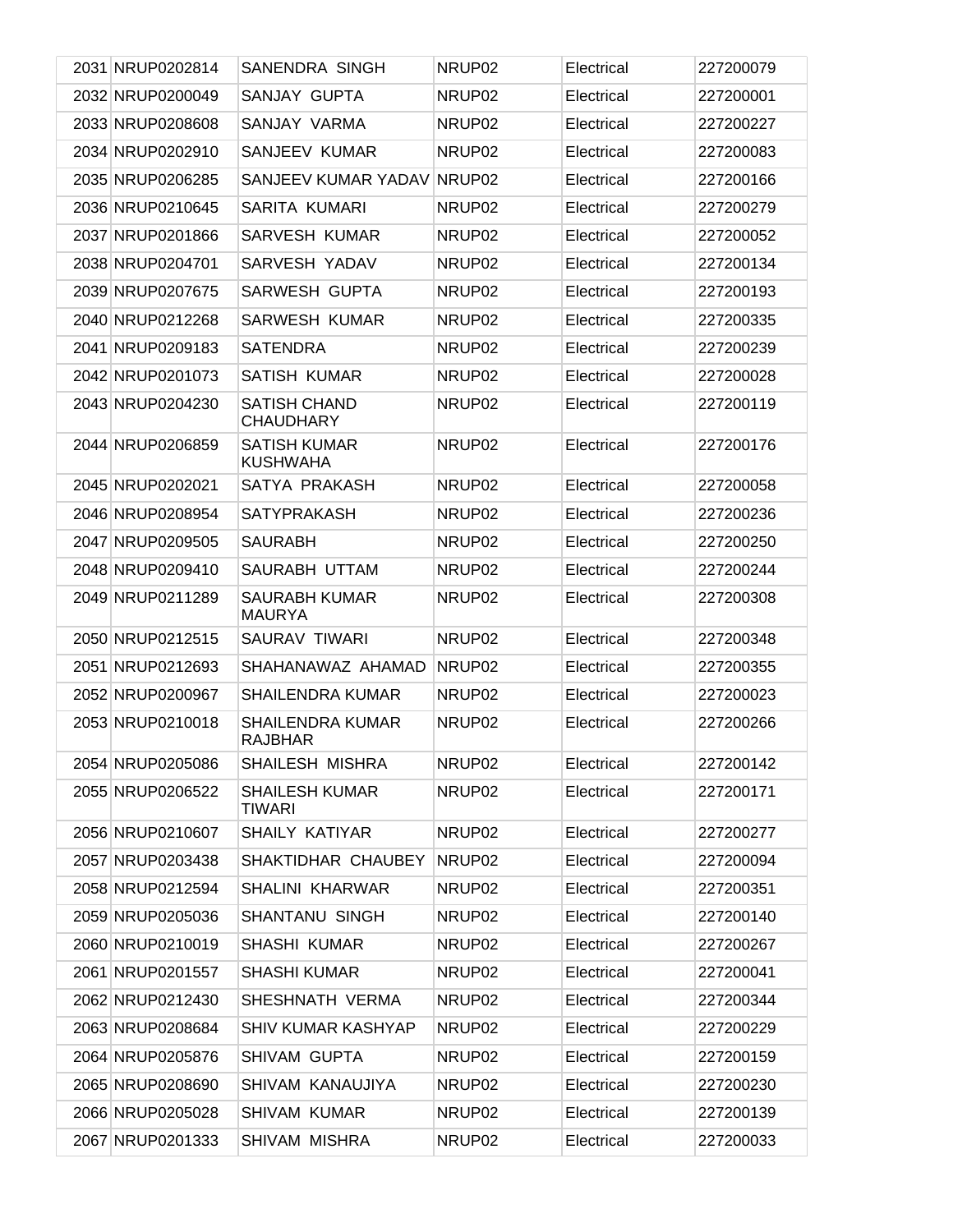| 2068 NRUP0201549 | SHIVAM SHARMA                          | NRUP <sub>02</sub> | Electrical | 227200040 |
|------------------|----------------------------------------|--------------------|------------|-----------|
| 2069 NRUP0205073 | <b>SHIVAM KUMAR MAURY</b>              | NRUP02             | Electrical | 227200141 |
| 2070 NRUP0212256 | <b>SHIVAM KUMAR TIWARI</b>             | NRUP <sub>02</sub> | Electrical | 227200334 |
| 2071 NRUP0211765 | <b>SHIVKUMAR</b>                       | NRUP <sub>02</sub> | Electrical | 227200324 |
| 2072 NRUP0209961 | SHIVPRAKASH PAL                        | NRUP <sub>02</sub> | Electrical | 227200262 |
| 2073 NRUP0212100 | SHUBHAM PRAJAPATI                      | NRUP <sub>02</sub> | Electrical | 227200327 |
| 2074 NRUP0201651 | <b>SHUBHAM TRIVEDI</b>                 | NRUP <sub>02</sub> | Electrical | 227200044 |
| 2075 NRUP0200199 | <b>SHYAM SUNDER PATEL</b>              | NRUP <sub>02</sub> | Electrical | 227200004 |
| 2076 NRUP0202437 | SOHAN SINGH                            | NRUP <sub>02</sub> | Electrical | 227200069 |
| 2077 NRUP0202955 | SOMYA AGRAWAL                          | NRUP <sub>02</sub> | Electrical | 227200084 |
| 2078 NRUP0202665 | <b>SONU KUMAR</b>                      | NRUP <sub>02</sub> | Electrical | 227200075 |
| 2079 NRUP0203184 | SUBEDAR BIND                           | NRUP <sub>02</sub> | Electrical | 227200087 |
| 2080 NRUP0211741 | SUDHEER KUMAR PAL                      | NRUP <sub>02</sub> | Electrical | 227200322 |
| 2081 NRUP0209980 | <b>SUMIT KUMAR KUMAR</b>               | NRUP <sub>02</sub> | Electrical | 227200263 |
| 2082 NRUP0211970 | <b>SUNIL KUMAR</b>                     | NRUP <sub>02</sub> | Electrical | 227200326 |
| 2083 NRUP0207819 | <b>SUNIL KUMAR VERMA</b>               | NRUP <sub>02</sub> | Electrical | 227200202 |
| 2084 NRUP0211529 | SURAJ AGRAHARI                         | NRUP <sub>02</sub> | Electrical | 227200318 |
| 2085 NRUP0207187 | <b>SURENDRA PAL</b>                    | NRUP <sub>02</sub> | Electrical | 227200182 |
| 2086 NRUP0209385 | <b>SURENDRA KUMAR</b><br><b>PATEL</b>  | NRUP <sub>02</sub> | Electrical | 227200243 |
| 2087 NRUP0205879 | <b>SURYADEV KUMAR</b>                  | NRUP <sub>02</sub> | Electrical | 227200160 |
| 2088 NRUP0205578 | SURYJEET KUMAR                         | NRUP <sub>02</sub> | Electrical | 227200153 |
| 2089 NRUP0205559 | <b>SUSHIL KUMAR</b>                    | NRUP02             | Electrical | 227200151 |
| 2090 NRUP0201039 | <b>SUYASH KUMAR GUPTA</b>              | NRUP <sub>02</sub> | Electrical | 227200026 |
| 2091 NRUP0203270 | <b>TRIPATHI SHUBHAM</b>                | NRUP <sub>02</sub> | Electrical | 227200090 |
| 2092 NRUP0205240 | <b>TUSHIR KUMAR</b>                    | NRUP02             | Electrical | 227200144 |
| 2093 NRUP0203965 | <b>UDIT CHAUDHARY</b>                  | NRUP <sub>02</sub> | Electrical | 227200110 |
| 2094 NRUP0208434 | <b>UMESH KUMAR</b>                     | NRUP <sub>02</sub> | Electrical | 227200217 |
| 2095 NRUP0211242 | <b>VED PRAKASH</b>                     | NRUP <sub>02</sub> | Electrical | 227200305 |
| 2096 NRUP0210364 | <b>VEER SINGH</b>                      | NRUP02             | Electrical | 227200272 |
| 2097 NRUP0203327 | <b>VIJAY SINGH</b>                     | NRUP <sub>02</sub> | Electrical | 227200091 |
| 2098 NRUP0204220 | <b>VIJAY RANJAN</b>                    | NRUP02             | Electrical | 227200118 |
| 2099 NRUP0207783 | <b>VIKAS KUMAR</b><br>KANNAUJIA        | NRUP <sub>02</sub> | Electrical | 227200201 |
| 2100 NRUP0204511 | <b>VIKAS KUMAR YADAV</b>               | NRUP <sub>02</sub> | Electrical | 227200128 |
| 2101 NRUP0212298 | VIKAS PRATAP SINGH                     | NRUP <sub>02</sub> | Electrical | 227200337 |
| 2102 NRUP0211108 | <b>VIKASH KUMAR</b><br><b>BENBANSI</b> | NRUP <sub>02</sub> | Electrical | 227200301 |
| 2103 NRUP0210955 | <b>VIKASH KUMAR GUPTA</b>              | NRUP02             | Electrical | 227200294 |
| 2104 NRUP0202277 | <b>VIMAL AMAR</b>                      | NRUP <sub>02</sub> | Electrical | 227200066 |
| 2105 NRUP0201069 | <b>VIMAL KUMAR</b>                     | NRUP <sub>02</sub> | Electrical | 227200027 |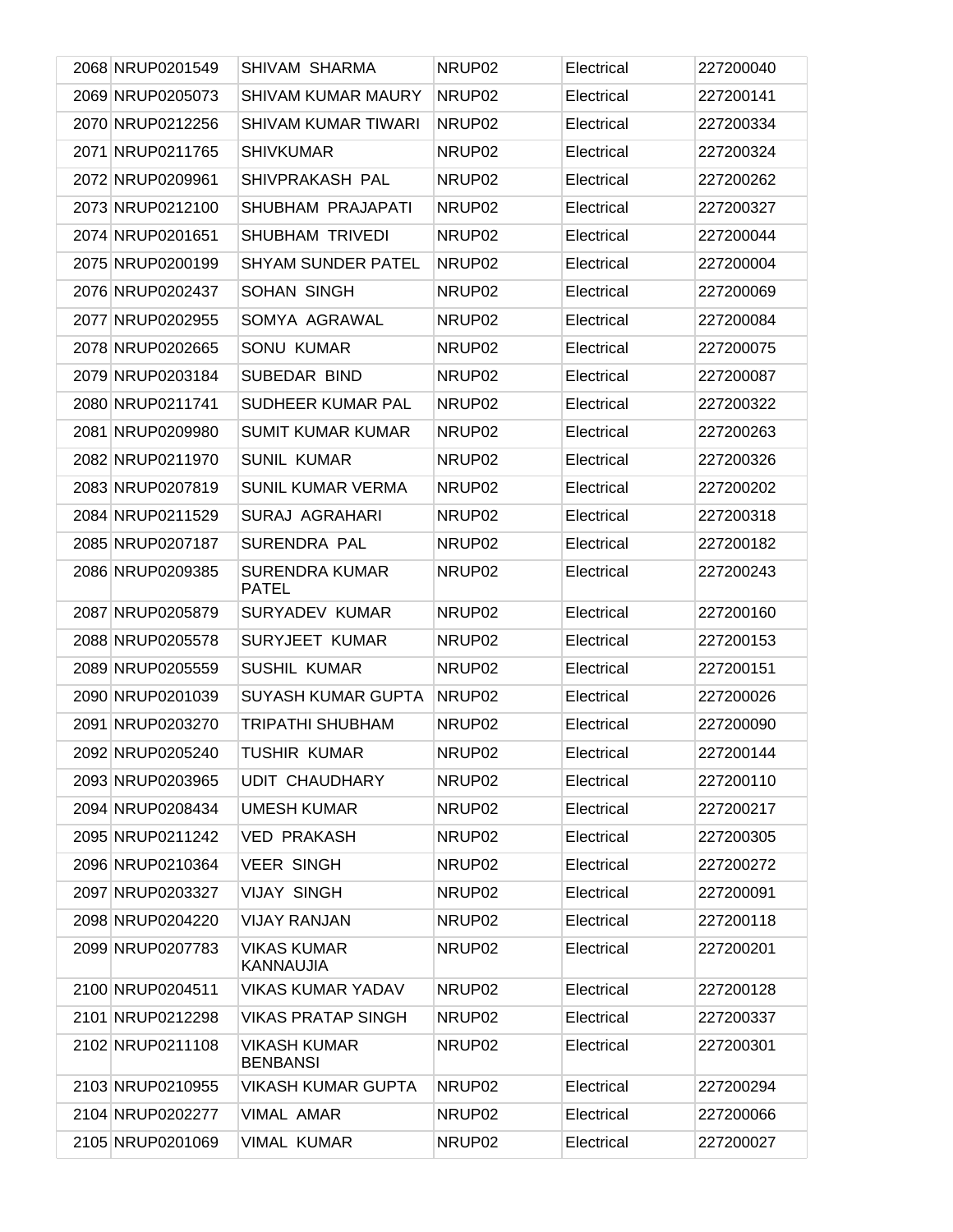| 2106 NRUP0210080 | <b>VINEET KAUSHAL</b>                   | NRUP <sub>02</sub> | Electrical                   | 227200269 |
|------------------|-----------------------------------------|--------------------|------------------------------|-----------|
| 2107 NRUP0201353 | <b>VINEET KUMAR</b>                     | NRUP <sub>02</sub> | Electrical                   | 227200035 |
| 2108 NRUP0208137 | VINEETA JAISWAL                         | NRUP02             | Electrical                   | 227200211 |
| 2109 NRUP0208742 | VINOD KUMAR PATEL                       | NRUP02             | Electrical                   | 227200231 |
| 2110 NRUP0210150 | <b>VIPIN PYASI</b>                      | NRUP02             | Electrical                   | 227200270 |
| 2111 NRUP0212401 | <b>VIPIN TIWARI</b>                     | NRUP02             | Electrical                   | 227200342 |
| 2112 NRUP0211000 | <b>VIPIN KUMAR</b>                      | NRUP02             | Electrical                   | 227200297 |
| 2113 NRUP0204248 | <b>VIPIN KUMAR GAURAV</b>               | NRUP02             | Electrical                   | 227200121 |
| 2114 NRUP0203197 | <b>VIPIN PRATAP SINGH</b>               | NRUP02             | Electrical                   | 227200088 |
| 2115 NRUP0201109 | VISHAL KUMAR                            | NRUP <sub>02</sub> | Electrical                   | 227200029 |
| 2116 NRUP0208649 | <b>VISHAL KUMAR</b>                     | NRUP02             | Electrical                   | 227200228 |
| 2117 NRUP0211659 | <b>VISHAL VERMA</b>                     | NRUP <sub>02</sub> | Electrical                   | 227200320 |
| 2118 NRUP0201622 | VISHNU KOTHARI                          | NRUP <sub>02</sub> | Electrical                   | 227200043 |
| 2119 NRUP0210576 | <b>VIVEK GUPTA</b>                      | NRUP02             | Electrical                   | 227200276 |
| 2120 NRUP0202252 | <b>VIVEK MISHRA</b>                     | NRUP02             | Electrical                   | 227200064 |
| 2121 NRUP0205975 | VIVEK KUMAR THAKUR                      | NRUP <sub>02</sub> | Electrical                   | 227200163 |
| 2122 NRUP0208295 | <b>YOGESH</b>                           | NRUP02             | Electrical                   | 227200215 |
| 2123 NRUP0209073 | YOGESH PAL                              | NRUP02             | Electrical                   | 227200238 |
| 2124 NRUP0302869 | ABHAY KUMAR YADAV                       | NRUP03             | Telecom &<br>Instrumentation | 227300038 |
| 2125 NRUP0308633 | ABHAY RAJ KAUSHAL                       | NRUP03             | Telecom &<br>Instrumentation | 227300090 |
| 2126 NRUP0310804 | ABHISHEK KUMAR<br><b>GAUTAM</b>         | NRUP03             | Telecom &<br>Instrumentation | 227300113 |
| 2127 NRUP0309651 | ADITYA SAROJ                            | NRUP03             | Telecom &<br>Instrumentation | 227300099 |
| 2128 NRUP0307428 | AJAY KUMAR                              | NRUP03             | Telecom &<br>Instrumentation | 227300082 |
| 2129 NRUP0303693 | AJEET PASWAN                            | NRUP03             | Telecom &<br>Instrumentation | 227300047 |
| 2130 NRUP0309913 | ALOK VISHWAKARMA                        | NRUP03             | Telecom &<br>Instrumentation | 227300103 |
| 2131 NRUP0304440 | <b>ALOK KUMAR SINGH</b>                 | NRUP03             | Telecom &<br>Instrumentation | 227300056 |
| 2132 NRUP0309878 | <b>AMBESH KUMAR</b><br>JAISHWAL         | NRUP03             | Telecom &<br>Instrumentation | 227300102 |
| 2133 NRUP0311691 | AMIT KUMAR MAURYA                       | NRUP03             | Telecom &<br>Instrumentation | 227300124 |
| 2134 NRUP0310528 | AMRIT KUMAR SINGH                       | NRUP03             | Telecom &<br>Instrumentation | 227300107 |
| 2135 NRUP0302658 | ANAND KUMAR MAURYA                      | NRUP03             | Telecom &<br>Instrumentation | 227300037 |
| 2136 NRUP0302213 | <b>ANAND KUMAR</b><br><b>VISHVKARMA</b> | NRUP03             | Telecom &<br>Instrumentation | 227300029 |
| 2137 NRUP0303051 | <b>ANIKET SINGH</b>                     | NRUP03             | Telecom &<br>Instrumentation | 227300040 |
| 2138 NRUP0311776 | ANITA KUSHAWAHA                         | NRUP03             | Telecom &<br>Instrumentation | 227300125 |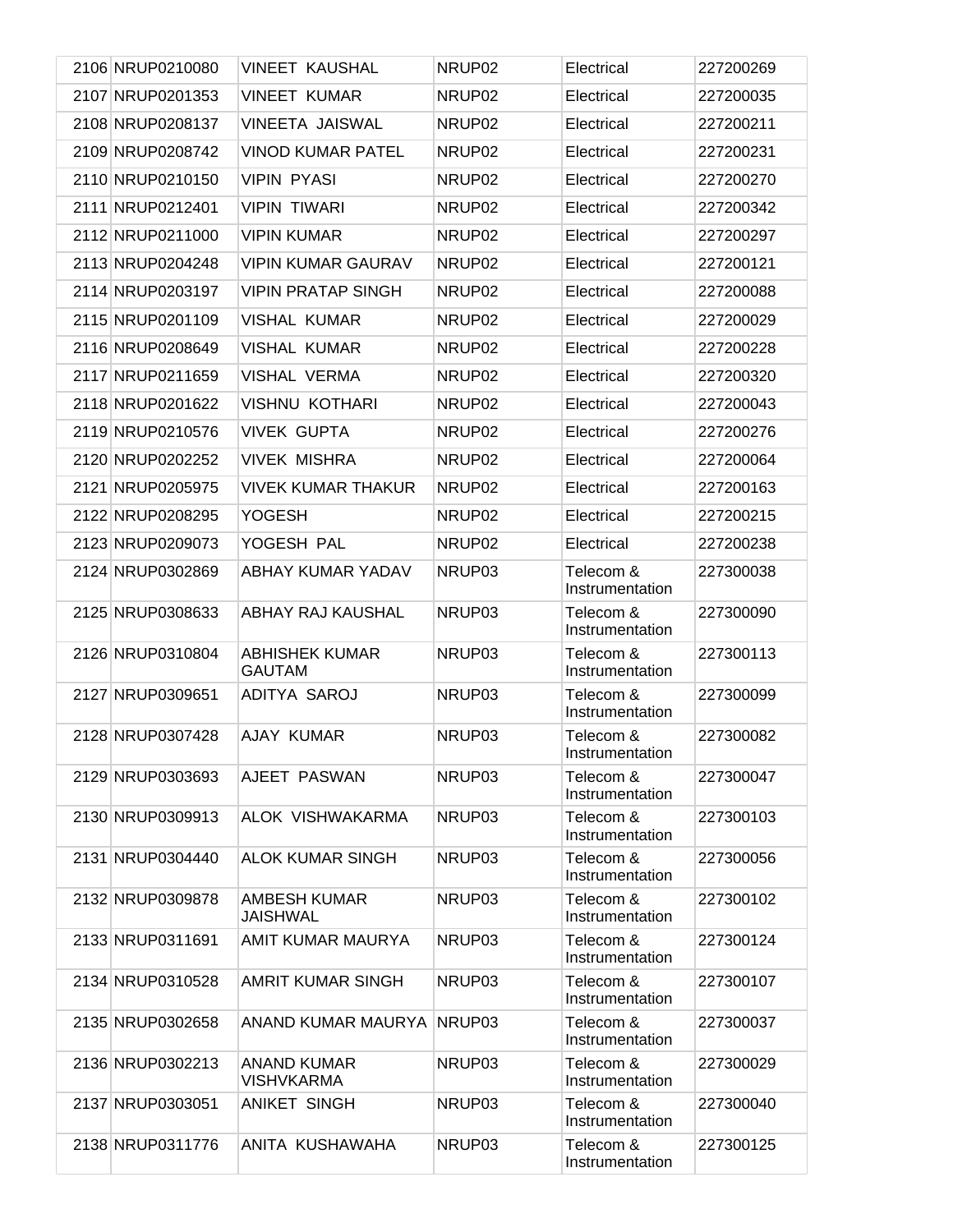| 2139 NRUP0302082 | <b>ANKIT BHARGAV</b>                    | NRUP03             | Telecom &<br>Instrumentation | 227300027 |
|------------------|-----------------------------------------|--------------------|------------------------------|-----------|
| 2140 NRUP0311584 | <b>ANKIT SINGH</b>                      | NRUP <sub>03</sub> | Telecom &<br>Instrumentation | 227300119 |
| 2141 NRUP0306117 | ANKIT KUMAR MISHRA                      | NRUP03             | Telecom &<br>Instrumentation | 227300073 |
| 2142 NRUP0310801 | <b>ANKIT KUMAR SAHU</b>                 | NRUP03             | Telecom &<br>Instrumentation | 227300112 |
| 2143 NRUP0308493 | ANUJ KUMAR                              | NRUP <sub>03</sub> | Telecom &<br>Instrumentation | 227300087 |
| 2144 NRUP0301921 | ANUJ KUMAR                              | NRUP03             | Telecom &<br>Instrumentation | 227300024 |
| 2145 NRUP0311645 | ASHANT PRAJAPATI                        | NRUP03             | Telecom &<br>Instrumentation | 227300121 |
| 2146 NRUP0309071 | ATIF JAVED KHAN                         | NRUP03             | Telecom &<br>Instrumentation | 227300093 |
| 2147 NRUP0312610 | <b>ATUL KUMAR</b>                       | NRUP03             | Telecom &<br>Instrumentation | 227300132 |
| 2148 NRUP0301042 | AYUSH VERMA                             | NRUP03             | Telecom &<br>Instrumentation | 227300019 |
| 2149 NRUP0311618 | <b>BHAIRO SINGH</b>                     | NRUP03             | Telecom &<br>Instrumentation | 227300120 |
| 2150 NRUP0306775 | <b>BHARTI KUSHWAHA</b>                  | NRUP03             | Telecom &<br>Instrumentation | 227300078 |
| 2151 NRUP0311943 | <b>CHANDRA PRAKASH</b><br><b>MISHRA</b> | NRUP03             | Telecom &<br>Instrumentation | 227300129 |
| 2152 NRUP0309227 | DASMAT TUDU                             | NRUP03             | Telecom &<br>Instrumentation | 227300095 |
| 2153 NRUP0300850 | <b>DEVESH KUMAR</b><br><b>PANDEY</b>    | NRUP03             | Telecom &<br>Instrumentation | 227300015 |
| 2154 NRUP0306243 | DHEERAJ MAURYA                          | NRUP03             | Telecom &<br>Instrumentation | 227300074 |
| 2155 NRUP0303670 | <b>FAIZUL ABEDIN</b>                    | NRUP03             | Telecom &<br>Instrumentation | 227300045 |
| 2156 NRUP0311239 | <b>GAGAN DEEP</b>                       | NRUP03             | Telecom &<br>Instrumentation | 227300116 |
| 2157 NRUP0302136 | <b>GAURAV GUPTA</b>                     | NRUP03             | Telecom &<br>Instrumentation | 227300028 |
| 2158 NRUP0305248 | <b>GYANENDRA KUMAR</b>                  | NRUP03             | Telecom &<br>Instrumentation | 227300062 |
| 2159 NRUP0302048 | <b>HARISH KUMAR</b>                     | NRUP03             | Telecom &<br>Instrumentation | 227300025 |
| 2160 NRUP0305730 | <b>HARSH DEEP MAURYA</b>                | NRUP03             | Telecom &<br>Instrumentation | 227300069 |
| 2161 NRUP0308526 | HIMANSHU AWASTHI                        | NRUP03             | Telecom &<br>Instrumentation | 227300088 |
| 2162 NRUP0310521 | <b>INDRA DEV GAUD</b>                   | NRUP03             | Telecom &<br>Instrumentation | 227300106 |
| 2163 NRUP0310638 | <b>JAYHIND</b>                          | NRUP03             | Telecom &<br>Instrumentation | 227300110 |
| 2164 NRUP0311995 | <b>JYOTI GUPTA</b>                      | NRUP03             | Telecom &<br>Instrumentation | 227300130 |
| 2165 NRUP0307880 | KAMAL PANDEY                            | NRUP03             | Telecom &<br>Instrumentation | 227300085 |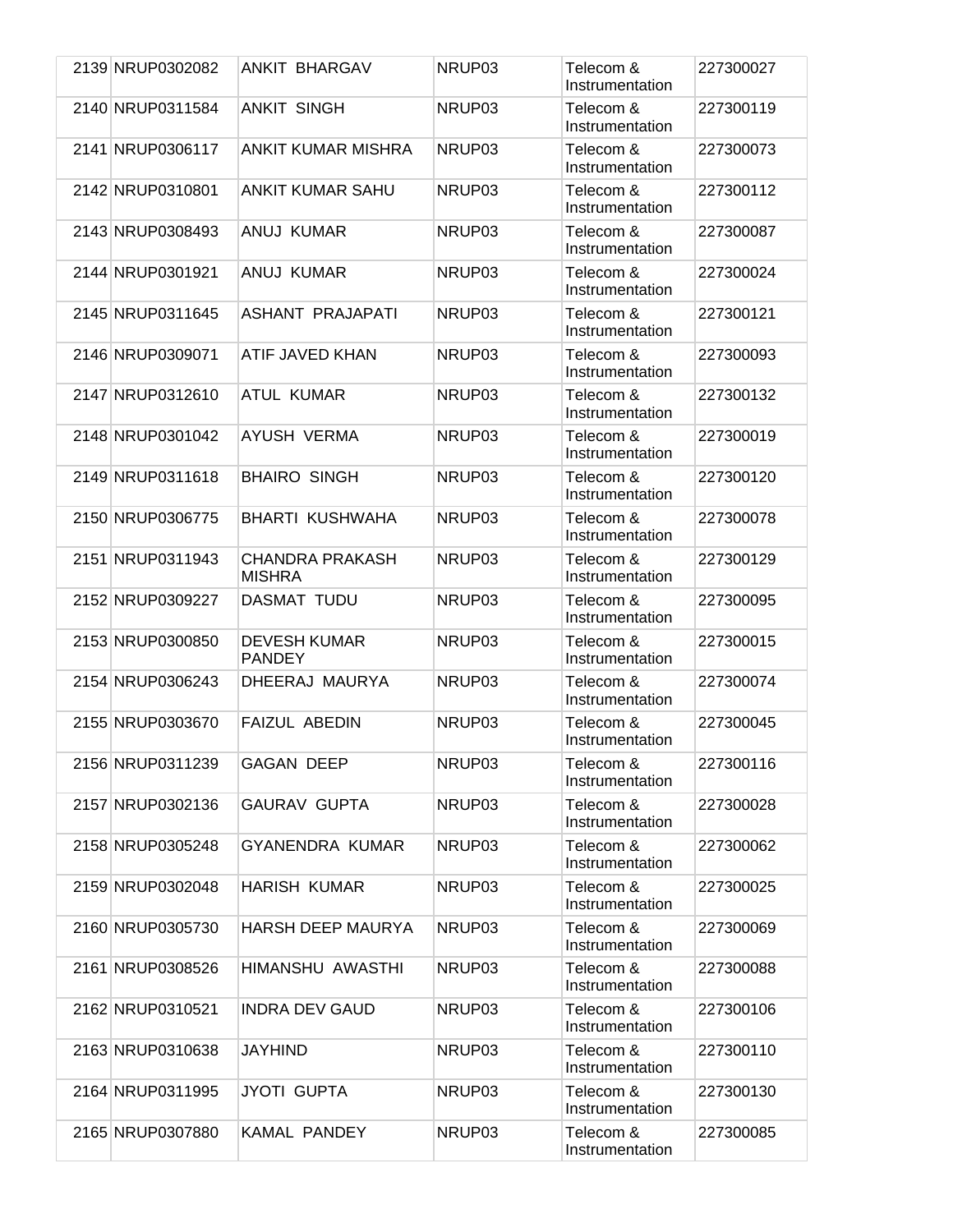| 2166 NRUP0300683 | <b>KISHANKANT</b>                      | NRUP03 | Telecom &<br>Instrumentation | 227300012 |
|------------------|----------------------------------------|--------|------------------------------|-----------|
| 2167 NRUP0311821 | <b>KM KIRAN YADAV</b>                  | NRUP03 | Telecom &<br>Instrumentation | 227300127 |
| 2168 NRUP0305451 | <b>KM NASREEN KHATOON</b>              | NRUP03 | Telecom &<br>Instrumentation | 227300065 |
| 2169 NRUP0311891 | KM NEETU CHAURASIA                     | NRUP03 | Telecom &<br>Instrumentation | 227300128 |
| 2170 NRUP0311666 | <b>KM POOJA PAL</b>                    | NRUP03 | Telecom &<br>Instrumentation | 227300122 |
| 2171 NRUP0305531 | <b>KM RUCHI JAISWAL</b>                | NRUP03 | Telecom &<br>Instrumentation | 227300066 |
| 2172 NRUP0310597 | <b>KM SANJUBALA SINGH</b>              | NRUP03 | Telecom &<br>Instrumentation | 227300109 |
| 2173 NRUP0304424 | <b>KM VARSHA</b><br><b>VISHWAKARMA</b> | NRUP03 | Telecom &<br>Instrumentation | 227300055 |
| 2174 NRUP0304348 | <b>KM VINA YADAV</b>                   | NRUP03 | Telecom &<br>Instrumentation | 227300054 |
| 2175 NRUP0303610 | <b>KOMAL RAJPUT</b>                    | NRUP03 | Telecom &<br>Instrumentation | 227300044 |
| 2176 NRUP0300909 | <b>KRISHAN KUMAR</b>                   | NRUP03 | Telecom &<br>Instrumentation | 227300016 |
| 2177 NRUP0304566 | <b>KRITEK KUMAR MISHRA</b>             | NRUP03 | Telecom &<br>Instrumentation | 227300057 |
| 2178 NRUP0309360 | KULDEEP KUSHWAHA                       | NRUP03 | Telecom &<br>Instrumentation | 227300096 |
| 2179 NRUP0300983 | <b>LALIT KUMAR</b>                     | NRUP03 | Telecom &<br>Instrumentation | 227300018 |
| 2180 NRUP0302569 | <b>LALIT MOHAN PATHAK</b>              | NRUP03 | Telecom &<br>Instrumentation | 227300036 |
| 2181 NRUP0306321 | <b>MAAZ ASHRAF</b>                     | NRUP03 | Telecom &<br>Instrumentation | 227300075 |
| 2182 NRUP0305606 | <b>MAHENDRA KUMAR</b><br>YADAV         | NRUP03 | Telecom &<br>Instrumentation | 227300067 |
| 2183 NRUP0311800 | <b>MANISH KUMAR MISHRA NRUP03</b>      |        | Telecom &<br>Instrumentation | 227300126 |
| 2184 NRUP0305328 | <b>MITHLESH KUMAR</b>                  | NRUP03 | Telecom &<br>Instrumentation | 227300064 |
| 2185 NRUP0303671 | <b>MO AFSAR KHAN</b>                   | NRUP03 | Telecom &<br>Instrumentation | 227300046 |
| 2186 NRUP0300571 | MOHAMMAD ALIM                          | NRUP03 | Telecom &<br>Instrumentation | 227300005 |
| 2187 NRUP0300785 | <b>MOHAN KATIYAR</b>                   | NRUP03 | Telecom &<br>Instrumentation | 227300014 |
| 2188 NRUP0306728 | MOHD RAFEY                             | NRUP03 | Telecom &<br>Instrumentation | 227300077 |
| 2189 NRUP0300263 | <b>MOHD IMRAN ANSARI</b>               | NRUP03 | Telecom &<br>Instrumentation | 227300001 |
| 2190 NRUP0301189 | MUKESH KUMAR KUMAR NRUP03              |        | Telecom &<br>Instrumentation | 227300022 |
| 2191 NRUP0304963 | <b>MUSAYYAB HUSAIN</b>                 | NRUP03 | Telecom &<br>Instrumentation | 227300059 |
| 2192 NRUP0307899 | <b>NEELENDRA SINGH</b><br><b>SINGH</b> | NRUP03 | Telecom &<br>Instrumentation | 227300086 |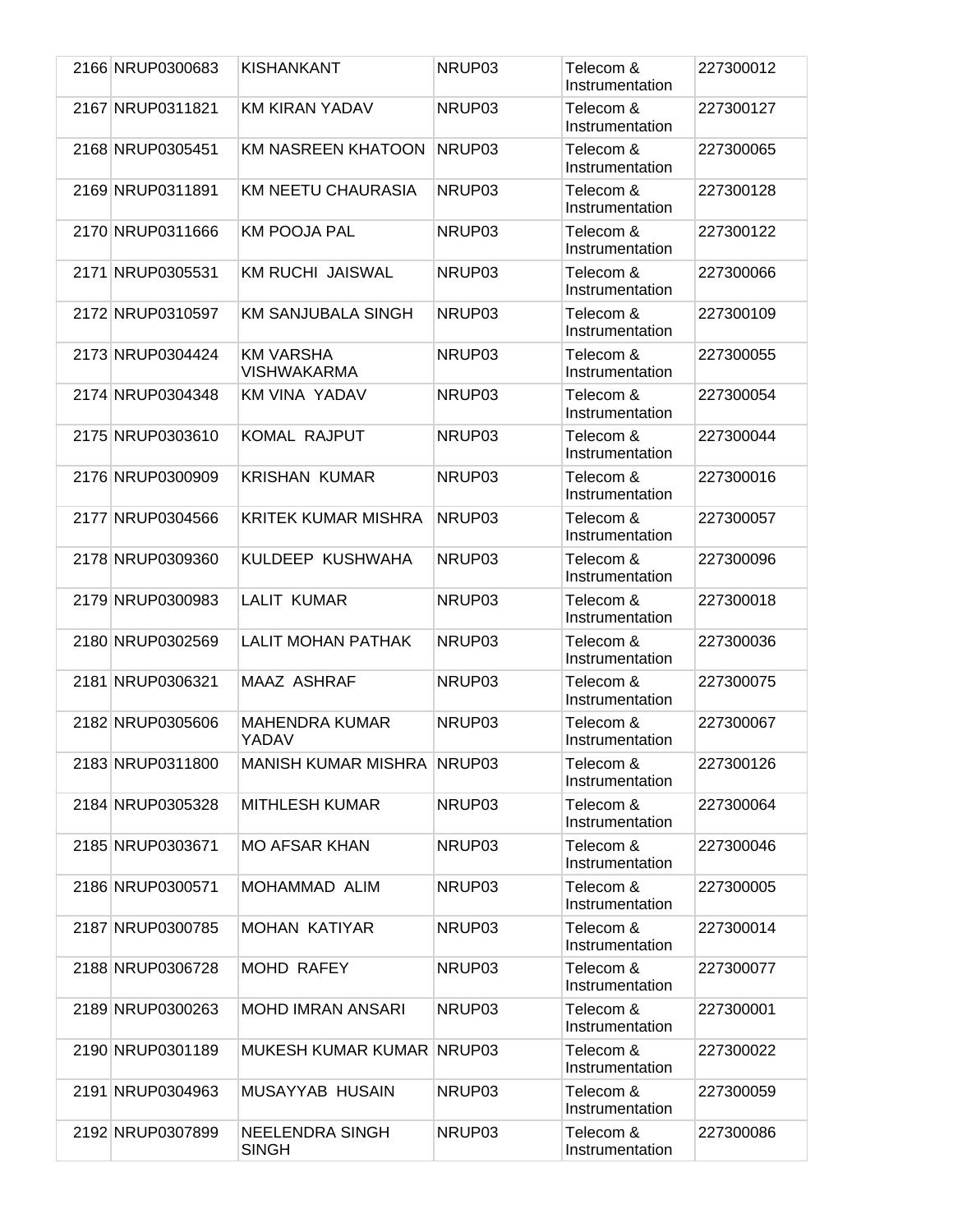| 2193 NRUP0302507 | <b>NEHA SINGH</b>              | NRUP03 | Telecom &<br>Instrumentation | 227300034 |
|------------------|--------------------------------|--------|------------------------------|-----------|
| 2194 NRUP0305299 | NIKKI GUPTA                    | NRUP03 | Telecom &<br>Instrumentation | 227300063 |
| 2195 NRUP0310944 | <b>NILESH KUMAR GUPTA</b>      | NRUP03 | Telecom &<br>Instrumentation | 227300114 |
| 2196 NRUP0311325 | NITESH KUMAR PATEL             | NRUP03 | Telecom &<br>Instrumentation | 227300117 |
| 2197 NRUP0308662 | <b>NITIN TIWARI</b>            | NRUP03 | Telecom &<br>Instrumentation | 227300091 |
| 2198 NRUP0311186 | PRABHAT PANDEY                 | NRUP03 | Telecom &<br>Instrumentation | 227300115 |
| 2199 NRUP0307578 | PRADEEP RAIKWAR                | NRUP03 | Telecom &<br>Instrumentation | 227300083 |
| 2200 NRUP0309545 | PRADEEP VERMA                  | NRUP03 | Telecom &<br>Instrumentation | 227300098 |
| 2201 NRUP0308989 | PRASHANT KUMAR                 | NRUP03 | Telecom &<br>Instrumentation | 227300092 |
| 2202 NRUP0301052 | PRASHANT YADAV                 | NRUP03 | Telecom &<br>Instrumentation | 227300020 |
| 2203 NRUP0304024 | PRIYANKA SINGH                 | NRUP03 | Telecom &<br>Instrumentation | 227300049 |
| 2204 NRUP0304111 | RAHUL DUBEY                    | NRUP03 | Telecom &<br>Instrumentation | 227300050 |
| 2205 NRUP0302223 | RAHUL KUMAR                    | NRUP03 | Telecom &<br>Instrumentation | 227300031 |
| 2206 NRUP0302902 | RAHUL KUMAR                    | NRUP03 | Telecom &<br>Instrumentation | 227300039 |
| 2207 NRUP0305754 | RAHUL PASWAN                   | NRUP03 | Telecom &<br>Instrumentation | 227300070 |
| 2208 NRUP0305012 | RAHUL KUMAR<br><b>UPADHYAY</b> | NRUP03 | Telecom &<br>Instrumentation | 227300060 |
| 2209 NRUP0300635 | RAJAT OJHA                     | NRUP03 | Telecom &<br>Instrumentation | 227300010 |
| 2210 NRUP0304242 | RAJAT YADAV                    | NRUP03 | Telecom &<br>Instrumentation | 227300052 |
| 2211 NRUP0310119 | RAJESH KUMAR                   | NRUP03 | Telecom &<br>Instrumentation | 227300104 |
| 2212 NRUP0309808 | RAJIV CHAUDHARY                | NRUP03 | Telecom &<br>Instrumentation | 227300101 |
| 2213 NRUP0304724 | RAM PRAVESH YADAV              | NRUP03 | Telecom &<br>Instrumentation | 227300058 |
| 2214 NRUP0302263 | <b>RAM PRAVESH YADAV</b>       | NRUP03 | Telecom &<br>Instrumentation | 227300032 |
| 2215 NRUP0303697 | RAMESH YADAV                   | NRUP03 | Telecom &<br>Instrumentation | 227300048 |
| 2216 NRUP0300647 | RAUNAK DIXIT                   | NRUP03 | Telecom &<br>Instrumentation | 227300011 |
| 2217 NRUP0310385 | RITESH KUMAR                   | NRUP03 | Telecom &<br>Instrumentation | 227300105 |
| 2218 NRUP0300404 | SAMEER MASROOR                 | NRUP03 | Telecom &<br>Instrumentation | 227300002 |
| 2219 NRUP0306788 | SAMSUL HASAN                   | NRUP03 | Telecom &<br>Instrumentation | 227300079 |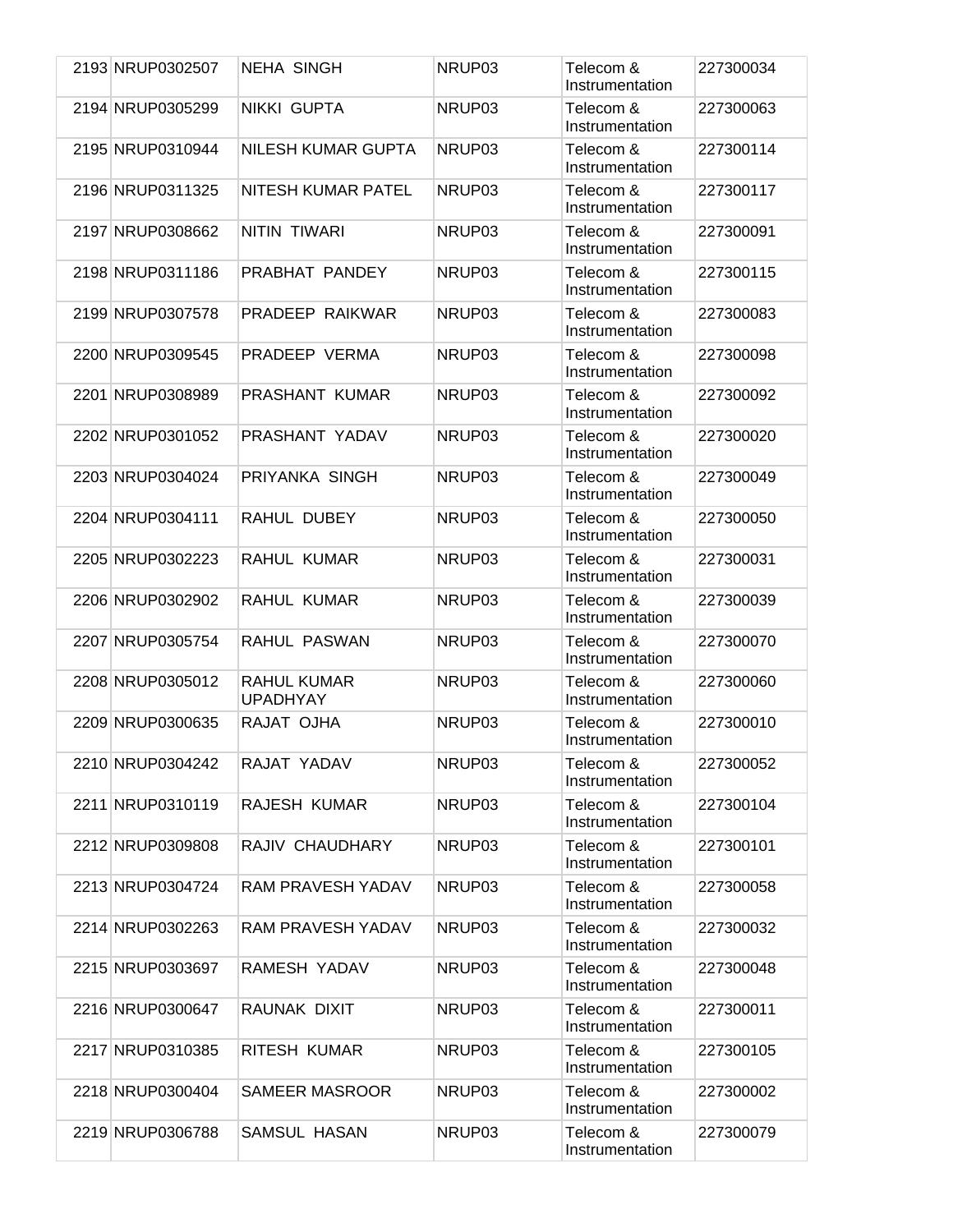| 2220 NRUP0300596 | <b>SANTOSH KUMAR</b><br><b>CHAURASIYA</b> | NRUP03 | Telecom &<br>Instrumentation | 227300007 |
|------------------|-------------------------------------------|--------|------------------------------|-----------|
| 2221 NRUP0300615 | SATYENDRA PRAJAPATI NRUP03                |        | Telecom &<br>Instrumentation | 227300008 |
| 2222 NRUP0300471 | SATYENDRA SINGH                           | NRUP03 | Telecom &<br>Instrumentation | 227300003 |
| 2223 NRUP0300693 | SAURABH KUMAR                             | NRUP03 | Telecom &<br>Instrumentation | 227300013 |
| 2224 NRUP0307804 | SAURABH KUMAR                             | NRUP03 | Telecom &<br>Instrumentation | 227300084 |
| 2225 NRUP0301589 | <b>SHAILENDRA KUMAR</b><br>VISHWAKARMA    | NRUP03 | Telecom &<br>Instrumentation | 227300023 |
| 2226 NRUP0302567 | SHEETAL KUMAR                             | NRUP03 | Telecom &<br>Instrumentation | 227300035 |
| 2227 NRUP0302345 | <b>SHIV KUMAR</b>                         | NRUP03 | Telecom &<br>Instrumentation | 227300033 |
| 2228 NRUP0304239 | SHIVSHYAM SINGH                           | NRUP03 | Telecom &<br>Instrumentation | 227300051 |
| 2229 NRUP0305997 | SHIWAM PRAJAPATI                          | NRUP03 | Telecom &<br>Instrumentation | 227300071 |
| 2230 NRUP0310779 | SHOAIB ANSARI                             | NRUP03 | Telecom &<br>Instrumentation | 227300111 |
| 2231 NRUP0300628 | SHORYA SHARMA                             | NRUP03 | Telecom &<br>Instrumentation | 227300009 |
| 2232 NRUP0307062 | SHRADDHA TRIVEDI                          | NRUP03 | Telecom &<br>Instrumentation | 227300080 |
| 2233 NRUP0312825 | SHUBHAM GUPTA                             | NRUP03 | Telecom &<br>Instrumentation | 227300133 |
| 2234 NRUP0306017 | SHUBHAM KUMAR                             | NRUP03 | Telecom &<br>Instrumentation | 227300072 |
| 2235 NRUP0300509 | SHUBHAM SHARMA                            | NRUP03 | Telecom &<br>Instrumentation | 227300004 |
| 2236 NRUP0305662 | SHUBHAM SINGH                             | NRUP03 | Telecom &<br>Instrumentation | 227300068 |
| 2237 NRUP0303353 | <b>SHYAM NARAYANA</b><br><b>SINGH</b>     | NRUP03 | Telecom &<br>Instrumentation | 227300042 |
| 2238 NRUP0302222 | SOMENDER SINGH                            | NRUP03 | Telecom &<br>Instrumentation | 227300030 |
| 2239 NRUP0302061 | SONI BHARDWAJ                             | NRUP03 | Telecom &<br>Instrumentation | 227300026 |
| 2240 NRUP0307371 | <b>SONU KUMAR</b>                         | NRUP03 | Telecom &<br>Instrumentation | 227300081 |
| 2241 NRUP0300933 | SUDHEER KUMAR                             | NRUP03 | Telecom &<br>Instrumentation | 227300017 |
| 2242 NRUP0306550 | SUPRIYA SHARMA                            | NRUP03 | Telecom &<br>Instrumentation | 227300076 |
| 2243 NRUP0304311 | <b>SURAJ KUMAR</b>                        | NRUP03 | Telecom &<br>Instrumentation | 227300053 |
| 2244 NRUP0310592 | <b>SURAJ KUMAR SINGH</b>                  | NRUP03 | Telecom &<br>Instrumentation | 227300108 |
| 2245 NRUP0309769 | <b>SURESH KUMAR</b><br><b>PRAJAPATI</b>   | NRUP03 | Telecom &<br>Instrumentation | 227300100 |
| 2246 NRUP0312105 | SUSHMITA GAUTAM                           | NRUP03 | Telecom &<br>Instrumentation | 227300131 |